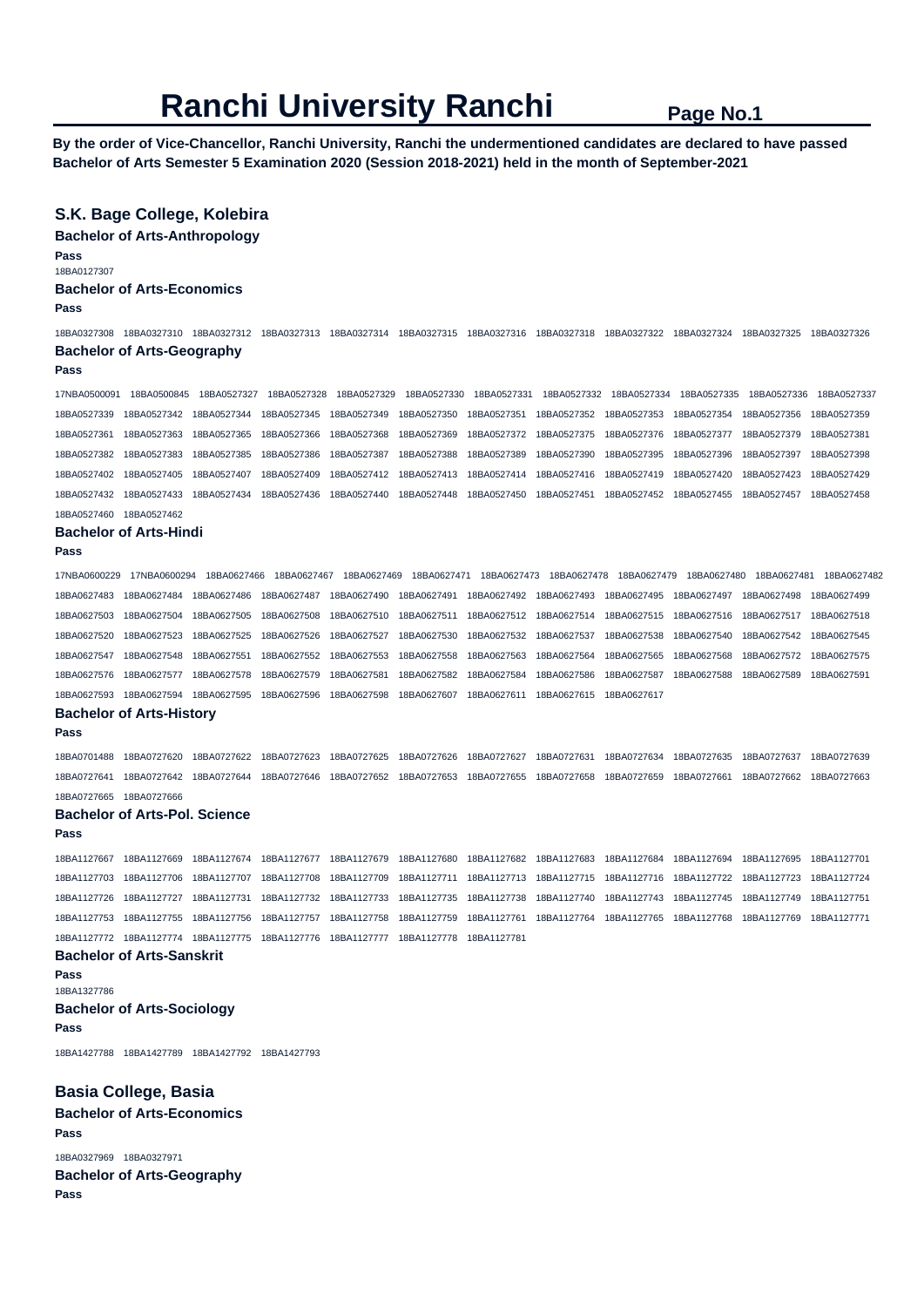## **By the order of Vice-Chancellor, Ranchi University, Ranchi the undermentioned candidates are declared to have passed Bachelor of Arts Semester 5 Examination 2020 (Session 2018-2021) held in the month of September-2021**

17NBA0506794 17NBA0506800 17NBA0506811 18BA0527982 18BA0527984 18BA0527986 18BA0527996 18BA0527997 18BA0528000 18BA0528003 18BA0528007 18BA0528008 18BA0528010 18BA0528011 18BA0528012 18BA0528013 18BA0528014 18BA0528017 18BA0528019 18BA0528020 18BA0528021 18BA0528022 18BA0528023 18BA0528024 18BA0528026 18BA0528028 18BA0528029 18BA0528032 18BA0528033 18BA0528034 18BA0528035 18BA0528036 18BA0528037 18BA0528040 18BA0528041 18BA0528042 18BA0528043 18BA0528045 18BA0528047 18BA0528048 18BA0528050 18BA0528051 18BA0528055 18BA0528056 18BA0528057 18BA0528059 18BA0528060 18BA0528062

### 18BA0528063 18BA0528064 **Bachelor of Arts-Hindi**

#### **Pass**

17NBA0606835 17NBA0606852 17NBA0606866 17NBA0606885 17NBA0606886 18BA0628065 18BA0628066 18BA0628067 18BA0628068 18BA0628069 18BA0628070 18BA0628073 18BA0628074 18BA0628075 18BA0628076 18BA0628077 18BA0628079 18BA0628080 18BA0628083 18BA0628084 18BA0628085 18BA0628087 18BA0628090 18BA0628091 18BA0628092 18BA0628093 18BA0628095 18BA0628096 18BA0628099 18BA0628100 18BA0628101 18BA0628102 18BA0628103 18BA0628105 18BA0628106 18BA0628107 18BA0628108 18BA0628110 18BA0628112 18BA0628113 18BA0628115 18BA0628118 18BA0628119 18BA0628120 18BA0628122 18BA0628124 18BA0628126 18BA0628132 18BA0628133 18BA0628134 18BA0628135 18BA0628138 18BA0628139 18BA0628142 18BA0628144 18BA0628145 18BA0628147 18BA0628150 18BA0628151 18BA0628152 18BA0628153 18BA0628155 18BA0628157 18BA0629039

#### **Bachelor of Arts-History**

#### **Pass**

17NBA0706900 17NBA0706904 17NBA0706905 18BA0728058 18BA0728072 18BA0728089 18BA0728109 18BA0728121 18BA0728125 18BA0728143 18BA0728154 18BA0728159 18BA0728160 18BA0728162 18BA0728163 18BA0728164 18BA0728165 18BA0728167 18BA0728169 18BA0728172 18BA0728173 18BA0728175 18BA0728177 18BA0728178 18BA0728179

#### **Bachelor of Arts-Pol. Science**

#### **Pass**

17NBA1106927 17NBA1106936 17NBA1106938 17NBA1106959 17NBA1106961 17NBA1106962 18BA1128191 18BA1128193 18BA1128194 18BA1128195 18BA1128196 18BA1128197 18BA1128199 18BA1128202 18BA1128203 18BA1128204 18BA1128207 18BA1128208 18BA1128209 18BA1128210 18BA1128211 18BA1128213 18BA1128215 18BA1128217 18BA1128218 18BA1128220 18BA1128221 18BA1128223 18BA1128224 18BA1128225 18BA1128226 18BA1128228 18BA1128229 18BA1128230 **Bachelor of Arts-Sociology** 

#### **Pass**

18BA1428233 18BA1428234 18BA1428235 18BA1428236 **Bachelor of Arts-Nagpuri** 

#### **Pass**

17NBA1606912 18BA1628183 18BA1628184 18BA1628185 18BA1628186 18BA1628187 18BA1628188 **Bachelor of Arts-Kharia** 

**Pass** 

17NBA1806910

## **Birsa College, Khunti**

### **Bachelor of Arts-Economics**

#### **Pass**

17NBA0319067 17NBA0319072 17NBA0319099 17NBA0319116 17NBA0319177 17NBA0319185 17NBA0319209 17NBA0319217 17NBA0319264 18BA0309296 18BA0309297 18BA0309299 18BA0309302 18BA0309304 18BA0309309 18BA0309312 18BA0309313 18BA0309315 18BA0309317 18BA0309319 18BA0309323 18BA0309324 18BA0309325 18BA0309327 18BA0309328 18BA0309329 18BA0309332 18BA0309334 18BA0309335 18BA0309336 18BA0309338 18BA0309339 18BA0309340 18BA0309344 18BA0309346 18BA0309347 18BA0309351 18BA0309352 18BA0309355 18BA0309356 18BA0309357 18BA0309359 18BA0309360 18BA0309361 18BA0309364 18BA0309366 18BA0309367 18BA0309368 18BA0309369 18BA0309371 18BA0309372 18BA0309373 18BA0309374 18BA0309377 18BA0309380 18BA0309382 18BA0309384 18BA0309385 18BA0309387 18BA0309391 18BA0309395 18BA0309396 18BA0309397 18BA0309398 18BA0309399 18BA0309400 18BA0309401 18BA0309402 18BA0309405 18BA0309406 18BA0309407 18BA0309410 18BA0309412 18BA0309413 18BA0309416 18BA0309418 18BA0309421 18BA0309422 18BA0309424 18BA0309425 18BA0309429 18BA0309430 18BA0309432 18BA0309433 18BA0309435 18BA0309436 18BA0309441 18BA0309442 18BA0309444 18BA0309446 18BA0309447 18BA0309448 18BA0309449 18BA0309450 18BA0309456 18BA0309457 18BA0309458 18BA0309462 18BA0309464 18BA0309466 18BA0309467

#### **Bachelor of Arts-English**

### **Pass**

17NBA0419286 17NBA0419288 17NBA0419329 18BA0409472 18BA0409473 18BA0409474 18BA0409475 18BA0409476 18BA0409477 18BA0409480 18BA0409481 18BA0409482 18BA0409483 18BA0409484 18BA0409485 18BA0409486 18BA0409487 18BA0409488 18BA0409490 18BA0409492 18BA0409493 18BA0409494 18BA0409500 18BA0409501 18BA0409502 18BA0409503 18BA0409506 18BA0409507 18BA0409508 18BA0409510 18BA0409513 18BA0409515 18BA0409516 18BA0409517 18BA0409519 18BA0409521 18BA0409522 18BA0409523 18BA0409524 18BA0409525 18BA0409526 18BA0409531

#### **Bachelor of Arts-Geography**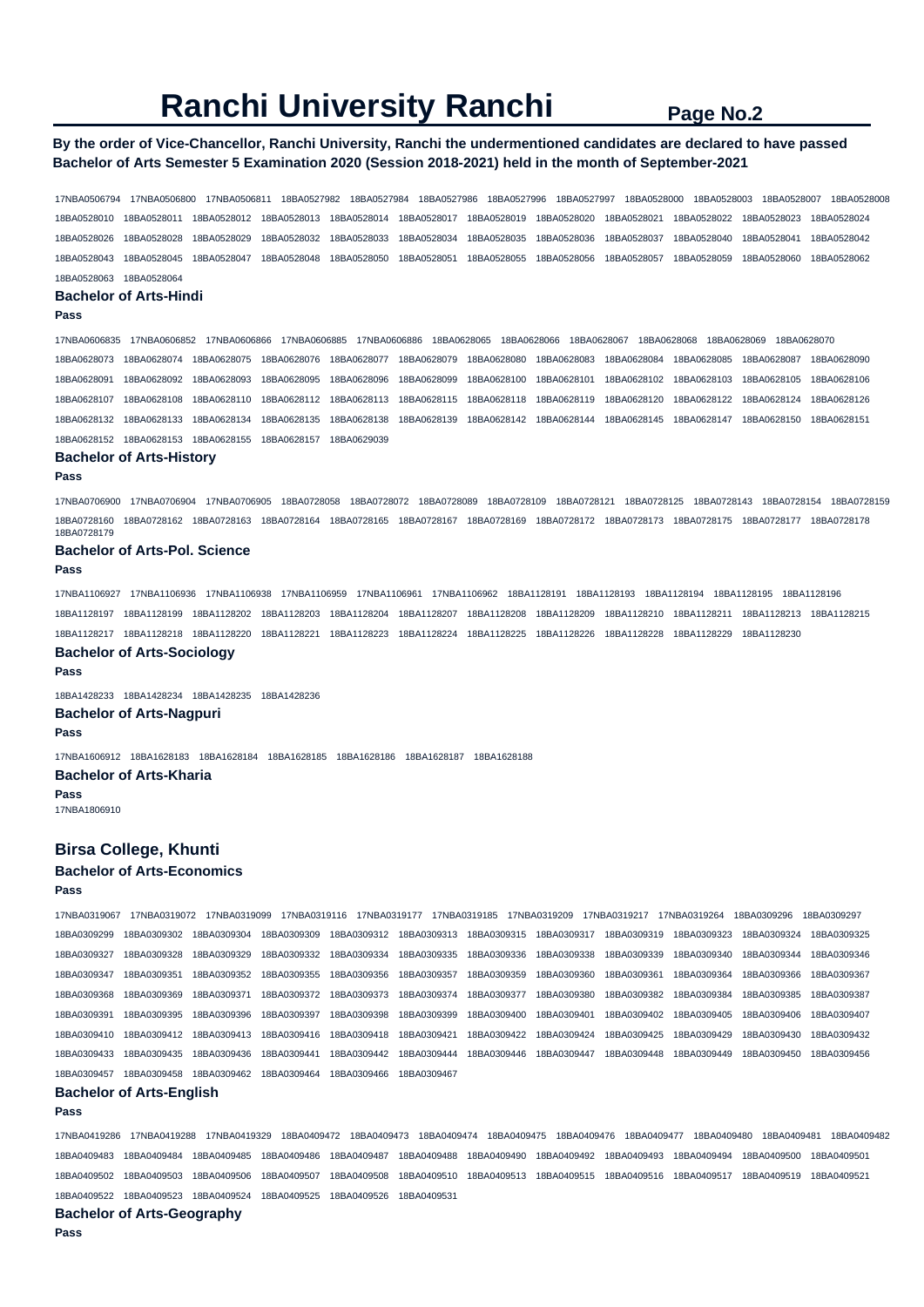## **By the order of Vice-Chancellor, Ranchi University, Ranchi the undermentioned candidates are declared to have passed Bachelor of Arts Semester 5 Examination 2020 (Session 2018-2021) held in the month of September-2021**

17NBA0519371 17NBA0519373 18BA0509558 18BA0509564 18BA0509566 18BA0509568 18BA0509569 18BA0509572 18BA0509576 18BA0509577 18BA0509578 18BA0509579 18BA0509581 18BA0509582 18BA0509584 18BA0509586 18BA0509588 18BA0509594 18BA0509597 18BA0509598 18BA0509605 18BA0509606 18BA0509608 18BA0509610 18BA0509613 18BA0509614 18BA0509617 18BA0509618 18BA0509619 18BA0509623 18BA0509630 18BA0509633 18BA0509635 18BA0509637 18BA0509638 18BA0509639 18BA0509641 18BA0509645 18BA0509646 18BA0509647 18BA0509649 18BA0509650 18BA0509651 18BA0509652 18BA0509653 18BA0509655 18BA0509656 18BA0509657 18BA0509661 18BA0510222 18BA0510278 **Bachelor of Arts-Hindi Pass**  17NBA0619428 17NBA0619446 17NBA0619447 17NBA0619463 17NBA0619466 17NBA0619510 17NBA0619529 17NBA0619551 17NBA0619588 17NBA0619606 17NBA0619621 17NBA0619623 17NBA0619632 18BA0609667 18BA0609668 18BA0609670 18BA0609672 18BA0609673 18BA0609675 18BA0609677 18BA0609680 18BA0609681 18BA0609684

| 18BA0609686 | 18BA0609689 | 18BA0609690 | 18BA0609691 | 18BA0609692 | 18BA0609694 | 18BA0609696 | 18BA0609697 | 18BA0609699 | 18BA0609700 | 18BA0609702 | 18BA0609703 |
|-------------|-------------|-------------|-------------|-------------|-------------|-------------|-------------|-------------|-------------|-------------|-------------|
| 18BA0609705 | 18BA0609706 | 18BA0609707 | 18BA0609708 | 18BA0609714 | 18BA0609720 | 18BA0609721 | 18BA0609722 | 18BA0609723 | 18BA0609725 | 18BA0609726 | 18BA0609727 |
| 18BA0609728 | 18BA0609731 | 18BA0609733 | 18BA0609737 | 18BA0609741 | 18BA0609747 | 18BA0609748 | 18BA0609755 | 18BA0609757 | 18BA0609762 | 18BA0609763 | 18BA0609764 |
| 18BA0609766 | 18BA0609770 | 18BA0609772 | 18BA0609773 | 18BA0609774 | 18BA0609776 | 18BA0609778 | 18BA0609780 | 18BA0609781 | 18BA0609782 | 18BA0609783 | 18BA0609786 |
| 18BA0609787 | 18BA0609789 | 18BA0609791 | 18BA0609799 | 18BA0609800 | 18BA0609802 | 18BA0609808 | 18BA0609809 | 18BA0609811 | 18BA0609812 | 18BA0609814 | 18BA0609821 |
| 18BA0609822 | 18BA0609824 | 18BA0609828 | 18BA0609832 | 18BA0609834 | 18BA0609836 | 18BA0609837 | 18BA0609839 | 18BA0609840 | 18BA0609842 | 18BA0609843 | 18BA0609844 |
| 18BA0609849 | 18BA0609852 | 18BA0609853 | 18BA0609859 | 18BA0609861 | 18BA0609862 | 18BA0609865 | 18BA0609866 | 18BA0609867 | 18BA0609868 | 18BA0609871 | 18BA0609873 |
| 18BA0609874 | 18BA0609879 | 18BA0609880 | 18BA0609881 | 18BA0609882 | 18BA0609888 | 18BA0609889 | 18BA0609890 | 18BA0609892 | 18BA0609897 | 18BA0609898 | 18BA0609900 |
| 18BA0609903 | 18BA0609904 | 18BA0609909 | 18BA0609910 | 18BA0609913 | 18BA0609914 | 18BA0609916 | 18BA0609919 | 18BA0609920 | 18BA0609922 | 18BA0609923 | 18BA0609925 |
| 18BA0609926 | 18BA0609927 | 18BA0609928 | 18BA0609931 | 18BA0609932 | 18BA0609933 | 18BA0609935 | 18BA0609936 | 18BA0609939 | 18BA0609941 | 18BA0609942 | 18BA0609944 |
| 18BA0609949 | 18BA0609954 | 18BA0609956 | 18BA0609960 | 18BA0609961 | 18BA0609964 | 18BA0609965 | 18BA0609969 | 18BA0609971 | 18BA0609974 | 18BA0609975 | 18BA0609978 |
| 18BA0609979 | 18BA0609982 | 18BA0609983 | 18BA0609984 | 18BA0609988 | 18BA0609992 | 18BA0609993 | 18BA0609998 | 18BA0609999 | 18BA0610001 | 18BA0610003 | 18BA0610004 |
| 18BA0610005 | 18BA0610007 | 18BA0610009 | 18BA0610010 | 18BA0610011 | 18BA0610015 | 18BA0610016 | 18BA0610017 | 18BA0610018 | 18BA0610019 | 18BA0610020 | 18BA0610022 |
| 18BA0610024 | 18BA0610025 | 18BA0610026 | 18BA0610027 | 18BA0610028 | 18BA0610033 | 18BA0610034 | 18BA0610036 | 18BA0610037 | 18BA0610044 |             |             |
|             |             |             |             |             |             |             |             |             |             |             |             |

## **Bachelor of Arts-History**

**Pass** 

17NBA0719673 17NBA0719684 17NBA0719688 17NBA0719709 17NBA0719747 17NBA0719751 17NBA0719756 17NBA0719761 17NBA0719773 17NBA0719781 17NBA0719785 17NBA0719816 17NBA0719825 17NBA0719900 17NBA0719923 17NBA0719949 17NBA0719969 17NBA0719970 18BA0710046 18BA0710049 18BA0710052 18BA0710053 18BA0710055 18BA0710058 18BA0710059 18BA0710060 18BA0710062 18BA0710064 18BA0710065 18BA0710066 18BA0710067 18BA0710072 18BA0710073 18BA0710074 18BA0710075 18BA0710079 18BA0710081 18BA0710082 18BA0710083 18BA0710084 18BA0710085 18BA0710086 18BA0710088 18BA0710094 18BA0710095 18BA0710096 18BA0710097 18BA0710098 18BA0710100 18BA0710101 18BA0710103 18BA0710104 18BA0710106 18BA0710109 18BA0710112 18BA0710115 18BA0710116 18BA0710122 18BA0710123 18BA0710127 18BA0710128 18BA0710129 18BA0710131 18BA0710132 18BA0710133 18BA0710134 18BA0710135 18BA0710137 18BA0710139 18BA0710141 18BA0710142 18BA0710143 18BA0710145 18BA0710148 18BA0710149 18BA0710156 18BA0710159 18BA0710160 18BA0710162 18BA0710163 18BA0710168 18BA0710170 18BA0710171 18BA0710172 18BA0710173 18BA0710174 18BA0710175 18BA0710178 18BA0710179 18BA0710180 18BA0710182 18BA0710183 18BA0710184 18BA0710185 18BA0710186 18BA0710187 18BA0710188 18BA0710189 18BA0710192 18BA0710193 18BA0710196 18BA0710197 18BA0710198 18BA0710199 18BA0710200 18BA0710201 18BA0710202 18BA0710204 18BA0710206 18BA0710207 18BA0710209 18BA0710210 18BA0710211 18BA0710212 18BA0710213 18BA0710214 18BA0710215 18BA0710216 18BA0710220 18BA0710223 18BA0710225 18BA0710226 18BA0710227 18BA0710230 18BA0710232 18BA0710233 18BA0710234 18BA0710235 18BA0710236 18BA0710237 18BA0710240 18BA0710243 18BA0710245 18BA0710246 18BA0710248 18BA0710250 18BA0710252 18BA0710253 18BA0710254 18BA0710255 18BA0710256 18BA0710258 18BA0710262 18BA0710263 18BA0710264 18BA0710265 18BA0710268 18BA0710270 18BA0710271 18BA0710273 18BA0710274 18BA0710275 18BA0710276 18BA0710277 18BA0710279 18BA0710280 18BA0710281 18BA0710282 18BA0710284 18BA0710285 18BA0710286 18BA0710287 18BA0710288 18BA0710289 18BA0710291 18BA0710292 18BA0710296 18BA0710297 18BA0710301 18BA0710302 18BA0710303 18BA0710305 18BA0710306 18BA0710307 18BA0710308 18BA0710309 18BA0710310 18BA0710311 18BA0710316 18BA0710319 18BA0710320 18BA0710321 18BA0710322 18BA0710323 18BA0710327 18BA0710328 18BA0710330 18BA0710334 18BA0710335 18BA0710337 18BA0710341 18BA0710345 18BA0710347 18BA0710349 18BA0710350 18BA0710351 18BA0710354 18BA0710355 18BA0710356 18BA0710357 18BA0710358 18BA0710364 18BA0710365 18BA0710366 18BA0710369 18BA0710372 18BA0710373 18BA0710375 18BA0710377 18BA0710380 18BA0710382

```
Bachelor of Arts-Philosophy
```
**Pass** 

18BA1010509 18BA1010518 18BA1010520 18BA1010522 18BA1010526

**Bachelor of Arts-Pol. Science**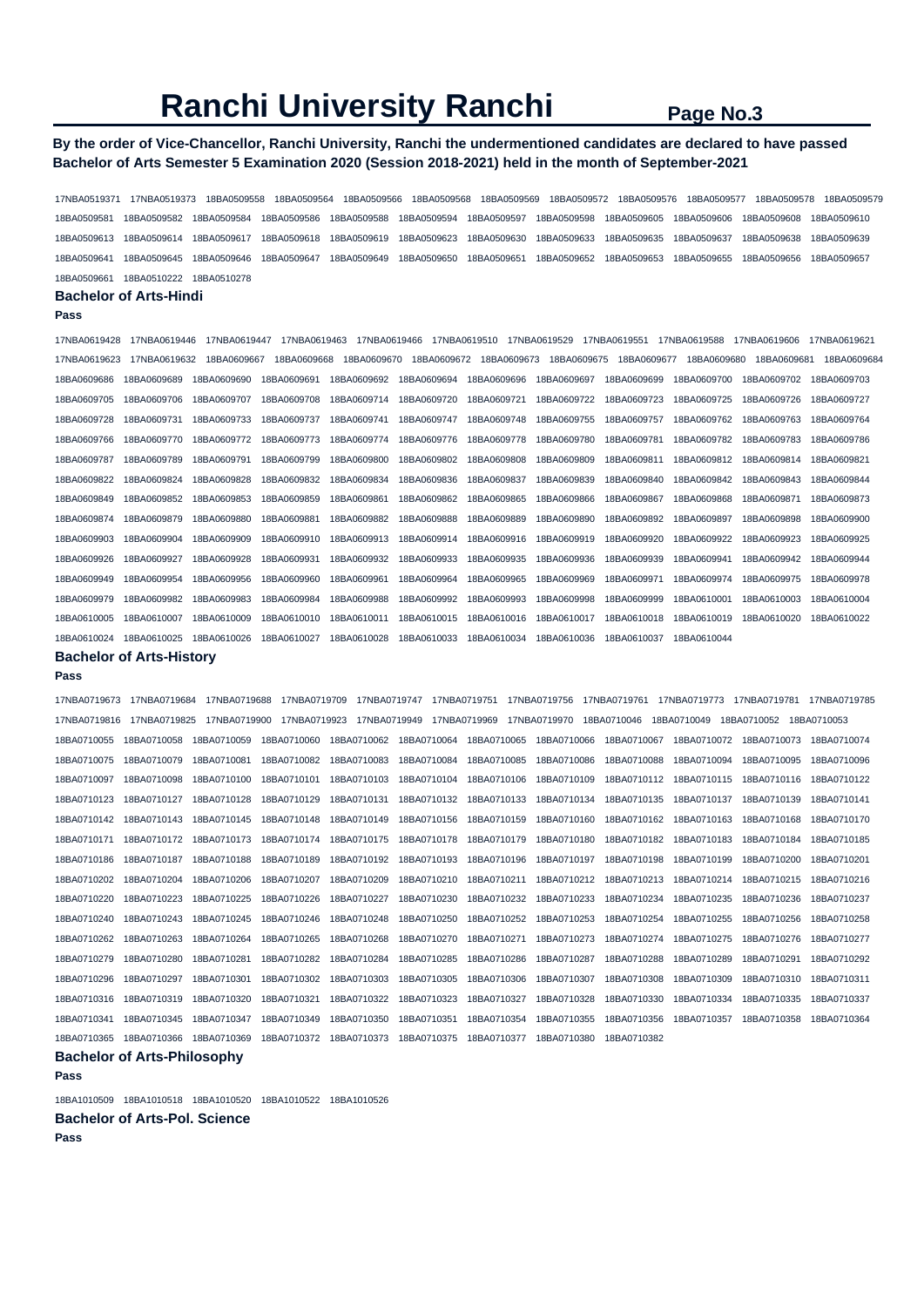## **By the order of Vice-Chancellor, Ranchi University, Ranchi the undermentioned candidates are declared to have passed Bachelor of Arts Semester 5 Examination 2020 (Session 2018-2021) held in the month of September-2021**

17NBA1120279 17NBA1120299 17NBA1120300 17NBA1120333 17NBA1120337 17NBA1120345 17NBA1120347 17NBA1120368 17NBA1120372 17NBA1120381 17NBA1120384 17NBA1120387 17NBA1120388 17NBA1120392 17NBA1120398 17NBA1120399 17NBA1120411 17NBA1120415 17NBA1120418 17NBA1120419 17NBA1120428 17NBA1120429 17NBA1120460 17NBA1120463 17NBA1120464 17NBA1120486 17NBA1120516 17NBA1120527 17NBA1120535 17NBA1120536 17NBA1120544 17NBA1120550 17NBA1120552 17NBA1120572 17NBA1120613 17NBA1120615 17NBA1120616 17NBA1120642 17NBA1120650 17NBA1120654 17NBA1120674 17NBA1120717 17NBA1120719 18BA1110537 18BA1110539 18BA1110540 18BA1110541 18BA1110544 18BA1110545 18BA1110549 18BA1110552 18BA1110553 18BA1110554 18BA1110556 18BA1110557 18BA1110558 18BA1110560 18BA1110565 18BA1110566 18BA1110568 18BA1110569 18BA1110572 18BA1110576 18BA1110579 18BA1110580 18BA1110581 18BA1110584 18BA1110589 18BA1110590 18BA1110591 18BA1110592 18BA1110595 18BA1110596 18BA1110598 18BA1110599 18BA1110603 18BA1110604 18BA1110606 18BA1110607 18BA1110609 18BA1110610 18BA1110611 18BA1110613 18BA1110614 18BA1110615 18BA1110618 18BA1110620 18BA1110623 18BA1110626 18BA1110627 18BA1110628 18BA1110629 18BA1110630 18BA1110631 18BA1110633 18BA1110635 18BA1110638 18BA1110639 18BA1110641 18BA1110644 18BA1110645 18BA1110646 18BA1110647 18BA1110648 18BA1110649 18BA1110650 18BA1110652 18BA1110655 18BA1110656 18BA1110657 18BA1110659 18BA1110660 18BA1110661 18BA1110663 18BA1110664 18BA1110666 18BA1110667 18BA1110668 18BA1110669 18BA1110670 18BA1110671 18BA1110672 18BA1110676 18BA1110677 18BA1110678 18BA1110679 18BA1110680 18BA1110681 18BA1110682 18BA1110683 18BA1110684 18BA1110685 18BA1110686 18BA1110688 18BA1110690 18BA1110692 18BA1110693 18BA1110694 18BA1110695 18BA1110697 18BA1110698 18BA1110700 18BA1110702 18BA1110705 18BA1110708 18BA1110709 18BA1110711 18BA1110712 18BA1110714 18BA1110715 18BA1110716 18BA1110717 18BA1110718 18BA1110719 18BA1110720 18BA1110723 18BA1110724 18BA1110725 18BA1110727 18BA1110728 18BA1110730 18BA1110732 18BA1110734 18BA1110738 18BA1110739 18BA1110741 18BA1110742 18BA1110744 18BA1110749 18BA1110750 18BA1110752 18BA1110753 18BA1110758 18BA1110759 18BA1110760 18BA1110765 18BA1110770 18BA1110773 18BA1110774 18BA1110775 18BA1110776 18BA1110777 18BA1110781 18BA1110782 18BA1110784 18BA1129105 18BA1129106

### **Bachelor of Arts-Psychology**

**Pass** 

17NBA1220731 17NBA1220735 17NBA1220740 17NBA1220746 17NBA1220754 17NBA1220774 17NBA1220779 18BA1210788 18BA1210797 18BA1210800 18BA1210802 **Bachelor of Arts-Nagpuri** 

#### **Pass**

18BA1610504 18BA1610506

## **Bachelor of Arts-Mundari**

#### **Pass**

17NBA1720018 17NBA1720022 17NBA1720050 17NBA1720055 17NBA1720071 17NBA1720085 17NBA1720134 17NBA1720191 17NBA1720218 18BA1710385 18BA1710391 18BA1710400 18BA1710403 18BA1710405 18BA1710408 18BA1710413 18BA1710416 18BA1710418 18BA1710419 18BA1710423 18BA1710424 18BA1710427 18BA1710428 18BA1710429 18BA1710431 18BA1710432 18BA1710435 18BA1710437 18BA1710438 18BA1710442 18BA1710446 18BA1710448 18BA1710449 18BA1710453 18BA1710457 18BA1710460 18BA1710462 18BA1710463 18BA1710467 18BA1710469 18BA1710470 18BA1710471 18BA1710477 18BA1710478 18BA1710480 18BA1710481 18BA1710482 18BA1710483 18BA1710485 18BA1710487 18BA1710488 18BA1710490 18BA1710492 18BA1710495 18BA1710496 18BA1710501 18BA1710502

#### **B.N.J. College, Sisai**

**Bachelor of Arts-Anthropology** 

#### **Pass**

18BA0121434 18BA0121435

#### **Bachelor of Arts-Economics**

**Pass** 

17NBA0300586 18BA0321438 18BA0321440 18BA0321442 18BA0321443 18BA0321447 18BA0321448 18BA0321449 18BA0321451 18BA0321452 18BA0321453 18BA0321455 18BA0321457 18BA0321458

#### **Bachelor of Arts-English**

**Pass** 

18BA0421461 18BA0421462 18BA0421463 18BA0421464 18BA0421465 18BA0421466 18BA0421468 18BA0421469 18BA0421470 18BA0421471 18BA0421472 18BA0421474 18BA0421475

#### **Bachelor of Arts-Geography**

#### **Pass**

18BA0521483 18BA0521484 18BA0521486 18BA0521487 18BA0521489 18BA0521490 18BA0521491 18BA0521492 18BA0521493 18BA0521500 18BA0521501 18BA0521502 18BA0521505 18BA0521508 18BA0521514 18BA0521517 18BA0521520 18BA0521521 18BA0521522 18BA0521524 18BA0521526 18BA0521528 18BA0521529 18BA0521538 18BA0521539 18BA0521540 18BA0521543 18BA0521549 18BA0521552 18BA0521555 18BA0521557 18BA0521558 18BA0521559 18BA0521561 18BA0521562 18BA0521563 18BA0521566 18BA0521568 18BA0521569 18BA0521570 18BA0521571 18BA0521572 18BA0521573 18BA0521575 18BA0521585 18BA0521586 18BA0521590 18BA0521592 18BA0521599 18BA0521601 18BA0521604 18BA0521606 18BA0521610 18BA0521613 18BA0521616 18BA0521617 18BA0521621 18BA0521622 18BA0521624 18BA0521629 18BA0521633 18BA0521636 18BA0521637 18BA0521638 18BA0521645 18BA0521651 18BA0521652 18BA0521654 18BA0521656 18BA0521658 18BA0521659 18BA0521660 **Bachelor of Arts-Hindi**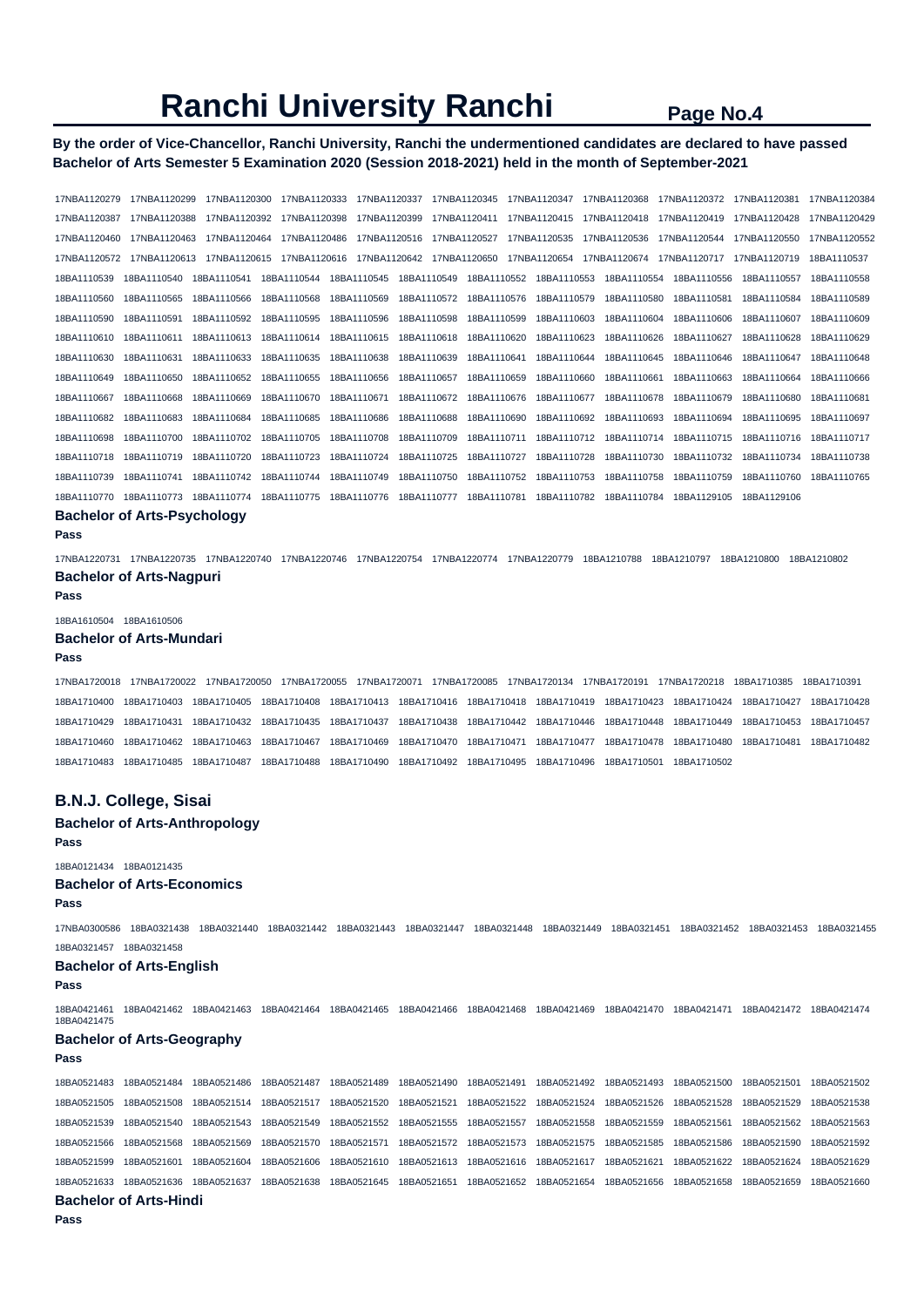## **By the order of Vice-Chancellor, Ranchi University, Ranchi the undermentioned candidates are declared to have passed Bachelor of Arts Semester 5 Examination 2020 (Session 2018-2021) held in the month of September-2021**

17NBA0600825 18BA0621667 18BA0621670 18BA0621671 18BA0621673 18BA0621675 18BA0621676 18BA0621679 18BA0621680 18BA0621682 18BA0621687 18BA0621694 18BA0621697 18BA0621698 18BA0621699 18BA0621712 18BA0621713 18BA0621715 18BA0621717 18BA0621720 18BA0621726 18BA0621728 18BA0621731 18BA0621735

18BA0621740 18BA0621744 18BA0621748 18BA0621752 18BA0621753 18BA0621756 18BA0621757 18BA0621758 18BA0621762 18BA0621763 18BA0621764 18BA0621766 18BA0621769 18BA0621770 18BA0621771 18BA0621772 18BA0621774 18BA0621775 18BA0621777 18BA0621779 18BA0621780 18BA0621781 18BA0621783 18BA0621786 18BA0621788 18BA0621789 18BA0621792 18BA0621794 18BA0621796 18BA0621797 18BA0621799 18BA0621801 18BA0621803 18BA0621806 18BA0621807 18BA0621808 18BA0621810 18BA0621815 18BA0621816 18BA0621817 18BA0621818 18BA0621821 18BA0621823 18BA0621828 18BA0621830 18BA0621832 18BA0621835 18BA0621836 18BA0621837 18BA0621839 18BA0621840 18BA0621841 18BA0621842 18BA0621846 18BA0621850 18BA0621854 18BA0621856 18BA0621857 18BA0621860 18BA0621861 18BA0621862 18BA0621864 **Bachelor of Arts-History Pass**  17NBA0700874 18BA0721865 18BA0721867 18BA0721876 18BA0721877 18BA0721882 18BA0721884 18BA0721891 18BA0721892 18BA0721894 18BA0721895 18BA0721897 18BA0721905 18BA0721907 18BA0721908 18BA0721912 18BA0721915 18BA0721916 18BA0721917 18BA0721919 18BA0721920 18BA0721923 18BA0721924 18BA0721931 18BA0721932 18BA0721937 18BA0721945 18BA0721947 18BA0721949 18BA0721950 **Bachelor of Arts-Pol. Science Pass**  17NBA1101074 17NBA1101103 18BA1122026 18BA1122028 18BA1122029 18BA1122030 18BA1122032 18BA1122033 18BA1122036 18BA1122042 18BA1122048 18BA1122050 18BA1122056 18BA1122057 18BA1122059 18BA1122060 18BA1122063 18BA1122066 18BA1122068 18BA1122071 18BA1122074 18BA1122075 18BA1122080 18BA1122084 18BA1122086 18BA1122089 18BA1122090 18BA1122091 18BA1122093 18BA1122108 18BA1122109 18BA1122110 18BA1122111 18BA1122112 18BA1122113 18BA1122114 18BA1122115 18BA1122120 18BA1122121 18BA1122122 18BA1122126 18BA1122128 18BA1122129 18BA1122130 **Bachelor of Arts-Psychology Pass**  17NBA1201219 18BA1222133 **Bachelor of Arts-Sanskrit Pass**  18BA1322135 18BA1322137 18BA1322139 18BA1322142 18BA1322144 18BA1322148 **Bachelor of Arts-Nagpuri Pass**  17NBA1601036 18BA1621993 18BA1621996 18BA1621997 18BA1622003 18BA1622006 18BA1622007 18BA1622011 18BA1622013 18BA1622016 18BA1622018 18BA1622019 18BA1622020 18BA1622022 18BA1622023 18BA1622025 **Bachelor of Arts-Kurukh Pass**  18BA2021952 18BA2021953 18BA2021956 18BA2021957 18BA2021961 18BA2021962 18BA2021963 18BA2021966 18BA2021969 18BA2021970 18BA2021972 18BA2021973 18BA2021974 18BA2021976 18BA2021980 18BA2021981 18BA2021983 18BA2021986 18BA2021988 **Bachelor of Arts-Urdu Pass**  17NBA2301295 18BA2322149 18BA2322150 18BA2322152 18BA2322153 18BA2322155 18BA2322156 18BA2322157 18BA2322161 18BA2322166 18BA2322170 18BA2322171 18BA2322181 18BA2322182 18BA2322183 **B.S. College, Lohardaga Bachelor of Arts-Economics Pass**  17NBA0327056 17NBA0327249 18BA0305769 18BA0305771 18BA0305772 18BA0305774 18BA0305775 18BA0305776 18BA0305777 18BA0305779 18BA0305783 18BA0305784 18BA0305785 18BA0305786 18BA0305791 18BA0305793 18BA0305794 18BA0305795 18BA0305798 18BA0305799 18BA0305800 18BA0305801 18BA0305802 18BA0305803 18BA0305805 18BA0305806 18BA0305808 18BA0305809 18BA0305815 18BA0305816 18BA0305817 18BA0305818 18BA0305819 18BA0305820 18BA0305821 18BA0305822 18BA0305823 18BA0305824 18BA0305825 18BA0305827 18BA0305828 18BA0305829 18BA0305832 18BA0305834 18BA0305836 18BA0305838 18BA0305841 18BA0305843 18BA0305844 18BA0305849 18BA0305850 18BA0305851 18BA0305852 18BA0305853 18BA0305855 18BA0305856 18BA0305858 18BA0305859 18BA0305860 18BA0305861 18BA0305862 18BA0305864 18BA0305865 18BA0305866 18BA0305867 18BA0305869 18BA0305871 18BA0305874 18BA0305878 18BA0305879 18BA0305882 18BA0305883 18BA0305884 18BA0305885 18BA0305886 18BA0305887 18BA0305890 18BA0305892 18BA0305893 18BA0305895 18BA0305898 18BA0305899 18BA0305903 18BA0305904 18BA0305909 18BA0305910 18BA0305911 18BA0305912 18BA0305913 18BA0305915 18BA0305916 18BA0305919 18BA0305920 18BA0305921 18BA0305922 18BA0305924 18BA0305925 18BA0305926 18BA0305930 18BA0305931 18BA0305932 18BA0305933 18BA0305934 18BA0305935 18BA0305936 18BA0305937 18BA0305938 18BA0305939 18BA0305940 18BA0305941 18BA0305944 18BA0305946 18BA0305948 18BA0305949 18BA0329048

**Bachelor of Arts-English**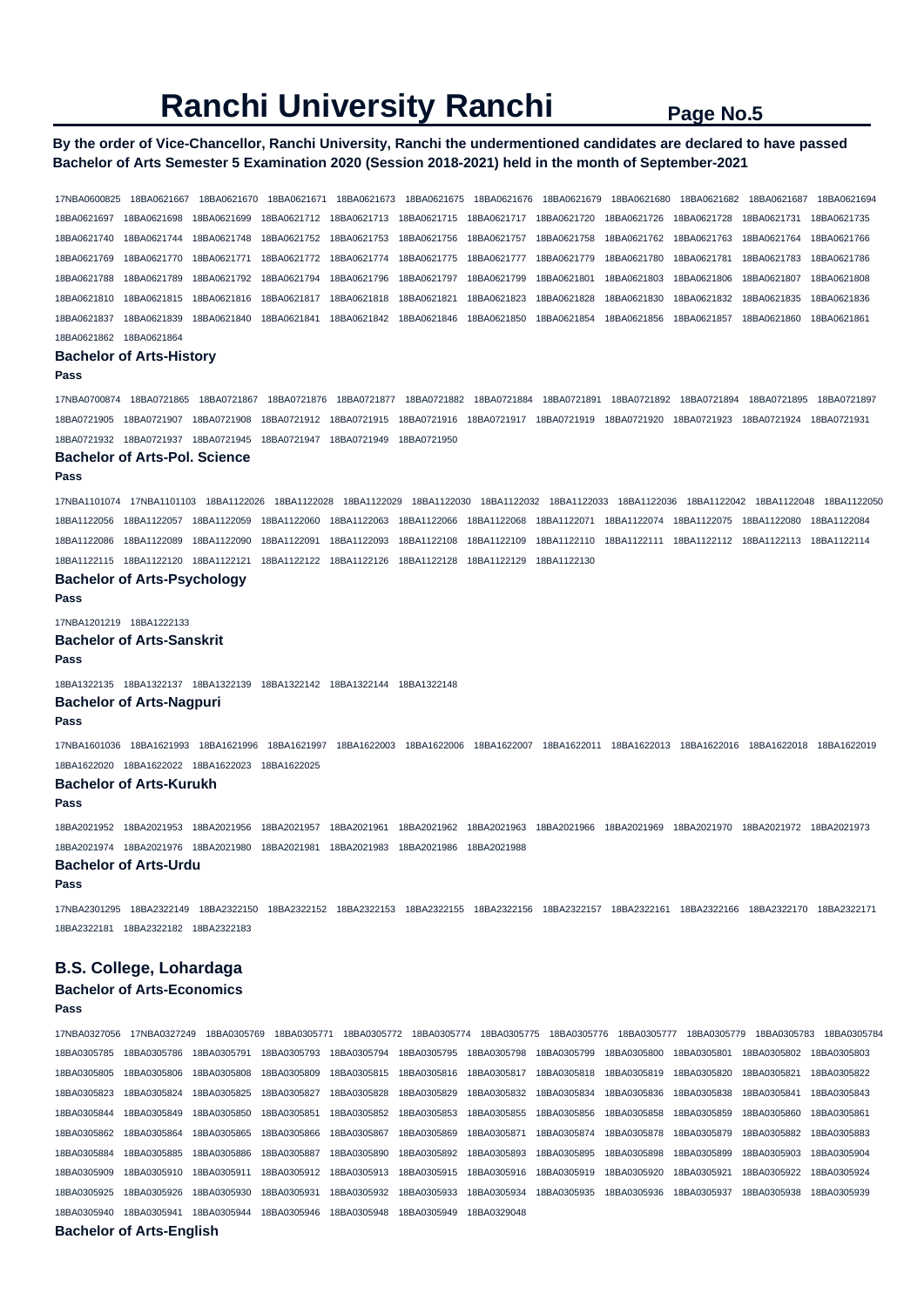## **By the order of Vice-Chancellor, Ranchi University, Ranchi the undermentioned candidates are declared to have passed Bachelor of Arts Semester 5 Examination 2020 (Session 2018-2021) held in the month of September-2021**

**Pass** 

17NBA0427310 17NBA0427320 18BA0405950 18BA0405951 18BA0405954 18BA0405955 18BA0405956 18BA0405957 18BA0405958 18BA0405960 18BA0405961 18BA0405962 18BA0405963 18BA0405964 18BA0405965 18BA0405966 18BA0405970 18BA0405972 18BA0405973 18BA0405975 18BA0405976 18BA0405977 18BA0405979 18BA0405980 18BA0405981 18BA0405983 18BA0405987 18BA0405990 18BA0405991 18BA0405992 18BA0405993 18BA0405994 18BA0405998 18BA0405999 18BA0406001 18BA0406002 18BA0406003 18BA0406004 18BA0406008 18BA0406009 18BA0406010 18BA0406011 18BA0406012 18BA0406014 18BA0406015 18BA0406016 18BA0406018 18BA0406019 18BA0406020 18BA0406021 18BA0406026 18BA0406027 18BA0406030 18BA0406031 18BA0406032 18BA0406034 18BA0406036 18BA0406038 18BA0406039 18BA0406041 18BA0406042 18BA0406043 18BA0406044 18BA0406046 18BA0406047 18BA0406048 18BA0406049 18BA0406050 18BA0406051 18BA0406054 18BA0406055 18BA0406056 18BA0406057 18BA0406058 18BA0406059 18BA0406063 **Bachelor of Arts-Hindi Pass** 

| 17NBA0627668 | 17NBA0627861 | 17NBA0627881 | 17NBA0627982 | 18BA0606123 | 18BA0606124 | 18BA0606125 | 18BA0606126 | 18BA0606130 | 18BA0606131 | 18BA0606134 | 18BA0606137 |
|--------------|--------------|--------------|--------------|-------------|-------------|-------------|-------------|-------------|-------------|-------------|-------------|
| 18BA0606138  | 18BA0606139  | 18BA0606144  | 18BA0606145  | 18BA0606147 | 18BA0606150 | 18BA0606153 | 18BA0606155 | 18BA0606156 | 18BA0606157 | 18BA0606158 | 18BA0606159 |
| 18BA0606160  | 18BA0606162  | 18BA0606166  | 18BA0606170  | 18BA0606171 | 18BA0606173 | 18BA0606174 | 18BA0606175 | 18BA0606177 | 18BA0606178 | 18BA0606179 | 18BA0606181 |
| 18BA0606185  | 18BA0606186  | 18BA0606188  | 18BA0606190  | 18BA0606191 | 18BA0606192 | 18BA0606194 | 18BA0606195 | 18BA0606197 | 18BA0606198 | 18BA0606201 | 18BA0606206 |
| 18BA0606208  | 18BA0606210  | 18BA0606211  | 18BA0606212  | 18BA0606218 | 18BA0606219 | 18BA0606221 | 18BA0606225 | 18BA0606227 | 18BA0606228 | 18BA0606229 | 18BA0606230 |
| 18BA0606233  | 18BA0606234  | 18BA0606235  | 18BA0606236  | 18BA0606238 | 18BA0606239 | 18BA0606240 | 18BA0606242 | 18BA0606245 | 18BA0606246 | 18BA0606248 | 18BA0606249 |
| 18BA0606251  | 18BA0606254  | 18BA0606257  | 18BA0606260  | 18BA0606262 | 18BA0606263 | 18BA0606265 | 18BA0606267 | 18BA0606268 | 18BA0606271 | 18BA0606272 | 18BA0606274 |
| 18BA0606275  | 18BA0606281  | 18BA0606283  | 18BA0606286  | 18BA0606288 | 18BA0606291 | 18BA0606292 | 18BA0606293 | 18BA0606294 | 18BA0606296 | 18BA0606297 | 18BA0606298 |
| 18BA0606302  | 18BA0606303  | 18BA0606309  | 18BA0606310  | 18BA0606311 | 18BA0606312 | 18BA0606315 | 18BA0606318 | 18BA0606322 | 18BA0606326 | 18BA0606327 | 18BA0606329 |
| 18BA0606332  | 18BA0606333  | 18BA0606334  | 18BA0606337  | 18BA0606341 | 18BA0606342 | 18BA0606346 | 18BA0606357 | 18BA0606358 | 18BA0606359 | 18BA0606363 | 18BA0606364 |
| 18BA0606365  | 18BA0606367  | 18BA0606369  | 18BA0606371  | 18BA0606372 | 18BA0606374 | 18BA0606375 | 18BA0606377 | 18BA0606378 | 18BA0606381 | 18BA0606382 | 18BA0606383 |
| 18BA0606385  | 18BA0606386  | 18BA0606389  | 18BA0606390  | 18BA0606394 | 18BA0606397 | 18BA0606398 | 18BA0606401 | 18BA0606407 | 18BA0606408 | 18BA0606410 | 18BA0606411 |
| 18BA0606414  | 18BA0606419  | 18BA0606420  | 18BA0606421  | 18BA0606422 | 18BA0606424 | 18BA0606425 | 18BA0606426 | 18BA0606431 | 18BA0606432 | 18BA0606434 | 18BA0606436 |
| 18BA0606437  | 18BA0606438  | 18BA0606441  | 18BA0606445  | 18BA0606446 | 18BA0606451 | 18BA0606452 | 18BA0606458 | 18BA0606459 | 18BA0606460 | 18BA0606465 | 18BA0606467 |
| 18BA0606468  | 18BA0606470  | 18BA0606474  | 18BA0606475  | 18BA0606476 | 18BA0606477 | 18BA0606478 | 18BA0606479 | 18BA0606480 | 18BA0606481 | 18BA0606483 | 18BA0606485 |
| 18BA0606487  | 18BA0606488  | 18BA0606489  | 18BA0606491  | 18BA0606492 | 18BA0606495 | 18BA0606497 | 18BA0606499 | 18BA0606500 | 18BA0606503 | 18BA0606507 | 18BA0606509 |
| 18BA0606510  | 18BA0606511  | 18BA0606515  | 18BA0606516  | 18BA0606518 | 18BA0606523 | 18BA0606525 | 18BA0606526 | 18BA0606527 | 18BA0606528 | 18BA0606529 | 18BA0606530 |
| 18BA0606532  | 18BA0606533  | 18BA0606535  | 18BA0606537  | 18BA0606538 | 18BA0606540 | 18BA0606541 | 18BA0606542 | 18BA0606543 | 18BA0606544 | 18BA0606545 | 18BA0606546 |
| 18BA0606548  | 18BA0606549  | 18BA0606550  | 18BA0606551  | 18BA0606552 | 18BA0606553 | 18BA0606556 | 18BA0606558 | 18BA0606559 | 18BA0606560 | 18BA0606561 | 18BA0606562 |
| 18BA0606563  | 18BA0606564  | 18BA0606566  | 18BA0606567  | 18BA0606568 | 18BA0606569 | 18BA0606573 | 18BA0606577 | 18BA0606579 | 18BA0606580 | 18BA0606582 | 18BA0606583 |
| 18BA0606586  | 18BA0606588  | 18BA0606589  | 18BA0606592  | 18BA0606596 | 18BA0606601 | 18BA0606602 | 18BA0606604 | 18BA0606605 | 18BA0606607 | 18BA0606608 | 18BA0606609 |
| 18BA0606611  | 18BA0606612  | 18BA0606613  | 18BA0606615  | 18BA0606618 | 18BA0606621 | 18BA0606622 | 18BA0606625 | 18BA0606628 | 18BA0606630 | 18BA0606632 | 18BA0606634 |
| 18BA0606635  | 18BA0606641  | 18BA0606642  | 18BA0606645  | 18BA0606647 | 18BA0606648 | 18BA0606649 | 18BA0606651 | 18BA0606653 | 18BA0606654 | 18BA0606658 | 18BA0606659 |
| 18BA0606671  | 18BA0606674  | 18BA0606675  | 18BA0606676  | 18BA0606677 | 18BA0606678 | 18BA0606679 | 18BA0606681 | 18BA0606683 | 18BA0606684 | 18BA0606686 | 18BA0606689 |
| 18BA0606690  | 18BA0606691  | 18BA0606695  | 18BA0606698  | 18BA0606699 | 18BA0606700 | 18BA0606701 | 18BA0606702 | 18BA0606703 | 18BA0606704 | 18BA0606706 | 18BA0606707 |
| 18BA0606716  | 18BA0606717  | 18BA0606718  | 18BA0606722  | 18BA0606724 | 18BA0606726 | 18BA0606728 | 18BA0606734 | 18BA0606736 | 18BA0606738 | 18BA0606740 | 18BA0606742 |
| 18BA0606746  | 18BA0606747  | 18BA0606749  | 18BA0606751  | 18BA0606752 | 18BA0606754 | 18BA0606757 | 18BA0606760 | 18BA0606762 | 18BA0606763 | 18BA0606764 | 18BA0606774 |
| 18BA0606776  | 18BA0606783  | 18BA0606784  | 18BA0606785  | 18BA0606786 | 18BA0606790 | 18BA0606791 | 18BA0606792 | 18BA0606793 | 18BA0606796 | 18BA0606797 | 18BA0606798 |
| 18BA0606801  | 18BA0606802  | 18BA0606805  | 18BA0606806  | 18BA0606808 | 18BA0606809 | 18BA0606812 | 18BA0606815 | 18BA0606819 | 18BA0606821 | 18BA0606822 | 18BA0606823 |
| 18BA0606825  | 18BA0606828  |              |              |             |             |             |             |             |             |             |             |

#### **Bachelor of Arts-History**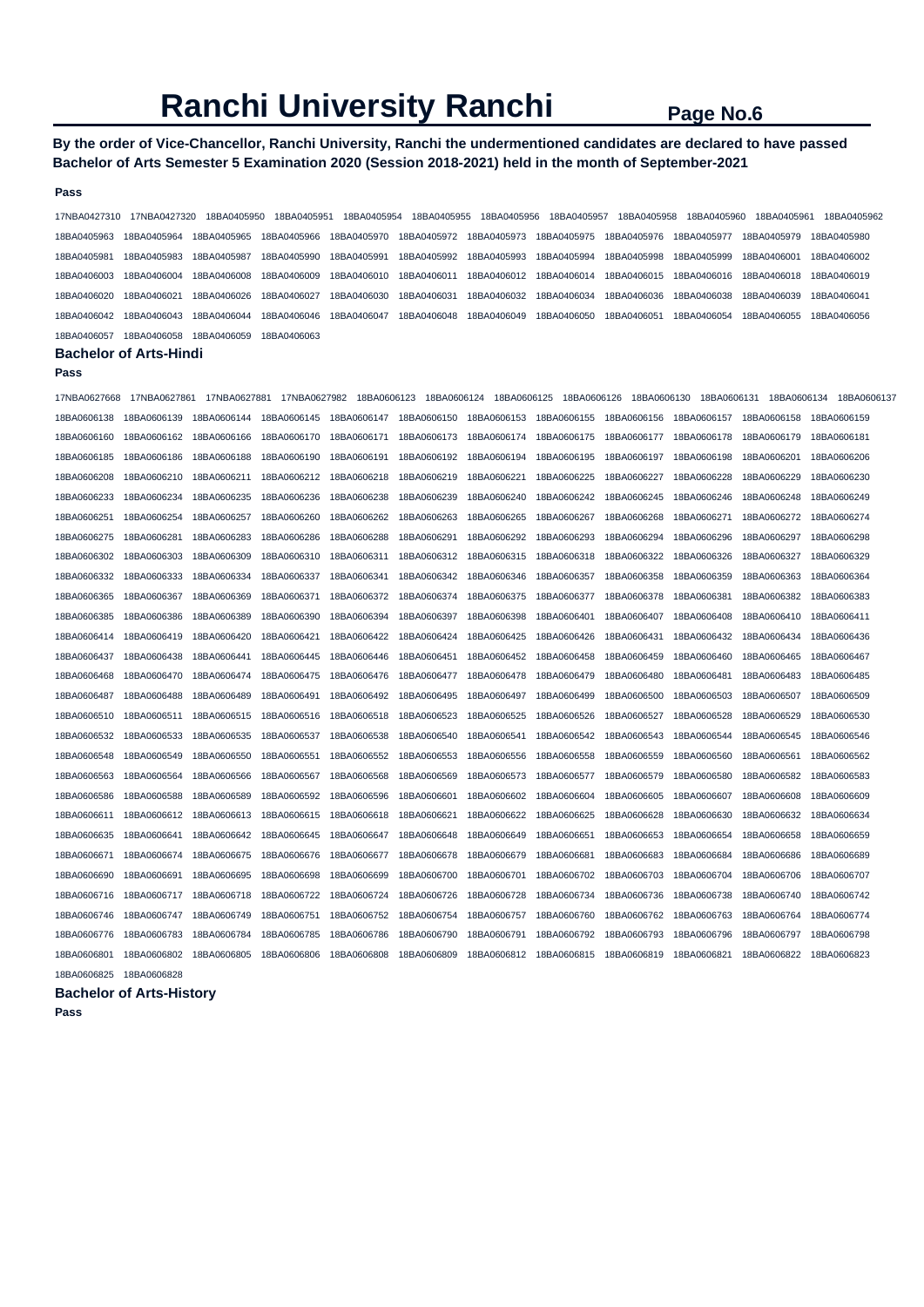**By the order of Vice-Chancellor, Ranchi University, Ranchi the undermentioned candidates are declared to have passed Bachelor of Arts Semester 5 Examination 2020 (Session 2018-2021) held in the month of September-2021** 

| 17NBA0728042 | 17NBA0728100 | 17NBA0728151 | 17NBA0728185 | 17NBA0728209 |             | 17NBA0728289 | 17NBA0728360 | 17NBA0728374 | 17NBA0728471 | 18BA0706832 | 18BA0706834 |
|--------------|--------------|--------------|--------------|--------------|-------------|--------------|--------------|--------------|--------------|-------------|-------------|
| 18BA0706835  | 18BA0706836  | 18BA0706837  | 18BA0706838  | 18BA0706839  | 18BA0706842 | 18BA0706844  | 18BA0706846  | 18BA0706848  | 18BA0706849  | 18BA0706850 | 18BA0706854 |
| 18BA0706855  | 18BA0706856  | 18BA0706857  | 18BA0706859  | 18BA0706860  | 18BA0706861 | 18BA0706863  | 18BA0706864  | 18BA0706867  | 18BA0706868  | 18BA0706871 | 18BA0706872 |
| 18BA0706875  | 18BA0706876  | 18BA0706877  | 18BA0706879  | 18BA0706881  | 18BA0706885 | 18BA0706887  | 18BA0706888  | 18BA0706891  | 18BA0706898  | 18BA0706899 | 18BA0706905 |
| 18BA0706906  | 18BA0706910  | 18BA0706911  | 18BA0706920  | 18BA0706926  | 18BA0706929 | 18BA0706930  | 18BA0706932  | 18BA0706933  | 18BA0706934  | 18BA0706935 | 18BA0706936 |
| 18BA0706938  | 18BA0706946  | 18BA0706947  | 18BA0706948  | 18BA0706950  | 18BA0706951 | 18BA0706953  | 18BA0706954  | 18BA0706959  | 18BA0706960  | 18BA0706961 | 18BA0706962 |
| 18BA0706964  | 18BA0706967  | 18BA0706968  | 18BA0706969  | 18BA0706974  | 18BA0706976 | 18BA0706977  | 18BA0706978  | 18BA0706979  | 18BA0706980  | 18BA0706984 | 18BA0706985 |
| 18BA0706986  | 18BA0706987  | 18BA0706988  | 18BA0706991  | 18BA0706993  | 18BA0706994 | 18BA0706995  | 18BA0706997  | 18BA0706999  | 18BA0707001  | 18BA0707002 | 18BA0707005 |
| 18BA0707006  | 18BA0707011  | 18BA0707012  | 18BA0707014  | 18BA0707015  | 18BA0707016 | 18BA0707019  | 18BA0707021  | 18BA0707022  | 18BA0707023  | 18BA0707025 | 18BA0707026 |
| 18BA0707027  | 18BA0707028  | 18BA0707029  | 18BA0707030  | 18BA0707033  | 18BA0707034 | 18BA0707036  | 18BA0707037  | 18BA0707039  | 18BA0707040  | 18BA0707042 | 18BA0707046 |
| 18BA0707052  | 18BA0707055  | 18BA0707057  | 18BA0707058  | 18BA0707059  | 18BA0707062 | 18BA0707063  | 18BA0707064  | 18BA0707065  | 18BA0707066  | 18BA0707067 | 18BA0707069 |
| 18BA0707071  | 18BA0707073  | 18BA0707074  | 18BA0707075  | 18BA0707077  | 18BA0707080 | 18BA0707086  | 18BA0707087  | 18BA0707088  | 18BA0707090  | 18BA0707091 | 18BA0707095 |
| 18BA0707096  | 18BA0707097  | 18BA0707098  | 18BA0707102  | 18BA0707106  | 18BA0707107 | 18BA0707109  | 18BA0707110  | 18BA0707113  | 18BA0707116  | 18BA0707121 | 18BA0707123 |
| 18BA0707125  | 18BA0707126  | 18BA0707127  | 18BA0707128  | 18BA0707130  | 18BA0707131 | 18BA0707132  | 18BA0707134  | 18BA0707138  | 18BA0707139  | 18BA0707140 | 18BA0707146 |
| 18BA0707147  | 18BA0707148  | 18BA0707151  | 18BA0707153  | 18BA0707155  | 18BA0707158 | 18BA0707161  | 18BA0707164  | 18BA0707165  | 18BA0707166  | 18BA0707168 | 18BA0707169 |
| 18BA0707170  | 18BA0707171  | 18BA0707174  | 18BA0707183  | 18BA0707184  | 18BA0707189 | 18BA0707191  | 18BA0707192  | 18BA0707193  | 18BA0707194  | 18BA0707195 | 18BA0707196 |
| 18BA0707199  | 18BA0707201  | 18BA0707202  | 18BA0707204  | 18BA0707206  | 18BA0707207 | 18BA0707211  | 18BA0707212  | 18BA0707214  | 18BA0707216  | 18BA0707217 | 18BA0707222 |
| 18BA0707227  | 18BA0707229  | 18BA0707230  | 18BA0707231  | 18BA0707233  | 18BA0707234 | 18BA0707235  | 18BA0707238  | 18BA0707239  | 18BA0707240  | 18BA0707241 | 18BA0707243 |
| 18BA0707244  | 18BA0707245  | 18BA0707246  | 18BA0707247  | 18BA0707248  | 18BA0707249 | 18BA0707250  | 18BA0707252  | 18BA0707253  | 18BA0707256  | 18BA0707257 | 18BA0707258 |
| 18BA0707259  | 18BA0707261  | 18BA0707262  | 18BA0707263  | 18BA0707266  |             |              |              |              |              |             |             |

**Bachelor of Arts-Philosophy** 

**Pass** 

18BA1007493

**Bachelor of Arts-Pol. Science**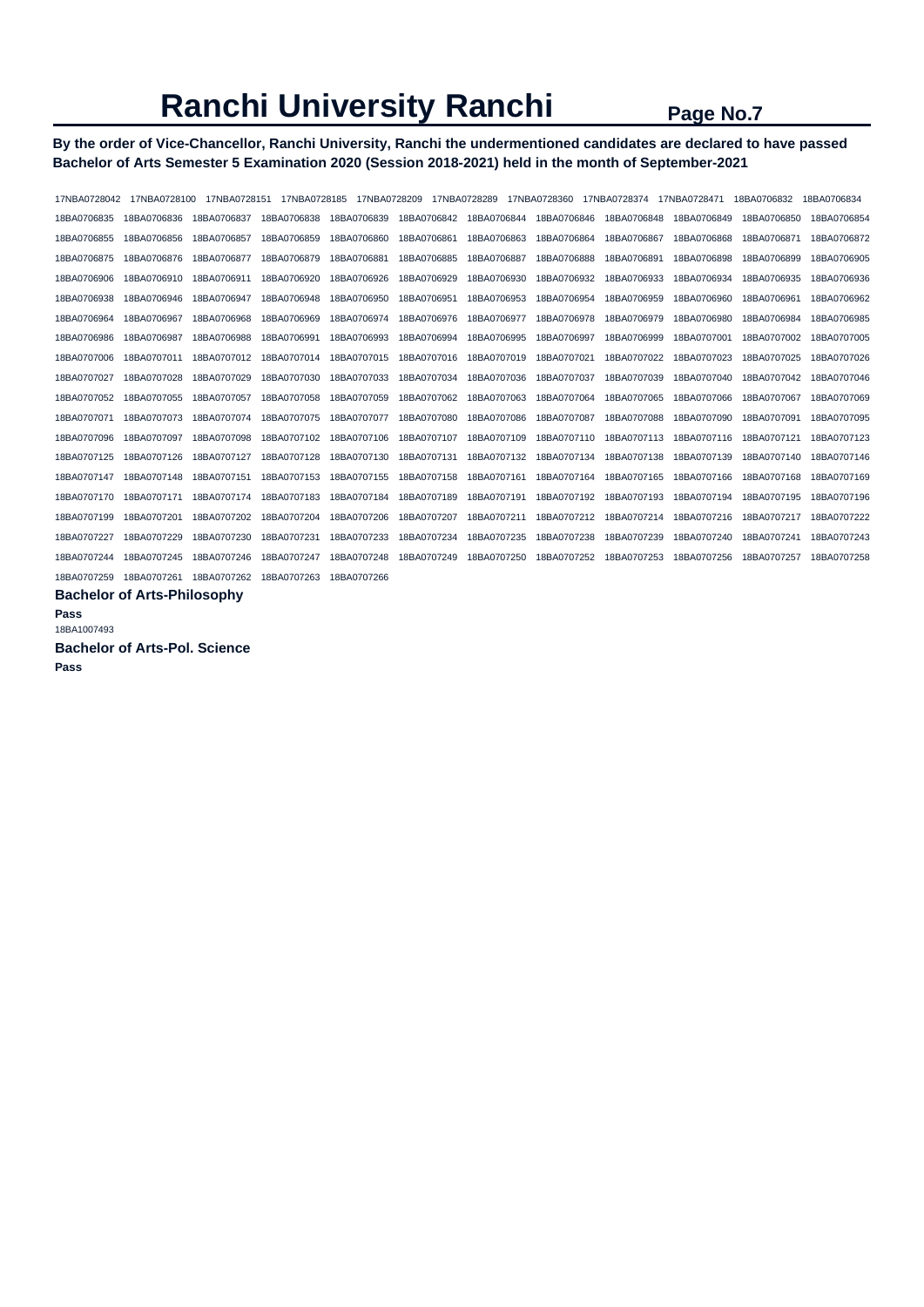## **By the order of Vice-Chancellor, Ranchi University, Ranchi the undermentioned candidates are declared to have passed Bachelor of Arts Semester 5 Examination 2020 (Session 2018-2021) held in the month of September-2021**

| 17NBA1128986            | 17NBA1129037                | 17NBA1129052 | 17NBA1129065                        |                         |             |             | 17NBA1129117  17NBA1129135  17NBA1129142  17NBA1129200 |             | 17NBA1129246 | 17NBA1129293            | 17NBA1129381 |
|-------------------------|-----------------------------|--------------|-------------------------------------|-------------------------|-------------|-------------|--------------------------------------------------------|-------------|--------------|-------------------------|--------------|
| 17NBA1129450            | 18BA1107495                 | 18BA1107496  |                                     | 18BA1107497 18BA1107499 |             |             |                                                        |             | 18BA1107506  | 18BA1107507             | 18BA1107508  |
| 18BA1107511             | 18BA1107512                 | 18BA1107513  | 18BA1107515                         | 18BA1107516             | 18BA1107519 | 18BA1107520 | 18BA1107521                                            | 18BA1107522 | 18BA1107524  | 18BA1107526             | 18BA1107531  |
| 18BA1107534             | 18BA1107535                 | 18BA1107536  | 18BA1107537                         | 18BA1107542             | 18BA1107544 | 18BA1107546 | 18BA1107547                                            | 18BA1107548 | 18BA1107551  | 18BA1107553             | 18BA1107555  |
| 18BA1107558             | 18BA1107559                 | 18BA1107560  | 18BA1107561                         | 18BA1107562             | 18BA1107563 | 18BA1107564 | 18BA1107566                                            | 18BA1107567 | 18BA1107568  | 18BA1107569             | 18BA1107570  |
| 18BA1107571             | 18BA1107573                 | 18BA1107574  | 18BA1107575                         | 18BA1107576             | 18BA1107577 | 18BA1107578 | 18BA1107579                                            | 18BA1107580 | 18BA1107582  | 18BA1107583             | 18BA1107584  |
| 18BA1107589             | 18BA1107590                 | 18BA1107595  | 18BA1107599                         | 18BA1107600             | 18BA1107604 | 18BA1107605 | 18BA1107606                                            | 18BA1107611 | 18BA1107612  | 18BA1107613             | 18BA1107614  |
| 18BA1107616             | 18BA1107617                 | 18BA1107619  | 18BA1107621                         | 18BA1107622             | 18BA1107623 | 18BA1107624 | 18BA1107629                                            | 18BA1107631 | 18BA1107632  | 18BA1107634             | 18BA1107636  |
| 18BA1107637             | 18BA1107638                 | 18BA1107641  | 18BA1107643                         | 18BA1107646             | 18BA1107650 | 18BA1107651 | 18BA1107652                                            | 18BA1107655 | 18BA1107656  | 18BA1107658             | 18BA1107659  |
| 18BA1107661             | 18BA1107665                 | 18BA1107666  | 18BA1107668                         | 18BA1107669             | 18BA1107670 | 18BA1107671 | 18BA1107672                                            | 18BA1107675 | 18BA1107677  | 18BA1107678             | 18BA1107679  |
| 18BA1107680             | 18BA1107681                 | 18BA1107682  | 18BA1107683                         | 18BA1107684             | 18BA1107686 | 18BA1107688 | 18BA1107690                                            | 18BA1107691 | 18BA1107692  | 18BA1107694             | 18BA1107695  |
| 18BA1107696             | 18BA1107697                 | 18BA1107698  | 18BA1107699                         | 18BA1107700             | 18BA1107701 | 18BA1107705 | 18BA1107706                                            | 18BA1107707 | 18BA1107708  | 18BA1107710             | 18BA1107711  |
| 18BA1107716             | 18BA1107718                 | 18BA1107719  | 18BA1107722                         | 18BA1107723             | 18BA1107725 | 18BA1107726 | 18BA1107728                                            | 18BA1107730 | 18BA1107731  | 18BA1107732             | 18BA1107733  |
| 18BA1107736             | 18BA1107739                 | 18BA1107741  | 18BA1107743                         | 18BA1107746             | 18BA1107747 | 18BA1107751 | 18BA1107752                                            | 18BA1107753 | 18BA1107755  | 18BA1107757             | 18BA1107758  |
| 18BA1107760             | 18BA1107761                 | 18BA1107762  | 18BA1107765                         | 18BA1107767             | 18BA1107768 | 18BA1107770 | 18BA1107772                                            | 18BA1107773 | 18BA1107775  | 18BA1107776             | 18BA1107777  |
| 18BA1107778             | 18BA1107781                 | 18BA1107784  | 18BA1107785                         | 18BA1107788             | 18BA1107791 | 18BA1107792 | 18BA1107794                                            | 18BA1107799 | 18BA1107800  | 18BA1107803             | 18BA1107804  |
| 18BA1107807             | 18BA1107808                 | 18BA1107809  | 18BA1107810                         | 18BA1107811             | 18BA1107813 | 18BA1107814 | 18BA1107816                                            | 18BA1107817 | 18BA1107818  | 18BA1107819             | 18BA1107822  |
| 18BA1107824             | 18BA1107825                 | 18BA1107830  | 18BA1107832                         | 18BA1107833             | 18BA1107834 | 18BA1107835 | 18BA1107836                                            | 18BA1107837 | 18BA1107839  | 18BA1107840             | 18BA1107841  |
| 18BA1107842             | 18BA1107843                 | 18BA1107844  | 18BA1107845                         | 18BA1107847             | 18BA1107849 | 18BA1107850 | 18BA1107851                                            | 18BA1107854 | 18BA1107856  | 18BA1107857             | 18BA1107859  |
| 18BA1107860             | 18BA1107861                 | 18BA1107862  | 18BA1107863                         | 18BA1107864             | 18BA1107866 | 18BA1107867 | 18BA1107870                                            | 18BA1107872 | 18BA1107873  | 18BA1107874             | 18BA1107875  |
| 18BA1107876             | 18BA1107877                 | 18BA1107880  | 18BA1107882                         | 18BA1107885             | 18BA1107891 | 18BA1107894 | 18BA1107899                                            | 18BA1107900 | 18BA1107902  | 18BA1107904             | 18BA1107908  |
| 18BA1107910             | 18BA1107915                 | 18BA1107917  | 18BA1107918                         | 18BA1107921             | 18BA1107922 | 18BA1107924 | 18BA1107925                                            | 18BA1107926 | 18BA1107927  | 18BA1107928             | 18BA1107929  |
| 18BA1107930             | 18BA1107935                 | 18BA1107937  | 18BA1107939                         | 18BA1107940             | 18BA1107942 | 18BA1107945 | 18BA1107947                                            | 18BA1107949 | 18BA1107950  | 18BA1107952             | 18BA1107953  |
| 18BA1107954             | 18BA1107955                 | 18BA1107956  | 18BA1107957                         | 18BA1107965             | 18BA1107966 | 18BA1107968 | 18BA1107969                                            | 18BA1107970 | 18BA1107971  | 18BA1107972             | 18BA1107975  |
| 18BA1107976             | 18BA1107978                 | 18BA1107981  | 18BA1107982                         | 18BA1107983             | 18BA1107984 | 18BA1107985 | 18BA1107990                                            | 18BA1107992 | 18BA1107994  | 18BA1107995             | 18BA1107998  |
| 18BA1108001             | 18BA1108002                 | 18BA1108003  | 18BA1108004                         | 18BA1108005             | 18BA1108007 | 18BA1108009 | 18BA1108010                                            | 18BA1108013 | 18BA1108015  | 18BA1108019             | 18BA1108020  |
| 18BA1108021             | 18BA1108023                 | 18BA1108024  | 18BA1108025                         | 18BA1108026             | 18BA1108027 | 18BA1108028 | 18BA1108029                                            | 18BA1108032 | 18BA1108034  | 18BA1108036             | 18BA1108037  |
| 18BA1108038             | 18BA1108040                 | 18BA1108042  | 18BA1108043                         | 18BA1108044             | 18BA1108046 | 18BA1108047 | 18BA1108050                                            | 18BA1108051 | 18BA1108054  | 18BA1108055             | 18BA1108057  |
| 18BA1108058             | 18BA1108059                 | 18BA1108061  | 18BA1108062                         | 18BA1108064             | 18BA1108066 | 18BA1108067 | 18BA1108069                                            | 18BA1108075 | 18BA1108076  | 18BA1108077             | 18BA1108080  |
| 18BA1108082 18BA1108085 |                             | 18BA1108086  | 18BA1108089 18BA1108090 18BA1108091 |                         |             |             | 18BA1108093 18BA1108094 18BA1108095 18BA1108099        |             |              | 18BA1108100 18BA1129113 |              |
|                         | Bashalar of Arts Boughalacu |              |                                     |                         |             |             |                                                        |             |              |                         |              |

### **Bachelor of Arts-Psychology**

**Pass** 

17NBA1229536 17NBA1229570 17NBA1229602 18BA1208102 18BA1208110 18BA1208111 18BA1208115 18BA1208117 18BA1208118 18BA1208122 18BA1208124 18BA1208127 18BA1208134 18BA1208139 18BA1208141 18BA1208144 18BA1208147 18BA1208149 18BA1208157 18BA1208162

## **Bachelor of Arts-Nagpuri**

**Pass** 

17NBA1628938 17NBA1628958 18BA1606955 18BA1607466 18BA1607468 18BA1607470 18BA1607474 18BA1607477 18BA1607482 18BA1607485 18BA1607490

## **Bachelor of Arts-Kurukh**

**Pass** 

17NBA2028569 17NBA2028661 17NBA2028870 18BA2007269 18BA2007270 18BA2007272 18BA2007277 18BA2007279 18BA2007281 18BA2007283 18BA2007284 18BA2007285 18BA2007293 18BA2007296 18BA2007297 18BA2007298 18BA2007303 18BA2007306 18BA2007307 18BA2007308 18BA2007309 18BA2007311 18BA2007312 18BA2007313 18BA2007315 18BA2007316 18BA2007320 18BA2007321 18BA2007323 18BA2007324 18BA2007325 18BA2007326 18BA2007331 18BA2007332 18BA2007333 18BA2007338 18BA2007340 18BA2007346 18BA2007347 18BA2007348 18BA2007349 18BA2007362 18BA2007363 18BA2007364 18BA2007365 18BA2007367 18BA2007369 18BA2007370 18BA2007372 18BA2007373 18BA2007375 18BA2007391 18BA2007393 18BA2007398 18BA2007401 18BA2007403 18BA2007406 18BA2007408 18BA2007414 18BA2007415 18BA2007417 18BA2007419 18BA2007422 18BA2007436 18BA2007442 18BA2007447 18BA2007451 18BA2007452 18BA2007457 18BA2007461

## **Bachelor of Arts-Urdu**

**Pass** 

17NBA2329636 18BA2308165 18BA2308168 18BA2308169 18BA2308171 18BA2308173 18BA2308175 18BA2308180 18BA2308182 18BA2308185 18BA2308188 18BA2308189 18BA2308201 18BA2308202 18BA2308203 18BA2308204 18BA2308205 18BA2308206 18BA2308208 18BA2308211 18BA2308212 18BA2308215 18BA2308216 18BA2308217 18BA2308219 18BA2308222 18BA2308226 18BA2308227 18BA2308229 18BA2308230 18BA2308232 18BA2308237 18BA2308238 18BA2308240 18BA2308242 18BA2308248 18BA2308250 18BA2308251 18BA2308252 18BA2308254 18BA2308256 18BA2308257 18BA2308258

#### **Bachelor of Arts-General**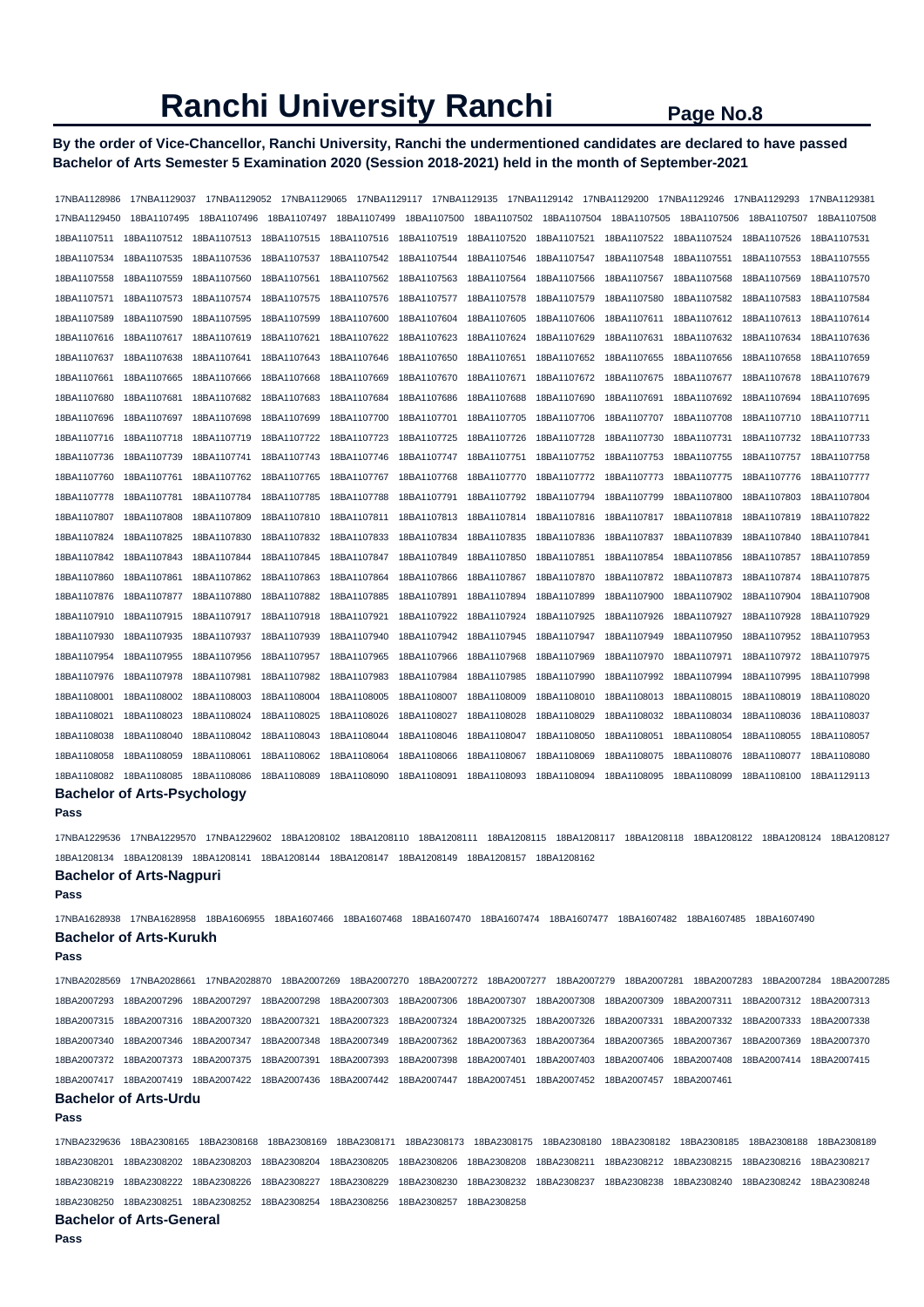**By the order of Vice-Chancellor, Ranchi University, Ranchi the undermentioned candidates are declared to have passed Bachelor of Arts Semester 5 Examination 2020 (Session 2018-2021) held in the month of September-2021** 

17NBA0026978 18BA0006064 18BA0006066 18BA0006069 18BA0006071 18BA0006073 18BA0006074 18BA0006075 18BA0006086 18BA0006099 18BA0006105 18BA0006116 18BA0006120 18BA0006121

## **Doranda College, Ranchi**

**Bachelor of Arts-Bengali Pass** 

18BA0200001 18BA0200005 18BA0200007

### **Bachelor of Arts-Economics**

**Pass** 

| 17NBA0324627 | 17NBA0324689 | 17NBA0324738 | 17NBA0324760 | 17NBA0324847 | 18BA0300022 | 18BA0300026 | 18BA0300028 | 18BA0300030 | 18BA0300031 | 18BA0300032 |             |
|--------------|--------------|--------------|--------------|--------------|-------------|-------------|-------------|-------------|-------------|-------------|-------------|
| 18BA0300033  | 18BA0300035  | 18BA0300037  | 18BA0300042  | 18BA0300044  | 18BA0300045 | 18BA0300046 | 18BA0300050 | 18BA0300051 | 18BA0300052 | 18BA0300053 | 18BA0300054 |
| 18BA0300055  | 18BA0300056  | 18BA0300057  | 18BA0300058  | 18BA0300059  | 18BA0300060 | 18BA0300061 | 18BA0300062 | 18BA0300065 | 18BA0300067 | 18BA0300068 | 18BA0300069 |
| 18BA0300070  | 18BA0300071  | 18BA0300072  | 18BA0300077  | 18BA0300078  | 18BA0300084 | 18BA0300086 | 18BA0300087 | 18BA0300090 | 18BA0300091 | 18BA0300094 | 18BA0300095 |
| 18BA0300097  | 18BA0300098  | 18BA0300099  | 18BA0300100  | 18BA0300104  | 18BA0300109 | 18BA0300110 | 18BA0300111 | 18BA0300113 | 18BA0300114 | 18BA0300116 | 18BA0300118 |
| 18BA0300119  | 18BA0300123  | 18BA0300124  | 18BA0300125  | 18BA0300127  | 18BA0300129 | 18BA0300130 | 18BA0300131 | 18BA0300134 | 18BA0300135 | 18BA0300136 | 18BA0300137 |
| 18BA0300140  | 18BA0300141  | 18BA0300144  | 18BA0300145  | 18BA0300146  | 18BA0300147 | 18BA0300148 | 18BA0300149 | 18BA0300151 | 18BA0300155 | 18BA0300156 | 18BA0300159 |
| 18BA0300161  | 18BA0300162  | 18BA0300163  | 18BA0300164  | 18BA0300165  | 18BA0300166 | 18BA0300168 | 18BA0300170 | 18BA0300171 | 18BA0300172 | 18BA0300173 | 18BA0300174 |
| 18BA0300176  | 18BA0300177  | 18BA0300178  | 18BA0300179  | 18BA0300180  | 18BA0300181 | 18BA0300183 | 18BA0300185 | 18BA0300186 | 18BA0300192 | 18BA0300194 | 18BA0300196 |
| 18BA0300197  | 18BA0300205  | 18BA0300206  | 18BA0300208  | 18BA0300209  | 18BA0300212 | 18BA0300213 | 18BA0300214 | 18BA0300215 | 18BA0300216 | 18BA0300219 | 18BA0300220 |
| 18BA0300221  | 18BA0300224  | 18BA0300225  | 18BA0300226  | 18BA0300227  | 18BA0300229 | 18BA0300230 | 18BA0300233 | 18BA0300236 | 18BA0300238 | 18BA0300240 | 18BA0300242 |
| 18BA0300243  | 18BA0300244  | 18BA0300245  | 18BA0300246  | 18BA0300247  | 18BA0300248 | 18BA0300249 | 18BA0300250 | 18BA0300251 | 18BA0300252 | 18BA0300254 | 18BA0300255 |
| 18BA0300257  | 18BA0300259  | 18BA0300261  | 18BA0300264  | 18BA0300265  | 18BA0300267 | 18BA0300270 | 18BA0300271 | 18BA0300272 | 18BA0300273 | 18BA0300274 | 18BA0300275 |
| 18BA0300276  | 18BA0300277  | 18BA0300278  | 18BA0300279  | 18BA0300280  | 18BA0300282 | 18BA0329055 | 18BA0329056 | 18BA0329058 | 18BA0329059 |             |             |
| _ _ _        | .            | .            |              |              |             |             |             |             |             |             |             |

### **Bachelor of Arts-English**

**Pass** 

| 17NBA0424871             | 17NBA0424872 | 17NBA0424877 | 17NBA0424881                          | 17NBA0424894 |                         | 17NBA0424931            | 17NBA0424967 |             | 17NBA0424971 | 17NBA0425013 | 17NBA0425023 | 17NBA0425068 |
|--------------------------|--------------|--------------|---------------------------------------|--------------|-------------------------|-------------------------|--------------|-------------|--------------|--------------|--------------|--------------|
| 17NBA0425086             | 17NBA0425096 | 17NBA0425101 | 18BA0400284                           | 18BA0400285  |                         | 18BA0400286 18BA0400287 |              | 18BA0400288 | 18BA0400289  | 18BA0400290  | 18BA0400292  | 18BA0400293  |
| 18BA0400294              | 18BA0400295  | 18BA0400296  | 18BA0400297                           | 18BA0400298  | 18BA0400300             | 18BA0400301             |              | 18BA0400303 | 18BA0400304  | 18BA0400307  | 18BA0400308  | 18BA0400311  |
| 18BA0400312              | 18BA0400314  | 18BA0400316  | 18BA0400317                           | 18BA0400318  | 18BA0400319             | 18BA0400320             |              | 18BA0400321 | 18BA0400323  | 18BA0400325  | 18BA0400326  | 18BA0400327  |
| 18BA0400328              | 18BA0400329  | 18BA0400330  | 18BA0400332                           | 18BA0400333  | 18BA0400334             | 18BA0400335             |              | 18BA0400336 | 18BA0400337  | 18BA0400338  | 18BA0400339  | 18BA0400340  |
| 18BA0400342              | 18BA0400343  | 18BA0400344  | 18BA0400345                           | 18BA0400346  | 18BA0400348             | 18BA0400349             |              | 18BA0400350 | 18BA0400351  | 18BA0400352  | 18BA0400353  | 18BA0400354  |
| 18BA0400355              | 18BA0400357  | 18BA0400359  | 18BA0400362                           | 18BA0400363  | 18BA0400365             | 18BA0400366             |              | 18BA0400367 | 18BA0400368  | 18BA0400369  | 18BA0400370  | 18BA0400371  |
| 18BA0400372              | 18BA0400373  | 18BA0400375  | 18BA0400376                           | 18BA0400377  | 18BA0400378             | 18BA0400379             |              | 18BA0400380 | 18BA0400381  | 18BA0400383  | 18BA0400384  | 18BA0400385  |
| 18BA0400387              | 18BA0400388  | 18BA0400391  | 18BA0400392                           | 18BA0400393  | 18BA0400395             | 18BA0400397             |              | 18BA0400398 | 18BA0400399  | 18BA0400400  | 18BA0400401  | 18BA0400402  |
| 18BA0400403              | 18BA0400404  | 18BA0400405  | 18BA0400406                           | 18BA0400407  | 18BA0400408             | 18BA0400409             |              | 18BA0400410 | 18BA0400411  | 18BA0400412  | 18BA0400413  | 18BA0400414  |
| 18BA0400415              | 18BA0400417  | 18BA0400418  | 18BA0400422                           | 18BA0400424  | 18BA0400425             | 18BA0400426             |              | 18BA0400427 | 18BA0400428  | 18BA0400429  | 18BA0400430  | 18BA0400432  |
| 18BA0400433              | 18BA0400434  | 18BA0400435  | 18BA0400436                           | 18BA0400437  | 18BA0400439             | 18BA0400442             |              | 18BA0400443 | 18BA0400445  | 18BA0400446  | 18BA0400447  | 18BA0400448  |
| 18BA0400449              | 18BA0400450  | 18BA0400452  | 18BA0400455                           | 18BA0400456  | 18BA0400457             | 18BA0400459             |              | 18BA0400460 | 18BA0400462  | 18BA0400463  | 18BA0400464  | 18BA0400465  |
| 18BA0400466              | 18BA0400467  | 18BA0400468  | 18BA0400469                           | 18BA0400470  | 18BA0400472             | 18BA0400473             |              | 18BA0400474 | 18BA0400475  | 18BA0400476  | 18BA0400477  | 18BA0400478  |
| 18BA0400479              | 18BA0400482  | 18BA0400483  | 18BA0400485                           | 18BA0400486  | 18BA0400487             | 18BA0400488             |              | 18BA0400489 | 18BA0400490  | 18BA0400492  | 18BA0400496  | 18BA0400497  |
| 18BA0400498              | 18BA0400499  | 18BA0400500  | 18BA0400503                           | 18BA0400504  | 18BA0400505             | 18BA0400506             |              | 18BA0400507 | 18BA0400509  | 18BA0400510  | 18BA0400511  | 18BA0400513  |
| 18BA0400514              | 18BA0400515  | 18BA0400516  | 18BA0400517                           | 18BA0400518  | 18BA0400519             | 18BA0400520             |              | 18BA0400521 | 18BA0400522  | 18BA0400523  | 18BA0400524  | 18BA0400525  |
| 18BA0400527              | 18BA0400528  | 18BA0400529  | 18BA0400530                           | 18BA0400531  | 18BA0400532             | 18BA0400533             |              | 18BA0400534 | 18BA0400535  | 18BA0400537  | 18BA0400540  | 18BA0400541  |
| 18BA0400542              | 18BA0400543  | 18BA0400544  | 18BA0400545                           | 18BA0400546  | 18BA0400547             | 18BA0400548             |              | 18BA0400549 | 18BA0400550  | 18BA0400552  | 18BA0400553  | 18BA0400554  |
| 18BA0400555              | 18BA0400557  | 18BA0400558  | 18BA0400559                           | 18BA0400560  | 18BA0400561             | 18BA0400562             |              | 18BA0400563 | 18BA0400564  | 18BA0400565  | 18BA0400567  | 18BA0400568  |
| 18BA0400569  18BA0400571 |              |              | 18BA0400572  18BA0429043  18BA0429060 |              | 18BA0429062 18BA0429063 |                         |              |             |              |              |              |              |

**Bachelor of Arts-Geography**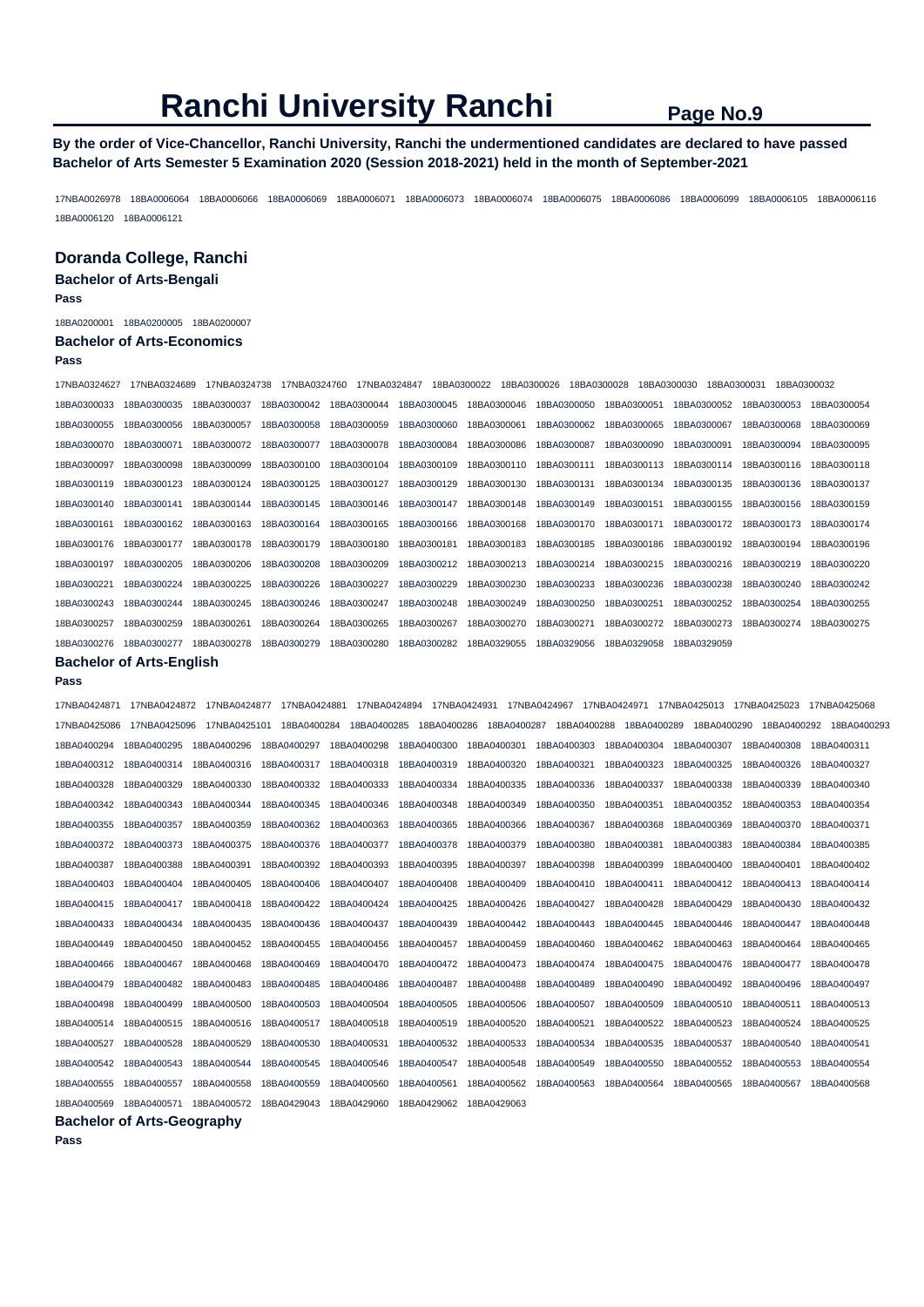## **By the order of Vice-Chancellor, Ranchi University, Ranchi the undermentioned candidates are declared to have passed Bachelor of Arts Semester 5 Examination 2020 (Session 2018-2021) held in the month of September-2021**

| 17NBA0525243 | 17NBA0525246                  | 17NBA0525269 | 17NBA0525277 | 17NBA0525284              |             | 17NBA0525295 | 17NBA0525418 | 17NBA0525420 | 17NBA0525443 | 17NBA0525448               | 17NBA0529764 |
|--------------|-------------------------------|--------------|--------------|---------------------------|-------------|--------------|--------------|--------------|--------------|----------------------------|--------------|
| 18BA0500708  | 18BA0500710                   | 18BA0500711  | 18BA0500712  | 18BA0500715               | 18BA0500716 | 18BA0500718  | 18BA0500719  | 18BA0500721  | 18BA0500722  | 18BA0500725                | 18BA0500726  |
| 18BA0500730  | 18BA0500731                   | 18BA0500732  | 18BA0500734  | 18BA0500736               | 18BA0500737 | 18BA0500738  | 18BA0500739  | 18BA0500740  | 18BA0500742  | 18BA0500744                | 18BA0500745  |
| 18BA0500747  | 18BA0500749                   | 18BA0500750  | 18BA0500751  | 18BA0500753               | 18BA0500754 | 18BA0500756  | 18BA0500759  | 18BA0500761  | 18BA0500764  | 18BA0500765                | 18BA0500768  |
| 18BA0500769  | 18BA0500770                   | 18BA0500772  | 18BA0500775  | 18BA0500778               | 18BA0500782 | 18BA0500784  | 18BA0500785  | 18BA0500787  | 18BA0500788  | 18BA0500790                | 18BA0500792  |
| 18BA0500794  | 18BA0500796                   | 18BA0500797  | 18BA0500800  | 18BA0500801               | 18BA0500804 | 18BA0500805  | 18BA0500807  | 18BA0500808  | 18BA0500810  | 18BA0500811                | 18BA0500813  |
| 18BA0500814  | 18BA0500815                   | 18BA0500816  | 18BA0500817  | 18BA0500818               | 18BA0500819 | 18BA0500820  | 18BA0500821  | 18BA0500822  | 18BA0500823  | 18BA0500824                | 18BA0500825  |
| 18BA0500826  | 18BA0500828                   | 18BA0500829  | 18BA0500831  | 18BA0500833               | 18BA0500835 | 18BA0500837  | 18BA0500838  | 18BA0500839  | 18BA0500841  | 18BA0500842                | 18BA0500848  |
| 18BA0500849  | 18BA0500850                   | 18BA0500851  | 18BA0500853  | 18BA0500854               | 18BA0500855 | 18BA0500856  | 18BA0500857  | 18BA0500859  | 18BA0500860  | 18BA0500862                | 18BA0500863  |
| 18BA0500865  | 18BA0500866                   | 18BA0500869  | 18BA0500870  | 18BA0500873               | 18BA0500875 | 18BA0500876  | 18BA0500877  | 18BA0500880  | 18BA0500883  | 18BA0500884                | 18BA0500885  |
| 18BA0500887  | 18BA0500888                   | 18BA0500889  | 18BA0500890  | 18BA0500893               | 18BA0500894 | 18BA0500895  | 18BA0500899  | 18BA0500900  | 18BA0500903  | 18BA0500904                | 18BA0500905  |
| 18BA0500913  | 18BA0500915                   | 18BA0500916  | 18BA0500917  | 18BA0500918               | 18BA0500919 | 18BA0500920  | 18BA0500922  | 18BA0500923  | 18BA0500924  | 18BA0500925                | 18BA0500926  |
| 18BA0500928  | 18BA0500929                   | 18BA0500930  | 18BA0500933  | 18BA0500935               | 18BA0500936 | 18BA0500938  | 18BA0500939  | 18BA0500940  | 18BA0500941  | 18BA0500942                | 18BA0500943  |
| 18BA0500944  | 18BA0500945                   | 18BA0500948  | 18BA0500949  | 18BA0500950               | 18BA0500951 | 18BA0500952  | 18BA0500953  | 18BA0500955  | 18BA0500958  | 18BA0500961                | 18BA0500962  |
| 18BA0500963  | 18BA0500964                   | 18BA0500966  | 18BA0500967  | 18BA0500970               | 18BA0500973 | 18BA0500974  | 18BA0500975  | 18BA0500977  | 18BA0500978  | 18BA0500979                | 18BA0500980  |
| 18BA0500981  | 18BA0500984                   | 18BA0529067  |              |                           |             |              |              |              |              |                            |              |
|              | <b>Bachelor of Arts-Hindi</b> |              |              |                           |             |              |              |              |              |                            |              |
| Pass         |                               |              |              |                           |             |              |              |              |              |                            |              |
| 17NBA0625524 | 17NBA0625618                  | 17NBA0625663 |              | 17NBA0625712 17NBA0625794 | 18BA0600986 | 18BA0600987  | 18BA0600988  | 18BA0600989  |              | 18BA0600990<br>18BA0600993 |              |
| 18BA0600994  | 18BA0600995                   | 18BA0600997  | 18BA0601001  | 18BA0601002               | 18BA0601005 | 18BA0601006  | 18BA0601009  | 18BA0601011  | 18BA0601012  | 18BA0601017                | 18BA0601019  |
| 18BA0601021  | 18BA0601027                   | 18BA0601028  | 18BA0601031  | 18BA0601033               | 18BA0601035 | 18BA0601037  | 18BA0601038  | 18BA0601043  | 18BA0601045  | 18BA0601046                | 18BA0601047  |
| 18BA0601048  | 18BA0601049                   | 18BA0601050  | 18BA0601052  | 18BA0601053               | 18BA0601055 | 18BA0601058  | 18BA0601059  | 18BA0601060  | 18BA0601062  | 18BA0601063                | 18BA0601066  |
| 18BA0601070  | 18BA0601071                   | 18BA0601078  | 18BA0601080  | 18BA0601082               | 18BA0601084 | 18BA0601086  | 18BA0601087  | 18BA0601090  | 18BA0601091  | 18BA0601096                | 18BA0601100  |
| 18BA0601103  | 18BA0601108                   | 18BA0601112  | 18BA0601113  | 18BA0601114               | 18BA0601119 | 18BA0601121  | 18BA0601128  | 18BA0601129  | 18BA0601133  | 18BA0601134                | 18BA0601140  |
| 18BA0601141  | 18BA0601144                   | 18BA0601145  | 18BA0601146  | 18BA0601147               | 18BA0601149 | 18BA0601152  | 18BA0601154  | 18BA0601155  | 18BA0601156  | 18BA0601157                | 18BA0601160  |
| 18BA0601162  | 18BA0601166                   | 18BA0601171  | 18BA0601173  | 18BA0601174               | 18BA0601179 | 18BA0601180  | 18BA0601181  | 18BA0601182  | 18BA0601185  | 18BA0601187                | 18BA0601188  |
| 18BA0601189  | 18BA0601190                   | 18BA0601191  | 18BA0601192  | 18BA0601194               | 18BA0601195 | 18BA0601197  | 18BA0601198  | 18BA0601200  | 18BA0601201  | 18BA0601203                | 18BA0601204  |
| 18BA0601206  | 18BA0601210                   | 18BA0601214  | 18BA0601215  | 18BA0601218               | 18BA0601220 | 18BA0601221  | 18BA0601222  | 18BA0601224  | 18BA0601228  | 18BA0601230                | 18BA0601233  |
| 18BA0601234  | 18BA0601238                   | 18BA0601239  | 18BA0601242  | 18BA0601246               | 18BA0601247 | 18BA0601249  | 18BA0601250  | 18BA0601252  | 18BA0601253  | 18BA0601254                | 18BA0601255  |
| 18BA0601256  | 18BA0601258                   | 18BA0601259  | 18BA0601261  | 18BA0601263               | 18BA0601264 | 18BA0601265  | 18BA0601266  | 18BA0601268  | 18BA0601271  | 18BA0601273                | 18BA0601274  |
| 18BA0601276  | 18BA0601277                   | 18BA0601280  | 18BA0601282  | 18BA0601285               | 18BA0601286 | 18BA0601287  | 18BA0601290  | 18BA0601294  | 18BA0601296  | 18BA0601297                | 18BA0601298  |
| 18BA0601299  | 18BA0601301                   | 18BA0601302  | 18BA0601306  | 18BA0601308               | 18BA0601310 | 18BA0601312  | 18BA0601313  | 18BA0601314  | 18BA0601315  | 18BA0601316                | 18BA0601318  |
| 18BA0601319  | 18BA0601323                   | 18BA0601324  | 18BA0601325  | 18BA0601326               | 18BA0601328 | 18BA0601330  | 18BA0601331  | 18BA0601333  | 18BA0601334  | 18BA0601335                | 18BA0601337  |
| 18BA0601340  | 18BA0601343                   | 18BA0601346  | 18BA0601348  | 18BA0601352               | 18BA0601353 | 18BA0601355  | 18BA0601356  | 18BA0601359  | 18BA0601361  | 18BA0601363                | 18BA0601365  |
| 18BA0601366  | 18BA0601367                   | 18BA0601368  | 18BA0601375  | 18BA0601376               | 18BA0601377 | 18BA0601378  | 18BA0601381  | 18BA0601384  | 18BA0601386  | 18BA0601388                | 18BA0601390  |
| 18BA0601391  | 18BA0601392                   |              |              |                           |             |              |              |              |              |                            |              |
|              |                               | 18BA0601393  | 18BA0601394  | 18BA0601395               | 18BA0601398 | 18BA0601399  | 18BA0601400  | 18BA0601401  | 18BA0601403  | 18BA0601405                | 18BA0601406  |

### **Bachelor of Arts-History**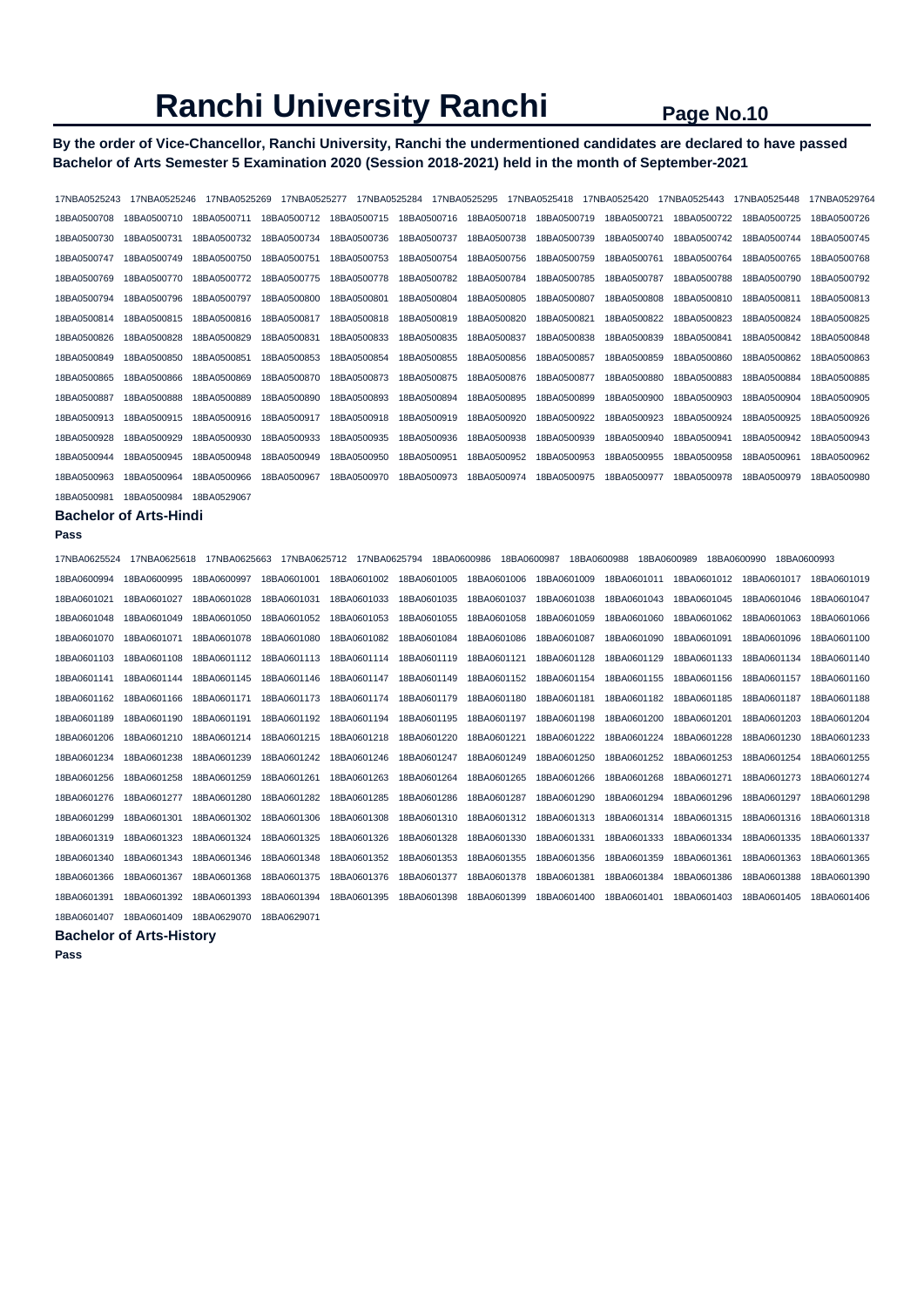## **By the order of Vice-Chancellor, Ranchi University, Ranchi the undermentioned candidates are declared to have passed Bachelor of Arts Semester 5 Examination 2020 (Session 2018-2021) held in the month of September-2021**

| 17NBA0725852 | 17NBA0725889                       | 17NBA0725908 | 17NBA0725915                          | 17NBA0725966 |             | 17NBA0725987 | 17NBA0726053 | 17NBA0726147 | 17NBA0726148 | 18BA0701413 | 18BA0701419 |
|--------------|------------------------------------|--------------|---------------------------------------|--------------|-------------|--------------|--------------|--------------|--------------|-------------|-------------|
| 18BA0701420  | 18BA0701421                        |              | 18BA0701422  18BA0701425  18BA0701426 |              |             |              |              | 18BA0701435  | 18BA0701437  | 18BA0701439 | 18BA0701440 |
| 18BA0701441  | 18BA0701442                        | 18BA0701443  | 18BA0701445                           | 18BA0701446  | 18BA0701448 | 18BA0701450  | 18BA0701451  | 18BA0701452  | 18BA0701454  | 18BA0701455 | 18BA0701456 |
| 18BA0701457  | 18BA0701458                        | 18BA0701460  | 18BA0701462 18BA0701466               |              | 18BA0701467 | 18BA0701471  | 18BA0701473  | 18BA0701474  | 18BA0701476  | 18BA0701477 | 18BA0701478 |
| 18BA0701479  | 18BA0701482                        | 18BA0701483  | 18BA0701486                           | 18BA0701487  | 18BA0701489 | 18BA0701490  | 18BA0701492  | 18BA0701493  | 18BA0701494  | 18BA0701495 | 18BA0701499 |
| 18BA0701500  | 18BA0701502                        | 18BA0701503  | 18BA0701504                           | 18BA0701505  | 18BA0701506 | 18BA0701507  | 18BA0701509  | 18BA0701510  | 18BA0701512  | 18BA0701513 | 18BA0701515 |
| 18BA0701516  | 18BA0701517                        | 18BA0701519  | 18BA0701521                           | 18BA0701523  | 18BA0701525 | 18BA0701526  | 18BA0701527  | 18BA0701529  | 18BA0701530  | 18BA0701533 | 18BA0701534 |
| 18BA0701535  | 18BA0701536                        | 18BA0701537  | 18BA0701538                           | 18BA0701541  | 18BA0701543 | 18BA0701544  | 18BA0701545  | 18BA0701546  | 18BA0701549  | 18BA0701553 | 18BA0701554 |
| 18BA0701555  | 18BA0701557                        | 18BA0701558  | 18BA0701560                           | 18BA0701561  | 18BA0701564 | 18BA0701566  | 18BA0701568  | 18BA0701570  | 18BA0701571  | 18BA0701573 | 18BA0701574 |
| 18BA0701575  | 18BA0701577                        | 18BA0701580  | 18BA0701582                           | 18BA0701590  | 18BA0701591 | 18BA0701593  | 18BA0701594  | 18BA0701595  | 18BA0701596  | 18BA0701597 | 18BA0701599 |
| 18BA0701601  | 18BA0701606                        | 18BA0701607  | 18BA0701609                           | 18BA0701611  | 18BA0701612 | 18BA0701613  | 18BA0701614  | 18BA0701615  | 18BA0701617  | 18BA0701619 | 18BA0701621 |
| 18BA0701622  | 18BA0701623                        | 18BA0701624  | 18BA0701625                           | 18BA0701626  | 18BA0701627 | 18BA0701631  | 18BA0701632  | 18BA0701634  | 18BA0701635  | 18BA0701636 | 18BA0701637 |
| 18BA0701638  | 18BA0701639                        | 18BA0701640  | 18BA0701641                           | 18BA0701642  | 18BA0701643 | 18BA0701644  | 18BA0701645  | 18BA0701649  | 18BA0701652  | 18BA0701653 | 18BA0701655 |
| 18BA0701660  | 18BA0701661                        | 18BA0701662  | 18BA0701663                           | 18BA0701666  | 18BA0701667 | 18BA0701668  | 18BA0701669  | 18BA0701670  | 18BA0701671  | 18BA0701672 | 18BA0701673 |
| 18BA0701674  | 18BA0701675                        | 18BA0701677  | 18BA0701679                           | 18BA0701680  | 18BA0701681 | 18BA0701682  | 18BA0701683  | 18BA0701685  | 18BA0701686  | 18BA0701687 | 18BA0701688 |
| 18BA0701689  | 18BA0701691                        | 18BA0701692  | 18BA0701693                           | 18BA0701695  | 18BA0701696 | 18BA0701697  | 18BA0701699  | 18BA0701700  | 18BA0701701  | 18BA0701702 | 18BA0701705 |
| 18BA0701706  | 18BA0701710                        | 18BA0701711  | 18BA0701712                           | 18BA0701717  | 18BA0701718 | 18BA0701719  | 18BA0701720  | 18BA0701722  | 18BA0701726  | 18BA0701729 | 18BA0701730 |
| 18BA0701732  | 18BA0701733                        | 18BA0701734  | 18BA0701737                           | 18BA0701739  | 18BA0701741 | 18BA0701742  | 18BA0701743  | 18BA0701744  | 18BA0701746  | 18BA0701747 | 18BA0701748 |
| 18BA0701749  | 18BA0701751                        | 18BA0701752  | 18BA0701754                           | 18BA0701755  | 18BA0701757 | 18BA0701758  | 18BA0701759  | 18BA0701762  | 18BA0701763  | 18BA0701765 | 18BA0701766 |
| 18BA0701767  | 18BA0701768                        | 18BA0701769  | 18BA0701770                           | 18BA0701771  | 18BA0701773 | 18BA0701775  | 18BA0701776  | 18BA0701777  | 18BA0701778  | 18BA0701779 | 18BA0701780 |
| 18BA0701781  | 18BA0701782                        | 18BA0701784  | 18BA0701785                           | 18BA0701787  | 18BA0701788 | 18BA0701789  | 18BA0701790  | 18BA0701792  | 18BA0701793  | 18BA0701795 | 18BA0701796 |
| 18BA0701797  | 18BA0701798                        | 18BA0701799  | 18BA0701800                           | 18BA0701802  | 18BA0701804 | 18BA0701805  | 18BA0701807  | 18BA0701808  | 18BA0701809  | 18BA0701811 | 18BA0701812 |
| 18BA0701813  | 18BA0701814                        | 18BA0701817  | 18BA0701818                           | 18BA0701819  | 18BA0701820 | 18BA0701823  | 18BA0701825  | 18BA0701826  | 18BA0701828  | 18BA0701829 | 18BA0701830 |
| 18BA0701833  | 18BA0701834                        | 18BA0701835  | 18BA0701837                           | 18BA0701839  | 18BA0701840 | 18BA0701841  | 18BA0701843  | 18BA0701844  | 18BA0701845  | 18BA0701846 | 18BA0701847 |
| 18BA0701848  | 18BA0729072 18BA0729073            |              | 18BA0729074 18BA0729075               |              | 18BA0729076 | 18BA0729077  | 18BA0729078  | 18BA0729079  | 18BA0729080  |             |             |
|              | <b>Bachelor of Arts-Philosophy</b> |              |                                       |              |             |              |              |              |              |             |             |

**Pass** 

18BA1001927 18BA1001929 18BA1001930 18BA1001931 18BA1001934 18BA1001935 18BA1001936 18BA1001938 18BA1001945

**Bachelor of Arts-Pol. Science**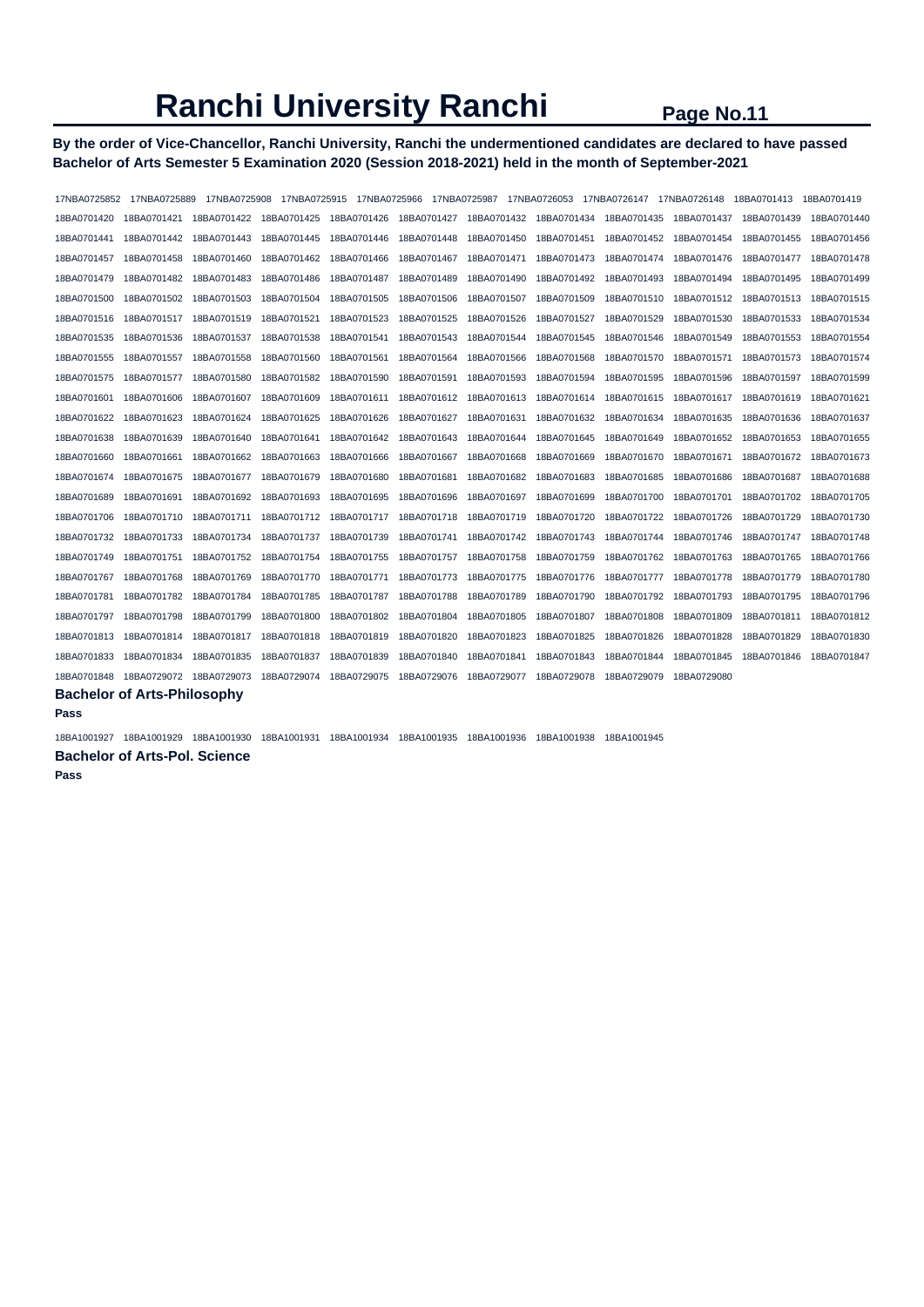## **By the order of Vice-Chancellor, Ranchi University, Ranchi the undermentioned candidates are declared to have passed Bachelor of Arts Semester 5 Examination 2020 (Session 2018-2021) held in the month of September-2021**

| 17NBA1126440                            | 17NBA1126489            | 17NBA1126601 | 17NBA1126769                                                     | 17NBA1126816            | 18BA1101946 | 18BA1101947                                                                                     | 18BA1101949                                                                  | 18BA1101952             | 18BA1101953 | 18BA1101957             |             |
|-----------------------------------------|-------------------------|--------------|------------------------------------------------------------------|-------------------------|-------------|-------------------------------------------------------------------------------------------------|------------------------------------------------------------------------------|-------------------------|-------------|-------------------------|-------------|
| 18BA1101958                             | 18BA1101959             | 18BA1101960  | 18BA1101961                                                      | 18BA1101963             | 18BA1101964 | 18BA1101965                                                                                     | 18BA1101971                                                                  | 18BA1101972             | 18BA1101974 | 18BA1101975             | 18BA1101977 |
| 18BA1101979                             | 18BA1101983             | 18BA1101984  | 18BA1101985                                                      | 18BA1101989             | 18BA1101990 | 18BA1101994                                                                                     | 18BA1101995                                                                  | 18BA1101996             | 18BA1101997 | 18BA1102001             | 18BA1102002 |
| 18BA1102003                             | 18BA1102004             | 18BA1102005  | 18BA1102006                                                      | 18BA1102007             | 18BA1102008 | 18BA1102011                                                                                     | 18BA1102012                                                                  | 18BA1102015             | 18BA1102017 | 18BA1102019             | 18BA1102020 |
| 18BA1102022                             | 18BA1102024             | 18BA1102025  | 18BA1102027                                                      | 18BA1102028             | 18BA1102030 | 18BA1102033                                                                                     | 18BA1102034                                                                  | 18BA1102035             | 18BA1102037 | 18BA1102038             | 18BA1102039 |
| 18BA1102040                             | 18BA1102044             | 18BA1102045  | 18BA1102046                                                      | 18BA1102049             | 18BA1102052 | 18BA1102053                                                                                     | 18BA1102054                                                                  | 18BA1102055             | 18BA1102059 | 18BA1102060             | 18BA1102062 |
| 18BA1102063                             | 18BA1102065             | 18BA1102067  | 18BA1102068                                                      | 18BA1102069             | 18BA1102072 | 18BA1102073                                                                                     | 18BA1102076                                                                  | 18BA1102077             | 18BA1102078 | 18BA1102079             | 18BA1102080 |
| 18BA1102081                             | 18BA1102083             | 18BA1102084  | 18BA1102086                                                      | 18BA1102087             | 18BA1102088 | 18BA1102089                                                                                     | 18BA1102090                                                                  | 18BA1102091             | 18BA1102093 | 18BA1102094             | 18BA1102097 |
| 18BA1102098                             | 18BA1102100             | 18BA1102101  | 18BA1102104                                                      | 18BA1102108             | 18BA1102109 | 18BA1102110                                                                                     | 18BA1102111                                                                  | 18BA1102112             | 18BA1102113 | 18BA1102117             | 18BA1102119 |
| 18BA1102120                             | 18BA1102121             | 18BA1102123  | 18BA1102124                                                      | 18BA1102125             | 18BA1102128 | 18BA1102129                                                                                     | 18BA1102130                                                                  | 18BA1102132             | 18BA1102134 | 18BA1102135             | 18BA1102136 |
| 18BA1102139                             | 18BA1102142             | 18BA1102143  | 18BA1102145                                                      | 18BA1102147             | 18BA1102150 | 18BA1102151                                                                                     | 18BA1102152                                                                  | 18BA1102153             | 18BA1102154 | 18BA1102156             | 18BA1102158 |
| 18BA1102159                             | 18BA1102160             | 18BA1102161  | 18BA1102162                                                      | 18BA1102164             | 18BA1102167 | 18BA1102168                                                                                     | 18BA1102169                                                                  | 18BA1102170             | 18BA1102173 | 18BA1102176             | 18BA1102181 |
| 18BA1102183                             | 18BA1102184             | 18BA1102185  | 18BA1102188                                                      | 18BA1102189             | 18BA1102191 | 18BA1102193                                                                                     | 18BA1102194                                                                  | 18BA1102195             | 18BA1102196 | 18BA1102198             | 18BA1102199 |
| 18BA1102200                             | 18BA1102202             | 18BA1102203  | 18BA1102205                                                      | 18BA1102208             | 18BA1102210 | 18BA1102211                                                                                     | 18BA1102213                                                                  | 18BA1102214             | 18BA1102216 | 18BA1102218             | 18BA1102220 |
| 18BA1102221                             | 18BA1102222             | 18BA1102223  | 18BA1102224                                                      | 18BA1102225             | 18BA1102226 | 18BA1102228                                                                                     | 18BA1102229                                                                  | 18BA1102232             | 18BA1102233 | 18BA1102237             | 18BA1102238 |
| 18BA1102240                             | 18BA1102241             | 18BA1102243  | 18BA1102244                                                      | 18BA1102247             | 18BA1102248 | 18BA1102249                                                                                     | 18BA1102250                                                                  | 18BA1102251             | 18BA1102254 | 18BA1102255             | 18BA1102256 |
| 18BA1102258                             | 18BA1102259             | 18BA1102261  | 18BA1102262                                                      | 18BA1102264             | 18BA1102265 | 18BA1102266                                                                                     | 18BA1102268                                                                  | 18BA1102269             | 18BA1102270 | 18BA1102272             | 18BA1102273 |
| 18BA1102274                             | 18BA1102275             | 18BA1102276  | 18BA1102278                                                      | 18BA1102279             | 18BA1102284 | 18BA1102287                                                                                     | 18BA1102289                                                                  | 18BA1102291             | 18BA1102292 | 18BA1102294             | 18BA1102295 |
| 18BA1102296                             | 18BA1102300             | 18BA1102303  | 18BA1102304                                                      | 18BA1102305             | 18BA1102309 | 18BA1102310                                                                                     | 18BA1102314                                                                  | 18BA1102315             | 18BA1102318 | 18BA1102319             | 18BA1102321 |
| 18BA1102322                             | 18BA1102323             | 18BA1102324  | 18BA1102325                                                      | 18BA1102327             | 18BA1102328 | 18BA1102329                                                                                     | 18BA1102331                                                                  | 18BA1102336             | 18BA1102337 | 18BA1102338             | 18BA1102340 |
| 18BA1102341                             | 18BA1102343             | 18BA1102344  | 18BA1102345                                                      | 18BA1102346             | 18BA1102352 | 18BA1102353                                                                                     | 18BA1102354                                                                  | 18BA1102355             | 18BA1102357 | 18BA1102360             | 18BA1102361 |
| 18BA1102365                             | 18BA1102366             | 18BA1102367  | 18BA1102368                                                      | 18BA1102369             | 18BA1102370 | 18BA1102372                                                                                     | 18BA1102374                                                                  | 18BA1102377             | 18BA1102378 | 18BA1102379             | 18BA1102380 |
| 18BA1102381                             | 18BA1102382             | 18BA1102383  | 18BA1102384                                                      | 18BA1102386             | 18BA1102387 | 18BA1102388                                                                                     | 18BA1102389                                                                  | 18BA1102390             | 18BA1102392 | 18BA1102393             | 18BA1102395 |
| 18BA1102396                             | 18BA1102397             | 18BA1102402  | 18BA1102405                                                      | 18BA1102406             | 18BA1102407 | 18BA1102409                                                                                     | 18BA1102414                                                                  | 18BA1102415             | 18BA1102417 | 18BA1102419             | 18BA1102421 |
| 18BA1102422                             | 18BA1102423             | 18BA1102424  | 18BA1102426                                                      | 18BA1102427             | 18BA1102429 | 18BA1102430                                                                                     | 18BA1102431                                                                  | 18BA1102432             | 18BA1102433 | 18BA1102434             | 18BA1102435 |
| 18BA1102436                             | 18BA1102438             | 18BA1102439  | 18BA1102440                                                      | 18BA1102441             | 18BA1102442 | 18BA1102443                                                                                     | 18BA1102446                                                                  | 18BA1102448             | 18BA1102449 | 18BA1102450             | 18BA1102451 |
| 18BA1102452                             | 18BA1102453             | 18BA1102457  | 18BA1102459                                                      | 18BA1102460             | 18BA1102461 | 18BA1102465                                                                                     | 18BA1102466                                                                  | 18BA1102467             | 18BA1102470 | 18BA1129044             | 18BA1129045 |
| 18BA1129082                             | 18BA1129085             | 18BA1129086  | 18BA1129087                                                      | 18BA1129088             |             |                                                                                                 |                                                                              |                         |             |                         |             |
| <b>Bachelor of Arts-Psychology</b>      |                         |              |                                                                  |                         |             |                                                                                                 |                                                                              |                         |             |                         |             |
| Pass                                    |                         |              |                                                                  |                         |             |                                                                                                 |                                                                              |                         |             |                         |             |
| 17NBA1226834                            | 18BA1202473             | 18BA1202475  |                                                                  | 18BA1202477 18BA1202479 | 18BA1202480 | 18BA1202481                                                                                     |                                                                              | 18BA1202482 18BA1202483 |             | 18BA1202487 18BA1202488 | 18BA1202489 |
| 18BA1202491                             | 18BA1202492 18BA1229090 |              |                                                                  |                         |             |                                                                                                 |                                                                              |                         |             |                         |             |
| <b>Bachelor of Arts-Sanskrit</b>        |                         |              |                                                                  |                         |             |                                                                                                 |                                                                              |                         |             |                         |             |
| Pass                                    |                         |              |                                                                  |                         |             |                                                                                                 |                                                                              |                         |             |                         |             |
| 18BA1302495                             | 18BA1302496             | 18BA1302500  |                                                                  |                         |             |                                                                                                 |                                                                              |                         |             |                         |             |
| <b>Bachelor of Arts-Sociology</b>       |                         |              |                                                                  |                         |             |                                                                                                 |                                                                              |                         |             |                         |             |
| Pass                                    |                         |              |                                                                  |                         |             |                                                                                                 |                                                                              |                         |             |                         |             |
|                                         |                         |              |                                                                  |                         |             |                                                                                                 |                                                                              |                         |             |                         |             |
| 18BA1402503                             | 18BA1402504             | 18BA1402505  | 18BA1402506                                                      | 18BA1402509             | 18BA1402510 | 18BA1402515                                                                                     | 18BA1402518 18BA1402519                                                      |                         | 18BA1402520 | 18BA1402522             | 18BA1402523 |
| 18BA1402525                             | 18BA1402526             | 18BA1402527  | 18BA1402528                                                      | 18BA1402530             | 18BA1402532 | 18BA1402533                                                                                     | 18BA1402534                                                                  | 18BA1402537             | 18BA1402539 | 18BA1402540             | 18BA1402542 |
| 18BA1402543  18BA1402544  18BA1402545   |                         |              | 18BA1402547 18BA1402548                                          |                         | 18BA1402549 | 18BA1402550                                                                                     | 18BA1402552 18BA1402553                                                      |                         | 18BA1402554 | 18BA1402555             |             |
| <b>Bachelor of Arts-Nagpuri</b><br>Pass |                         |              |                                                                  |                         |             |                                                                                                 |                                                                              |                         |             |                         |             |
| 18BA1601901  18BA1601904  18BA1601905   |                         |              | 18BA1601906 18BA1601907                                          |                         | 18BA1601909 |                                                                                                 | 18BA1601912  18BA1601913  18BA1601914  18BA1601915  18BA1601916  18BA1601917 |                         |             |                         |             |
| 18BA1601918 18BA1601920 18BA1601921     |                         |              | 18BA1601922 18BA1601923                                          |                         | 18BA1601925 | 18BA1601926                                                                                     |                                                                              |                         |             |                         |             |
| <b>Bachelor of Arts-Kurukh</b>          |                         |              |                                                                  |                         |             |                                                                                                 |                                                                              |                         |             |                         |             |
| Pass                                    |                         |              |                                                                  |                         |             |                                                                                                 |                                                                              |                         |             |                         |             |
| 18BA2001851  18BA2001852  18BA2001853   |                         |              | 18BA2001854 18BA2001858                                          |                         | 18BA2001859 | 18BA2001860                                                                                     | 18BA2001862 18BA2001865                                                      |                         | 18BA2001869 | 18BA2001872             | 18BA2001873 |
| 18BA2001900                             |                         |              |                                                                  |                         | 18BA2001883 | 18BA2001884                                                                                     |                                                                              |                         |             |                         | 18BA2001899 |
| <b>Bachelor of Arts-Urdu</b><br>Pass    |                         |              |                                                                  |                         |             |                                                                                                 |                                                                              |                         |             |                         |             |
|                                         |                         |              | 17NBA2326922  18BA2302556  18BA2302557  18BA2302558  18BA2302560 |                         |             |                                                                                                 |                                                                              |                         |             | 18BA2302567 18BA2302568 | 18BA2302571 |
|                                         |                         |              |                                                                  |                         |             | 18BA2302574 18BA2302575 18BA2302579 18BA2302581 18BA2302585 18BA2302589 18BA2302592 18BA2302593 |                                                                              |                         |             |                         |             |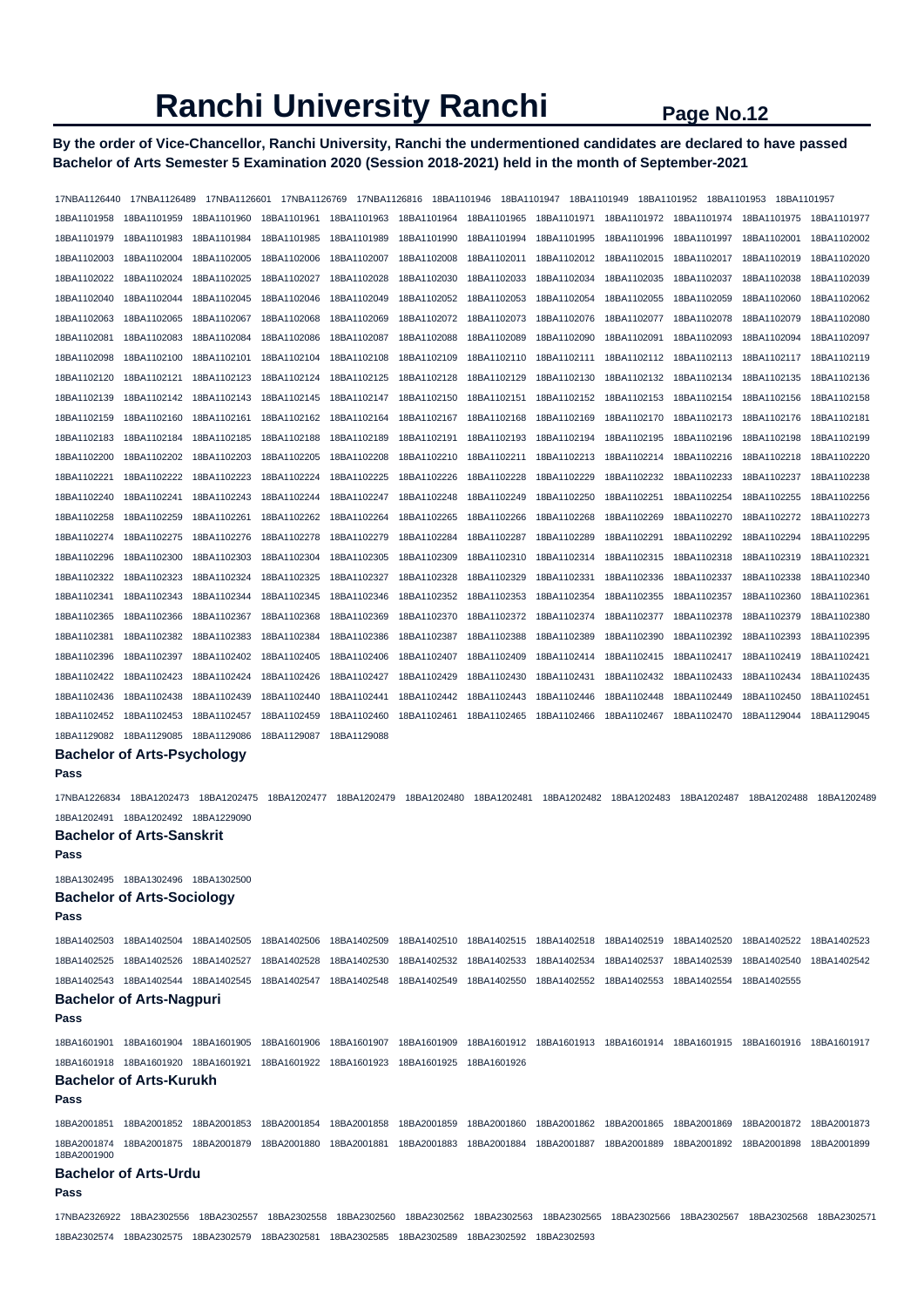**By the order of Vice-Chancellor, Ranchi University, Ranchi the undermentioned candidates are declared to have passed Bachelor of Arts Semester 5 Examination 2020 (Session 2018-2021) held in the month of September-2021** 

#### **Bachelor of Arts-General**

**Pass** 

18BA0000581 18BA0000606 18BA0000628 18BA0000658 18BA0000659 18BA0000670 18BA0000700

## **Degree Standard Womens College, Khunti**

## **Bachelor of Arts-Economics**

**Pass** 

17NBA0320796 17NBA0320797 17NBA0320808 18BA0310804 18BA0310806 18BA0310807 18BA0310809 18BA0310814 18BA0310820 18BA0310821 **Bachelor of Arts-English** 

#### **Pass**

18BA0410823 18BA0410824 18BA0410825 18BA0410826 18BA0410827

#### **Bachelor of Arts-Hindi**

#### **Pass**

17NBA0620840 17NBA0620854 17NBA0620900 17NBA0620903 18BA0610837 18BA0610838 18BA0610839 18BA0610842 18BA0610846 18BA0610849 18BA0610852 18BA0610853 18BA0610860 18BA0610864 18BA0610868 18BA0610869 18BA0610872 18BA0610876 18BA0610877 18BA0610881 18BA0610882 18BA0610883 18BA0610884 18BA0610886 18BA0610894 18BA0610895 18BA0610897 18BA0610898 18BA0610903 18BA0610906 18BA0610907 18BA0610908 18BA0610916 18BA0610918 18BA0610921 18BA0610922 18BA0610925 18BA0610933 18BA0610936 18BA0610940 18BA0610941 18BA0610946 18BA0610947 18BA0610949 18BA0610950 18BA0610957 18BA0610959 18BA0610962 **Bachelor of Arts-History** 

#### **Pass**

17NBA0720925 17NBA0720954 17NBA0720963 17NBA0720964 17NBA0720975 17NBA0720990 17NBA0720992 17NBA0721007 18BA0710963 18BA0710965 18BA0710976 18BA0710979 18BA0710981 18BA0710983 18BA0710984 18BA0710988 18BA0710990 18BA0710991 18BA0710992 18BA0710993 18BA0710996 18BA0711000 18BA0711002 18BA0711003 18BA0711004 18BA0711005 18BA0711009 18BA0711012 18BA0711013 18BA0711018 18BA0711019 18BA0711021 18BA0711022 18BA0711028 18BA0711029

#### **Bachelor of Arts-Pol. Science**

#### **Pass**

17NBA1121070 17NBA1121144 17NBA1121152 17NBA1121169 17NBA1121171 17NBA1121180 17NBA1121193 18BA1111052 18BA1111054 18BA1111055 18BA1111056 18BA1111057 18BA1111059 18BA1111064 18BA1111065 18BA1111066 18BA1111067 18BA1111068 18BA1111069 18BA1111070 18BA1111076 18BA1111077 18BA1111080 18BA1111083 18BA1111084 18BA1111085 18BA1111089 18BA1111090 18BA1111091 18BA1111093

#### **Bachelor of Arts-Mundari**

#### **Pass**

17NBA1721042 17NBA1721051 18BA1711032 18BA1711038 18BA1711040 18BA1711042 18BA1711045 18BA1711047

## **Dumri College, Dumri**

**Bachelor of Arts-English Pass**  18BA0428962 18BA0428963 **Bachelor of Arts-Hindi Pass**  18BA0628970 18BA0628981 **Bachelor of Arts-History Pass**  18BA0728993 18BA0728997 **Bachelor of Arts-Pol. Science Pass**  17NBA1117553 18BA1129007 18BA1129012 18BA1129018 **Bachelor of Arts-Kurukh Pass**  18BA2028999

**Gossner College, Ranchi Bachelor of Arts-Anthropology Pass**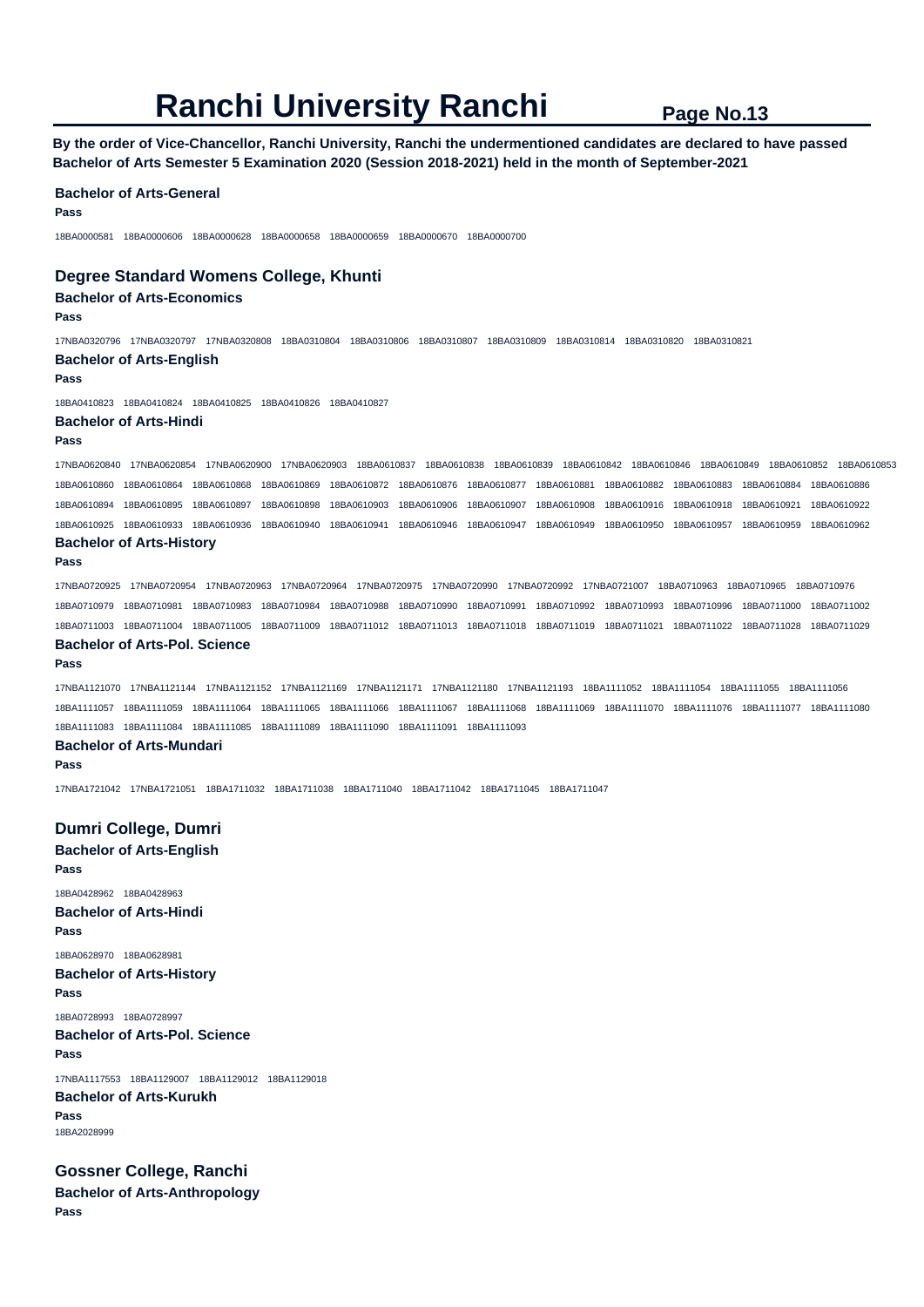## **By the order of Vice-Chancellor, Ranchi University, Ranchi the undermentioned candidates are declared to have passed Bachelor of Arts Semester 5 Examination 2020 (Session 2018-2021) held in the month of September-2021**

17NBA0101333 17NBA0101334 17NBA0101342 17NBA0101355 18BA0102804 18BA0102805 18BA0102806 18BA0102807 18BA0102808 18BA0102810 18BA0102812 18BA0102813 18BA0102814 18BA0102815 18BA0102816 18BA0102817 18BA0102818 18BA0102820 18BA0102821 18BA0102822 18BA0102823 18BA0102824 18BA0102825 18BA0102826 18BA0102827 18BA0102828 18BA0102830 18BA0102831 18BA0102832 18BA0102833 18BA0102835 18BA0102837 **Bachelor of Arts-Economics** 

**Pass** 

17NBA0301376 17NBA0301411 17NBA0301423 17NBA0301431 17NBA0301441 17NBA0301450 17NBA0301452 17NBA0301500 17NBA0301501 18BA0302838 18BA0302839 18BA0302840 18BA0302842 18BA0302843 18BA0302844 18BA0302845 18BA0302846 18BA0302847 18BA0302848 18BA0302849 18BA0302850 18BA0302851 18BA0302852 18BA0302853 18BA0302854 18BA0302855 18BA0302856 18BA0302857 18BA0302858 18BA0302859 18BA0302861 18BA0302862 18BA0302863 18BA0302864 18BA0302865 18BA0302866 18BA0302867 18BA0302868 18BA0302869 18BA0302870 18BA0302871 18BA0302873 18BA0302875 18BA0302878 18BA0302879 18BA0302881 18BA0302886 18BA0302887 18BA0302888 18BA0302890 18BA0302892 18BA0302893 18BA0302894 18BA0302895 18BA0302896 18BA0302897 18BA0302899 18BA0302900 18BA0302901 18BA0302902 18BA0302903 18BA0302904 18BA0302905 18BA0302906 18BA0302907 18BA0302909 18BA0302910 18BA0302911 18BA0302912 18BA0302913 18BA0302915 18BA0302916 18BA0302917 18BA0302918 18BA0302921 18BA0302923 18BA0302925 18BA0302926 18BA0302927 18BA0302928 18BA0302929 18BA0302930 18BA0302931 18BA0302932 18BA0302933 18BA0302935 18BA0302936 18BA0302937 18BA0302940 18BA0302941 18BA0302942 18BA0302943 18BA0302945 18BA0302946 18BA0302947 18BA0302948 18BA0302949 18BA0302950 18BA0302951 18BA0302953 18BA0302954 18BA0302956 18BA0302958 18BA0302959 18BA0302960 18BA0302961 18BA0302962 18BA0302963 18BA0302966 18BA0302967 18BA0302969 18BA0302970 18BA0302971 18BA0302972 18BA0302974 18BA0302975 18BA0302976 18BA0302978 18BA0302980 18BA0302981 18BA0302982 18BA0302983 18BA0302985 18BA0302986 18BA0302987 18BA0302988 18BA0302989 18BA0302990 18BA0302991 18BA0302993 18BA0302994 18BA0302995 18BA0302996 18BA0302998 18BA0302999 18BA0303000 18BA0303002 18BA0303003 18BA0303004 18BA0303005 18BA0303006 18BA0303007 18BA0303008 18BA0303009 18BA0303010 18BA0303011 18BA0303012 18BA0303013 18BA0303014 18BA0303015 18BA0303016 18BA0303017 18BA0303018 18BA0303020 18BA0303022 18BA0303024 18BA0303025 18BA0303026 18BA0303027 18BA0303029 18BA0303031 18BA0303033 18BA0303034 18BA0303035 18BA0303036 18BA0303037 18BA0303038 18BA0303039 18BA0303040

## **Bachelor of Arts-English**

```
Pass
```

| 17NBA0401624 | 17NBA0401652 | 17NBA0401690 | 17NBA0401735 | 18BA0403042 | 18BA0403043 | 18BA0403044 | 18BA0403045 | 18BA0403046 | 18BA0403048 | 18BA0403049 | 18BA0403050 |  |
|--------------|--------------|--------------|--------------|-------------|-------------|-------------|-------------|-------------|-------------|-------------|-------------|--|
| 18BA0403051  | 18BA0403052  | 18BA0403053  | 18BA0403055  | 18BA0403056 | 18BA0403057 | 18BA0403058 | 18BA0403059 | 18BA0403060 | 18BA0403061 | 18BA0403063 | 18BA0403064 |  |
| 18BA0403065  | 18BA0403066  | 18BA0403067  | 18BA0403068  | 18BA0403069 | 18BA0403070 | 18BA0403071 | 18BA0403072 | 18BA0403073 | 18BA0403075 | 18BA0403076 | 18BA0403077 |  |
| 18BA0403078  | 18BA0403079  | 18BA0403080  | 18BA0403081  | 18BA0403083 | 18BA0403084 | 18BA0403085 | 18BA0403086 | 18BA0403087 | 18BA0403088 | 18BA0403089 | 18BA0403090 |  |
| 18BA0403091  | 18BA0403092  | 18BA0403093  | 18BA0403094  | 18BA0403095 | 18BA0403096 | 18BA0403097 | 18BA0403098 | 18BA0403099 | 18BA0403100 | 18BA0403101 | 18BA0403102 |  |
| 18BA0403103  | 18BA0403104  | 18BA0403105  | 18BA0403106  | 18BA0403107 | 18BA0403108 | 18BA0403109 | 18BA0403110 | 18BA0403111 | 18BA0403112 | 18BA0403113 | 18BA0403114 |  |
| 18BA0403115  | 18BA0403116  | 18BA0403117  | 18BA0403118  | 18BA0403119 | 18BA0403120 | 18BA0403121 | 18BA0403123 | 18BA0403124 | 18BA0403125 | 18BA0403126 | 18BA0403127 |  |
| 18BA0403128  | 18BA0403129  | 18BA0403130  | 18BA0403131  | 18BA0403132 | 18BA0403133 | 18BA0403134 | 18BA0403135 | 18BA0403136 | 18BA0403137 | 18BA0403138 | 18BA0403139 |  |
| 18BA0403140  | 18BA0403141  | 18BA0403142  | 18BA0403143  | 18BA0403144 | 18BA0403145 | 18BA0403146 | 18BA0403147 | 18BA0403148 | 18BA0403150 | 18BA0403151 | 18BA0403152 |  |
| 18BA0403153  | 18BA0403154  | 18BA0403156  | 18BA0403157  | 18BA0403158 | 18BA0403159 | 18BA0403160 | 18BA0403161 | 18BA0403162 | 18BA0403163 | 18BA0403164 | 18BA0403165 |  |
| 18BA0403166  | 18BA0403168  | 18BA0403170  | 18BA0403171  | 18BA0403172 | 18BA0403173 | 18BA0403174 | 18BA0403175 | 18BA0403176 | 18BA0403177 | 18BA0403179 | 18BA0403180 |  |
| 18BA0403181  | 18BA0403182  | 18BA0403183  | 18BA0403184  | 18BA0403185 | 18BA0403186 | 18BA0403188 | 18BA0403189 | 18BA0403190 | 18BA0403191 | 18BA0403192 | 18BA0403193 |  |
| 18BA0403194  | 18BA0403195  | 18BA0403196  | 18BA0403197  | 18BA0403198 | 18BA0403199 | 18BA0403200 | 18BA0403201 | 18BA0403203 | 18BA0403204 | 18BA0403205 | 18BA0403206 |  |
| 18BA0403207  | 18BA0403208  | 18BA0403209  | 18BA0403210  | 18BA0403211 | 18BA0403213 | 18BA0403214 | 18BA0403215 | 18BA0403216 | 18BA0403217 | 18BA0403218 | 18BA0403219 |  |
| 18BA0403220  | 18BA0403222  | 18BA0403223  | 18BA0403224  | 18BA0403225 | 18BA0403227 | 18BA0403228 | 18BA0403229 | 18BA0403230 | 18BA0403231 | 18BA0403232 | 18BA0403233 |  |
| 18BA0403235  | 18BA0403236  | 18BA0403238  | 18BA0403240  | 18BA0403241 | 18BA0403242 | 18BA0403243 | 18BA0403244 | 18BA0403245 | 18BA0403246 | 18BA0403247 | 18BA0403248 |  |
| 18BA0403249  | 18BA0403251  | 18BA0403252  | 18BA0403253  | 18BA0403254 | 18BA0403255 | 18BA0403256 | 18BA0403258 | 18BA0403259 | 18BA0403260 | 18BA0403261 | 18BA0403262 |  |
| 18BA0403263  | 18BA0403264  | 18BA0403265  | 18BA0403266  | 18BA0403267 | 18BA0403268 | 18BA0403269 | 18BA0403270 | 18BA0403271 | 18BA0403272 | 18BA0403273 | 18BA0403276 |  |
| 18BA0403277  | 18BA0403278  | 18BA0403280  | 18BA0403281  | 18BA0403282 | 18BA0403283 | 18BA0403286 | 18BA0403287 | 18BA0403288 | 18BA0403289 | 18BA0403290 | 18BA0403291 |  |
| 18BA0403292  | 18BA0403293  | 18BA0403294  | 18BA0403295  | 18BA0403296 | 18BA0403297 | 18BA0403298 | 18BA0403299 | 18BA0403300 | 18BA0403301 | 18BA0403302 | 18BA0403303 |  |
| 18BA0403304  | 18BA0403305  | 18BA0403306  | 18BA0403307  | 18BA0403309 | 18BA0403310 | 18BA0403311 | 18BA0403312 | 18BA0403313 | 18BA0403314 | 18BA0403316 | 18BA0403317 |  |
| 18BA0403318  | 18BA0403319  | 18BA0403320  | 18BA0403322  | 18BA0403323 | 18BA0403324 | 18BA0403325 | 18BA0403326 | 18BA0403327 | 18BA0403328 | 18BA0403329 | 18BA0403330 |  |
| 18BA0403331  | 18BA0403332  | 18BA0403333  | 18BA0403334  | 18BA0403336 | 18BA0403337 | 18BA0403338 | 18BA0403339 | 18BA0403341 | 18BA0403342 | 18BA0403343 | 18BA0403344 |  |
| 18BA0403345  | 18BA0403346  | 18BA0403347  | 18BA0403348  | 18BA0403349 | 18BA0403350 | 18BA0403351 | 18BA0403352 | 18BA0403354 | 18BA0403355 | 18BA0403356 | 18BA0403357 |  |
| 18BA0403358  | 18BA0403359  | 18BA0403360  | 18BA0403361  | 18BA0403362 | 18BA0403363 | 18BA0403364 | 18BA0403365 | 18BA0403366 | 18BA0403367 | 18BA0403368 | 18BA0403369 |  |
| 18BA0403370  | 18BA0403371  | 18BA0403372  | 18BA0403373  |             |             |             |             |             |             |             |             |  |

**Bachelor of Arts-Geography**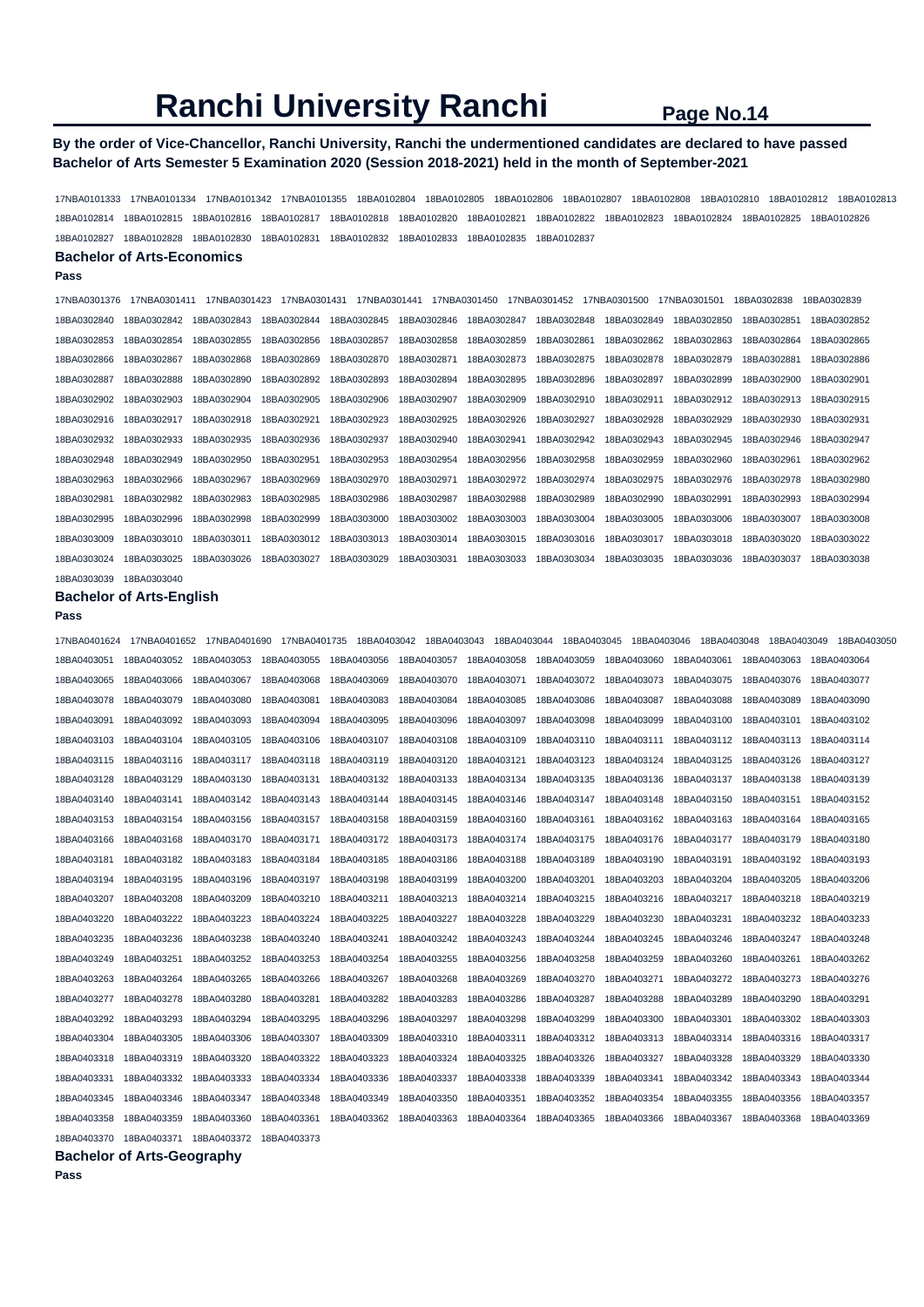## **By the order of Vice-Chancellor, Ranchi University, Ranchi the undermentioned candidates are declared to have passed Bachelor of Arts Semester 5 Examination 2020 (Session 2018-2021) held in the month of September-2021**

| 17NBA0501827               | 17NBA0501852                    | 17NBA0501853 | 17NBA0501933 | 18BA0503374  | 18BA0503376 | 18BA0503377  | 18BA0503378 | 18BA0503379 | 18BA0503380 | 18BA0503381 | 18BA0503382 |
|----------------------------|---------------------------------|--------------|--------------|--------------|-------------|--------------|-------------|-------------|-------------|-------------|-------------|
| 18BA0503383                | 18BA0503384                     | 18BA0503385  | 18BA0503387  | 18BA0503388  | 18BA0503389 | 18BA0503390  | 18BA0503392 | 18BA0503393 | 18BA0503394 | 18BA0503395 | 18BA0503396 |
| 18BA0503397                | 18BA0503398                     | 18BA0503399  | 18BA0503400  | 18BA0503401  | 18BA0503402 | 18BA0503403  | 18BA0503405 | 18BA0503406 | 18BA0503408 | 18BA0503409 | 18BA0503411 |
| 18BA0503412                | 18BA0503413                     | 18BA0503414  | 18BA0503416  | 18BA0503417  | 18BA0503419 | 18BA0503420  | 18BA0503421 | 18BA0503422 | 18BA0503423 | 18BA0503424 | 18BA0503426 |
| 18BA0503427                | 18BA0503428                     | 18BA0503429  | 18BA0503430  | 18BA0503431  | 18BA0503432 | 18BA0503433  | 18BA0503434 | 18BA0503435 | 18BA0503436 | 18BA0503437 | 18BA0503438 |
| 18BA0503439                | 18BA0503440                     | 18BA0503441  | 18BA0503442  | 18BA0503443  | 18BA0503444 | 18BA0503445  | 18BA0503446 | 18BA0503447 | 18BA0503449 | 18BA0503450 | 18BA0503451 |
| 18BA0503452                | 18BA0503453                     | 18BA0503455  | 18BA0503457  | 18BA0503458  | 18BA0503459 | 18BA0503460  | 18BA0503461 | 18BA0503462 | 18BA0503463 | 18BA0503464 | 18BA0503466 |
| 18BA0503467                | 18BA0503468                     | 18BA0503469  | 18BA0503471  | 18BA0503472  | 18BA0503473 | 18BA0503474  | 18BA0503475 | 18BA0503476 | 18BA0503477 | 18BA0503478 | 18BA0503479 |
| 18BA0503480                | 18BA0503481                     | 18BA0503482  | 18BA0503483  | 18BA0503484  | 18BA0503485 | 18BA0503486  | 18BA0503487 | 18BA0503488 | 18BA0503489 | 18BA0503490 | 18BA0503491 |
| 18BA0503492<br>18BA0503505 | 18BA0503493                     | 18BA0503494  | 18BA0503496  | 18BA0503497  | 18BA0503498 | 18BA0503499  | 18BA0503500 | 18BA0503501 | 18BA0503502 | 18BA0503503 | 18BA0503504 |
|                            | <b>Bachelor of Arts-Hindi</b>   |              |              |              |             |              |             |             |             |             |             |
| Pass                       |                                 |              |              |              |             |              |             |             |             |             |             |
| 18BA0603506                | 18BA0603507                     | 18BA0603508  | 18BA0603509  | 18BA0603510  | 18BA0603511 | 18BA0603513  | 18BA0603514 | 18BA0603515 | 18BA0603516 | 18BA0603517 | 18BA0603518 |
| 18BA0603519                | 18BA0603520                     | 18BA0603521  | 18BA0603522  | 18BA0603523  | 18BA0603524 | 18BA0603526  | 18BA0603527 | 18BA0603528 | 18BA0603529 | 18BA0603530 | 18BA0603532 |
| 18BA0603534                | 18BA0603535                     | 18BA0603536  | 18BA0603537  | 18BA0603538  | 18BA0603539 | 18BA0603541  | 18BA0603542 | 18BA0603543 | 18BA0603544 | 18BA0603545 | 18BA0603546 |
| 18BA0603547                | 18BA0603548                     | 18BA0603549  | 18BA0603550  | 18BA0603551  | 18BA0603552 | 18BA0603553  | 18BA0603554 | 18BA0603555 | 18BA0603556 | 18BA0603558 | 18BA0603559 |
| 18BA0603561                | 18BA0603562                     | 18BA0603563  | 18BA0603564  | 18BA0603565  | 18BA0603566 | 18BA0603567  | 18BA0603568 | 18BA0603569 | 18BA0603570 | 18BA0603571 | 18BA0603573 |
| 18BA0603574                | 18BA0603575                     | 18BA0603576  | 18BA0603578  | 18BA0603579  | 18BA0603581 | 18BA0603582  | 18BA0603583 | 18BA0603584 | 18BA0603585 | 18BA0603586 | 18BA0603587 |
| 18BA0603588                | 18BA0603589                     | 18BA0603590  | 18BA0603591  | 18BA0603592  | 18BA0603595 | 18BA0603596  | 18BA0603597 | 18BA0603598 | 18BA0603599 | 18BA0603600 | 18BA0603601 |
| 18BA0603602                | 18BA0603603                     | 18BA0603604  | 18BA0603605  | 18BA0603606  | 18BA0603607 | 18BA0603608  | 18BA0603610 | 18BA0603611 | 18BA0603612 | 18BA0603613 | 18BA0603614 |
| 18BA0603615                | 18BA0603618                     | 18BA0603619  |              |              |             |              |             |             |             |             |             |
|                            | <b>Bachelor of Arts-History</b> |              |              |              |             |              |             |             |             |             |             |
| Pass                       |                                 |              |              |              |             |              |             |             |             |             |             |
| 17NBA0701997               | 17NBA0702012                    | 17NBA0702014 | 17NBA0702033 | 17NBA0702069 |             | 17NBA0702073 | 18BA0703621 | 18BA0703622 | 18BA0703623 | 18BA0703624 | 18BA0703625 |
| 18BA0703627                | 18BA0703628                     | 18BA0703629  | 18BA0703630  | 18BA0703631  | 18BA0703632 | 18BA0703633  | 18BA0703636 | 18BA0703638 | 18BA0703639 | 18BA0703640 | 18BA0703641 |
| 18BA0703642                | 18BA0703643                     | 18BA0703644  | 18BA0703648  | 18BA0703651  | 18BA0703652 | 18BA0703653  | 18BA0703654 | 18BA0703655 | 18BA0703656 | 18BA0703657 | 18BA0703658 |
| 18BA0703659                | 18BA0703660                     | 18BA0703661  | 18BA0703665  | 18BA0703667  | 18BA0703668 | 18BA0703670  | 18BA0703671 | 18BA0703672 | 18BA0703673 | 18BA0703674 | 18BA0703675 |
| 18BA0703676                | 18BA0703679                     | 18BA0703680  | 18BA0703681  | 18BA0703682  | 18BA0703683 | 18BA0703684  | 18BA0703685 | 18BA0703686 | 18BA0703687 | 18BA0703688 | 18BA0703689 |
| 18BA0703690                | 18BA0703691                     | 18BA0703692  | 18BA0703693  | 18BA0703696  | 18BA0703698 | 18BA0703700  | 18BA0703701 | 18BA0703704 | 18BA0703705 | 18BA0703706 | 18BA0703708 |
| 18BA0703709                | 18BA0703710                     | 18BA0703711  | 18BA0703713  | 18BA0703714  | 18BA0703715 | 18BA0703716  | 18BA0703717 | 18BA0703718 | 18BA0703719 | 18BA0703722 | 18BA0703723 |
| 18BA0703724                | 18BA0703725                     | 18BA0703726  | 18BA0703727  | 18BA0703728  | 18BA0703729 | 18BA0703730  | 18BA0703731 | 18BA0703732 | 18BA0703733 | 18BA0703734 | 18BA0703735 |
| 18BA0703737                | 18BA0703738                     | 18BA0703740  | 18BA0703741  | 18BA0703742  | 18BA0703743 | 18BA0703745  | 18BA0703747 | 18BA0703749 | 18BA0703750 | 18BA0703752 | 18BA0703753 |
| 18BA0703754                | 18BA0703755                     | 18BA0703756  | 18BA0703757  | 18BA0703759  | 18BA0703761 | 18BA0703762  | 18BA0703763 | 18BA0703765 | 18BA0703766 | 18BA0703767 | 18BA0703768 |
| 18BA0703769                | 18BA0703770                     | 18BA0703773  | 18BA0703774  | 18BA0703775  | 18BA0703777 | 18BA0703778  | 18BA0703780 | 18BA0703781 | 18BA0703782 | 18BA0703783 | 18BA0703784 |
| 18BA0703785                | 18BA0703786                     | 18BA0703787  | 18BA0703788  | 18BA0703789  |             |              |             |             |             |             |             |
|                            | Bachelor of Arts-Pol. Science   |              |              |              |             |              |             |             |             |             |             |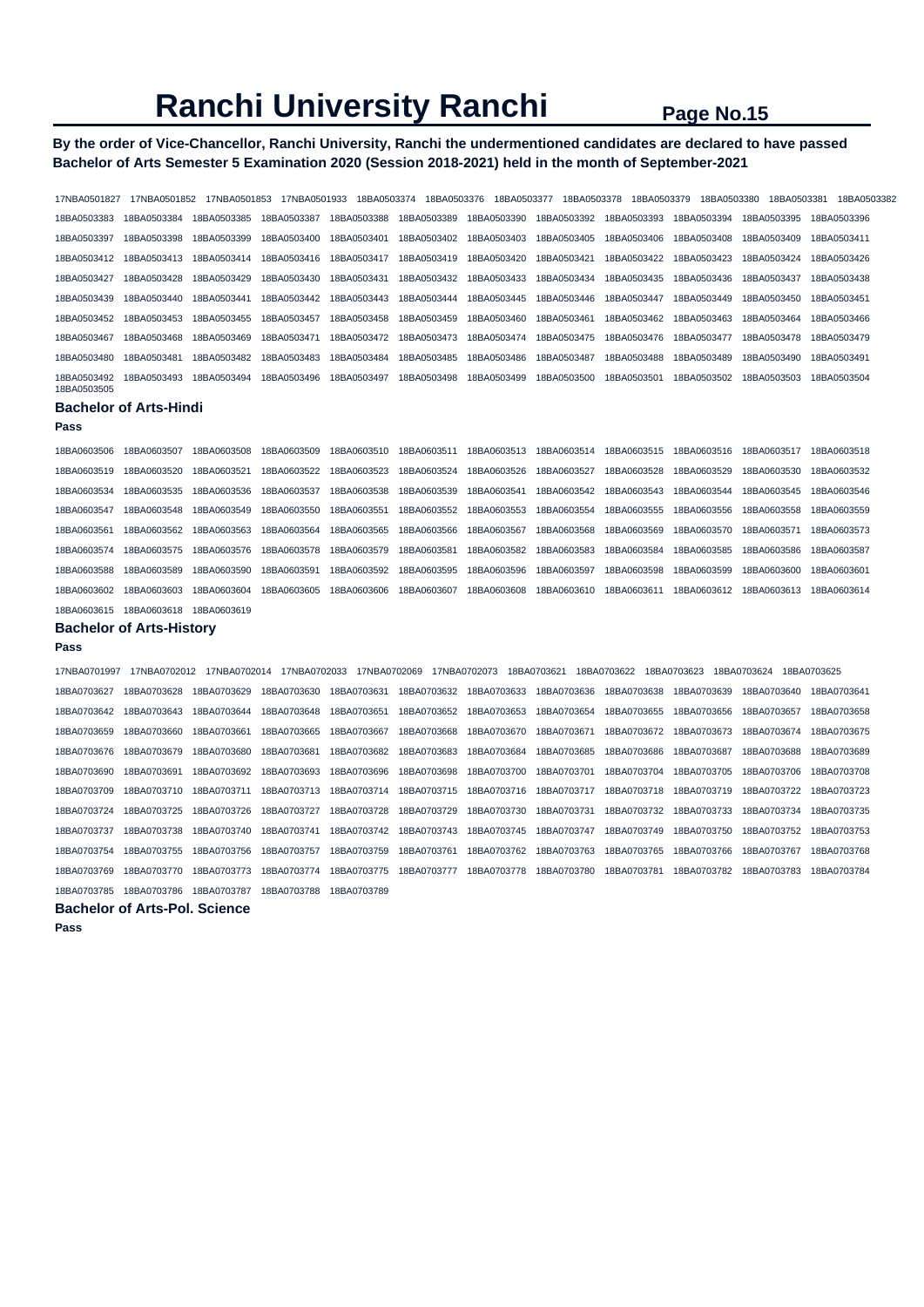## **By the order of Vice-Chancellor, Ranchi University, Ranchi the undermentioned candidates are declared to have passed Bachelor of Arts Semester 5 Examination 2020 (Session 2018-2021) held in the month of September-2021**

|              | 17NBA1102165<br>17NBA1102182       | 17NBA1102203                                                                                                                        | 17NBA1102251 | 17NBA1102291 | 18BA1103792 | 18BA1103793             | 18BA1103795 | 18BA1103796 | 18BA1103797 | 18BA1103798 |             |
|--------------|------------------------------------|-------------------------------------------------------------------------------------------------------------------------------------|--------------|--------------|-------------|-------------------------|-------------|-------------|-------------|-------------|-------------|
| 18BA1103799  | 18BA1103800                        | 18BA1103801                                                                                                                         | 18BA1103802  | 18BA1103803  | 18BA1103804 | 18BA1103805             | 18BA1103806 | 18BA1103807 | 18BA1103808 | 18BA1103809 | 18BA1103810 |
| 18BA1103811  | 18BA1103812                        | 18BA1103814                                                                                                                         | 18BA1103816  | 18BA1103817  | 18BA1103818 | 18BA1103820             | 18BA1103821 | 18BA1103822 | 18BA1103823 | 18BA1103824 | 18BA1103826 |
| 18BA1103827  | 18BA1103828                        | 18BA1103829                                                                                                                         | 18BA1103830  | 18BA1103831  | 18BA1103832 | 18BA1103833             | 18BA1103834 | 18BA1103836 | 18BA1103837 | 18BA1103839 | 18BA1103840 |
| 18BA1103841  | 18BA1103842                        | 18BA1103843                                                                                                                         | 18BA1103844  | 18BA1103845  | 18BA1103846 | 18BA1103847             | 18BA1103850 | 18BA1103851 | 18BA1103852 | 18BA1103853 | 18BA1103855 |
| 18BA1103856  | 18BA1103857                        | 18BA1103859                                                                                                                         | 18BA1103861  | 18BA1103862  | 18BA1103863 | 18BA1103864             | 18BA1103865 | 18BA1103866 | 18BA1103868 | 18BA1103869 | 18BA1103870 |
| 18BA1103871  | 18BA1103872                        | 18BA1103873                                                                                                                         | 18BA1103874  | 18BA1103875  | 18BA1103876 | 18BA1103877             | 18BA1103878 | 18BA1103879 | 18BA1103880 | 18BA1103881 | 18BA1103882 |
| 18BA1103883  | 18BA1103884                        | 18BA1103885                                                                                                                         | 18BA1103886  | 18BA1103887  | 18BA1103888 | 18BA1103889             | 18BA1103890 | 18BA1103892 | 18BA1103893 | 18BA1103894 | 18BA1103895 |
| 18BA1103897  | 18BA1103898                        | 18BA1103899                                                                                                                         | 18BA1103900  | 18BA1103901  | 18BA1103902 | 18BA1103903             | 18BA1103904 | 18BA1103905 | 18BA1103906 | 18BA1103910 | 18BA1103911 |
| 18BA1103912  | 18BA1103913                        | 18BA1103914                                                                                                                         | 18BA1103915  | 18BA1103917  | 18BA1103918 | 18BA1103919             | 18BA1103920 | 18BA1103921 | 18BA1103922 | 18BA1103923 | 18BA1103924 |
| 18BA1103926  | 18BA1103927                        | 18BA1103931                                                                                                                         | 18BA1103932  | 18BA1103933  | 18BA1103934 | 18BA1103936             | 18BA1103937 | 18BA1103938 | 18BA1103939 | 18BA1103940 | 18BA1103944 |
| 18BA1103945  | 18BA1103946                        | 18BA1103947                                                                                                                         | 18BA1103948  | 18BA1103949  | 18BA1103950 | 18BA1103951             | 18BA1103952 | 18BA1103953 | 18BA1103954 | 18BA1103955 | 18BA1103956 |
| 18BA1103957  | 18BA1103958                        | 18BA1103959                                                                                                                         | 18BA1103960  | 18BA1103961  | 18BA1103962 | 18BA1103963             | 18BA1103964 | 18BA1103965 | 18BA1103968 | 18BA1103969 | 18BA1103970 |
| 18BA1103971  | 18BA1103973                        | 18BA1103974                                                                                                                         | 18BA1103975  | 18BA1103976  | 18BA1103977 | 18BA1103978             | 18BA1103979 | 18BA1103980 | 18BA1103981 | 18BA1103983 | 18BA1103984 |
| 18BA1103985  | 18BA1103987                        | 18BA1103988                                                                                                                         | 18BA1103989  | 18BA1103990  | 18BA1103991 | 18BA1103992             | 18BA1103994 | 18BA1103995 | 18BA1103996 | 18BA1103997 | 18BA1103998 |
| 18BA1103999  | 18BA1104000                        | 18BA1104001                                                                                                                         | 18BA1104002  | 18BA1104003  | 18BA1104004 |                         |             |             |             |             |             |
|              | <b>Bachelor of Arts-Psychology</b> |                                                                                                                                     |              |              |             |                         |             |             |             |             |             |
| Pass         |                                    |                                                                                                                                     |              |              |             |                         |             |             |             |             |             |
| 18BA1204006  | 18BA1204007                        | 18BA1204008                                                                                                                         | 18BA1204009  | 18BA1204010  | 18BA1204011 | 18BA1204012             | 18BA1204013 | 18BA1204014 | 18BA1204015 | 18BA1204016 | 18BA1204017 |
| 18BA1204018  | 18BA1204020                        | 18BA1204021                                                                                                                         | 18BA1204022  | 18BA1204023  | 18BA1204024 | 18BA1204026             | 18BA1204028 | 18BA1204029 |             |             |             |
|              | <b>Bachelor of Arts-Urdu</b>       |                                                                                                                                     |              |              |             |                         |             |             |             |             |             |
| Pass         |                                    |                                                                                                                                     |              |              |             |                         |             |             |             |             |             |
| 18BA2304032  |                                    |                                                                                                                                     |              |              |             |                         |             |             |             |             |             |
|              |                                    |                                                                                                                                     |              |              |             |                         |             |             |             |             |             |
|              | K.C.B. College, Bero               |                                                                                                                                     |              |              |             |                         |             |             |             |             |             |
|              |                                    | <b>Bachelor of Arts-Anthropology</b>                                                                                                |              |              |             |                         |             |             |             |             |             |
| Pass         |                                    |                                                                                                                                     |              |              |             |                         |             |             |             |             |             |
|              |                                    | 17NBA0103134 17NBA0103148 18BA0108263                                                                                               |              |              |             |                         |             |             |             |             |             |
|              |                                    |                                                                                                                                     |              |              |             |                         |             |             |             |             |             |
|              | <b>Bachelor of Arts-Economics</b>  |                                                                                                                                     |              |              |             |                         |             |             |             |             |             |
| Pass         |                                    |                                                                                                                                     |              |              |             |                         |             |             |             |             |             |
| 18BA0308265  | 18BA0308268                        | 18BA0308269                                                                                                                         | 18BA0308272  | 18BA0308275  | 18BA0308276 | 18BA0308277             | 18BA0308279 | 18BA0308280 | 18BA0308281 | 18BA0308282 | 18BA0308283 |
| 18BA0308285  | 18BA0308286                        | 18BA0308287                                                                                                                         | 18BA0308289  | 18BA0308291  | 18BA0308295 |                         |             |             |             |             |             |
|              | <b>Bachelor of Arts-English</b>    |                                                                                                                                     |              |              |             |                         |             |             |             |             |             |
| Pass         |                                    |                                                                                                                                     |              |              |             |                         |             |             |             |             |             |
| 18BA0408297  | 18BA0408298                        | 18BA0408299                                                                                                                         | 18BA0408300  | 18BA0408301  | 18BA0408303 | 18BA0408304             | 18BA0408305 | 18BA0408306 | 18BA0408307 | 18BA0408309 | 18BA0408310 |
| 18BA0408311  |                                    | 18BA0408312 18BA0408313 18BA0408314 18BA0408315 18BA0408316 18BA0408317 18BA0408318 18BA0408319 18BA0408320 18BA0408321 18BA0408322 |              |              |             |                         |             |             |             |             |             |
| 18BA0408323  | 18BA0408324                        | 18BA0429107                                                                                                                         |              |              |             |                         |             |             |             |             |             |
|              | <b>Bachelor of Arts-Geography</b>  |                                                                                                                                     |              |              |             |                         |             |             |             |             |             |
| Pass         |                                    |                                                                                                                                     |              |              |             |                         |             |             |             |             |             |
| 17NBA0503374 | 17NBA0503380                       | 17NBA0503406                                                                                                                        |              |              |             | 18BA0508348             |             |             |             | 18BA0508355 | 18BA0508356 |
| 18BA0508359  | 18BA0508361                        | 18BA0508364                                                                                                                         | 18BA0508365  | 18BA0508366  | 18BA0508367 | 18BA0508374 18BA0508375 |             | 18BA0508378 | 18BA0508382 | 18BA0508384 | 18BA0508386 |
| 18BA0508389  | 18BA0508391                        | 18BA0508394                                                                                                                         | 18BA0508395  | 18BA0508396  | 18BA0508397 | 18BA0508398             | 18BA0508401 | 18BA0508402 | 18BA0508403 | 18BA0508404 | 18BA0508406 |
| 18BA0508407  | 18BA0508408                        | 18BA0508411                                                                                                                         | 18BA0508413  | 18BA0508415  | 18BA0508417 | 18BA0508419             | 18BA0508425 | 18BA0508426 | 18BA0508430 | 18BA0508431 | 18BA0508432 |
| 18BA0508433  | 18BA0508434                        | 18BA0508439                                                                                                                         | 18BA0508440  | 18BA0508441  | 18BA0508442 | 18BA0508443             | 18BA0508444 | 18BA0508446 | 18BA0508447 | 18BA0508448 | 18BA0508449 |
| 18BA0508450  | 18BA0508452                        | 18BA0508453                                                                                                                         | 18BA0508454  | 18BA0508455  | 18BA0508456 | 18BA0508457             | 18BA0508458 | 18BA0508459 | 18BA0508462 | 18BA0508463 | 18BA0508464 |
| 18BA0508467  | 18BA0508469                        | 18BA0508470                                                                                                                         | 18BA0508472  | 18BA0508473  | 18BA0508475 | 18BA0508476             | 18BA0508478 | 18BA0508479 | 18BA0508481 | 18BA0508482 | 18BA0508483 |
| 18BA0508484  | 18BA0508492                        | 18BA0508496                                                                                                                         | 18BA0508497  | 18BA0508500  | 18BA0508501 | 18BA0508502             | 18BA0508505 | 18BA0508507 | 18BA0508508 |             |             |
|              | <b>Bachelor of Arts-Hindi</b>      |                                                                                                                                     |              |              |             |                         |             |             |             |             |             |
| Pass         |                                    |                                                                                                                                     |              |              |             |                         |             |             |             |             |             |
|              |                                    |                                                                                                                                     |              |              |             |                         |             |             |             |             |             |
|              |                                    |                                                                                                                                     |              |              |             |                         |             |             |             |             |             |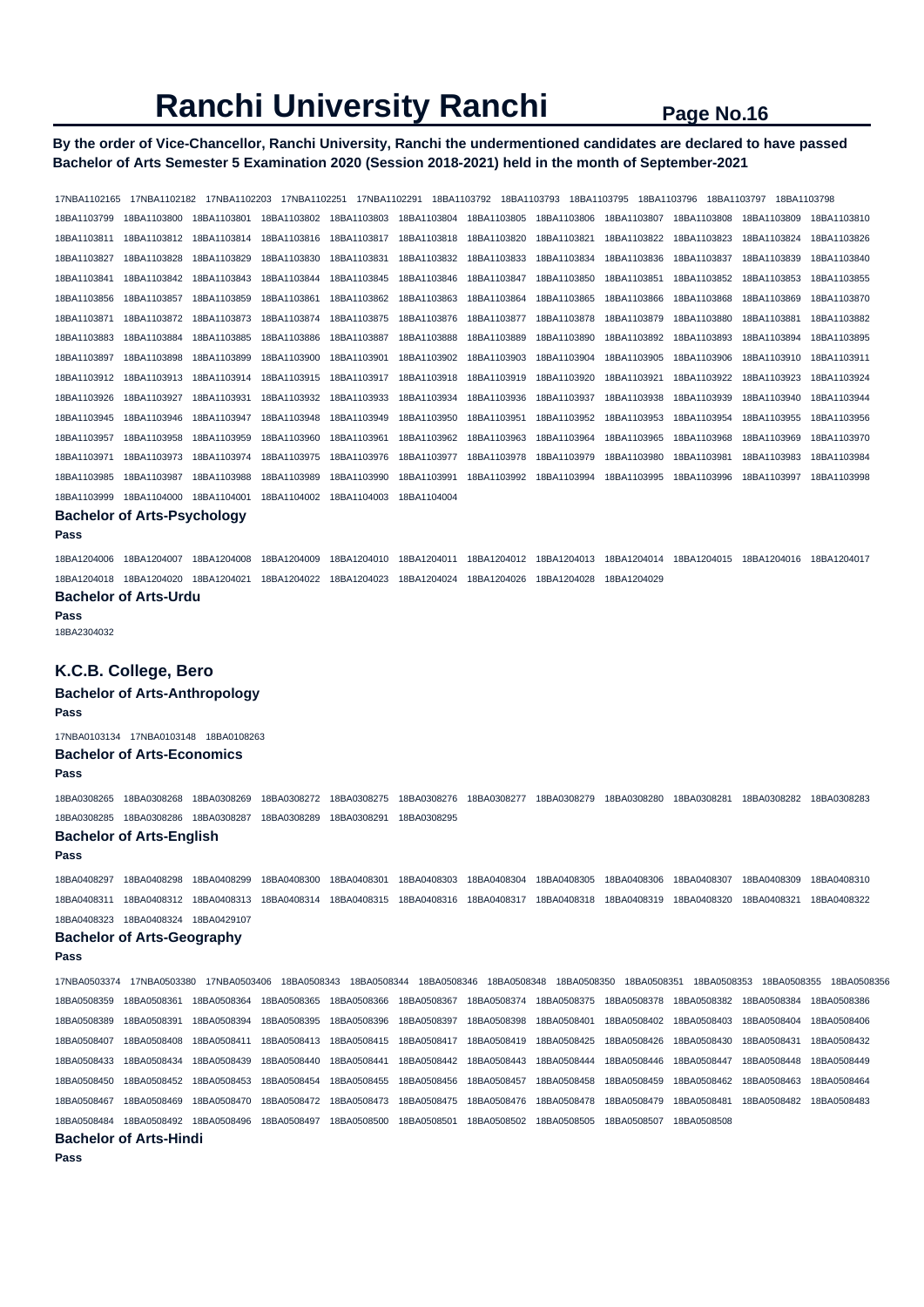## **By the order of Vice-Chancellor, Ranchi University, Ranchi the undermentioned candidates are declared to have passed Bachelor of Arts Semester 5 Examination 2020 (Session 2018-2021) held in the month of September-2021**

| 17NBA0603470 | 17NBA0603566                         | 18BA0608509                            | 18BA0608510             | 18BA0608511                                                                                                 | 18BA0608514             | 18BA0608519             | 18BA0608520             | 18BA0608521 | 18BA0608522 | 18BA0608523 | 18BA0608524 |
|--------------|--------------------------------------|----------------------------------------|-------------------------|-------------------------------------------------------------------------------------------------------------|-------------------------|-------------------------|-------------------------|-------------|-------------|-------------|-------------|
| 18BA0608527  | 18BA0608528                          | 18BA0608530                            | 18BA0608533             | 18BA0608535                                                                                                 | 18BA0608537             | 18BA0608539             | 18BA0608541             | 18BA0608544 | 18BA0608545 | 18BA0608548 | 18BA0608549 |
| 18BA0608550  | 18BA0608551                          | 18BA0608552                            | 18BA0608554             | 18BA0608559                                                                                                 | 18BA0608560             | 18BA0608561             | 18BA0608562             | 18BA0608566 | 18BA0608568 | 18BA0608569 | 18BA0608572 |
| 18BA0608574  | 18BA0608576                          | 18BA0608578                            | 18BA0608579             | 18BA0608581                                                                                                 | 18BA0608584             | 18BA0608586             | 18BA0608587             | 18BA0608588 | 18BA0608589 | 18BA0608591 | 18BA0608593 |
| 18BA0608595  | 18BA0608596                          | 18BA0608599                            | 18BA0608602             | 18BA0608603                                                                                                 | 18BA0608604             | 18BA0608607             | 18BA0608614             | 18BA0608615 | 18BA0608621 | 18BA0608628 | 18BA0608629 |
| 18BA0608630  | 18BA0608631                          | 18BA0608634                            | 18BA0608636             | 18BA0608638                                                                                                 | 18BA0608640             | 18BA0608641             | 18BA0608642             | 18BA0608643 | 18BA0608646 | 18BA0608650 | 18BA0608651 |
| 18BA0608652  | 18BA0608656                          | 18BA0608658                            | 18BA0608659             | 18BA0608661                                                                                                 | 18BA0608662             | 18BA0608663             | 18BA0608665             | 18BA0608667 | 18BA0608670 | 18BA0608671 | 18BA0608676 |
| 18BA0608677  | 18BA0608678                          | 18BA0608679                            | 18BA0608681             | 18BA0608682                                                                                                 | 18BA0608684             | 18BA0608686             | 18BA0608687             | 18BA0608688 | 18BA0608689 | 18BA0608690 | 18BA0608691 |
| 18BA0608692  | 18BA0608693                          | 18BA0608694                            | 18BA0608695             | 18BA0608697                                                                                                 | 18BA0608698             | 18BA0608699             | 18BA0608700             | 18BA0608701 | 18BA0608702 | 18BA0608704 | 18BA0608705 |
| 18BA0608706  | 18BA0608708                          | 18BA0608709                            | 18BA0608711             | 18BA0608712                                                                                                 | 18BA0608714             | 18BA0608717             | 18BA0608718             | 18BA0608720 | 18BA0608722 | 18BA0608724 | 18BA0608725 |
| 18BA0608728  | 18BA0608729                          | 18BA0608731                            | 18BA0608733             | 18BA0608737                                                                                                 | 18BA0608738             | 18BA0608739             | 18BA0608742             | 18BA0608745 | 18BA0608746 | 18BA0608748 | 18BA0608749 |
| 18BA0608751  | 18BA0608754                          | 18BA0608755                            | 18BA0608756             | 18BA0608757                                                                                                 | 18BA0608758             | 18BA0608760             | 18BA0608762             | 18BA0608764 | 18BA0608768 | 18BA0608769 | 18BA0608770 |
| 18BA0608772  | 18BA0608774                          | 18BA0608777                            | 18BA0608778             | 18BA0608779                                                                                                 | 18BA0608782             | 18BA0608784             | 18BA0608787             | 18BA0608788 | 18BA0608791 | 18BA0608792 | 18BA0608793 |
| 18BA0608796  | 18BA0608798                          | 18BA0608800                            | 18BA0608801             | 18BA0608803                                                                                                 | 18BA0608806             | 18BA0608808             | 18BA0608809             | 18BA0608812 | 18BA0608813 | 18BA0608814 | 18BA0608815 |
| 18BA0608816  | 18BA0608818                          | 18BA0608819                            | 18BA0608822             | 18BA0608826                                                                                                 | 18BA0608828             | 18BA0608830             | 18BA0608832             | 18BA0608834 | 18BA0608835 | 18BA0608836 | 18BA0608837 |
| 18BA0608839  | 18BA0608840                          | 18BA0608841                            | 18BA0608843             | 18BA0608844                                                                                                 | 18BA0608845             | 18BA0608846             | 18BA0608847             | 18BA0608849 | 18BA0608850 | 18BA0608851 | 18BA0608852 |
| 18BA0608853  | 18BA0608854                          | 18BA0608855                            | 18BA0629023             |                                                                                                             |                         |                         |                         |             |             |             |             |
|              | <b>Bachelor of Arts-History</b>      |                                        |                         |                                                                                                             |                         |                         |                         |             |             |             |             |
| Pass         |                                      |                                        |                         |                                                                                                             |                         |                         |                         |             |             |             |             |
| 17NBA0703620 | 17NBA0703654                         | 17NBA0703804                           | 18BA0708858             | 18BA0708859                                                                                                 | 18BA0708866             | 18BA0708867             | 18BA0708868             | 18BA0708869 | 18BA0708870 | 18BA0708873 | 18BA0708874 |
| 18BA0708875  | 18BA0708877                          | 18BA0708879                            | 18BA0708883             | 18BA0708884                                                                                                 | 18BA0708887             | 18BA0708888             | 18BA0708889             | 18BA0708890 | 18BA0708891 | 18BA0708893 | 18BA0708894 |
| 18BA0708897  | 18BA0708899                          | 18BA0708900                            | 18BA0708901             | 18BA0708903                                                                                                 | 18BA0708904             | 18BA0708907             | 18BA0708908             | 18BA0708910 | 18BA0708911 | 18BA0708914 | 18BA0708915 |
| 18BA0708916  | 18BA0708917                          | 18BA0708918                            | 18BA0708921             | 18BA0708925                                                                                                 | 18BA0708926             | 18BA0708927             | 18BA0708929             | 18BA0708932 | 18BA0708933 | 18BA0708934 | 18BA0708937 |
| 18BA0708939  | 18BA0708944                          | 18BA0708945                            | 18BA0708950             | 18BA0708954                                                                                                 | 18BA0708955             | 18BA0708956             | 18BA0708959             | 18BA0708960 | 18BA0708962 | 18BA0708966 | 18BA0708968 |
| 18BA0708971  | 18BA0708974                          | 18BA0708975                            | 18BA0708977             | 18BA0708978                                                                                                 | 18BA0708982             | 18BA0708985             | 18BA0708987             | 18BA0708988 | 18BA0708989 | 18BA0708991 | 18BA0708993 |
| 18BA0708994  | 18BA0708995                          | 18BA0708996                            | 18BA0708997             |                                                                                                             |                         |                         |                         |             |             |             |             |
|              |                                      | <b>Bachelor of Arts-Home Science</b>   |                         |                                                                                                             |                         |                         |                         |             |             |             |             |
| Pass         |                                      |                                        |                         |                                                                                                             |                         |                         |                         |             |             |             |             |
| 18BA0808998  | 18BA0808999 18BA0809000              |                                        | 18BA0809003             | 18BA0809005                                                                                                 | 18BA0809012 18BA0809014 |                         |                         |             |             |             |             |
|              | <b>Bachelor of Arts-Philosophy</b>   |                                        |                         |                                                                                                             |                         |                         |                         |             |             |             |             |
| Pass         |                                      |                                        |                         |                                                                                                             |                         |                         |                         |             |             |             |             |
| 18BA1009050  | 18BA1009051 18BA1009052              |                                        | 18BA1009053             | 18BA1009054                                                                                                 | 18BA1009055             | 18BA1009056             | 18BA1009057             |             |             |             |             |
|              | <b>Bachelor of Arts-Pol. Science</b> |                                        |                         |                                                                                                             |                         |                         |                         |             |             |             |             |
| Pass         |                                      |                                        |                         |                                                                                                             |                         |                         |                         |             |             |             |             |
| 17NBA1103924 | 17NBA1103929                         | 17NBA1104006                           | 17NBA1104088            | 17NBA1104148                                                                                                | 18BA1109059             | 18BA1109060             | 18BA1109061             | 18BA1109063 | 18BA1109064 | 18BA1109066 |             |
| 18BA1109067  | 18BA1109068                          |                                        |                         | 18BA1109070 18BA1109073 18BA1109074 18BA1109076 18BA1109078 18BA1109080 18BA1109082                         |                         |                         |                         |             | 18BA1109084 | 18BA1109087 | 18BA1109088 |
| 18BA1109089  | 18BA1109090                          | 18BA1109092                            | 18BA1109095             | 18BA1109097                                                                                                 | 18BA1109098             | 18BA1109099             | 18BA1109101 18BA1109102 |             | 18BA1109103 | 18BA1109104 | 18BA1109106 |
|              |                                      |                                        |                         | 18BA1109107 18BA1109108 18BA1109111 18BA1109112 18BA1109114 18BA1109115 18BA1109116 18BA1109117 18BA1109120 |                         |                         |                         |             | 18BA1109121 | 18BA1109123 | 18BA1109127 |
| 18BA1109130  | 18BA1109131 18BA1109133              |                                        | 18BA1109134             | 18BA1109135                                                                                                 | 18BA1109136             | 18BA1109142 18BA1109143 |                         | 18BA1109144 | 18BA1109145 | 18BA1109146 | 18BA1109147 |
| 18BA1109149  |                                      |                                        |                         | 18BA1109157  18BA1109159  18BA1109160  18BA1109161  18BA1109162                                             |                         |                         |                         |             | 18BA1109168 | 18BA1109169 | 18BA1109170 |
| 18BA1109171  |                                      |                                        |                         | 18BA1109177    18BA1109179    18BA1109183    18BA1109186    18BA1109188                                     |                         |                         |                         |             | 18BA1109191 | 18BA1109194 | 18BA1109197 |
|              | 18BA1109198 18BA1109199 18BA1109200  |                                        | 18BA1109204 18BA1109205 |                                                                                                             |                         |                         |                         |             |             |             |             |
|              | <b>Bachelor of Arts-Psychology</b>   |                                        |                         |                                                                                                             |                         |                         |                         |             |             |             |             |
| Pass         |                                      |                                        |                         |                                                                                                             |                         |                         |                         |             |             |             |             |
| 18BA1209208  |                                      |                                        |                         | 18BA1209209 18BA1209212 18BA1209214 18BA1209215 18BA1209216 18BA1209217 18BA1209219 18BA1209222 18BA1209223 |                         |                         |                         |             |             | 18BA1209225 |             |
|              | <b>Bachelor of Arts-Sanskrit</b>     |                                        |                         |                                                                                                             |                         |                         |                         |             |             |             |             |
| Pass         |                                      |                                        |                         |                                                                                                             |                         |                         |                         |             |             |             |             |
|              |                                      | 17NBA1304198  18BA1309228  18BA1309230 |                         |                                                                                                             |                         |                         |                         |             |             |             |             |
|              | <b>Bachelor of Arts-Nagpuri</b>      |                                        |                         |                                                                                                             |                         |                         |                         |             |             |             |             |
| Pass         |                                      |                                        |                         |                                                                                                             |                         |                         |                         |             |             |             |             |
| 18BA1609046  |                                      |                                        |                         |                                                                                                             |                         |                         |                         |             |             |             |             |
|              | <b>Bachelor of Arts-Kurukh</b>       |                                        |                         |                                                                                                             |                         |                         |                         |             |             |             |             |
| Pass         |                                      |                                        |                         |                                                                                                             |                         |                         |                         |             |             |             |             |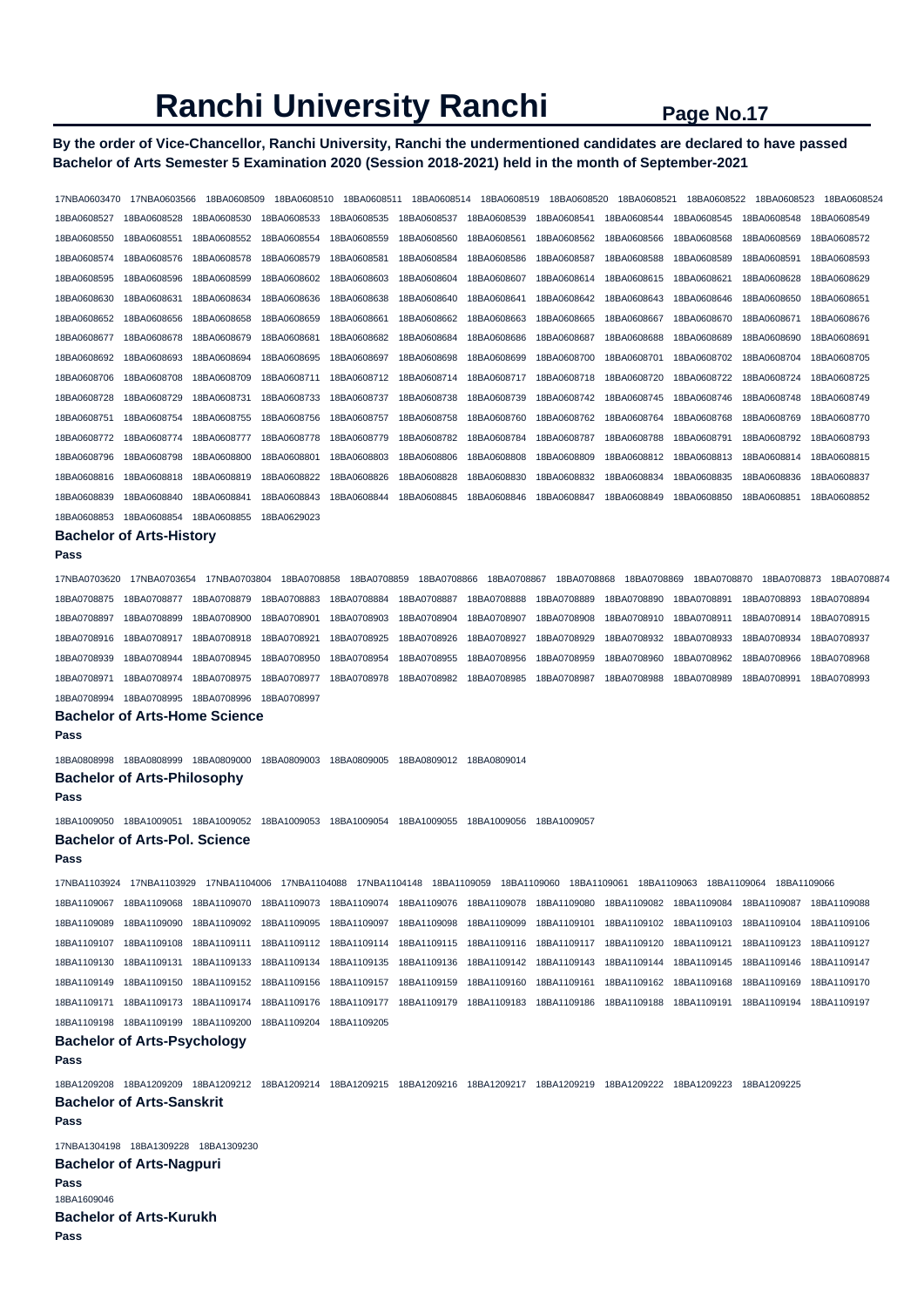## **By the order of Vice-Chancellor, Ranchi University, Ranchi the undermentioned candidates are declared to have passed Bachelor of Arts Semester 5 Examination 2020 (Session 2018-2021) held in the month of September-2021**

18BA2009015 18BA2009016 18BA2009018 18BA2009019 18BA2009020 18BA2009022 18BA2009023 18BA2009024 18BA2009025 18BA2009026 18BA2009028 18BA2009029 18BA2009030 18BA2009031 18BA2009032 18BA2009033 18BA2009034 18BA2009036 18BA2009037 18BA2009038 18BA2009039 18BA2009040 18BA2009042 18BA2009044 **Bachelor of Arts-Urdu** 

#### **Pass**

17NBA2304243 17NBA2304251 18BA2309231 18BA2309232 18BA2309233 18BA2309234 18BA2309235 18BA2309236 18BA2309237 18BA2309238 18BA2309240 18BA2309241 18BA2309243 18BA2309246 18BA2309247 18BA2309248 18BA2309250 18BA2309251 18BA2309253 18BA2309256 18BA2309257 18BA2309259 18BA2309260 18BA2309262 18BA2309263 18BA2309264 18BA2309265 18BA2309268 18BA2309269 18BA2309270 18BA2309272 18BA2309274 18BA2309280 18BA2309281 18BA2309283 18BA2309284 18BA2309286 18BA2309287 18BA2309288 18BA2309289 18BA2309290 18BA2309291

## **Kartik Oraon College, Gumla**

**Bachelor of Arts-Anthropology** 

**Pass** 

18BA0116505 18BA0116507 18BA0116508 18BA0116509 18BA0116510 18BA0116512 18BA0116515 18BA0116516 18BA0116517 18BA0116519 18BA0116520 **Bachelor of Arts-Economics** 

**Pass** 

17NBA0304516 17NBA0304519 17NBA0304554 17NBA0304563 17NBA0304577 17NBA0304587 18BA0316523 18BA0316524 18BA0316527 18BA0316528 18BA0316530 18BA0316531 18BA0316532 18BA0316533 18BA0316535 18BA0316536 18BA0316539 18BA0316540 18BA0316542 18BA0316545 18BA0316546 18BA0316547 18BA0316548 18BA0316551 18BA0316552 18BA0316553 18BA0316554 18BA0316556 18BA0316557 18BA0316558 18BA0316560 18BA0316562 18BA0316563 18BA0316564 18BA0316566 18BA0316567 18BA0316568 18BA0316569 18BA0316570 18BA0316571 18BA0316572 18BA0316573 18BA0316576 18BA0316578 18BA0316579 18BA0316580 18BA0316581 18BA0316582 18BA0316583 18BA0316584 18BA0316586 18BA0316587 18BA0316588 18BA0316589 18BA0316591 18BA0316592 18BA0316593 18BA0316594 18BA0316595 18BA0316596 18BA0316597 18BA0316598 18BA0316600 18BA0316602 18BA0316603 18BA0316604 18BA0316606 18BA0316609 18BA0316610 18BA0316612 18BA0316613 18BA0316614 18BA0316616 18BA0316617 18BA0316619 18BA0316620 18BA0316621 18BA0316622 18BA0316623 18BA0316624 18BA0316626 18BA0316627 18BA0316629 18BA0316632 18BA0316634 18BA0316635 18BA0316636

#### **Bachelor of Arts-English**

**Pass** 

17NBA0404696 17NBA0404704 18BA0416637 18BA0416638 18BA0416639 18BA0416640 18BA0416641 18BA0416644 18BA0416645 18BA0416646 18BA0416647 18BA0416649 18BA0416651 18BA0416652 18BA0416653 18BA0416654 18BA0416655 18BA0416656 18BA0416658 18BA0416664 18BA0416665 18BA0416667 18BA0416668 18BA0416669 18BA0416670 18BA0416672 18BA0416675 18BA0416676 18BA0416678 18BA0416679 18BA0416680 18BA0416681 18BA0416682 18BA0416684 18BA0416687 18BA0416689 18BA0416690 18BA0416691 18BA0416692 18BA0416693 18BA0416695 18BA0416696 18BA0416697 18BA0416700 18BA0416701 18BA0416702 18BA0416703 18BA0416704 18BA0416705 18BA0416707 18BA0416708 18BA0416709 18BA0416710 18BA0416711 18BA0416712 18BA0416713 18BA0416714 18BA0416716 18BA0416717 18BA0416718 18BA0416719 18BA0416721 18BA0416723 18BA0416725 18BA0416726 18BA0416727 18BA0416728 18BA0416729 18BA0429092

## **Bachelor of Arts-Geography**

**Pass** 

17NBA0504739 17NBA0504744 17NBA0504755 17NBA0504786 17NBA0504788 17NBA0504840 17NBA0504898 17NBA0504908 17NBA0504919 17NBA0504938 18BA0516762 18BA0516763 18BA0516764 18BA0516767 18BA0516768 18BA0516773 18BA0516774 18BA0516775 18BA0516776 18BA0516778 18BA0516780 18BA0516781 18BA0516785 18BA0516788 18BA0516792 18BA0516793 18BA0516795 18BA0516796 18BA0516797 18BA0516798 18BA0516799 18BA0516801 18BA0516804 18BA0516805 18BA0516806 18BA0516807 18BA0516809 18BA0516810 18BA0516812 18BA0516820 18BA0516821 18BA0516822 18BA0516823 18BA0516825 18BA0516826 18BA0516828 18BA0516832 18BA0516834 18BA0516835 18BA0516837 18BA0516839 18BA0516842 18BA0516844 18BA0516847 18BA0516848 18BA0516849 18BA0516852 18BA0516853 18BA0516854 18BA0516857 18BA0516862 18BA0516863 18BA0516865 18BA0516867 18BA0516868 18BA0516871 18BA0516873 18BA0516874 18BA0516877 18BA0516879 18BA0516885 18BA0516886 18BA0516889 18BA0516890 18BA0516891 18BA0516894 18BA0516895 18BA0516896 18BA0516897 18BA0516899 18BA0516902 18BA0516903 18BA0516904 18BA0516905 18BA0516906 18BA0516907 18BA0516908 18BA0516909 18BA0516910 18BA0516911 18BA0516912 18BA0516913 18BA0516914 18BA0516915 18BA0516918 18BA0516920 18BA0516926 18BA0516927 18BA0516929 18BA0516931 18BA0516934 18BA0516936 18BA0516937 18BA0516939 18BA0516942 18BA0516943 18BA0516945 18BA0516947 18BA0516949 18BA0516955 18BA0516965 18BA0516970 18BA0516973 18BA0516975 18BA0516976 18BA0516977 18BA0516979 18BA0516980 18BA0516982 18BA0516983 18BA0516986 18BA0516989 18BA0516991 18BA0516994 18BA0516995 18BA0516996 18BA0516997 18BA0516999 18BA0517000 18BA0517004 18BA0517005 18BA0517006 18BA0517008 18BA0517010 18BA0517015 18BA0517018 18BA0517019 18BA0517022 18BA0517023 18BA0517027 18BA0517030 18BA0517032 18BA0517034 18BA0517035 18BA0517037 18BA0517038 18BA0517039 18BA0517040 18BA0517042 18BA0517045 18BA0517048 18BA0517049 18BA0517052 18BA0517053 18BA0517055 18BA0517057 18BA0517058 18BA0517059 18BA0517060 18BA0517062 18BA0517064 18BA0517065 18BA0517066 18BA0517070 18BA0517072 18BA0517074 18BA0517075 18BA0517076 18BA0517077 18BA0517079 18BA0517080 18BA0517084 18BA0517087 18BA0517088 18BA0517091 18BA0517095 18BA0517097 18BA0517100 18BA0517101 18BA0517102 18BA0517104 18BA0517107 18BA0517108 18BA0517109 18BA0517113 18BA0517114 18BA0517115 18BA0517116 18BA0517126 18BA0517127 18BA0517128 18BA0517131 18BA0517133 18BA0517135 18BA0517136 18BA0517139 18BA0517140 18BA0517141 18BA0517142 18BA0517143 18BA0517145 18BA0517146 18BA0517147 18BA0517148 18BA0517149 18BA0517150 18BA0517151 18BA0529093

**Bachelor of Arts-Hindi**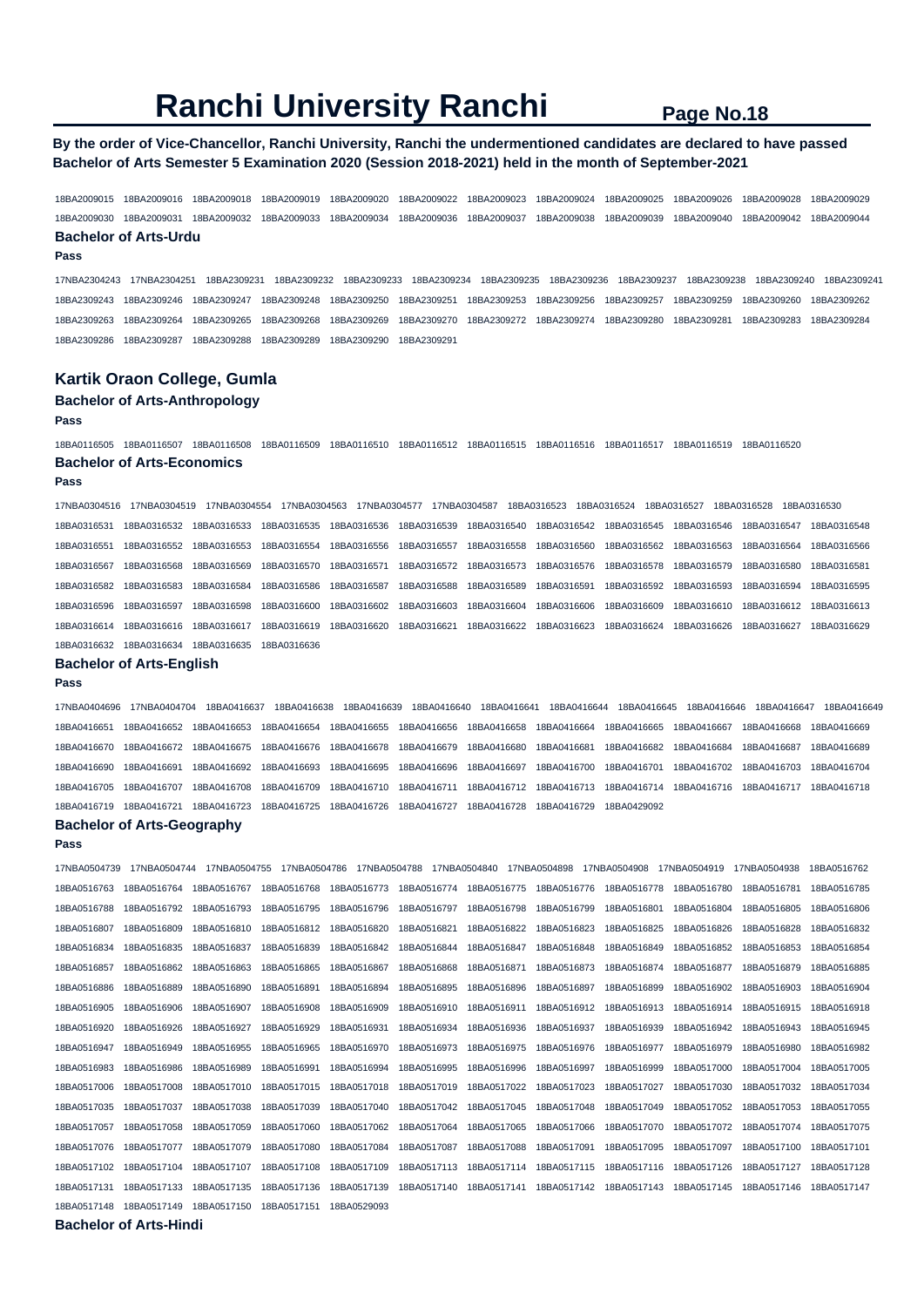## **By the order of Vice-Chancellor, Ranchi University, Ranchi the undermentioned candidates are declared to have passed Bachelor of Arts Semester 5 Examination 2020 (Session 2018-2021) held in the month of September-2021**

| ٠<br>.<br>×<br>- 1<br>۰. |
|--------------------------|
|--------------------------|

| 17NBA0605005 | 17NBA0605015                    | 17NBA0605029 | 17NBA0605070 | 17NBA0605096 |             | 17NBA0605098 |             |                         | 17NBA0605115  17NBA0605166  17NBA0605172  17NBA0605179  17NBA0605187 |             |             |
|--------------|---------------------------------|--------------|--------------|--------------|-------------|--------------|-------------|-------------------------|----------------------------------------------------------------------|-------------|-------------|
| 17NBA0605190 | 17NBA0605201                    | 17NBA0605209 | 17NBA0605214 | 17NBA0605215 |             | 17NBA0605237 |             |                         |                                                                      | 18BA0617158 | 18BA0617159 |
| 18BA0617161  | 18BA0617162                     | 18BA0617163  | 18BA0617164  |              |             |              |             | 18BA0617171             | 18BA0617173                                                          | 18BA0617174 | 18BA0617175 |
| 18BA0617176  | 18BA0617177                     | 18BA0617179  | 18BA0617182  | 18BA0617184  | 18BA0617185 | 18BA0617186  | 18BA0617187 | 18BA0617190             | 18BA0617191                                                          | 18BA0617192 | 18BA0617193 |
| 18BA0617194  | 18BA0617196                     | 18BA0617200  | 18BA0617201  | 18BA0617202  | 18BA0617204 | 18BA0617205  | 18BA0617206 | 18BA0617208             | 18BA0617209                                                          | 18BA0617212 | 18BA0617215 |
| 18BA0617216  | 18BA0617217                     | 18BA0617219  | 18BA0617221  | 18BA0617225  | 18BA0617226 | 18BA0617228  | 18BA0617229 | 18BA0617230             | 18BA0617232                                                          | 18BA0617234 | 18BA0617237 |
| 18BA0617239  | 18BA0617240                     | 18BA0617241  | 18BA0617243  | 18BA0617244  | 18BA0617245 | 18BA0617248  | 18BA0617250 | 18BA0617251             | 18BA0617253                                                          | 18BA0617254 | 18BA0617255 |
| 18BA0617256  | 18BA0617260                     | 18BA0617263  | 18BA0617265  | 18BA0617266  | 18BA0617267 | 18BA0617268  | 18BA0617270 | 18BA0617271             | 18BA0617273                                                          | 18BA0617274 | 18BA0617275 |
| 18BA0617277  | 18BA0617278                     | 18BA0617279  | 18BA0617281  | 18BA0617282  | 18BA0617283 | 18BA0617286  | 18BA0617287 | 18BA0617288             | 18BA0617289                                                          | 18BA0617290 | 18BA0617291 |
| 18BA0617292  | 18BA0617295                     | 18BA0617296  | 18BA0617297  | 18BA0617302  | 18BA0617303 | 18BA0617304  | 18BA0617305 | 18BA0617306             | 18BA0617308                                                          | 18BA0617310 | 18BA0617311 |
| 18BA0617312  | 18BA0617313                     | 18BA0617315  | 18BA0617316  | 18BA0617317  | 18BA0617320 | 18BA0617322  | 18BA0617329 | 18BA0617330             | 18BA0617332                                                          | 18BA0617339 | 18BA0617341 |
| 18BA0617346  | 18BA0617347                     | 18BA0617348  | 18BA0617349  | 18BA0617351  | 18BA0617353 | 18BA0617356  | 18BA0617360 | 18BA0617364             | 18BA0617366                                                          | 18BA0617367 | 18BA0617368 |
| 18BA0617369  | 18BA0617371                     | 18BA0617372  | 18BA0617374  | 18BA0617377  | 18BA0617379 | 18BA0617380  | 18BA0617381 | 18BA0617382             | 18BA0617385                                                          | 18BA0617388 | 18BA0617390 |
| 18BA0617393  | 18BA0617394                     | 18BA0617397  | 18BA0617398  | 18BA0617399  | 18BA0617401 | 18BA0617402  | 18BA0617403 | 18BA0617407             | 18BA0617410                                                          | 18BA0617411 | 18BA0617413 |
| 18BA0617414  | 18BA0617415                     | 18BA0617416  | 18BA0617417  | 18BA0617419  | 18BA0617420 | 18BA0617421  | 18BA0617422 | 18BA0617423             | 18BA0617425                                                          | 18BA0617426 | 18BA0617430 |
| 18BA0617431  | 18BA0617432                     | 18BA0617433  | 18BA0617434  | 18BA0617435  | 18BA0617436 | 18BA0617439  | 18BA0617440 | 18BA0617441             | 18BA0617442                                                          | 18BA0617443 | 18BA0617444 |
| 18BA0617445  | 18BA0617446                     | 18BA0617447  | 18BA0617450  | 18BA0617452  | 18BA0617453 | 18BA0617454  | 18BA0617456 | 18BA0617457             | 18BA0617458                                                          | 18BA0617460 | 18BA0617462 |
| 18BA0617464  | 18BA0617467                     | 18BA0617471  | 18BA0617472  | 18BA0617473  | 18BA0617474 | 18BA0617475  | 18BA0617476 | 18BA0617477             | 18BA0617479                                                          | 18BA0617480 | 18BA0617481 |
| 18BA0617482  | 18BA0617485                     | 18BA0617486  | 18BA0617489  | 18BA0617490  | 18BA0617491 | 18BA0617492  | 18BA0617493 | 18BA0617494             | 18BA0617495                                                          | 18BA0617497 | 18BA0617501 |
| 18BA0617502  | 18BA0617503                     | 18BA0617506  | 18BA0617508  | 18BA0617509  | 18BA0617510 | 18BA0617515  |             | 18BA0617516 18BA0617517 | 18BA0617519                                                          | 18BA0617523 | 18BA0617524 |
| 18BA0617525  | 18BA0617526                     | 18BA0617528  | 18BA0617529  | 18BA0617530  | 18BA0617531 | 18BA0617532  |             | 18BA0617533 18BA0617535 | 18BA0617540                                                          | 18BA0617541 | 18BA0617542 |
|              | <b>Bachelor of Arts-History</b> |              |              |              |             |              |             |                         |                                                                      |             |             |

#### **Pass**

17NBA0705255 17NBA0705282 17NBA0705350 17NBA0705354 17NBA0705379 17NBA0705382 17NBA0705391 17NBA0705401 17NBA0705405 17NBA0705415 17NBA0705426 17NBA0705430 17NBA0705479 17NBA0705489 17NBA0705520 17NBA0705548 17NBA0705639 17NBA0705651 17NBA0705691 18BA0717545 18BA0717546 18BA0717547 18BA0717548 18BA0717550 18BA0717552 18BA0717554 18BA0717557 18BA0717559 18BA0717560 18BA0717561 18BA0717563 18BA0717567 18BA0717568 18BA0717569 18BA0717570 18BA0717571 18BA0717572 18BA0717573 18BA0717574 18BA0717577 18BA0717580 18BA0717583 18BA0717584 18BA0717585 18BA0717586 18BA0717589 18BA0717590 18BA0717592 18BA0717594 18BA0717595 18BA0717596 18BA0717598 18BA0717599 18BA0717600 18BA0717602 18BA0717603 18BA0717604 18BA0717606 18BA0717609 18BA0717610 18BA0717614 18BA0717617 18BA0717618 18BA0717620 18BA0717621 18BA0717622 18BA0717623 18BA0717624 18BA0717628 18BA0717630 18BA0717631 18BA0717633 18BA0717634 18BA0717636 18BA0717637 18BA0717639 18BA0717642 18BA0717644 18BA0717646 18BA0717647 18BA0717648 18BA0717649 18BA0717650 18BA0717651 18BA0717653 18BA0717654 18BA0717657 18BA0717663 18BA0717665 18BA0717666 18BA0717667 18BA0717670 18BA0717671 18BA0717672 18BA0717675 18BA0717676 18BA0717678 18BA0717679 18BA0717681 18BA0717683 18BA0717684 18BA0717687 18BA0717688 18BA0717689 18BA0717690 18BA0717691 18BA0717692 18BA0717694 18BA0717697 18BA0717699 18BA0717700 18BA0717703 18BA0717704 18BA0717705 18BA0717707 18BA0717708 18BA0717709 18BA0717712 18BA0717713 18BA0717714 18BA0717718 18BA0717720 18BA0717723 18BA0717725 18BA0717726 18BA0717727 18BA0717728 18BA0717731 18BA0717734 18BA0717735 18BA0717737 18BA0717738 18BA0717739 18BA0717740 18BA0717741 18BA0717742 18BA0717743 18BA0717744 18BA0717746 18BA0717748 18BA0717750 18BA0717751 18BA0717753 18BA0717755 18BA0717756 18BA0717757 18BA0717758 18BA0717759 18BA0717761 18BA0717763 18BA0717768 18BA0717771 18BA0717773 18BA0717774 18BA0717775 18BA0717776 18BA0717777 18BA0717778 18BA0717779 18BA0717780 18BA0717783 18BA0717785 18BA0717786 18BA0717787 18BA0717789 18BA0717790 18BA0717793 18BA0717794 18BA0717795 18BA0717798 18BA0717799 18BA0717800 18BA0717802 18BA0717803 18BA0717804 18BA0717805 18BA0717807 18BA0717808 18BA0717809 18BA0717812 18BA0717813 18BA0717815 18BA0717816 18BA0717817 18BA0717819 18BA0717820 18BA0717823 18BA0717825 18BA0717826 18BA0717827 18BA0717828 18BA0717829 18BA0717831 18BA0717833 18BA0717834 18BA0717835 18BA0717836 18BA0717838 18BA0717841 18BA0717842 18BA0717845 18BA0717847 18BA0717848 18BA0717851 18BA0717858 18BA0717860 18BA0717863 18BA0717864 18BA0717865 18BA0717866 18BA0717867 18BA0717869 18BA0717870 18BA0717871 18BA0717872 18BA0717873 18BA0717874 18BA0717875 18BA0717876 18BA0717877 18BA0717879 18BA0717880 18BA0717881 18BA0717882 18BA0717884 18BA0717885 18BA0717886 18BA0717889 18BA0717894 18BA0717898 18BA0717899 18BA0717901 18BA0717902 18BA0717903 18BA0717904 18BA0717905 18BA0717906 18BA0717907 18BA0717911 18BA0717912 18BA0717913 18BA0717914 18BA0717915 18BA0717916 18BA0717919 18BA0717921 18BA0717925 18BA0717926 18BA0717930 18BA0717934 18BA0717935 18BA0717936 18BA0717938 18BA0717939 18BA0717940 18BA0717941 18BA0717943 18BA0717945 18BA0717946 18BA0717947 18BA0717948 18BA0717949 18BA0717950 18BA0717952 18BA0729095

#### **Bachelor of Arts-Philosophy**

#### **Pass**

17NBA1005932 17NBA1005936 18BA1018059 18BA1018061

### **Bachelor of Arts-Pol. Science**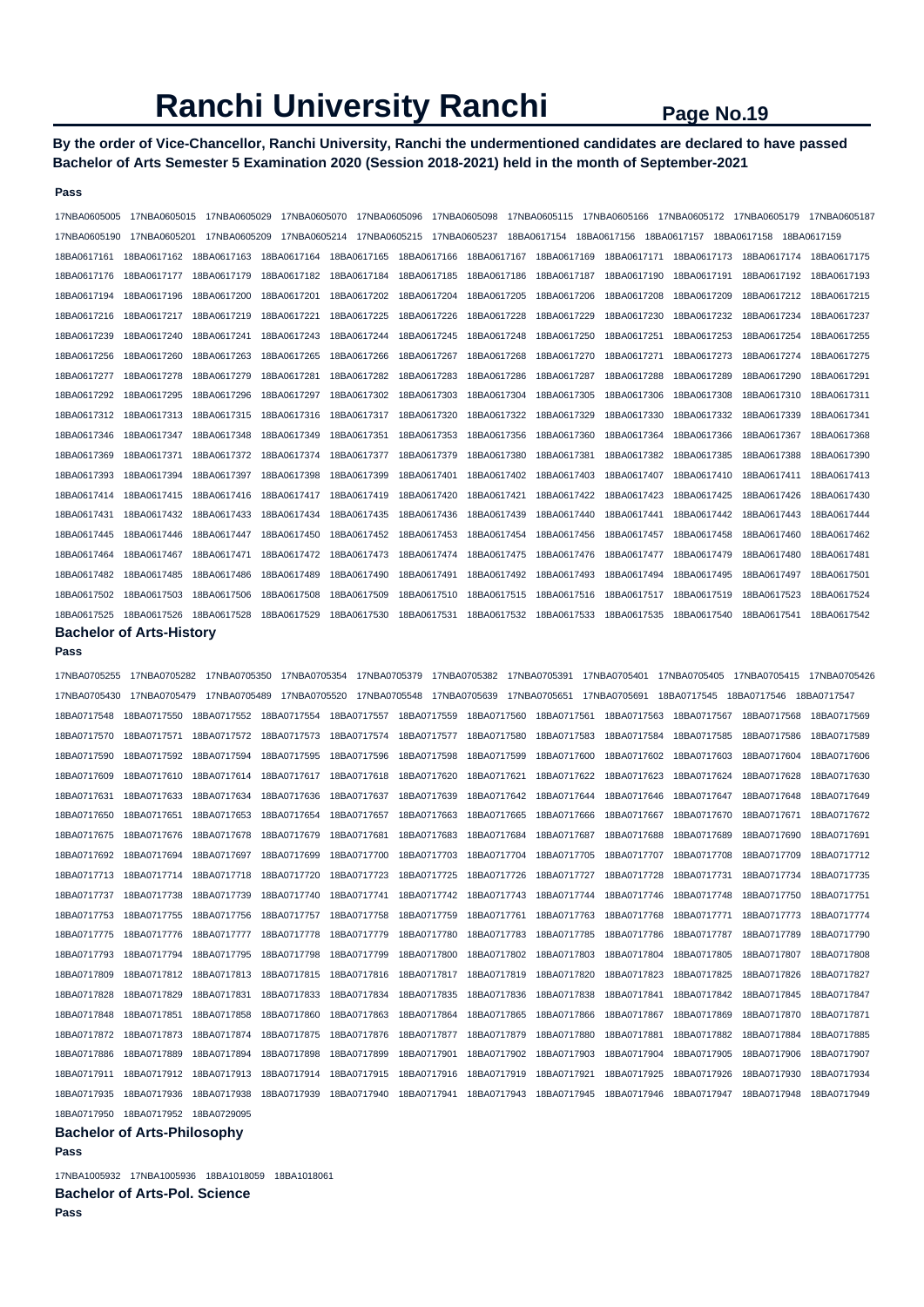## **By the order of Vice-Chancellor, Ranchi University, Ranchi the undermentioned candidates are declared to have passed Bachelor of Arts Semester 5 Examination 2020 (Session 2018-2021) held in the month of September-2021**

| 17NBA1105967 | 17NBA1105975 | 17NBA1105998                                                            | 17NBA1106031 | 17NBA1106036            |             | 17NBA1106038 17NBA1106051                                                           |                         | 17NBA1106101 | 17NBA1106136            | 17NBA1106189                                                                               | 17NBA1106194                                                                                                              |
|--------------|--------------|-------------------------------------------------------------------------|--------------|-------------------------|-------------|-------------------------------------------------------------------------------------|-------------------------|--------------|-------------------------|--------------------------------------------------------------------------------------------|---------------------------------------------------------------------------------------------------------------------------|
| 17NBA1106210 | 17NBA1106218 | 17NBA1106225                                                            | 17NBA1106226 |                         |             |                                                                                     |                         |              |                         | 17NBA1106234 17NBA1106320 17NBA1106340 17NBA1106409 17NBA1106423 17NBA1106440 17NBA1106441 |                                                                                                                           |
| 17NBA1106466 | 17NBA1106467 |                                                                         |              |                         |             |                                                                                     |                         |              |                         |                                                                                            | 17NBA1106475 17NBA1106478 18BA1118062 18BA1118067 18BA1118068 18BA1118069 18BA1118071 18BA1118072 18BA1118075 18BA1118076 |
| 18BA1118077  | 18BA1118078  |                                                                         |              |                         |             | 18BA1118080 18BA1118081 18BA1118082 18BA1118083 18BA1118084 18BA1118088 18BA1118089 |                         |              | 18BA1118090             | 18BA1118093 18BA1118094                                                                    |                                                                                                                           |
| 18BA1118098  | 18BA1118101  | 18BA1118102                                                             | 18BA1118103  | 18BA1118104             | 18BA1118105 | 18BA1118107                                                                         | 18BA1118108             |              | 18BA1118112 18BA1118113 | 18BA1118114 18BA1118116                                                                    |                                                                                                                           |
|              |              |                                                                         |              |                         | 18BA1118130 |                                                                                     |                         |              | 18BA1118139             | 18BA1118140 18BA1118142                                                                    |                                                                                                                           |
| 18BA1118144  | 18BA1118147  | 18BA1118156                                                             |              | 18BA1118157 18BA1118158 | 18BA1118160 | 18BA1118161                                                                         | 18BA1118162             |              | 18BA1118164 18BA1118165 | 18BA1118167 18BA1118168                                                                    |                                                                                                                           |
|              |              | 18BA1118169 18BA1118174 18BA1118175 18BA1118176 18BA1118177 18BA1118178 |              |                         |             |                                                                                     | 18BA1118179 18BA1118180 |              | 18BA1118182 18BA1118183 | 18BA1118184 18BA1118185                                                                    |                                                                                                                           |
| 18BA1118187  | 18BA1118190  | 18BA1118192 18BA1118193                                                 |              | 18BA1118194             | 18BA1118202 | 18BA1118203                                                                         | 18BA1118204             | 18BA1118207  | 18BA1118210             | 18BA1118213                                                                                | 18BA1118215                                                                                                               |
| 18BA1118218  | 18BA1118219  | 18BA1118221                                                             | 18BA1118222  | 18BA1118224             | 18BA1118227 | 18BA1118228                                                                         | 18BA1118229             | 18BA1118230  | 18BA1118231             | 18BA1118232 18BA1118233                                                                    |                                                                                                                           |
| 18BA1118234  | 18BA1118235  | 18BA1118236                                                             | 18BA1118238  | 18BA1118239             | 18BA1118241 | 18BA1118244                                                                         | 18BA1118246             | 18BA1118247  | 18BA1118248             | 18BA1118249                                                                                | 18BA1118251                                                                                                               |
| 18BA1118252  | 18BA1118253  | 18BA1118254                                                             | 18BA1118256  | 18BA1118257             | 18BA1118258 | 18BA1118259                                                                         | 18BA1118260             | 18BA1118261  | 18BA1118262             | 18BA1118264                                                                                | 18BA1118265                                                                                                               |
| 18BA1118266  | 18BA1118267  | 18BA1118269                                                             | 18BA1118270  | 18BA1118271             | 18BA1118272 | 18BA1118273                                                                         | 18BA1118274             | 18BA1118276  | 18BA1118278             | 18BA1118279                                                                                | 18BA1118280                                                                                                               |
| 18BA1118283  | 18BA1118284  | 18BA1118285                                                             | 18BA1118288  | 18BA1118289             | 18BA1118290 | 18BA1118291                                                                         | 18BA1118292             | 18BA1118293  | 18BA1118294             | 18BA1118295                                                                                | 18BA1118296                                                                                                               |
| 18BA1118297  | 18BA1118298  | 18BA1118299                                                             | 18BA1118300  | 18BA1118301             | 18BA1118305 | 18BA1118306                                                                         | 18BA1118309             | 18BA1118310  |                         | 18BA1118312 18BA1118314 18BA1118315                                                        |                                                                                                                           |
| 18BA1118316  | 18BA1118317  | 18BA1118318                                                             | 18BA1118324  | 18BA1118325             | 18BA1118327 | 18BA1118331                                                                         | 18BA1118333             | 18BA1118341  | 18BA1118342             | 18BA1118344                                                                                | 18BA1118345                                                                                                               |
| 18BA1118346  | 18BA1118347  | 18BA1118348                                                             | 18BA1118349  | 18BA1118351             | 18BA1118353 | 18BA1118354                                                                         | 18BA1118355             | 18BA1118356  | 18BA1118357             | 18BA1118360                                                                                | 18BA1118361                                                                                                               |
| 18BA1118362  | 18BA1118364  | 18BA1118365                                                             | 18BA1118366  | 18BA1118367             | 18BA1118368 | 18BA1118369                                                                         | 18BA1118371             | 18BA1118372  | 18BA1118373             | 18BA1118377                                                                                | 18BA1118378                                                                                                               |
| 18BA1118379  | 18BA1118382  | 18BA1118384                                                             | 18BA1118386  | 18BA1118387             | 18BA1118392 | 18BA1118393                                                                         | 18BA1118398             | 18BA1118399  | 18BA1118400             | 18BA1118402 18BA1118403                                                                    |                                                                                                                           |
| 18BA1118406  | 18BA1118407  | 18BA1118408                                                             | 18BA1118410  | 18BA1118412             | 18BA1118413 | 18BA1118415                                                                         | 18BA1118416             | 18BA1118418  | 18BA1118420             | 18BA1118422                                                                                | 18BA1118424                                                                                                               |
| 18BA1118429  | 18BA1118430  | 18BA1118432 18BA1118433                                                 |              | 18BA1118434             | 18BA1118435 |                                                                                     | 18BA1118436 18BA1118440 | 18BA1118441  | 18BA1118442             | 18BA1118445                                                                                | 18BA1118447                                                                                                               |
| 18BA1118448  | 18BA1118449  | 18BA1118450                                                             | 18BA1118451  | 18BA1118454             | 18BA1118455 | 18BA1118456                                                                         | 18BA1118459             | 18BA1118462  | 18BA1118463             | 18BA1118464                                                                                | 18BA1118465                                                                                                               |
| 18BA1118467  | 18BA1118468  | 18BA1118470                                                             | 18BA1118471  | 18BA1118475             | 18BA1118476 | 18BA1118477                                                                         | 18BA1118478             | 18BA1118479  | 18BA1118482             | 18BA1118483                                                                                | 18BA1118484                                                                                                               |
| 18BA1118487  | 18BA1118488  | 18BA1118489                                                             | 18BA1118493  | 18BA1118496             | 18BA1118497 | 18BA1118498                                                                         | 18BA1118499             | 18BA1118500  | 18BA1118501             | 18BA1118502 18BA1118503                                                                    |                                                                                                                           |
| 18BA1118504  | 18BA1118506  | 18BA1118507                                                             | 18BA1118508  | 18BA1118509             | 18BA1118512 |                                                                                     | 18BA1118516 18BA1118517 | 18BA1118518  | 18BA1118519             | 18BA1118520 18BA1118521                                                                    |                                                                                                                           |
|              |              | 18BA1118522 18BA1129096 18BA1129097 18BA1129098                         |              | 18BA1129099             |             |                                                                                     |                         |              |                         |                                                                                            |                                                                                                                           |
|              |              |                                                                         |              |                         |             |                                                                                     |                         |              |                         |                                                                                            |                                                                                                                           |

### **Bachelor of Arts-Psychology**

#### **Pass**

17NBA1206503 17NBA1206507 17NBA1206514 17NBA1206517 17NBA1206528 17NBA1206531 17NBA1206536 17NBA1206542 17NBA1206545 18BA1218523 18BA1218524 18BA1218525 18BA1218526 18BA1218529 18BA1218534 18BA1218536 18BA1218539 18BA1218541 18BA1218543 18BA1218544 18BA1218545 18BA1218546 18BA1218547

## **Bachelor of Arts-Sanskrit**

**Pass** 

17NBA1306562 17NBA1306617 17NBA1306620 17NBA1306658 18BA1318554 18BA1318555 18BA1318556 18BA1318557 18BA1318558 18BA1318559 18BA1318560 18BA1318563 18BA1318564 18BA1318565 18BA1318566 18BA1318569 18BA1318572

### **Bachelor of Arts-Nagpuri**

**Pass** 

17NBA1605880 17NBA1605881 17NBA1605883 17NBA1605885 17NBA1605886 17NBA1605893 17NBA1605901 18BA1618040 18BA1618042 18BA1618044 18BA1618047 18BA1618050 18BA1618051

#### **Bachelor of Arts-Kharia**

**Pass** 

17NBA1805765 17NBA1805768 18BA1817953 18BA1817954 18BA1817955 18BA1817956 18BA1817957 18BA1817960 18BA1817962

### **Bachelor of Arts-Kurukh**

#### **Pass**

17NBA2005791 17NBA2005794 17NBA2005816 17NBA2005831 17NBA2005834 17NBA2005853 18BA2017963 18BA2017964 18BA2017965 18BA2017966 18BA2017968 18BA2017972 18BA2017973 18BA2017976 18BA2017977 18BA2017981 18BA2017982 18BA2017983 18BA2017987 18BA2017989 18BA2017991 18BA2017992 18BA2017993 18BA2017995 18BA2017998 18BA2018002 18BA2018003 18BA2018004 18BA2018005 18BA2018007 18BA2018008 18BA2018009 18BA2018010 18BA2018013 18BA2018014 18BA2018018 18BA2018021 18BA2018022 18BA2018024 18BA2018025 18BA2018026 18BA2018027 18BA2018030 18BA2018032 18BA2018036 18BA2018037 18BA2018038 18BA2018039

#### **Bachelor of Arts-Urdu**

#### **Pass**

17NBA2306677 18BA2318576 18BA2318581 18BA2318582 18BA2318583

### **Bachelor of Arts-Computer Application**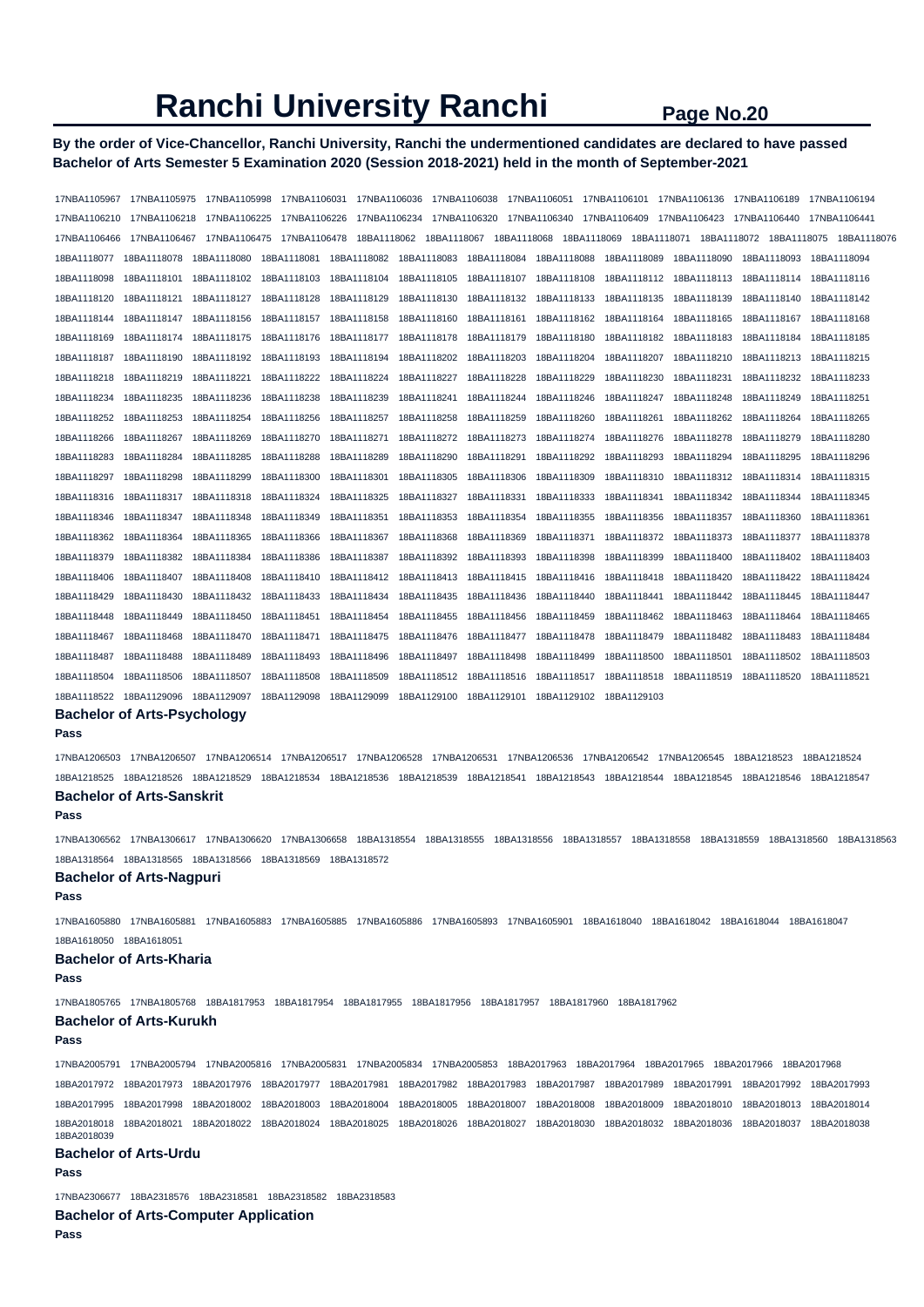**By the order of Vice-Chancellor, Ranchi University, Ranchi the undermentioned candidates are declared to have passed Bachelor of Arts Semester 5 Examination 2020 (Session 2018-2021) held in the month of September-2021** 

18BA5816521 18BA5816522

## **Kartik Oraon College,Ratu,Ranchi Bachelor of Arts-Economics Pass**  18BA0302598 18BA0302601 18BA0302603 18BA0302605 18BA0302606 18BA0302607 18BA0302608 18BA0302610 **Bachelor of Arts-English Pass**  17NBA0407004 17NBA0407006 18BA0400481 18BA0402613 **Bachelor of Arts-Geography Pass**  18BA0502616 18BA0502620 18BA0502621 18BA0502622 18BA0502623 18BA0502626 18BA0502627 18BA0502629 18BA0502630 18BA0502631 18BA0502632 18BA0502633 18BA0502635 18BA0502637 18BA0502639 18BA0502640 18BA0502641 18BA0502649 18BA0502650 18BA0502652 18BA0502655 18BA0502657 18BA0502661 18BA0502663 **Bachelor of Arts-Hindi Pass**  18BA0602665 18BA0602666 18BA0602669 18BA0602670 18BA0602672 18BA0602673 18BA0602675 18BA0602676 18BA0602677 18BA0602678 18BA0602680 18BA0602681 18BA0602682 18BA0602684 18BA0602685 18BA0602687 18BA0602691 **Bachelor of Arts-History Pass**  18BA0701602 18BA0702695 18BA0702696 18BA0702697 18BA0702698 18BA0702699 18BA0702700 18BA0702701 18BA0702702 18BA0702706 18BA0702707 18BA0702710 18BA0702713 18BA0702714 18BA0702715 18BA0702716 **Bachelor of Arts-Home Science Pass**  18BA0802717 18BA0802719 18BA0802720 18BA0802723 **Bachelor of Arts-Pol. Science Pass**  17NBA1107262 17NBA1107264 18BA1102263 18BA1102308 18BA1102349 18BA1102401 18BA1102418 18BA1102760 18BA1102764 18BA1102766 18BA1102768 18BA1102770 18BA1102774 18BA1102776 18BA1102777 18BA1102779 18BA1102780 18BA1102781 18BA1102782 **Bachelor of Arts-Psychology Pass**  17NBA1207278 18BA1202785 **Bachelor of Arts-Sociology Pass**  17NBA1429803 18BA1402788 18BA1402791 18BA1402792 18BA1402793 18BA1402801 18BA1402802 18BA1402803 **Bachelor of Arts-Nagpuri Pass**  18BA1602752 18BA1602754 18BA1602755 **Bachelor of Arts-Kurukh Pass**  18BA2002726 18BA2002727 18BA2002729 18BA2002734 18BA2002735 18BA2002736 18BA2002739 18BA2002741 18BA2002742 18BA2002743 18BA2002748 **Mandar College, Mandar Bachelor of Arts-Anthropology Pass**  17NBA0107330 18BA0104480 18BA0104483 **Bachelor of Arts-Economics Pass**  18BA0304484 18BA0304485 18BA0304488 18BA0304489 18BA0304490 18BA0304491 18BA0304493 18BA0304495 18BA0304498 18BA0304499 18BA0304501 18BA0304502 18BA0304503 18BA0304505 18BA0304506 18BA0304510 18BA0304511 18BA0304512 18BA0304513 18BA0304514 18BA0304515 18BA0304517 18BA0304518 18BA0304519 18BA0304522 18BA0304524 18BA0304525 18BA0304527 18BA0304529 18BA0304530 18BA0304533 18BA0304535 18BA0304536 18BA0304537 **Bachelor of Arts-English**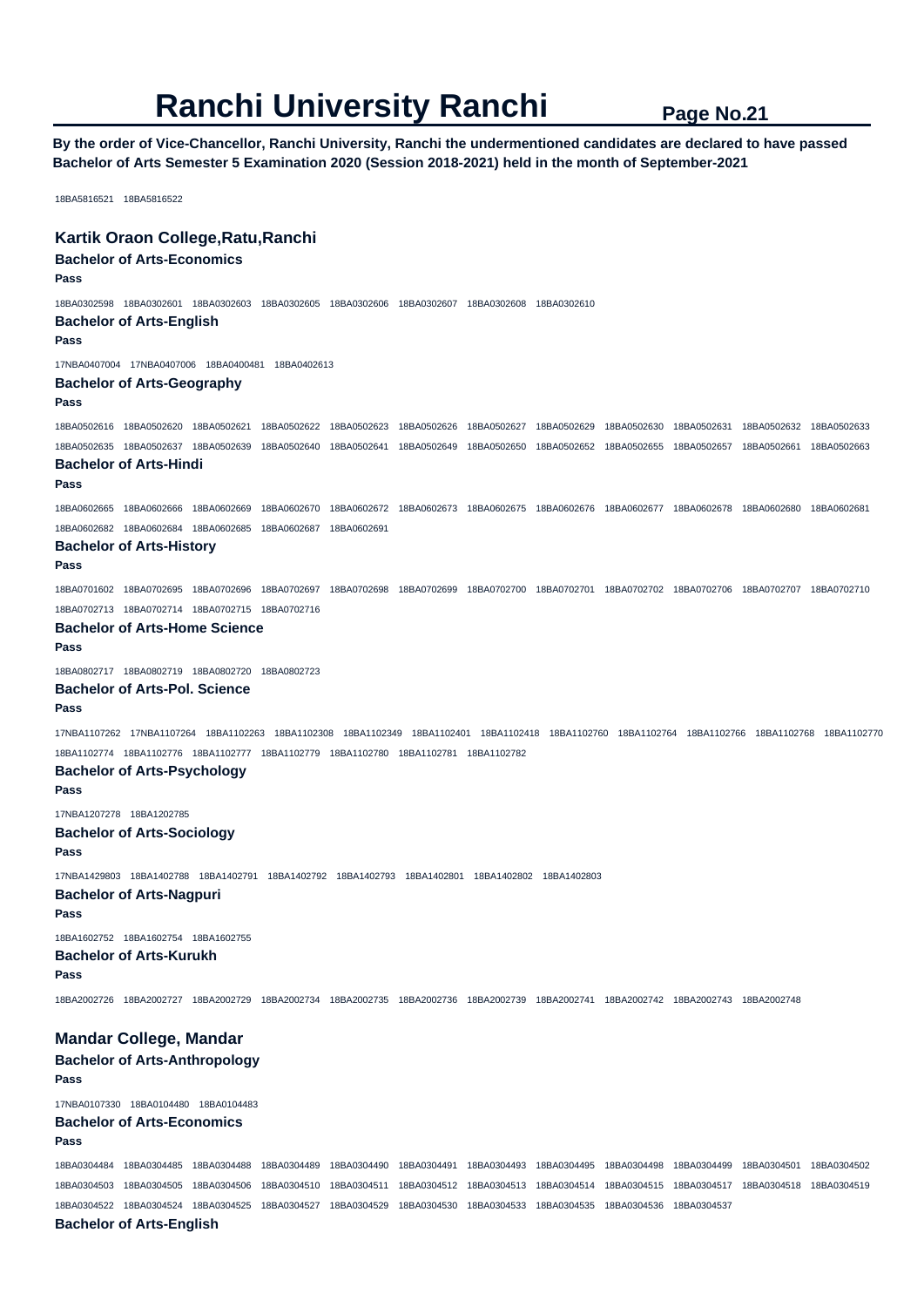## **By the order of Vice-Chancellor, Ranchi University, Ranchi the undermentioned candidates are declared to have passed Bachelor of Arts Semester 5 Examination 2020 (Session 2018-2021) held in the month of September-2021**

#### **Pass**

17NBA0407423 18BA0404543 18BA0404546 18BA0404547 18BA0404548 18BA0404549 18BA0404551 18BA0404552 18BA0404554 18BA0404555 18BA0404556 18BA0404557 18BA0404558 18BA0404559 18BA0404561 18BA0404562 18BA0404565 18BA0404566

#### **Bachelor of Arts-Geography**

**Pass** 

17NBA0507450 17NBA0507462 17NBA0507463 17NBA0507468 17NBA0507476 17NBA0507479 17NBA0507487 17NBA0507511 17NBA0507515 17NBA0507526 17NBA0507531 17NBA0507533 17NBA0507546 17NBA0507562 17NBA0507592 17NBA0507606 17NBA0507623 17NBA0507627 17NBA0507640 17NBA0507643 17NBA0507653 17NBA0507657 17NBA0507687 18BA0504583 18BA0504585 18BA0504587 18BA0504588 18BA0504589 18BA0504590 18BA0504591 18BA0504593 18BA0504594 18BA0504596 18BA0504597 18BA0504600 18BA0504601 18BA0504603 18BA0504604 18BA0504607 18BA0504608 18BA0504610 18BA0504615 18BA0504616 18BA0504617 18BA0504618 18BA0504619 18BA0504620 18BA0504627 18BA0504629 18BA0504630 18BA0504632 18BA0504635 18BA0504638 18BA0504639 18BA0504640 18BA0504641 18BA0504642 18BA0504645 18BA0504647 18BA0504654 18BA0504659 18BA0504663 18BA0504664 18BA0504665 18BA0504666 18BA0504667 18BA0504668 18BA0504670 18BA0504675 18BA0504677 18BA0504679 18BA0504680 18BA0504682 18BA0504683 18BA0504687 18BA0504688 18BA0504690 18BA0504691 18BA0504692 18BA0504693 18BA0504695 18BA0504697 18BA0504700 18BA0504702 18BA0504704 18BA0504705 18BA0504708 18BA0504710 18BA0504714 18BA0504715 18BA0504720 18BA0504721 18BA0504727 18BA0504730 18BA0504731 18BA0504737 18BA0504738 18BA0504739 18BA0504740 18BA0504741 18BA0504742 18BA0504744 18BA0504746 18BA0504748 18BA0504751 18BA0504752 18BA0504754 18BA0504758 18BA0504762 18BA0504763 18BA0504765

### **Bachelor of Arts-Hindi**

**Pass** 

17NBA0607702 17NBA0607708 17NBA0607732 17NBA0607739 17NBA0607757 17NBA0607764 18BA0604768 18BA0604769 18BA0604770 18BA0604771 18BA0604772 18BA0604773 18BA0604775 18BA0604778 18BA0604780 18BA0604781 18BA0604782 18BA0604783 18BA0604785 18BA0604788 18BA0604795 18BA0604797 18BA0604803 18BA0604804 18BA0604806 18BA0604807 18BA0604808 18BA0604809 18BA0604814 18BA0604822 18BA0604831 18BA0604832 18BA0604833 18BA0604841 18BA0604848 18BA0604850 18BA0604851 18BA0604853 18BA0604857 18BA0604860 18BA0604863 18BA0604865 18BA0604866 18BA0604870 18BA0604872 18BA0604873 18BA0604875 18BA0604877 18BA0604886 18BA0604888 18BA0604889 18BA0604890 18BA0604891 18BA0604892 18BA0604895 18BA0604897 18BA0604904 18BA0604906 18BA0604907 18BA0604908 18BA0604912 18BA0604915 18BA0604916 18BA0604917 18BA0604918 18BA0604922 18BA0604923 18BA0604925 18BA0604926 18BA0604927 18BA0604928 18BA0604930 18BA0604931 18BA0604933 18BA0604934 18BA0604936 18BA0604944 18BA0604950 18BA0604951 18BA0604952 18BA0604953 18BA0604954 18BA0604955 18BA0604958 18BA0604960 18BA0604961 18BA0604964 18BA0604965 18BA0604967 18BA0604971 18BA0604972 18BA0604973 18BA0604976 18BA0604979 **Bachelor of Arts-History** 

## **Pass**

17NBA0707840 17NBA0707901 17NBA0707913 18BA0704985 18BA0704989 18BA0704990 18BA0704993 18BA0704996 18BA0704997 18BA0704999 18BA0705000 18BA0705001 18BA0705002 18BA0705004 18BA0705005 18BA0705006 18BA0705007 18BA0705009 18BA0705012 18BA0705014 18BA0705017 18BA0705019 18BA0705020 18BA0705021 18BA0705022 18BA0705024 18BA0705030 18BA0705031 18BA0705034 18BA0705037 18BA0705038 18BA0705039 18BA0705043 18BA0705047 18BA0705050 18BA0705052 18BA0705054 18BA0705059 18BA0705061 18BA0705062 18BA0705063 18BA0705064 18BA0705065 18BA0705066 18BA0705067 18BA0705069 18BA0705073 18BA0705074 18BA0705078 18BA0705081 18BA0705082 18BA0705083 18BA0705086 18BA0705087 18BA0705088 18BA0705096 18BA0705097 18BA0705098 18BA0705099 18BA0705100 18BA0705101 18BA0705102 18BA0705104 18BA0705106 18BA0705110 18BA0705111 18BA0705113 18BA0705114

## **Bachelor of Arts-Pol. Science**

**Pass** 

17NBA1108044 17NBA1108085 17NBA1108156 17NBA1108181 17NBA1108188 17NBA1108205 17NBA1108215 17NBA1108216 17NBA1108220 17NBA1108243 17NBA1108279 18BA1105192 18BA1105196 18BA1105199 18BA1105201 18BA1105203 18BA1105204 18BA1105205 18BA1105210 18BA1105211 18BA1105214 18BA1105218 18BA1105219 18BA1105220 18BA1105221 18BA1105223 18BA1105227 18BA1105230 18BA1105231 18BA1105232 18BA1105233 18BA1105236 18BA1105237 18BA1105238 18BA1105239 18BA1105241 18BA1105242 18BA1105244 18BA1105250 18BA1105252 18BA1105253 18BA1105254 18BA1105256 18BA1105258 18BA1105263 18BA1105266 18BA1105270 18BA1105273 18BA1105274 18BA1105275 18BA1105280 18BA1105281 18BA1105282 18BA1105284 18BA1105286 18BA1105287 18BA1105291 18BA1105294 18BA1105295 18BA1105296 18BA1105297 18BA1105298 18BA1105299 18BA1105302 18BA1105303 18BA1105304 18BA1105305 18BA1105307 18BA1105308 18BA1105309 18BA1105310 18BA1105312 18BA1105316 18BA1105317 18BA1105321 18BA1105323 18BA1105324 18BA1105327 18BA1105328 18BA1105331 18BA1105333 18BA1105334 18BA1105336 18BA1105339 18BA1105340 18BA1105341 18BA1105343 18BA1105344 18BA1105347 18BA1105349 18BA1105350 18BA1105353 18BA1105357 18BA1105359 18BA1105360 18BA1105362 18BA1105363 18BA1105366 18BA1105367 18BA1105369 18BA1105371 18BA1105372 18BA1105375 18BA1105380 18BA1105381 18BA1105382 18BA1105384 18BA1105386 18BA1105387 18BA1105388 18BA1105390 18BA1105391 18BA1105392 18BA1105393 18BA1105395 18BA1105402 18BA1105403 18BA1105404 18BA1105406 18BA1105407 18BA1105409 18BA1105410 18BA1105413 18BA1105415 18BA1105416 18BA1105417 18BA1105418 18BA1105420 18BA1105421 18BA1105422 18BA1105424 18BA1105427 18BA1105428 18BA1105429 18BA1105431 18BA1105433 18BA1105435 18BA1105436 18BA1105438 18BA1105440 18BA1105443 18BA1105446 18BA1105452 18BA1105458 18BA1105463 18BA1105466 18BA1105469 18BA1105470 18BA1105473 18BA1105476 18BA1105478 18BA1105481 18BA1105482 18BA1105483 18BA1105484

### **Bachelor of Arts-Psychology**

**Pass** 

18BA1205490 18BA1205492

**Bachelor of Arts-Sociology**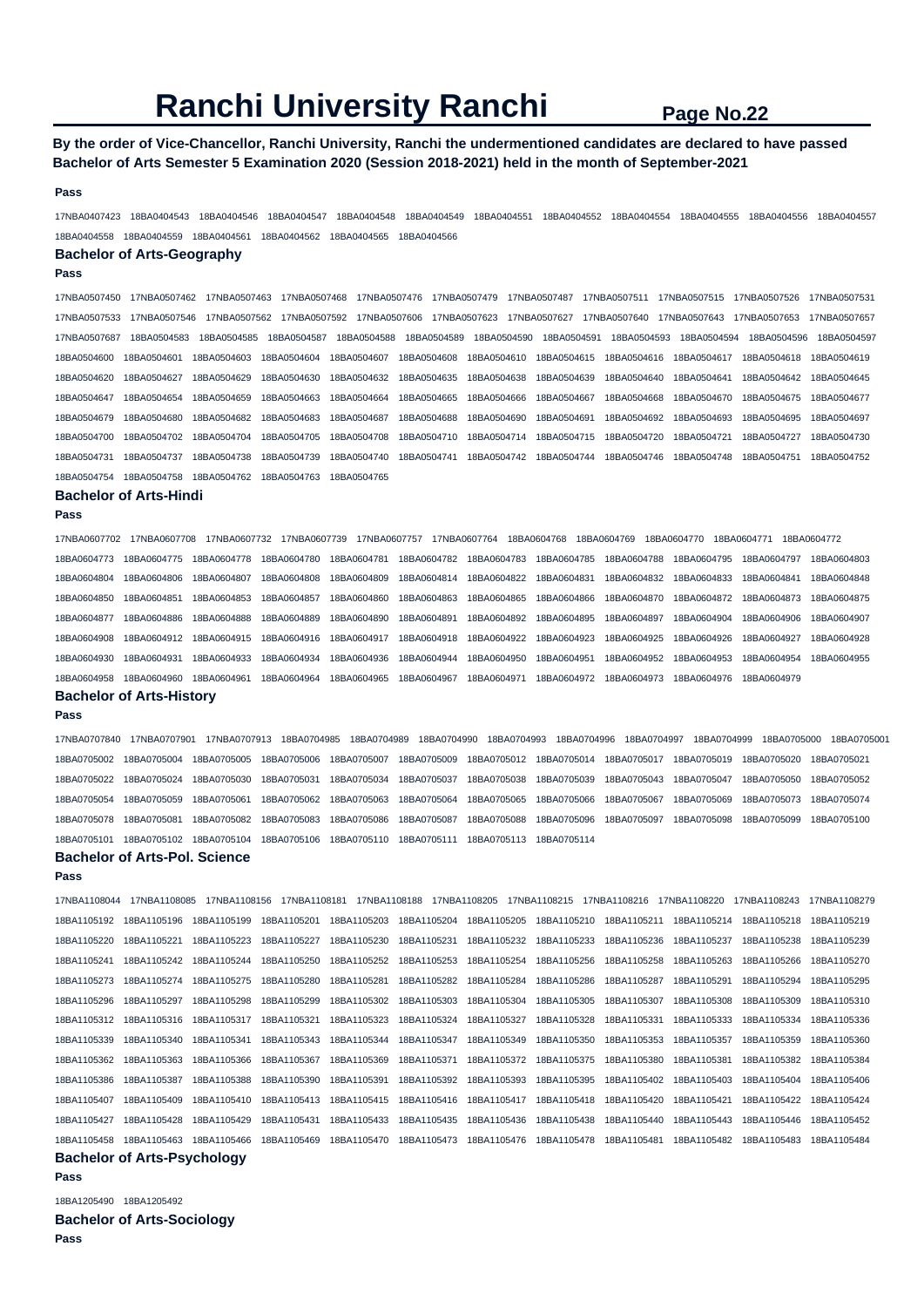## **By the order of Vice-Chancellor, Ranchi University, Ranchi the undermentioned candidates are declared to have passed Bachelor of Arts Semester 5 Examination 2020 (Session 2018-2021) held in the month of September-2021**

17NBA1408340 17NBA1408361 17NBA1408381 17NBA1408399 17NBA1408400 18BA1405494 18BA1405497 18BA1405505 18BA1405509 18BA1405522 18BA1405523 18BA1405526 18BA1405534 18BA1405540 18BA1405548 18BA1405550 18BA1405552 18BA1405553 18BA1405556 18BA1405559 18BA1405561 18BA1405563 18BA1405564 18BA1405566 18BA1405567 18BA1405569 18BA1405571 18BA1405575 18BA1405576 18BA1405579 18BA1405583 18BA1405585 18BA1405587 18BA1405589 18BA1405590 18BA1405591 18BA1405592 18BA1405594 18BA1405596 18BA1405598 18BA1405599 18BA1405600 18BA1405601 18BA1405607 18BA1405609 18BA1405614 18BA1405617 18BA1405618 18BA1405619 18BA1405622 18BA1405624 18BA1405625 18BA1405627 18BA1405629 18BA1405630 18BA1405633 18BA1405642 18BA1405646 18BA1405648 18BA1405651 18BA1405652 18BA1405656 18BA1405657 18BA1405658 18BA1405660 18BA1405661 18BA1405662 18BA1405663 18BA1405669 18BA1405671 18BA1405672 18BA1405674 18BA1405675 18BA1405678 18BA1405679 18BA1405680 18BA1405682 18BA1405683 18BA1405685 18BA1405687 18BA1405690 18BA1405692 **Bachelor of Arts-Nagpuri** 

#### **Pass**

18BA1605160 18BA1605162 18BA1605166 18BA1605175 18BA1605177 18BA1605184 18BA1605185

## **Bachelor of Arts-Kurukh**

#### **Pass**

17NBA2007981 18BA2005116 18BA2005117 18BA2005122 18BA2005123 18BA2005125 18BA2005127 18BA2005130 18BA2005131 18BA2005133 18BA2005134 18BA2005136 18BA2005138 18BA2005140 18BA2005142 18BA2005147 18BA2005149 18BA2005150 18BA2005151 18BA2005153 18BA2005154 18BA2005155 18BA2005158

### **Bachelor of Arts-Urdu**

#### **Pass**

17NBA2308441 17NBA2308506 17NBA2308512 17NBA2308516 18BA2305696 18BA2305697 18BA2305698 18BA2305699 18BA2305700 18BA2305701 18BA2305702 18BA2305704 18BA2305709 18BA2305711 18BA2305712 18BA2305717 18BA2305718 18BA2305719 18BA2305720 18BA2305721 18BA2305728 18BA2305731 18BA2305733 18BA2305737 18BA2305738 18BA2305739 18BA2305740 18BA2305741 18BA2305742 18BA2305744 18BA2305746 18BA2305748 18BA2305751 18BA2305752 18BA2305754 18BA2305755 18BA2305756 18BA2305757 18BA2305759 18BA2305760 18BA2305762 18BA2305763 18BA2305765

### **Maulana Azad College, Ranchi**

## **Bachelor of Arts-Economics**

### **Pass**

17NBA0308548 18BA0311960 18BA0311962 18BA0311965 18BA0311968 18BA0311969 18BA0311970 18BA0311971 18BA0311973 18BA0311974 18BA0311976 18BA0311977 18BA0311978 18BA0311979

#### **Bachelor of Arts-Hindi**

#### **Pass**

17NBA0608560 17NBA0608581 17NBA0608582 17NBA0608589 17NBA0608597 17NBA0608601 18BA0612002 18BA0612003 18BA0612010 18BA0612011 18BA0612012 18BA0612015 18BA0612019 18BA0612021 18BA0612022 18BA0612023 18BA0612024 18BA0612025 18BA0612026 18BA0612027 18BA0612028 18BA0612029 18BA0612030 18BA0612032 18BA0612033 18BA0612038 18BA0612039 18BA0612041 18BA0612042 18BA0612043 18BA0612046 18BA0612047 18BA0612048 18BA0612051 18BA0612053 18BA0612054 18BA0612055

#### **Bachelor of Arts-History**

#### **Pass**

17NBA0708658 17NBA0708659 17NBA0708662 17NBA0708676 18BA0712062 18BA0712063 18BA0712064 18BA0712070 18BA0712072 18BA0712073 18BA0712074 18BA0712076 18BA0712079 18BA0712081 18BA0712085 18BA0712086 18BA0712088 18BA0712090 18BA0712091 18BA0712092 18BA0712095 18BA0712096 18BA0712097 18BA0712098 18BA0712105 18BA0712110 18BA0712111 18BA0712113 18BA0712114 18BA0712118 18BA0712124 18BA0712125 18BA0712131 18BA0712133 18BA0712135 18BA0712137 18BA0712140 18BA0712142 18BA0712147 18BA0712148 18BA0712149 18BA0712150 18BA0712151 18BA0712152 18BA0712154 18BA0712155

## **Bachelor of Arts-Philosophy**

**Pass** 

18BA1012156 18BA1012157 18BA1012158 18BA1012162 18BA1012164 18BA1012166

## **Bachelor of Arts-Pol. Science**

#### **Pass**

17NBA1108740 17NBA1108743 17NBA1108768 17NBA1108846 18BA1112171 18BA1112176 18BA1112177 18BA1112179 18BA1112182 18BA1112183 18BA1112184 18BA1112186 18BA1112187 18BA1112188 18BA1112190 18BA1112191 18BA1112192 18BA1112193 18BA1112194 18BA1112195 18BA1112196 18BA1112198 18BA1112201 18BA1112204 18BA1112206 18BA1112208 18BA1112209 18BA1112210 18BA1112216 18BA1112218 18BA1112220 18BA1112227 18BA1112232 18BA1112233 18BA1112235 18BA1112237 18BA1112238 18BA1112242 18BA1112244 18BA1112245 18BA1112249 18BA1112254 18BA1112256 18BA1112257 18BA1112258 18BA1112261 18BA1112262 18BA1112263 18BA1112264 18BA1112265 18BA1112267 18BA1112268 18BA1112269 18BA1112271 18BA1112272 18BA1112274 18BA1112275 18BA1112276 18BA1112278 18BA1112280 18BA1112281 18BA1112282 18BA1112286 18BA1112289 18BA1112291 18BA1112292 18BA1112294 18BA1112296

#### **Bachelor of Arts-Urdu**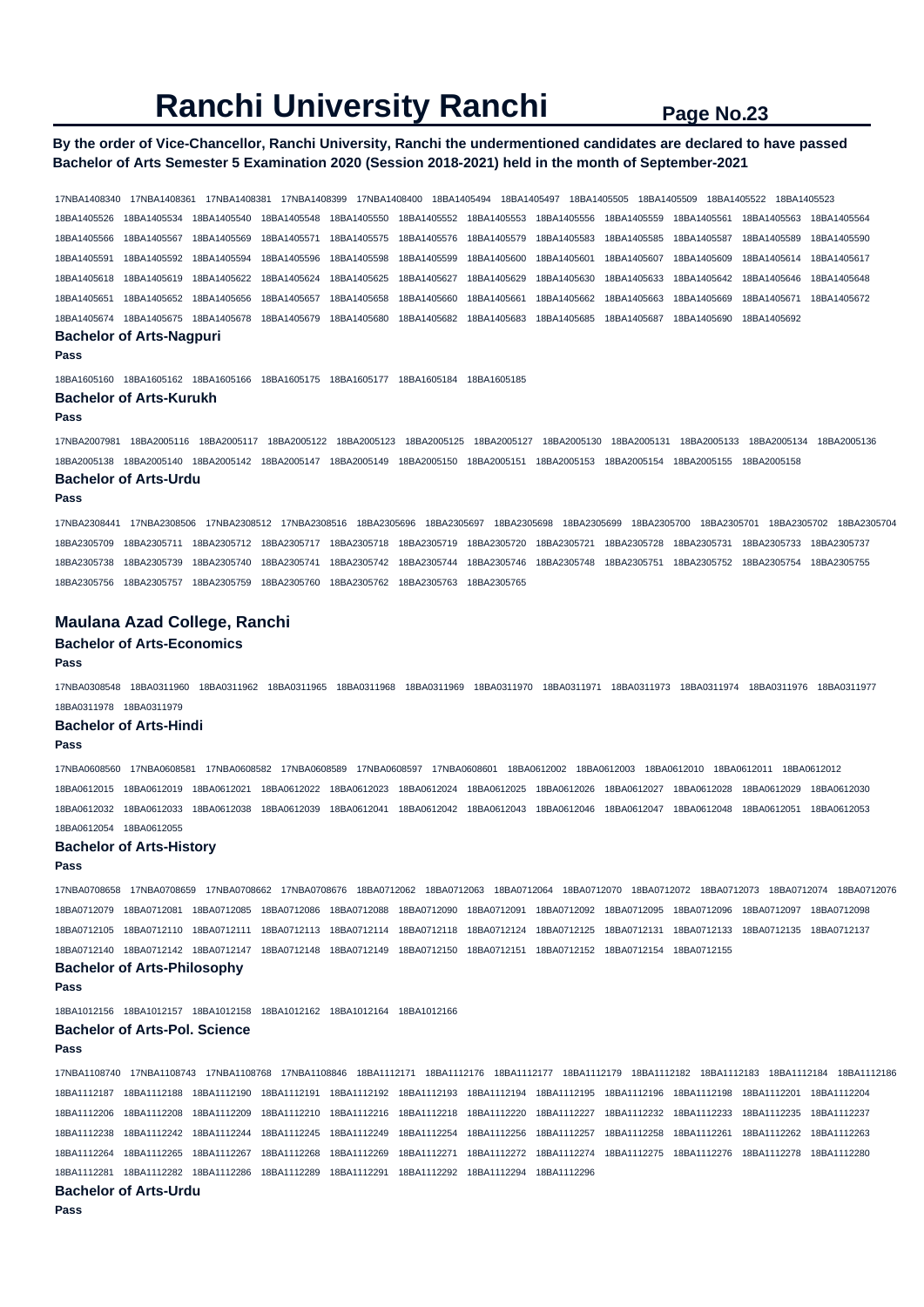## **By the order of Vice-Chancellor, Ranchi University, Ranchi the undermentioned candidates are declared to have passed Bachelor of Arts Semester 5 Examination 2020 (Session 2018-2021) held in the month of September-2021**

17NBA2308872 17NBA2308920 18BA2312106 18BA2312299 18BA2312300 18BA2312301 18BA2312302 18BA2312303 18BA2312305 18BA2312306 18BA2312312 18BA2312313 18BA2312314 18BA2312316 18BA2312317 18BA2312318 18BA2312321 18BA2312322 18BA2312324 18BA2312326 18BA2312329 18BA2312333 18BA2312334 18BA2312336 18BA2312338 18BA2312347 18BA2312349 18BA2312352

### **Nirmala College, Ranchi**

## **Bachelor of Arts-Economics**

## **Pass**

18BA0312364 18BA0312365 18BA0312367 18BA0312368 18BA0312369 18BA0312370 18BA0312371 18BA0312372 18BA0312373 18BA0312374 18BA0312375 18BA0312376 18BA0312377 18BA0312378 18BA0312379 18BA0312381 18BA0312382 18BA0312383 18BA0312384 18BA0312385 18BA0312386 18BA0312387 18BA0312388 18BA0312389 18BA0312390 18BA0312391 18BA0312392 18BA0312393 18BA0312394 18BA0312397 18BA0312398 18BA0312399 18BA0312400 18BA0312401 18BA0312402 18BA0312403 18BA0312405 18BA0312406 18BA0312408 18BA0312409 18BA0312410 18BA0312411 18BA0312412 18BA0312413 18BA0312414 18BA0312415 18BA0312416 18BA0312417 18BA0312418 18BA0312419 18BA0312420 18BA0312421 18BA0312422 18BA0312423 18BA0312424 18BA0312426 18BA0312427 18BA0312428 18BA0312429 18BA0312430 18BA031241 18BA0312432 18BA0312434 18BA0312435 18BA031243 18BA0312434 18BA031244 18BA0312442 18BA0312444 18BA031244<br>18BA031243 18BA031243 18BA031243 18BA031243 18BA031243 18BA031243 18BA031243 18BA031244 18BA031244 18BA031 18BA0312446 18BA0312447 18BA0312448 18BA0312449 18BA0312450 18BA0312451 18BA0312452 18BA0312453 18BA0312456 18BA0312457 18BA0312458 18BA0312459 18BA0312460

#### **Bachelor of Arts-English**

#### **Pass**

|             | _ _ _ .     |             |             |             |             |             |             |             |             |             |             |
|-------------|-------------|-------------|-------------|-------------|-------------|-------------|-------------|-------------|-------------|-------------|-------------|
| 18BA0412567 | 18BA0412568 | 18BA0412569 | 18BA0412570 | 18BA0412571 | 18BA0412572 | 18BA0412573 | 18BA0412574 | 18BA0412575 | 18BA0412576 | 18BA0412577 | 18BA0412578 |
| 18BA0412554 | 18BA0412556 | 18BA0412557 | 18BA0412558 | 18BA0412559 | 18BA0412560 | 18BA0412561 | 18BA0412562 | 18BA0412563 | 18BA0412564 | 18BA0412565 | 18BA0412566 |
| 18BA0412541 | 18BA0412542 | 18BA0412543 | 18BA0412544 | 18BA0412545 | 18BA0412546 | 18BA0412547 | 18BA0412548 | 18BA0412549 | 18BA0412550 | 18BA0412551 | 18BA0412552 |
| 18BA0412525 | 18BA0412526 | 18BA0412528 | 18BA0412529 | 18BA0412530 | 18BA0412531 | 18BA0412532 | 18BA0412533 | 18BA0412534 | 18BA0412536 | 18BA0412537 | 18BA0412538 |
| 18BA0412513 | 18BA0412514 | 18BA0412515 | 18BA0412516 | 18BA0412517 | 18BA0412518 | 18BA0412519 | 18BA0412520 | 18BA0412521 | 18BA0412522 | 18BA0412523 | 18BA0412524 |
| 18BA0412501 | 18BA0412502 | 18BA0412503 | 18BA0412504 | 18BA0412505 | 18BA0412506 | 18BA0412507 | 18BA0412508 | 18BA0412509 | 18BA0412510 | 18BA0412511 | 18BA0412512 |
| 18BA0412488 | 18BA0412489 | 18BA0412490 | 18BA0412492 | 18BA0412493 | 18BA0412494 | 18BA0412495 | 18BA0412496 | 18BA0412497 | 18BA0412498 | 18BA0412499 | 18BA0412500 |
| 18BA0412474 | 18BA0412475 | 18BA0412476 | 18BA0412477 | 18BA0412478 | 18BA0412480 | 18BA0412481 | 18BA0412483 | 18BA0412484 | 18BA0412485 | 18BA0412486 | 18BA0412487 |
| 18BA0412461 | 18BA0412462 | 18BA0412463 | 18BA0412464 | 18BA0412466 | 18BA0412467 | 18BA0412468 | 18BA0412469 | 18BA0412470 | 18BA0412471 | 18BA0412472 | 18BA0412473 |

### **Bachelor of Arts-Geography Pass**

| 18BA0512589 | 18BA0512590                   | 18BA0512591 | 18BA0512592 | 18BA0512593 | 18BA0512594 | 18BA0512595 | 18BA0512596 | 18BA0512597 | 18BA0512598 | 18BA0512599 | 18BA0512600 |
|-------------|-------------------------------|-------------|-------------|-------------|-------------|-------------|-------------|-------------|-------------|-------------|-------------|
| 18BA0512602 | 18BA0512603                   | 18BA0512604 | 18BA0512605 | 18BA0512606 | 18BA0512607 | 18BA0512608 | 18BA0512609 | 18BA0512610 | 18BA0512611 | 18BA0512612 | 18BA0512613 |
| 18BA0512614 | 18BA0512615                   | 18BA0512616 | 18BA0512617 | 18BA0512618 | 18BA0512619 | 18BA0512620 | 18BA0512621 | 18BA0512623 | 18BA0512624 | 18BA0512625 | 18BA0512626 |
| 18BA0512627 | 18BA0512628                   | 18BA0512629 | 18BA0512630 | 18BA0512631 | 18BA0512632 | 18BA0512633 | 18BA0512634 | 18BA0512635 | 18BA0512636 | 18BA0512637 | 18BA0512638 |
| 18BA0512639 | 18BA0512640                   | 18BA0512641 | 18BA0512642 | 18BA0512643 | 18BA0512644 | 18BA0512645 | 18BA0512646 | 18BA0512647 | 18BA0512648 | 18BA0512649 | 18BA0512650 |
| 18BA0512651 | 18BA0512652                   | 18BA0512654 | 18BA0512655 | 18BA0512656 | 18BA0512657 | 18BA0512659 | 18BA0512660 | 18BA0512661 | 18BA0512662 | 18BA0512663 | 18BA0512664 |
| 18BA0512665 | 18BA0512666                   | 18BA0512667 | 18BA0512668 | 18BA0512669 | 18BA0512670 | 18BA0512671 | 18BA0512672 | 18BA0512673 | 18BA0512674 | 18BA0512675 | 18BA0512676 |
| 18BA0512677 | 18BA0512678                   | 18BA0512679 | 18BA0512680 | 18BA0512681 | 18BA0512682 | 18BA0512683 | 18BA0512684 | 18BA0512685 | 18BA0512686 | 18BA0512687 | 18BA0512688 |
| 18BA0512689 | 18BA0512690                   | 18BA0512691 | 18BA0512692 | 18BA0512693 | 18BA0512694 | 18BA0512695 | 18BA0512696 |             |             |             |             |
|             | <b>Bachelor of Arts-Hindi</b> |             |             |             |             |             |             |             |             |             |             |

### **Pass**

| 18BA0612697 | 18BA0612698 | 18BA0612699 | 18BA0612700 | 18BA0612701 | 18BA0612702 | 18BA0612703 18BA0612704 |                         | 18BA0612705 | 18BA0612707 | 18BA0612708 | 18BA0612709 |
|-------------|-------------|-------------|-------------|-------------|-------------|-------------------------|-------------------------|-------------|-------------|-------------|-------------|
| 18BA0612710 | 18BA0612711 | 18BA0612712 | 18BA0612714 | 18BA0612715 | 18BA0612716 |                         | 18BA0612720 18BA0612721 | 18BA0612722 | 18BA0612723 | 18BA0612724 | 18BA0612725 |
| 18BA0612726 | 18BA0612727 | 18BA0612729 | 18BA0612730 | 18BA0612731 | 18BA0612732 | 18BA0612733 18BA0612734 |                         | 18BA0612736 | 18BA0612737 | 18BA0612738 | 18BA0612739 |
| 18BA0612740 | 18BA0612741 | 18BA0612742 | 18BA0612743 | 18BA0612745 | 18BA0612746 | 18BA0612747             | 18BA0612748             | 18BA0612749 | 18BA0612750 | 18BA0612751 | 18BA0612752 |
| 18BA0612753 | 18BA0612754 | 18BA0612755 | 18BA0612757 | 18BA0612758 | 18BA0612759 |                         | 18BA0612760 18BA0612762 | 18BA0612763 | 18BA0612764 | 18BA0612765 | 18BA0612768 |
| 18BA0612769 | 18BA0612770 | 18BA0612772 | 18BA0612773 | 18BA0612774 | 18BA0612775 | 18BA0612776             | 18BA0612777             | 18BA0612778 | 18BA0612779 | 18BA0612780 | 18BA0612781 |

## 18BA0612782 18BA0612783

## **Bachelor of Arts-History**

## **Pass**

17NBA0709320 17NBA0709350 18BA0712785 18BA0712786 18BA0712787 18BA0712788 18BA0712789 18BA0712790 18BA0712791 18BA0712792 18BA0712793 18BA0712794 18BA0712795 18BA0712796 18BA0712797 18BA0712799 18BA0712800 18BA0712803 18BA0712804 18BA0712805 18BA0712806 18BA0712807 18BA0712808 18BA0712809 18BA0712810 18BA0712812 18BA0712813 18BA0712814 18BA0712815 18BA0712816 18BA0712817 18BA0712818 18BA0712819 18BA0712820 18BA0712821 18BA0712822 18BA0712823 18BA0712824 18BA0712825 18BA0712826 18BA0712827 18BA0712828 18BA0712829 18BA0712830 18BA0712831 18BA0712832 18BA0712833 18BA0712834 18BA0712835 18BA0712837 18BA0712838 18BA0712840 18BA0712841 18BA0712842 18BA0712843 18BA0712844 18BA0712845 18BA0712846 18BA0712847 18BA0712848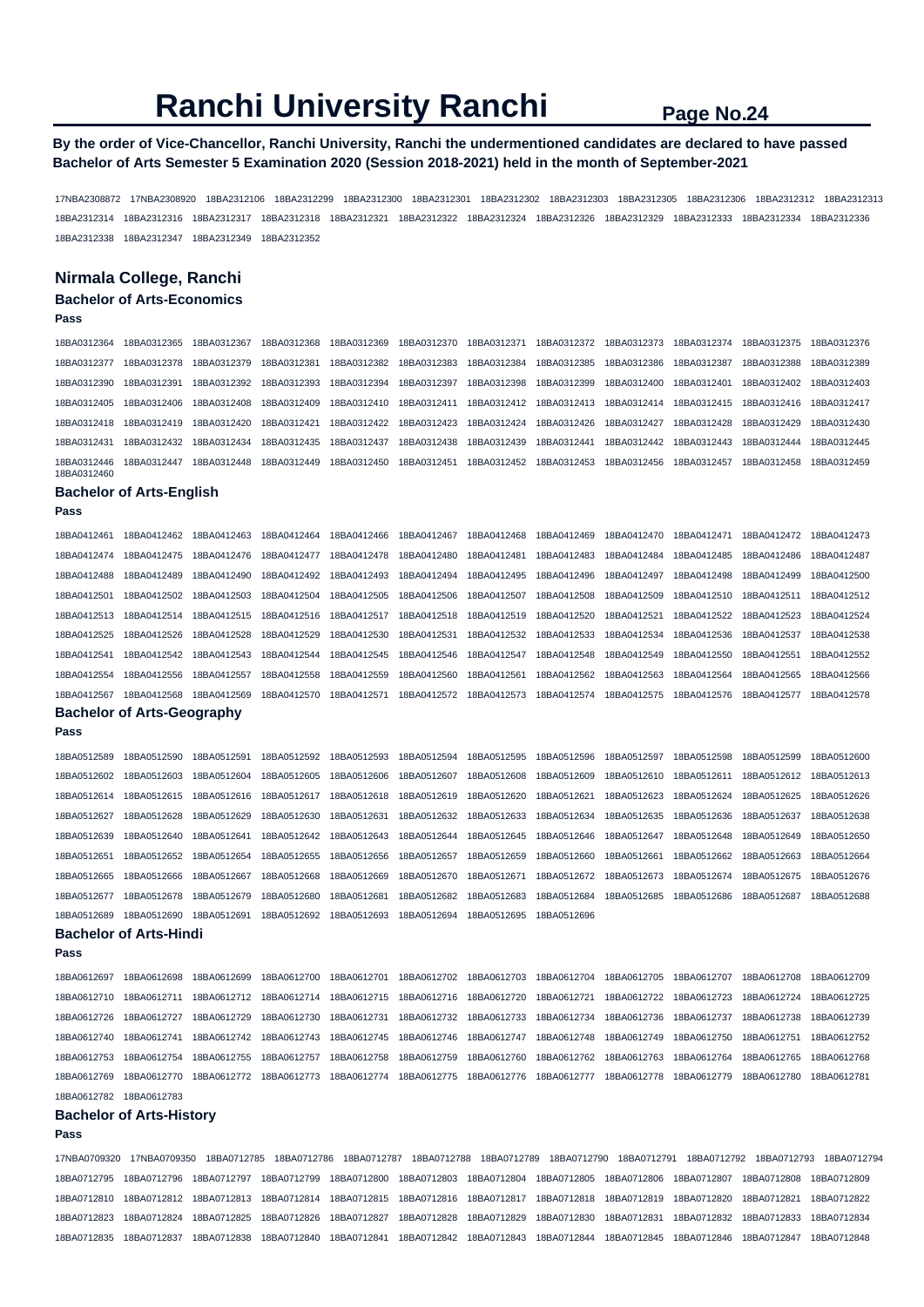**By the order of Vice-Chancellor, Ranchi University, Ranchi the undermentioned candidates are declared to have passed Bachelor of Arts Semester 5 Examination 2020 (Session 2018-2021) held in the month of September-2021** 

### **Bachelor of Arts-Philosophy**

**Pass** 

18BA1012849 18BA1012850 18BA1012851 18BA1012852 18BA1012853 18BA1012854 18BA1012855 18BA1012857 18BA1012858 18BA1012859 18BA1012860 18BA1012861 **Bachelor of Arts-Pol. Science** 

#### **Pass**

17NBA1109422 17NBA1109439 17NBA1109486 18BA1112862 18BA1112863 18BA1112864 18BA1112865 18BA1112866 18BA1112868 18BA1112869 18BA1112870 18BA1112871 18BA1112872 18BA1112873 18BA1112874 18BA1112875 18BA1112876 18BA1112877 18BA1112879 18BA1112880 18BA1112881 18BA1112882 18BA1112883 18BA1112885 18BA1112886 18BA1112887 18BA1112888 18BA1112889 18BA1112890 18BA1112891 18BA1112892 18BA1112893 18BA1112894 18BA1112895 18BA1112896 18BA1112897 18BA1112899 18BA1112900 18BA1112901 18BA1112902 18BA1112903 18BA1112904 18BA1112905 18BA1112906 18BA1112907 18BA1112908 18BA1112909 18BA1112910 18BA1112911 18BA1112912 18BA1112913 18BA1112914 18BA1112915 18BA1112916 18BA1112917 18BA1112918 18BA1112919 18BA1112920 18BA1112921 18BA1112922 18BA1112923 18BA1112924 18BA1112925 18BA1112927 18BA1112928 18BA1112929 18BA1112930 18BA1112931 18BA1112932 18BA1112933 18BA1112935 18BA1112936 18BA1112937 18BA1112938 18BA1112939 18BA1112940 18BA1112941 18BA1112942 18BA1112943 18BA1112944 18BA1112945 18BA1112946 18BA1112947 18BA1112948

### 18BA1112949 18BA1112950 18BA1112951 **Bachelor of Arts-Psychology**

**Pass** 

18BA1212952 18BA1212953 18BA1212954 18BA1212955 18BA1212956 18BA1212957 18BA1212958 18BA1212959 18BA1212961 18BA1212962 18BA1212963 18BA1212964 18BA1212965 18BA1212966 18BA1212967 18BA1212968 18BA1212969 18BA1212971

#### **Bachelor of Arts-Computer Application**

**Pass** 

18BA5812354 18BA5812355 18BA5812356 18BA5812357 18BA5812358 18BA5812359 18BA5812360 18BA5812361 18BA5812362 18BA5812363 **Bachelor of Arts-Fashion Designing** 

## **Pass**

18BA3312579 18BA3312580 18BA3312582 18BA3312583 18BA3312584 18BA3312586 18BA3312587 18BA3312588

### **P.P.K.College, Bundu**

**Bachelor of Arts-Bengali** 

#### **Pass**

18BA0212972 18BA0212973 18BA0212974 18BA0212976 18BA0212982 18BA0212983 18BA0212984 **Bachelor of Arts-Economics** 

#### **Pass**

18BA0312987 18BA0312988 18BA0312989 18BA0312990 18BA0312991 18BA0312994 18BA0312995 18BA0312996 18BA0313003 18BA0313004 18BA0313005 18BA0313007 18BA0313008 18BA0313009 18BA0313010 18BA0313011 18BA0313012 18BA0313013 18BA0313014 18BA0313016 18BA0313017 18BA0313019 18BA0313021 18BA0313022 18BA0313023 18BA0313025 18BA0313026 18BA0313027 18BA0313028 18BA0313032 18BA0313033 18BA0313034 18BA0313035 18BA0313038 18BA0313039 18BA0313040 18BA0313043 18BA0313044 18BA0313045 18BA0313046 18BA0313047 18BA0313048 18BA0313049 18BA0313050

#### **Bachelor of Arts-English**

**Pass** 

17NBA0409640 17NBA0409698 18BA0413051 18BA0413052 18BA0413053 18BA0413055 18BA0413056 18BA0413057 18BA0413058 18BA0413059 18BA0413061 18BA0413064 18BA0413066 18BA0413067 18BA0413068 18BA0413071 18BA0413072 18BA0413074 18BA0413075 18BA0413076 18BA0413077 18BA0413078 18BA0413079 18BA0413081 18BA0413082 18BA0413084 18BA0413085 18BA0413086 18BA0413087 18BA0413088 18BA0413089 18BA0413090 18BA0413091 18BA0413092 18BA0413093 18BA0413094 18BA0413095 18BA0413096 18BA0413098 18BA0413099 18BA0413101 18BA0413102 18BA0413104 18BA0413108 18BA0413111 18BA0413112 18BA0413114 18BA0413115 18BA0413116 18BA0413117 18BA0413118 18BA0413119 18BA0413120 18BA0413121 18BA0413122 18BA0413123 18BA0413124 18BA0413125 18BA0413126 18BA0413127 18BA0413128 18BA0413129 18BA0413130 18BA0413131 18BA0413132 18BA0413133 18BA0413134 18BA0413135 18BA0413136 18BA0413138 18BA0413139 18BA0413140 18BA0413141 18BA0413142 18BA0413143 18BA0413144 18BA0413145 18BA0413146 18BA0413147 18BA0413148 18BA0413149 18BA0413150 18BA0413152 18BA0413154 18BA0413155 18BA0413157 18BA0413159 18BA0413160 18BA0413162 18BA0413163 18BA0413164 18BA0413166 18BA0413167 18BA0413168 18BA0413169 18BA0413170 18BA0413173 18BA0413174 18BA0413175 18BA0413178 18BA0413179 18BA0413180 18BA0413181 18BA0413183 18BA0413185 18BA0413187 18BA0413188 18BA0413189 18BA0413190 18BA0413191 18BA0413193 18BA0413194 18BA0413196 18BA0413197 18BA0413198 18BA0413199 18BA0429029

## **Bachelor of Arts-Geography**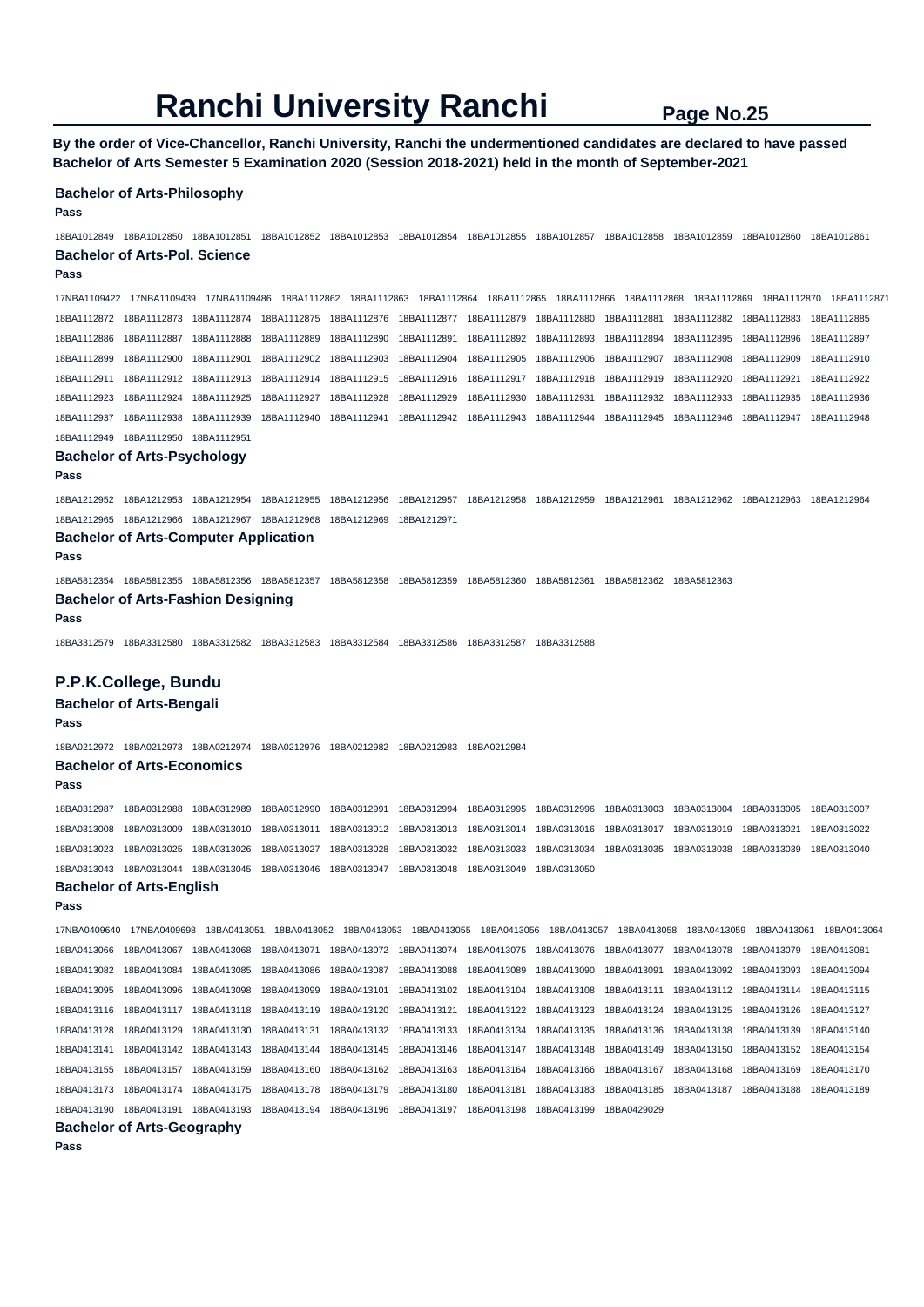## **By the order of Vice-Chancellor, Ranchi University, Ranchi the undermentioned candidates are declared to have passed Bachelor of Arts Semester 5 Examination 2020 (Session 2018-2021) held in the month of September-2021**

| 17NBA0509765 | 17NBA0509912                  | 17NBA0509925 | 18BA0513213 | 18BA0513219 | 18BA0513220 | 18BA0513221 | 18BA0513222 | 18BA0513223 | 18BA0513225 | 18BA0513226 | 18BA0513227 |
|--------------|-------------------------------|--------------|-------------|-------------|-------------|-------------|-------------|-------------|-------------|-------------|-------------|
| 18BA0513228  | 18BA0513229                   | 18BA0513230  | 18BA0513232 | 18BA0513234 | 18BA0513235 | 18BA0513240 | 18BA0513241 | 18BA0513242 | 18BA0513244 | 18BA0513245 | 18BA0513246 |
| 18BA0513247  | 18BA0513249                   | 18BA0513250  | 18BA0513251 | 18BA0513252 | 18BA0513256 | 18BA0513257 | 18BA0513259 | 18BA0513261 | 18BA0513263 | 18BA0513265 | 18BA0513271 |
| 18BA0513272  | 18BA0513274                   | 18BA0513275  | 18BA0513276 | 18BA0513278 | 18BA0513285 | 18BA0513287 | 18BA0513288 | 18BA0513290 | 18BA0513291 | 18BA0513293 | 18BA0513297 |
| 18BA0513299  | 18BA0513300                   | 18BA0513307  | 18BA0513308 | 18BA0513309 | 18BA0513310 | 18BA0513316 | 18BA0513322 | 18BA0513323 | 18BA0513324 | 18BA0513326 | 18BA0513327 |
| 18BA0513329  | 18BA0513330                   | 18BA0513333  | 18BA0513334 | 18BA0513335 | 18BA0513341 | 18BA0513342 | 18BA0513343 | 18BA0513344 | 18BA0513345 | 18BA0513347 | 18BA0513349 |
| 18BA0513351  | 18BA0513354                   | 18BA0513357  | 18BA0513363 | 18BA0513364 | 18BA0513365 | 18BA0513368 | 18BA0513369 | 18BA0513371 | 18BA0513372 | 18BA0513375 | 18BA0513376 |
| 18BA0513377  | 18BA0513380                   | 18BA0513382  | 18BA0513384 | 18BA0513385 | 18BA0513386 | 18BA0513387 | 18BA0513390 | 18BA0513393 | 18BA0513394 | 18BA0513395 | 18BA0513398 |
| 18BA0513399  | 18BA0513400                   | 18BA0513401  | 18BA0513407 | 18BA0513408 | 18BA0513409 | 18BA0513410 | 18BA0513411 | 18BA0513412 | 18BA0513413 | 18BA0513414 | 18BA0513415 |
| 18BA0513417  | 18BA0513418                   | 18BA0513420  | 18BA0513421 | 18BA0513424 | 18BA0513425 | 18BA0513426 | 18BA0513427 | 18BA0513430 | 18BA0513431 | 18BA0513432 | 18BA0513434 |
| 18BA0513437  | 18BA0513438                   | 18BA0513439  | 18BA0513440 | 18BA0513442 | 18BA0513443 | 18BA0513446 | 18BA0513448 | 18BA0513449 | 18BA0513452 | 18BA0513453 | 18BA0513454 |
| 18BA0513456  | 18BA0513457                   | 18BA0513461  | 18BA0513462 | 18BA0513466 | 18BA0513470 | 18BA0513471 | 18BA0513474 | 18BA0513477 | 18BA0513478 | 18BA0513481 | 18BA0513483 |
| 18BA0513484  | 18BA0513485                   | 18BA0513486  | 18BA0513487 | 18BA0513490 | 18BA0513491 | 18BA0513494 | 18BA0513495 | 18BA0513496 | 18BA0513497 | 18BA0513498 | 18BA0513500 |
| 18BA0513501  | 18BA0513502                   | 18BA0513503  | 18BA0513504 | 18BA0513506 | 18BA0513507 | 18BA0513508 | 18BA0513509 | 18BA0513510 | 18BA0513511 | 18BA0513512 | 18BA0513515 |
| 18BA0513522  | 18BA0513523                   | 18BA0513524  | 18BA0513526 | 18BA0513529 | 18BA0513530 | 18BA0513532 | 18BA0513533 | 18BA0513535 | 18BA0513538 | 18BA0513541 | 18BA0513543 |
| 18BA0513544  | 18BA0513545                   | 18BA0513546  | 18BA0513549 | 18BA0513551 | 18BA0513552 | 18BA0513553 | 18BA0513556 | 18BA0513557 | 18BA0513558 | 18BA0513559 | 18BA0513561 |
| 18BA0513562  | 18BA0513563                   | 18BA0513564  | 18BA0513567 | 18BA0513568 | 18BA0513570 | 18BA0513572 | 18BA0513574 |             |             |             |             |
|              | <b>Bachelor of Arts-Hindi</b> |              |             |             |             |             |             |             |             |             |             |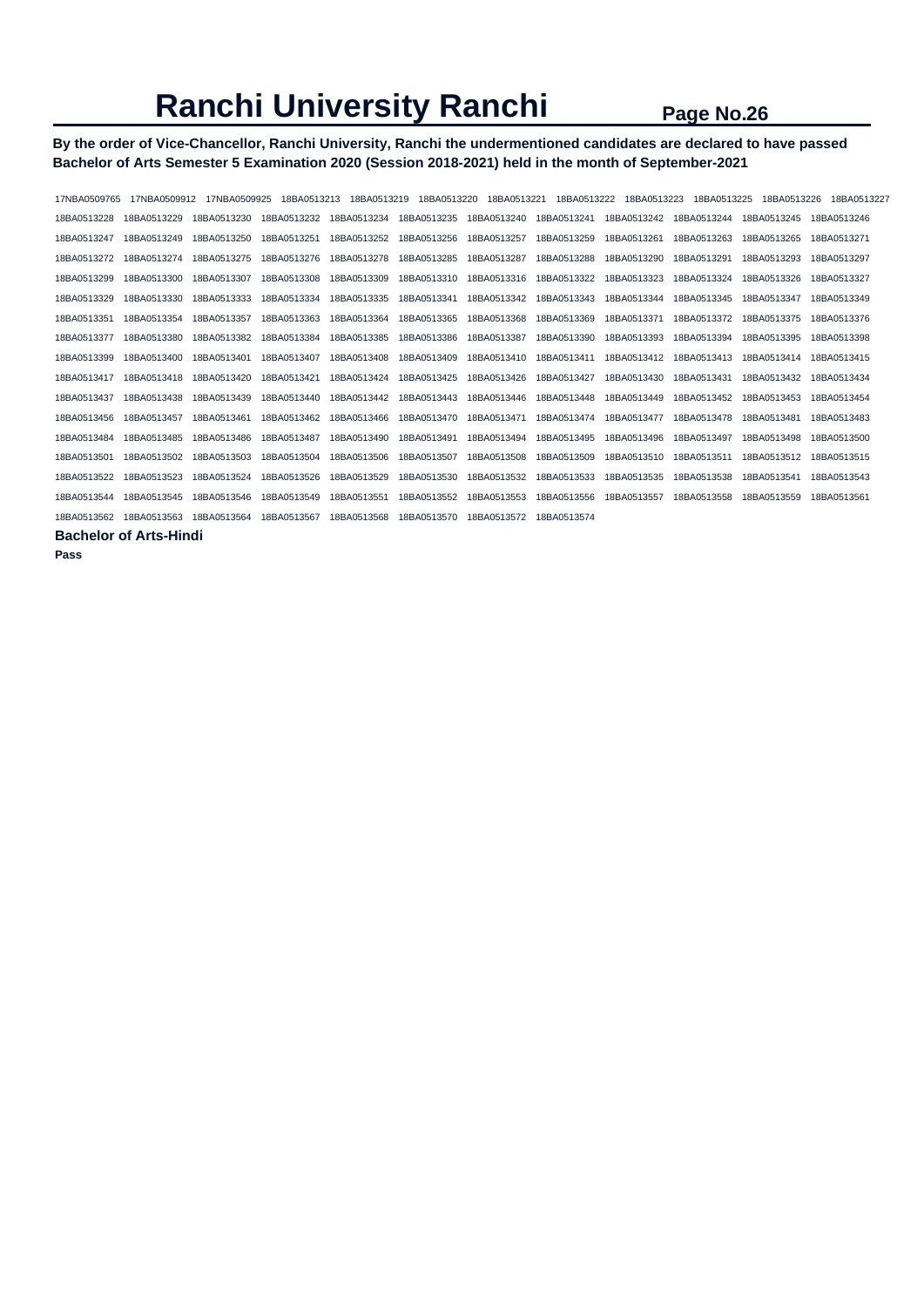## **By the order of Vice-Chancellor, Ranchi University, Ranchi the undermentioned candidates are declared to have passed Bachelor of Arts Semester 5 Examination 2020 (Session 2018-2021) held in the month of September-2021**

| 17NBA0610167 | 17NBA0610278                    | 17NBA0610326 | 17NBA0610444 | 17NBA0610502 |             | 17NBA0610582            | 17NBA0610609            | 17NBA0610630 | 18BA0613575 | 18BA0613579 | 18BA0613580 |
|--------------|---------------------------------|--------------|--------------|--------------|-------------|-------------------------|-------------------------|--------------|-------------|-------------|-------------|
| 18BA0613581  | 18BA0613582                     | 18BA0613584  | 18BA0613585  | 18BA0613586  | 18BA0613588 | 18BA0613590             | 18BA0613591             | 18BA0613592  | 18BA0613593 | 18BA0613595 | 18BA0613596 |
| 18BA0613597  | 18BA0613600                     | 18BA0613602  | 18BA0613604  | 18BA0613607  | 18BA0613608 | 18BA0613609             | 18BA0613610             | 18BA0613611  | 18BA0613613 | 18BA0613614 | 18BA0613615 |
| 18BA0613621  | 18BA0613622                     | 18BA0613624  | 18BA0613626  | 18BA0613627  | 18BA0613629 | 18BA0613630             | 18BA0613631             | 18BA0613633  | 18BA0613634 | 18BA0613635 | 18BA0613636 |
| 18BA0613637  | 18BA0613638                     | 18BA0613639  | 18BA0613641  | 18BA0613645  | 18BA0613646 | 18BA0613648             | 18BA0613650             | 18BA0613651  | 18BA0613654 | 18BA0613655 | 18BA0613656 |
| 18BA0613659  | 18BA0613660                     | 18BA0613661  | 18BA0613665  | 18BA0613667  | 18BA0613668 | 18BA0613669             | 18BA0613671             | 18BA0613674  | 18BA0613675 | 18BA0613678 | 18BA0613680 |
| 18BA0613681  | 18BA0613682                     | 18BA0613683  | 18BA0613688  | 18BA0613689  | 18BA0613692 | 18BA0613693             | 18BA0613694             | 18BA0613696  | 18BA0613697 | 18BA0613698 | 18BA0613700 |
| 18BA0613704  | 18BA0613705                     | 18BA0613711  | 18BA0613714  | 18BA0613720  | 18BA0613721 | 18BA0613722             | 18BA0613723             | 18BA0613726  | 18BA0613730 | 18BA0613732 | 18BA0613733 |
| 18BA0613735  | 18BA0613736                     | 18BA0613738  | 18BA0613739  | 18BA0613740  | 18BA0613743 | 18BA0613745             | 18BA0613746             | 18BA0613749  | 18BA0613750 | 18BA0613753 | 18BA0613754 |
| 18BA0613758  | 18BA0613759                     | 18BA0613761  | 18BA0613763  | 18BA0613764  | 18BA0613767 | 18BA0613768             | 18BA0613775             | 18BA0613778  | 18BA0613779 | 18BA0613780 | 18BA0613781 |
| 18BA0613783  | 18BA0613784                     | 18BA0613785  | 18BA0613787  | 18BA0613788  | 18BA0613789 | 18BA0613790             | 18BA0613791             | 18BA0613792  | 18BA0613793 | 18BA0613794 | 18BA0613795 |
| 18BA0613797  | 18BA0613799                     | 18BA0613804  | 18BA0613805  | 18BA0613807  | 18BA0613809 | 18BA0613810             | 18BA0613811             | 18BA0613812  | 18BA0613813 | 18BA0613816 | 18BA0613817 |
| 18BA0613819  | 18BA0613820                     | 18BA0613821  | 18BA0613822  | 18BA0613824  | 18BA0613825 | 18BA0613827             | 18BA0613828             | 18BA0613829  | 18BA0613830 | 18BA0613831 | 18BA0613833 |
| 18BA0613834  | 18BA0613835                     | 18BA0613837  | 18BA0613839  | 18BA0613841  | 18BA0613842 | 18BA0613843             | 18BA0613844             | 18BA0613847  | 18BA0613849 | 18BA0613850 | 18BA0613852 |
| 18BA0613853  | 18BA0613854                     | 18BA0613855  | 18BA0613856  | 18BA0613857  | 18BA0613858 | 18BA0613860             | 18BA0613861             | 18BA0613862  | 18BA0613863 | 18BA0613864 | 18BA0613865 |
| 18BA0613866  | 18BA0613867                     | 18BA0613869  | 18BA0613870  | 18BA0613871  | 18BA0613873 | 18BA0613874             | 18BA0613878             | 18BA0613884  | 18BA0613885 | 18BA0613888 | 18BA0613890 |
| 18BA0613891  | 18BA0613894                     | 18BA0613895  | 18BA0613896  | 18BA0613897  | 18BA0613899 | 18BA0613900             | 18BA0613902             | 18BA0613904  | 18BA0613906 | 18BA0613907 | 18BA0613909 |
| 18BA0613911  | 18BA0613913                     | 18BA0613915  | 18BA0613917  | 18BA0613920  | 18BA0613921 | 18BA0613923             | 18BA0613924             | 18BA0613927  | 18BA0613928 | 18BA0613929 | 18BA0613930 |
| 18BA0613931  | 18BA0613932                     | 18BA0613934  | 18BA0613935  | 18BA0613937  | 18BA0613938 | 18BA0613940             | 18BA0613943             | 18BA0613944  | 18BA0613945 | 18BA0613946 | 18BA0613947 |
| 18BA0613950  | 18BA0613953                     | 18BA0613954  | 18BA0613956  | 18BA0613959  | 18BA0613960 | 18BA0613961             | 18BA0613962             | 18BA0613966  | 18BA0613967 | 18BA0613968 | 18BA0613970 |
| 18BA0613975  | 18BA0613976                     | 18BA0613979  | 18BA0613980  | 18BA0613981  | 18BA0613982 | 18BA0613986             | 18BA0613987             | 18BA0613989  | 18BA0613990 | 18BA0613994 | 18BA0613995 |
| 18BA0614002  | 18BA0614005                     | 18BA0614006  | 18BA0614007  | 18BA0614008  | 18BA0614011 | 18BA0614013             | 18BA0614016             | 18BA0614019  | 18BA0614021 | 18BA0614024 | 18BA0614025 |
| 18BA0614026  | 18BA0614028                     | 18BA0614030  | 18BA0614031  | 18BA0614034  | 18BA0614035 | 18BA0614038             | 18BA0614039             | 18BA0614040  | 18BA0614042 | 18BA0614043 | 18BA0614044 |
| 18BA0614045  | 18BA0614048                     | 18BA0614050  | 18BA0614054  | 18BA0614058  | 18BA0614059 | 18BA0614061             | 18BA0614062             | 18BA0614064  | 18BA0614067 | 18BA0614073 | 18BA0614074 |
| 18BA0614075  | 18BA0614076                     | 18BA0614077  | 18BA0614080  | 18BA0614081  | 18BA0614082 | 18BA0614083             | 18BA0614084             | 18BA0614088  | 18BA0614089 | 18BA0614090 | 18BA0614091 |
| 18BA0614092  | 18BA0614095                     | 18BA0614096  | 18BA0614097  | 18BA0614098  | 18BA0614099 | 18BA0614100             | 18BA0614101             | 18BA0614102  | 18BA0614103 | 18BA0614105 | 18BA0614106 |
| 18BA0614109  | 18BA0614111                     | 18BA0614117  | 18BA0614122  | 18BA0614123  | 18BA0614124 | 18BA0614125             | 18BA0614126             | 18BA0614127  | 18BA0614128 | 18BA0614133 | 18BA0614134 |
| 18BA0614135  | 18BA0614137                     | 18BA0614138  | 18BA0614139  | 18BA0614142  | 18BA0614143 | 18BA0614145             | 18BA0614146             | 18BA0614147  | 18BA0614148 | 18BA0614149 | 18BA0614150 |
| 18BA0614151  | 18BA0614152                     | 18BA0614154  | 18BA0614155  | 18BA0614160  | 18BA0614161 | 18BA0614165             | 18BA0614170             | 18BA0614172  | 18BA0614173 | 18BA0614174 | 18BA0614177 |
| 18BA0614180  | 18BA0614181                     | 18BA0614182  | 18BA0614183  | 18BA0614187  | 18BA0614188 | 18BA0614190             | 18BA0614191             | 18BA0614193  | 18BA0614194 | 18BA0614196 | 18BA0614197 |
| 18BA0614198  | 18BA0614201                     | 18BA0614202  | 18BA0614204  | 18BA0614205  | 18BA0614206 | 18BA0614207             | 18BA0614208             | 18BA0614209  | 18BA0614214 | 18BA0614216 | 18BA0614219 |
| 18BA0614220  | 18BA0614222                     | 18BA0614223  | 18BA0614225  | 18BA0614226  | 18BA0614229 | 18BA0614231             | 18BA0614233             | 18BA0614234  | 18BA0614235 | 18BA0614237 | 18BA0614238 |
| 18BA0614239  | 18BA0614240                     | 18BA0614242  | 18BA0614244  | 18BA0614245  | 18BA0614248 | 18BA0614250             | 18BA0614251             | 18BA0614253  | 18BA0614255 | 18BA0614256 | 18BA0614257 |
| 18BA0614258  | 18BA0614259                     | 18BA0614260  | 18BA0614263  | 18BA0614264  | 18BA0614269 | 18BA0614271             | 18BA0614272             | 18BA0614274  | 18BA0614275 | 18BA0614278 | 18BA0614279 |
| 18BA0614282  | 18BA0614283                     | 18BA0614284  | 18BA0614285  | 18BA0614286  | 18BA0614291 | 18BA0614292 18BA0614295 |                         | 18BA0614296  | 18BA0614297 | 18BA0614298 | 18BA0614300 |
| 18BA0614301  | 18BA0614302                     | 18BA0614305  | 18BA0614306  | 18BA0614307  | 18BA0614309 |                         | 18BA0614311 18BA0614312 | 18BA0614313  | 18BA0614314 | 18BA0614316 | 18BA0614317 |
| 18BA0614318  | 18BA0614319                     | 18BA0614321  | 18BA0614325  | 18BA0614326  | 18BA0614327 | 18BA0614328             | 18BA0614329             | 18BA0614330  | 18BA0614331 | 18BA0614332 | 18BA0614333 |
| 18BA0614334  | 18BA0614336                     | 18BA0614337  | 18BA0614338  | 18BA0614339  | 18BA0614340 | 18BA0614343             | 18BA0614344             | 18BA0614345  | 18BA0614347 | 18BA0614348 | 18BA0614350 |
| 18BA0614354  | 18BA0614359                     | 18BA0614360  | 18BA0614363  | 18BA0614364  | 18BA0614365 | 18BA0614366             | 18BA0614367             | 18BA0614370  | 18BA0614375 | 18BA0614376 | 18BA0614377 |
| 18BA0614378  | 18BA0614381                     | 18BA0614382  | 18BA0614383  | 18BA0614385  | 18BA0614387 | 18BA0614389             | 18BA0614390             | 18BA0614392  | 18BA0614397 | 18BA0614398 | 18BA0614400 |
| 18BA0614402  | 18BA0614404 18BA0614407         |              | 18BA0614408  | 18BA0614409  | 18BA0614410 | 18BA0614413             | 18BA0614414             | 18BA0614415  | 18BA0614416 |             |             |
|              | <b>Bachelor of Arts-History</b> |              |              |              |             |                         |                         |              |             |             |             |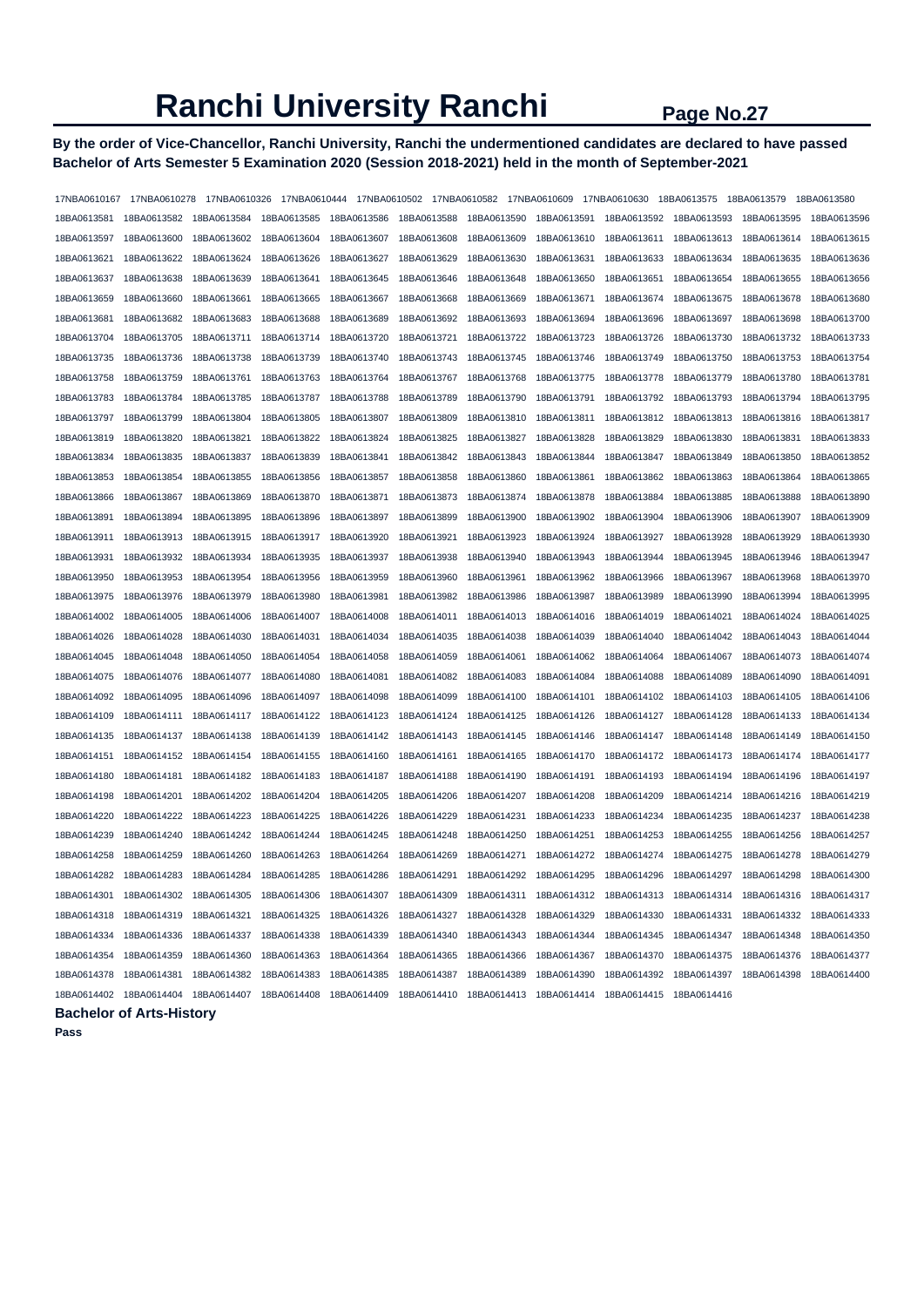## **By the order of Vice-Chancellor, Ranchi University, Ranchi the undermentioned candidates are declared to have passed Bachelor of Arts Semester 5 Examination 2020 (Session 2018-2021) held in the month of September-2021**

17NBA0710868 17NBA0710932 17NBA0710971 18BA0714417 18BA0714418 18BA0714420 18BA0714422 18BA0714423 18BA0714425 18BA0714430 18BA0714432 18BA0714433 18BA0714435 18BA0714436 18BA0714437 18BA0714438 18BA0714441 18BA0714442 18BA0714443 18BA0714445 18BA0714447 18BA0714449 18BA0714453 18BA0714455 18BA0714456 18BA0714459 18BA0714460 18BA0714462 18BA0714463 18BA0714464 18BA0714467 18BA0714469 18BA0714470 18BA0714471 18BA0714475 18BA0714476 18BA0714478 18BA0714479 18BA0714480 18BA0714481 18BA0714485 18BA0714486 18BA0714487 18BA0714490 18BA0714491 18BA0714492 18BA0714493 18BA0714494 18BA0714495 18BA0714496 18BA0714498 18BA0714499 18BA0714500 18BA0714502 18BA0714503 18BA0714508 18BA0714510 18BA0714511 18BA0714512 18BA0714513 18BA0714514 18BA0714517 18BA0714518 18BA0714520 18BA0714521 18BA0714523 18BA0714524 18BA0714525 18BA0714527 18BA0714531 18BA0714533 18BA0714534 18BA0714535 18BA0714540 18BA0714541 18BA0714542 18BA0714543 18BA0714544 18BA0714546 18BA0714547 18BA0714548 18BA0714549 18BA0714551 18BA0714554 18BA0714555 18BA0714559 18BA0714560 18BA0714561 18BA0714563 18BA0714565 18BA0714566 18BA0714567 18BA0714568 18BA0714569 18BA0714573 18BA0714574 18BA0714575 18BA0714576 18BA0714577 18BA0714579 18BA0714580 18BA0714581 18BA0714583 18BA0714584 18BA0714587 18BA0714588 18BA0714589 18BA0714593 18BA0714594 18BA0714595 18BA0714596 18BA0714598 18BA0714600 18BA0714601 18BA0714602 18BA0714604 18BA0714605 18BA0714606 18BA0714607 18BA0714608 18BA0714611 18BA0714614 18BA0714615 18BA0714618 18BA0714620 18BA0714621 18BA0714622 18BA0714623 18BA0714625 18BA0714626 18BA0714628 18BA0714629 18BA0714630 18BA0714631 18BA0714632 18BA0714634 18BA0714635 18BA0714639 18BA0714641 18BA0714642 18BA0714643 18BA0714645 18BA0714646 18BA0714648 18BA0714651 18BA0714652 18BA0714657 18BA0714659 18BA0714661 18BA0714662 18BA0714663 18BA0714665 18BA0714666 18BA0714669 18BA0714673 18BA0714674 18BA0714675 18BA0714679 18BA0714680 18BA0714682 18BA0714683 18BA0714684 18BA0714685 18BA0714688 18BA0714689 18BA0714690 18BA0714694 18BA0714695 18BA0714697 18BA0714699 18BA0714700 18BA0714704 18BA0714705 18BA0714709 18BA0714712 18BA0714715 18BA0714716 18BA0714718 18BA0714719 18BA0714720 18BA0714722 18BA0714723 18BA0714724 18BA0714725 18BA0714726 18BA0714730 18BA0714732 18BA0714733 18BA0714736 18BA0714737 18BA0714739 18BA0714740 18BA0714744 18BA0714745 18BA0714746 18BA0714747 18BA0714749 18BA0714751 18BA0714752 18BA0714753 18BA0714754 18BA0714755 18BA0714756 18BA0714757 18BA0714761 18BA0714762 18BA0714764 18BA0714768 18BA0714769 18BA0714770 18BA0714772 18BA0714774 18BA0714775 18BA0714776 18BA0714777 18BA0714779 18BA0714781 18BA0714782 18BA0714784 18BA0714785 18BA0714786 18BA0714787 18BA0714788 18BA0714789 18BA0714791 18BA0714792 18BA0714793 18BA0714795 18BA0714797 18BA0714798 18BA0714800 18BA0714801 18BA0714802 18BA0714803 18BA0714805 18BA0714806 18BA0714807 18BA0714810 18BA0714811 18BA0714812 18BA0714813 18BA0714816 18BA0714819 18BA0714820 18BA0714822 18BA0714823 18BA0714825 18BA0714828 18BA0714829 18BA0714830 18BA0714831 18BA0714833 18BA0714835 18BA0714839 18BA0714840 18BA0714841 18BA0714842 18BA0714844 18BA0714846 18BA0729033

## **Bachelor of Arts-Philosophy**

17NBA1011288 17NBA1011295 18BA1015299 18BA1015300 18BA1015302 18BA1015303 18BA1015304 18BA1015305 18BA1015308 18BA1015309 18BA1015312 18BA1015313 18BA1015315 18BA1015320 18BA1015323 18BA1015325 18BA1015326 18BA1015327 18BA1015330 18BA1015331 18BA1015335 18BA1015338 18BA1015344 18BA1015345

### **Bachelor of Arts-Pol. Science**

**Pass** 

**Pass** 

| 17NBA1111380 17NBA1111393 |             |             |                         |             |             | 17NBA1111501 17NBA1111586 |                         | 18BA1115347 | 18BA1115348 | 18BA1115349 | 18BA1115350 |
|---------------------------|-------------|-------------|-------------------------|-------------|-------------|---------------------------|-------------------------|-------------|-------------|-------------|-------------|
| 18BA1115352               | 18BA1115353 | 18BA1115354 | 18BA1115355             | 18BA1115356 | 18BA1115357 | 18BA1115358               | 18BA1115361             | 18BA1115362 | 18BA1115363 | 18BA1115364 | 18BA1115366 |
| 18BA1115368               | 18BA1115369 | 18BA1115371 | 18BA1115372 18BA1115373 |             | 18BA1115376 | 18BA1115377               | 18BA1115378             | 18BA1115380 | 18BA1115381 | 18BA1115388 | 18BA1115389 |
| 18BA1115390               | 18BA1115394 | 18BA1115400 | 18BA1115401             | 18BA1115402 | 18BA1115409 |                           | 18BA1115412 18BA1115413 | 18BA1115414 | 18BA1115415 | 18BA1115418 | 18BA1115419 |
| 18BA1115421               | 18BA1115424 | 18BA1115425 | 18BA1115429             | 18BA1115434 | 18BA1115435 | 18BA1115436               | 18BA1115441             | 18BA1115444 | 18BA1115446 | 18BA1115447 | 18BA1115451 |
| 18BA1115452               | 18BA1115453 | 18BA1115454 | 18BA1115456             | 18BA1115459 | 18BA1115464 | 18BA1115465               | 18BA1115466             | 18BA1115471 | 18BA1115472 | 18BA1115474 | 18BA1115475 |
| 18BA1115476 18BA1115477   |             | 18BA1115481 | 18BA1115484             | 18BA1115485 | 18BA1115486 | 18BA1115488               | 18BA1115490             | 18BA1115492 | 18BA1115494 | 18BA1115495 | 18BA1115496 |
| 18BA1115497               | 18BA1115500 | 18BA1115501 | 18BA1115503             | 18BA1115505 | 18BA1115507 | 18BA1115508               | 18BA1115509             | 18BA1115511 | 18BA1115512 | 18BA1115515 | 18BA1115518 |
| 18BA1115520               | 18BA1115521 | 18BA1115522 | 18BA1115523             | 18BA1115525 | 18BA1115529 | 18BA1115530               | 18BA1115531             | 18BA1115533 | 18BA1115534 | 18BA1115535 | 18BA1115536 |
| 18BA1115537               | 18BA1115539 | 18BA1115540 | 18BA1115541             | 18BA1115542 | 18BA1115544 | 18BA1115548               | 18BA1115549             | 18BA1115550 | 18BA1115551 | 18BA1115553 | 18BA1115555 |
| 18BA1115557               | 18BA1115559 | 18BA1115560 | 18BA1115562 18BA1115564 |             | 18BA1115565 | 18BA1115566               | 18BA1115569             | 18BA1115570 | 18BA1115572 | 18BA1115573 | 18BA1115576 |
| 18BA1115578               | 18BA1115579 | 18BA1115581 | 18BA1115583             | 18BA1115585 | 18BA1115588 | 18BA1115592               | 18BA1115593             | 18BA1115594 | 18BA1115598 | 18BA1115599 | 18BA1115600 |
| 18BA1115601               | 18BA1115604 | 18BA1115607 | 18BA1115608             | 18BA1115610 | 18BA1115611 |                           | 18BA1115614 18BA1115615 | 18BA1115618 | 18BA1115619 | 18BA1115620 | 18BA1115621 |
| 18BA1115622 18BA1115624   |             | 18BA1115626 | 18BA1115627             | 18BA1115630 | 18BA1115631 | 18BA1115632               | 18BA1115633             | 18BA1115636 | 18BA1115640 | 18BA1115642 | 18BA1115644 |

### **Bachelor of Arts-Psychology**

**Pass** 

18BA1215652 18BA1215657 18BA1215658 18BA1215659 18BA1215665 18BA1215666

#### **Bachelor of Arts-Sanskrit**

18BA1115645 18BA1115646

**Pass** 

18BA1315670 18BA1315671 18BA1315672 18BA1315674 18BA1315675 18BA1315679 18BA1315680 18BA1315682 18BA1315684 18BA1315685 18BA1315687 18BA1315689 18BA1315691 18BA1315692 18BA1315693 18BA1315694 18BA1315696 18BA1315697 18BA1315698 18BA1315700 18BA1315702 18BA1315703 18BA1315704

## **Bachelor of Arts-Sociology**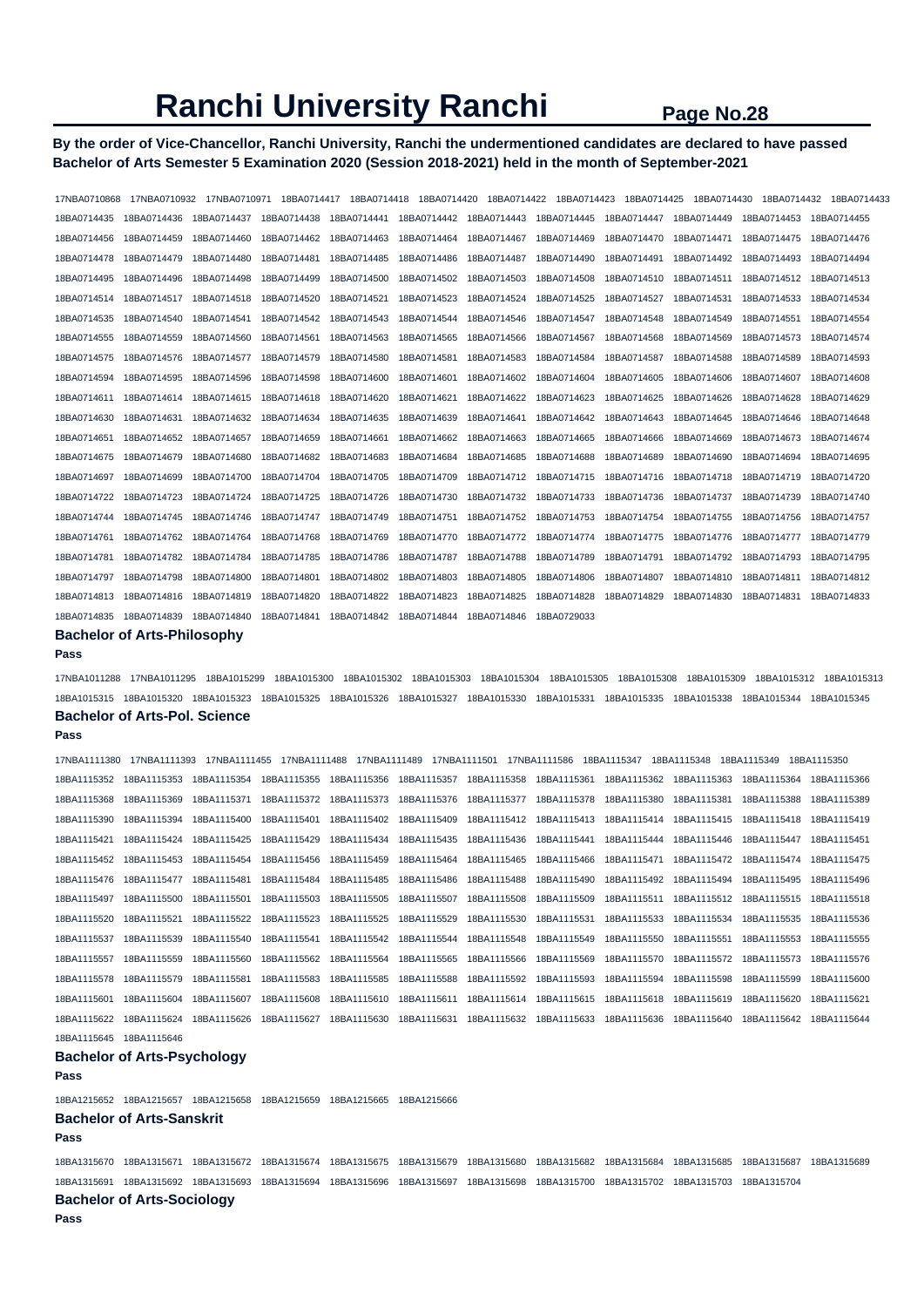## **By the order of Vice-Chancellor, Ranchi University, Ranchi the undermentioned candidates are declared to have passed Bachelor of Arts Semester 5 Examination 2020 (Session 2018-2021) held in the month of September-2021**

18BA1415705 18BA1415706 18BA1415707 18BA1415714 18BA1415715 18BA1415719 18BA1415721 18BA1415723 18BA1415724 18BA1415728 18BA1415734 18BA1415738 18BA1415741 18BA1415742 18BA1415744 18BA1415746 18BA1415748 18BA1415753

#### **Bachelor of Arts-Mundari**

**Pass** 

17NBA1711187 18BA1714941 18BA1714942 18BA1714944 18BA1714945 18BA1714946 18BA1714949 18BA1714951 18BA1714953 18BA1714955 18BA1714957 18BA1714958 18BA1714969 18BA1714970 18BA1714972 18BA1714973 18BA1714974 18BA1714977 18BA1714978 18BA1714980 18BA1714982 18BA1714984 18BA1714987 18BA1714988 18BA1714992 18BA1714997

#### **Bachelor of Arts-Kurmali**

**Pass** 

18BA1914848 18BA1914849 18BA1914851 18BA1914853 18BA1914857 18BA1914858 18BA1914860 18BA1914861 18BA1914862 18BA1914863 18BA1914867 18BA1914868 18BA1914870 18BA1914871 18BA1914872 18BA1914874 18BA1914875 18BA1914876 18BA1914877 18BA1914878 18BA1914881 18BA1914882 18BA1914883 18BA1914884 18BA1914886 18BA1914887 18BA1914888 18BA1914891 18BA1914893 18BA1914894 18BA1914895 18BA1914896 18BA1914897 18BA1914900 18BA1914901 18BA1914902 18BA1914904 18BA1914906 18BA1914907 18BA1914910 18BA1914911 18BA1914912 18BA1914916 18BA1914918 18BA1914921 18BA1914922 18BA1914923 18BA1914924 18BA1914925 18BA1914927 18BA1914928 18BA1914931 18BA1914932 18BA1914933 18BA1914934 18BA1914935 18BA1914937

#### **Bachelor of Arts-PanchPargania**

**Pass** 

| 18BA2715002 | 18BA2715004 | 18BA2715007 | 18BA2715009             | 18BA2715012 | 18BA2715013 | 18BA2715019 | 18BA2715021             | 18BA2715023 | 18BA2715025 | 18BA2715027 | 18BA2715029 |
|-------------|-------------|-------------|-------------------------|-------------|-------------|-------------|-------------------------|-------------|-------------|-------------|-------------|
| 18BA2715030 | 18BA2715033 | 18BA2715038 | 18BA2715040             | 18BA2715045 | 18BA2715051 |             | 18BA2715052 18BA2715055 | 18BA2715058 | 18BA2715059 | 18BA2715060 | 18BA2715061 |
| 18BA2715062 | 18BA2715064 | 18BA2715067 | 18BA2715068             | 18BA2715070 | 18BA2715073 | 18BA2715078 | 18BA2715081             | 18BA2715084 | 18BA2715091 | 18BA2715097 | 18BA2715099 |
| 18BA2715103 | 18BA2715104 | 18BA2715105 | 18BA2715109             | 18BA2715110 | 18BA2715113 |             | 18BA2715115 18BA2715117 | 18BA2715123 | 18BA2715124 | 18BA2715129 | 18BA2715130 |
| 18BA2715131 | 18BA2715134 | 18BA2715135 | 18BA2715136 18BA2715138 |             | 18BA2715139 | 18BA2715144 | 18BA2715145             | 18BA2715148 | 18BA2715149 | 18BA2715151 | 18BA2715154 |
| 18BA2715155 | 18BA2715156 | 18BA2715158 | 18BA2715159             | 18BA2715161 | 18BA2715162 | 18BA2715164 | 18BA2715165             | 18BA2715166 | 18BA2715167 | 18BA2715168 | 18BA2715169 |
| 18BA2715170 | 18BA2715172 |             |                         |             | 18BA2715179 | 18BA2715181 | 18BA2715182             | 18BA2715183 | 18BA2715184 | 18BA2715185 | 18BA2715188 |
| 18BA2715189 | 18BA2715193 | 18BA2715196 | 18BA2715198 18BA2715200 |             | 18BA2715201 |             | 18BA2715202 18BA2715204 | 18BA2715205 | 18BA2715207 | 18BA2715209 | 18BA2715210 |
| 18BA2715212 | 18BA2715215 | 18BA2715217 | 18BA2715218 18BA2715219 |             | 18BA2715221 | 18BA2715226 | 18BA2715227             | 18BA2715229 | 18BA2715234 | 18BA2715237 | 18BA2715249 |
| 18BA2715253 | 18BA2715259 | 18BA2715266 | 18BA2715268             | 18BA2715273 | 18BA2715275 | 18BA2715276 | 18BA2715282             | 18BA2715283 | 18BA2715284 | 18BA2715287 | 18BA2715289 |
| 18BA2715291 | 18BA2715292 | 18BA2715293 |                         |             |             |             |                         |             |             |             |             |

#### **Bachelor of Arts-Computer Application**

**Pass** 

18BA5812985 18BA5812986

## **P.A.E.M. College, Chainpur**

## **Bachelor of Arts-Economics**

**Pass** 

17NBA0311959 18BA0322184 18BA0322185 18BA0322187 18BA0322188 18BA0322189

## **Bachelor of Arts-Geography**

**Pass** 

17NBA0511983 17NBA0511991 17NBA0512001 17NBA0512013 17NBA0512014 17NBA0512018 18BA0522194 18BA0522195 18BA0522196 18BA0522197 18BA0522198 18BA0522199 18BA0522200 18BA0522201 18BA0522202 18BA0522203 18BA0522207 18BA0522208 18BA0522212 18BA0522213 18BA0522214 18BA0522217 18BA0522218 **Bachelor of Arts-Hindi** 

#### **Pass**

17NBA0612030 18BA0622222 18BA0622223 18BA0622229 18BA0622230 18BA0622231 18BA0622232 18BA0622234 18BA0622236 18BA0622237 18BA0622238 18BA0622239 18BA0622240 18BA0622241 18BA0622242 18BA0622243 18BA0622244 18BA0622245 18BA0622246 18BA0622248 18BA0622249 18BA0622250 18BA0622251 18BA0622253 18BA0622254 18BA0622255 18BA0622256 18BA0622258 18BA0622259 18BA0622260 18BA0622266 18BA0622267 18BA0622268 18BA0622269 18BA0622271 18BA0622272 18BA0622273 18BA0622274 18BA0622276 18BA0622277 18BA0622278

#### **Bachelor of Arts-History**

**Pass** 

17NBA0712076 17NBA0712088 18BA0722279 18BA0722281 18BA0722282 18BA0722284 18BA0722285 18BA0722286 18BA0722287 18BA0722288 18BA0722289 18BA0722290 18BA0722294 18BA0722295 18BA0722297

#### **Bachelor of Arts-Pol. Science**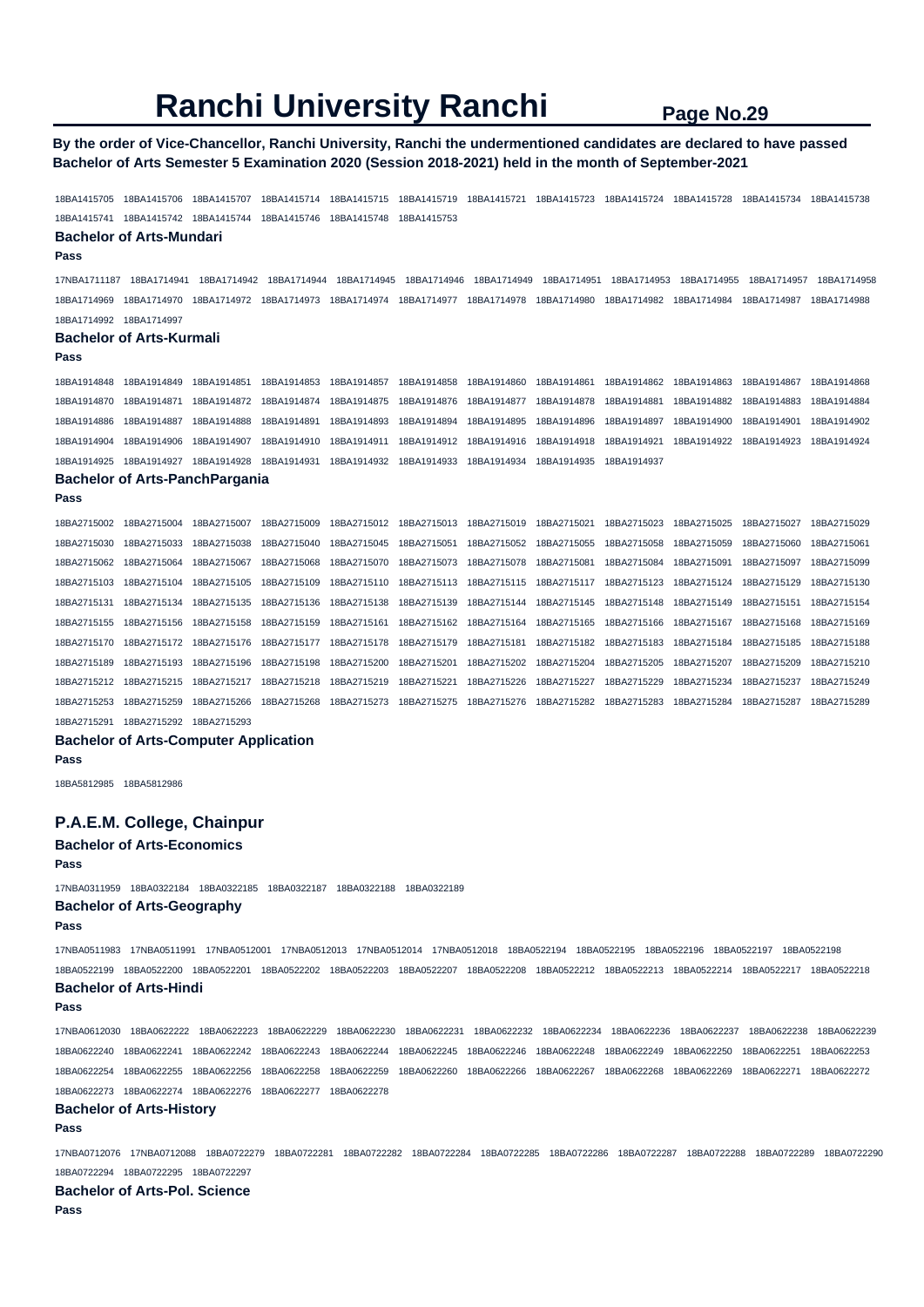## **By the order of Vice-Chancellor, Ranchi University, Ranchi the undermentioned candidates are declared to have passed Bachelor of Arts Semester 5 Examination 2020 (Session 2018-2021) held in the month of September-2021**

17NBA1112102 18BA1122303 18BA1122304 18BA1122306 18BA1122307 18BA1122308 18BA1122310 18BA1122311 18BA1122314 18BA1122316 18BA1122317 18BA1122320 18BA1122324 18BA1122325 18BA1122326 18BA1122327 18BA1122328 18BA1122330 18BA1122331 18BA1122336 18BA1122338 18BA1122339 18BA1122340 18BA1122341 18BA1122342 18BA1122345 18BA1122346 18BA1122347 18BA1122348 18BA1122351 18BA1122353

#### **Bachelor of Arts-Sanskrit**

**Pass** 

18BA1322354

## **R.L.S.Y. College, Ranchi**

## **Bachelor of Arts-Anthropology**

### **Pass**

17NBA0121224 17NBA0121226 17NBA0121246 17NBA0121253 17NBA0121265 18BA0118585 18BA0118587 18BA0118589 18BA0118591 18BA0118592 18BA0118594 18BA0118596 18BA0118600 18BA0118601 18BA0118603 18BA0118606 18BA0118607 18BA0118608 18BA0118610 18BA0118611 18BA0118617 18BA0118618 18BA0118619 18BA0118621 18BA0118622 18BA0118623 18BA0118624 18BA0118626 18BA0118627 18BA0118628 18BA0118629 18BA0118630

#### **Bachelor of Arts-Bengali**

**Pass** 

18BA0218633 18BA0218637

#### **Bachelor of Arts-Economics**

**Pass** 

17NBA0321352 17NBA0321368 18BA0318641 18BA0318642 18BA0318648 18BA0318649 18BA0318650 18BA0318652 18BA0318653 18BA0318654 18BA0318658 18BA0318659 18BA0318660 18BA0318661 18BA0318663 18BA0318667 18BA0318669 18BA0318670 18BA0318671 18BA0318672 18BA0318677 18BA0318678 18BA0318680 18BA0318686 18BA0318687 18BA0318688 18BA0318690 18BA0318691 18BA0318695 18BA0318696 18BA0318697 18BA0318699 18BA0318700 18BA0318701 18BA0318704 18BA0318706 18BA0318707 18BA0318708 18BA0318709 18BA0318710 18BA0318712 18BA0318713 18BA0318714 18BA0318715 18BA0318718 18BA0318722 18BA0318723 18BA0318725 18BA0318728 18BA0318729 18BA0318730 18BA0318732 18BA0318733 18BA0318734 18BA0318735 18BA0318739 18BA0318740 18BA0318741 18BA0318742 18BA0318743 18BA0318744 18BA0318745 18BA0318748 18BA0318750 18BA0318751 18BA0318753

#### **Bachelor of Arts-English**

**Pass** 

17NBA0421381 17NBA0421389 17NBA0421412 17NBA0421447 18BA0418754 18BA0418755 18BA0418756 18BA0418758 18BA0418759 18BA0418760 18BA0418761 18BA0418764 18BA0418765 18BA0418766 18BA0418767 18BA0418768 18BA0418770 18BA0418773 18BA0418776 18BA0418777 18BA0418779 18BA0418780 18BA0418781 18BA0418782 18BA0418784 18BA0418785 18BA0418787 18BA0418788 18BA0418789 18BA0418791 18BA0418792 18BA0418793 18BA0418794 18BA0418796 18BA0418797 18BA0418798 18BA0418799 18BA0418803 18BA0418804 18BA0418805 18BA0418806 18BA0418807 18BA0418810 18BA0418811 18BA0418812 18BA0418813 18BA0418814 18BA0418815 18BA0418816 18BA0418817 18BA0418818 18BA0418819 18BA0418820 18BA0418821 18BA0418822 18BA0418823 18BA0418825 18BA0418826 18BA0418827 18BA0418828 18BA0418829 18BA0418830 18BA0418831 18BA0418832 18BA0418833 18BA0418836 18BA0418837 18BA0418838 18BA0418840 18BA0418841 18BA0418842 18BA0418845 18BA0418847 18BA0418849 18BA0418850 18BA0418851 18BA0418853 18BA0418854 18BA0418855 18BA0418856 18BA0418857 18BA0418859 18BA0418860 18BA0418861 18BA0418862 18BA0418865

#### **Bachelor of Arts-Geography**

**Pass** 

17NBA0521530 17NBA0521554 17NBA0521589 17NBA0521594 17NBA0521596 17NBA0521633 17NBA0521636 17NBA0521655 18BA0518888 18BA0518889 18BA0518891 18BA0518892 18BA0518894 18BA0518895 18BA0518896 18BA0518898 18BA0518899 18BA0518901 18BA0518902 18BA0518903 18BA0518907 18BA0518909 18BA0518911 18BA0518912 18BA0518914 18BA0518915 18BA0518917 18BA0518918 18BA0518919 18BA0518927 18BA0518928 18BA0518929 18BA0518932 18BA0518933 18BA0518937 18BA0518938 18BA0518939 18BA0518940 18BA0518941 18BA0518945 18BA0518949 18BA0518951 18BA0518952 18BA0518955 18BA0518956 18BA0518957 18BA0518958 18BA0518960 18BA0518963 18BA0518965 18BA0518970 18BA0518971 18BA0518973 18BA0518974 18BA0518975 18BA0518976 18BA0518977 18BA0518978 18BA0518979 18BA0518988 18BA0518989 18BA0518990 18BA0518992 18BA0518993 18BA0518995 18BA0519002 18BA0519006 18BA0519007 18BA0519011 18BA0519016 18BA0519019 18BA0519020 18BA0519021 18BA0519023 18BA0519028 18BA0519029 18BA0519030 18BA0519031 18BA0519032 18BA0519033 18BA0519035 18BA0519037

#### **Bachelor of Arts-Hindi**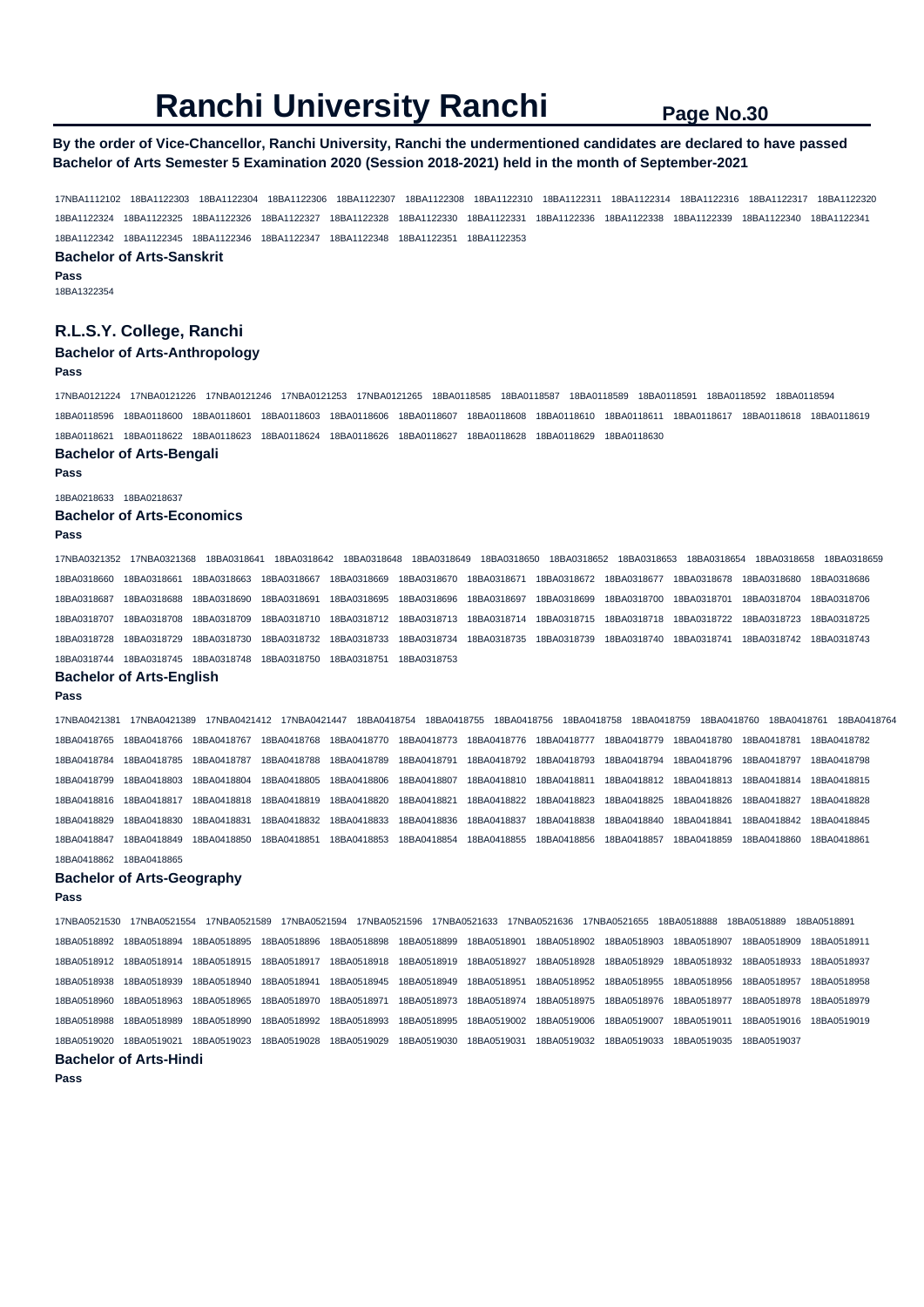## **By the order of Vice-Chancellor, Ranchi University, Ranchi the undermentioned candidates are declared to have passed Bachelor of Arts Semester 5 Examination 2020 (Session 2018-2021) held in the month of September-2021**

| 17NBA0621686 | 17NBA0621732                    | 17NBA0621733 | 17NBA0621784 | 17NBA0621870 |             | 17NBA0621883 | 18BA0619039 | 18BA0619040 | 18BA0619042 | 18BA0619044 | 18BA0619045 |
|--------------|---------------------------------|--------------|--------------|--------------|-------------|--------------|-------------|-------------|-------------|-------------|-------------|
| 18BA0619047  | 18BA0619050                     | 18BA0619052  | 18BA0619053  | 18BA0619054  | 18BA0619056 | 18BA0619057  | 18BA0619058 | 18BA0619060 | 18BA0619062 | 18BA0619071 | 18BA0619072 |
| 18BA0619073  | 18BA0619076                     | 18BA0619077  | 18BA0619079  | 18BA0619080  | 18BA0619081 | 18BA0619085  | 18BA0619087 | 18BA0619089 | 18BA0619091 | 18BA0619094 | 18BA0619095 |
| 18BA0619097  | 18BA0619099                     | 18BA0619100  | 18BA0619102  | 18BA0619103  | 18BA0619104 | 18BA0619107  | 18BA0619111 | 18BA0619112 | 18BA0619114 | 18BA0619118 | 18BA0619119 |
| 18BA0619120  | 18BA0619122                     | 18BA0619123  | 18BA0619124  | 18BA0619127  | 18BA0619129 | 18BA0619130  | 18BA0619132 | 18BA0619135 | 18BA0619136 | 18BA0619137 | 18BA0619138 |
| 18BA0619142  | 18BA0619144                     | 18BA0619145  | 18BA0619149  | 18BA0619151  | 18BA0619153 | 18BA0619156  | 18BA0619157 | 18BA0619158 | 18BA0619160 | 18BA0619161 | 18BA0619168 |
| 18BA0619169  | 18BA0619171                     | 18BA0619172  | 18BA0619178  | 18BA0619181  | 18BA0619183 | 18BA0619185  | 18BA0619186 | 18BA0619192 | 18BA0619193 | 18BA0619197 | 18BA0619198 |
| 18BA0619199  | 18BA0619203                     | 18BA0619204  | 18BA0619205  | 18BA0619209  | 18BA0619210 | 18BA0619211  | 18BA0619212 | 18BA0619213 | 18BA0619215 | 18BA0619216 | 18BA0619218 |
| 18BA0619219  | 18BA0619220                     | 18BA0619224  | 18BA0619226  | 18BA0619227  | 18BA0619230 | 18BA0619231  | 18BA0619235 | 18BA0619236 | 18BA0619237 | 18BA0619238 | 18BA0619239 |
| 18BA0619241  | 18BA0619243                     | 18BA0619246  | 18BA0619247  | 18BA0619251  | 18BA0619253 | 18BA0619254  | 18BA0619255 | 18BA0619256 | 18BA0619258 | 18BA0619259 | 18BA0619261 |
| 18BA0619263  | 18BA0619270                     | 18BA0619271  | 18BA0619273  | 18BA0619274  | 18BA0619276 | 18BA0619278  | 18BA0619279 | 18BA0619284 | 18BA0619285 | 18BA0619286 | 18BA0619287 |
| 18BA0619288  | 18BA0619290                     | 18BA0619291  | 18BA0619292  | 18BA0619294  | 18BA0619296 | 18BA0619297  | 18BA0619298 | 18BA0619299 | 18BA0619300 | 18BA0619301 | 18BA0619302 |
| 18BA0619304  | 18BA0619307                     | 18BA0619308  | 18BA0619310  | 18BA0619313  | 18BA0619316 | 18BA0619317  | 18BA0619318 | 18BA0619319 | 18BA0619320 | 18BA0619321 | 18BA0619322 |
| 18BA0619327  | 18BA0619328                     | 18BA0619330  |              |              |             |              |             |             |             |             |             |
|              | <b>Bachelor of Arts-History</b> |              |              |              |             |              |             |             |             |             |             |

#### **Pass**

17NBA0722001 17NBA0722037 18BA0719333 18BA0719335 18BA0719337 18BA0719338 18BA0719339 18BA0719340 18BA0719341 18BA0719342 18BA0719344 18BA0719345 18BA0719348 18BA0719350 18BA0719352 18BA0719353 18BA0719356 18BA0719359 18BA0719361 18BA0719363 18BA0719365 18BA0719366 18BA0719368 18BA0719370 18BA0719371 18BA0719372 18BA0719373 18BA0719375 18BA0719380 18BA0719382 18BA0719384 18BA0719385 18BA0719386 18BA0719387 18BA0719389 18BA0719390 18BA0719391 18BA0719393 18BA0719395 18BA0719396 18BA0719397 18BA0719399 18BA0719402 18BA0719403 18BA0719404 18BA0719405 18BA0719406 18BA0719407 18BA0719408 18BA0719409 18BA0719410 18BA0719411 18BA0719413 18BA0719415 18BA0719416 18BA0719417 18BA0719418 18BA0719419 18BA0719422 18BA0719423 18BA0719424 18BA0719426 18BA0719428 18BA0719429 18BA0719430 18BA0719435 18BA0719437 18BA0719438 18BA0719439 18BA0719440 18BA0719441 18BA0719443 18BA0719444 18BA0719445 18BA0719448 18BA0719449 18BA0719451 18BA0719452 18BA0719453 18BA0719458 18BA0719459 18BA0719460 18BA0719461 18BA0719462 18BA0719466 18BA0719469 18BA0719470 18BA0719471 18BA0719475 18BA0719477 18BA0719480 18BA0719481 18BA0719482 18BA0719483 18BA0719484 18BA0719485 18BA0719486 18BA0719488 18BA0719490 18BA0719491 18BA0719494 18BA0719496 18BA0719498 18BA0719500 18BA0719501 18BA0719504 18BA0719508 18BA0719509 18BA0719510 18BA0719511 18BA0719512 18BA0719513 18BA0719515 18BA0719516 18BA0719517 18BA0719518 18BA0719519 18BA0719520 18BA0719522 18BA0719523 18BA0719524 18BA0719525 18BA0719526 18BA0719528 18BA0719532 18BA0719534 18BA0719536 18BA0719538 18BA0719540 18BA0719541 18BA0719542 18BA0719543

#### **Bachelor of Arts-Philosophy**

18BA0719544 18BA0719545

#### **Pass**

18BA1019600 18BA1019601 18BA1019602 18BA1019603 18BA1019604 18BA1019605 18BA1019606 18BA1019607 18BA1019608 18BA1019609 18BA1019610 18BA1019611 18BA1019612 18BA1019615 18BA1019616 18BA1019620

#### **Bachelor of Arts-Pol. Science**

**Pass** 

17NBA1122208 17NBA1122211 17NBA1122225 17NBA1122252 17NBA1122263 17NBA1122288 17NBA1122291 17NBA1122312 17NBA1122324 17NBA1122337 17NBA1122350 17NBA1122370 17NBA1122377 17NBA1122390 17NBA1122411 17NBA1122426 17NBA1122452 17NBA1122453 17NBA1122457 17NBA1122459 18BA1119621 18BA1119622 18BA1119623 18BA1119624 18BA1119625 18BA1119626 18BA1119627 18BA1119628 18BA1119630 18BA1119631 18BA1119632 18BA1119634 18BA1119635 18BA1119638 18BA1119643 18BA1119644 18BA1119645 18BA1119646 18BA1119647 18BA1119650 18BA1119653 18BA1119654 18BA1119656 18BA1119658 18BA1119660 18BA1119661 18BA1119662 18BA1119668 18BA1119669 18BA1119672 18BA1119677 18BA1119678 18BA1119680 18BA1119681 18BA1119684 18BA1119687 18BA1119688 18BA1119689 18BA1119691 18BA1119692 18BA1119693 18BA1119695 18BA1119697 18BA1119699 18BA1119702 18BA1119708 18BA1119711 18BA1119713 18BA1119716 18BA1119717 18BA1119718 18BA1119722 18BA1119723 18BA1119724 18BA1119725 18BA1119728 18BA1119729 18BA1119731 18BA1119732 18BA1119734 18BA1119735 18BA1119736 18BA1119740 18BA1119741 18BA1119742 18BA1119743 18BA1119745 18BA1119746 18BA1119747 18BA1119748 18BA1119749 18BA1119750 18BA1119753 18BA1119754 18BA1119755 18BA1119756 18BA1119757 18BA1119758 18BA1119759 18BA1119760 18BA1119761 18BA1119762 18BA1119766 18BA1119768 18BA1119771 18BA1119772 18BA1119773 18BA1119775 18BA1119776 18BA1119777 18BA1119778 18BA1119779 18BA1119780 18BA1119781 18BA1119782 18BA1119784 18BA1119785 18BA1119786 18BA1119789 18BA1119791 18BA1119795 18BA1119796 18BA1119797 18BA1119798 18BA1119799 18BA1119802 18BA1119805 18BA1119808 18BA1119809 18BA1119810 18BA1119811 18BA1119814 18BA1119815 18BA1119816 18BA1119817 18BA1119818 18BA1119819 18BA1119820 18BA1119821 18BA1119822 18BA1119823 18BA1119824 18BA1119826 18BA1119827 18BA1119828 18BA1119830 18BA1119831 18BA1119835 18BA1119838 18BA1119839 18BA1119842 18BA1119845 18BA1119846

### **Bachelor of Arts-Psychology**

**Pass** 

17NBA1222480 17NBA1222481 17NBA1222484 18BA1219849 18BA1219850 18BA1219853 18BA1219854 18BA1219855 18BA1219860 18BA1219861 18BA1219864 18BA1219865 18BA1219866 18BA1219867 18BA1219868 18BA1219869 18BA1219870 18BA1219874

## **Bachelor of Arts-Sociology**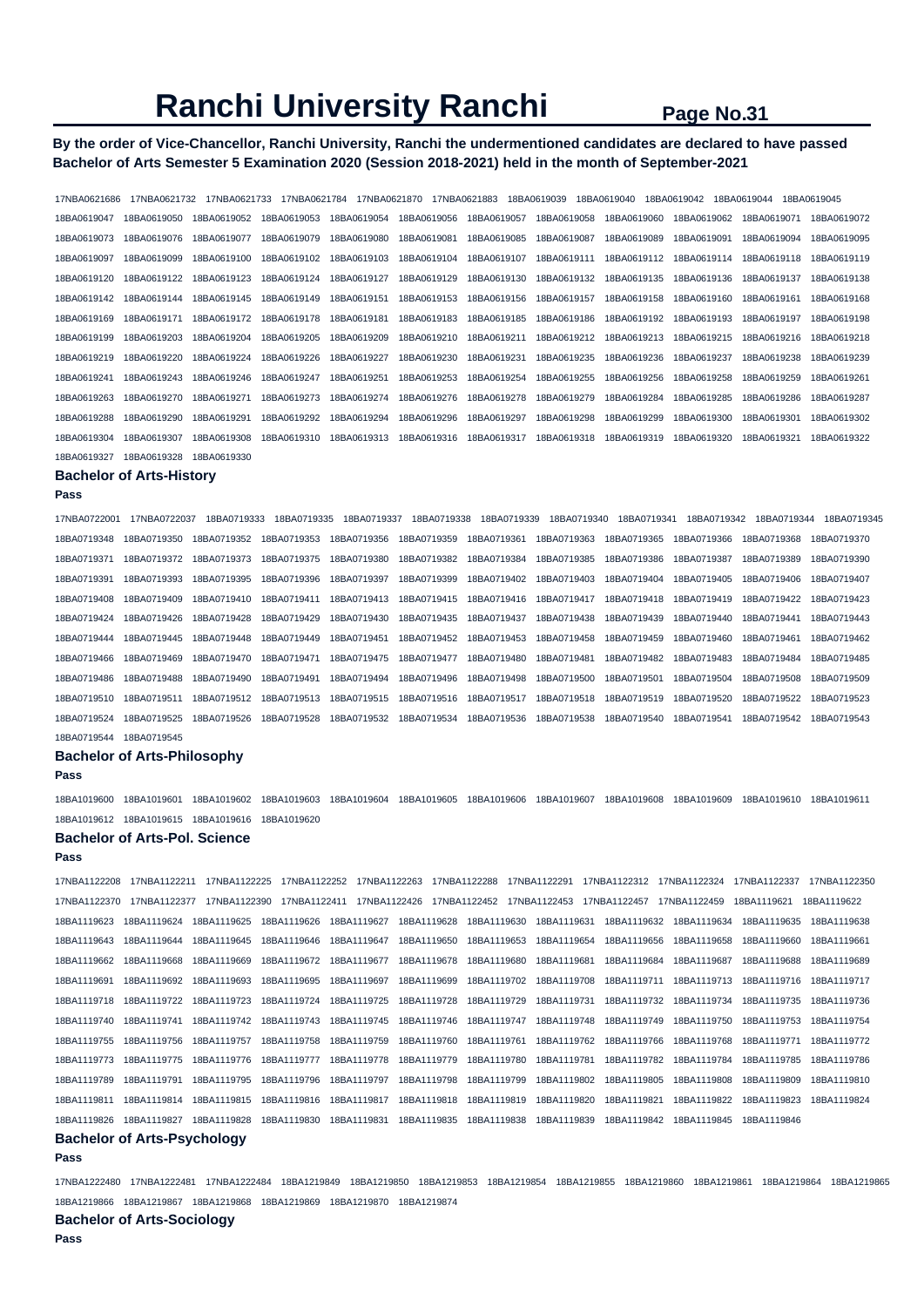## **By the order of Vice-Chancellor, Ranchi University, Ranchi the undermentioned candidates are declared to have passed Bachelor of Arts Semester 5 Examination 2020 (Session 2018-2021) held in the month of September-2021**

18BA1419877 18BA1419878 18BA1419880 18BA1419881 18BA1419882 18BA1419884 18BA1419887 18BA1419890 18BA1419894 18BA1419895 18BA1419896 18BA1419897 18BA1419898 18BA1419899 18BA1419900 18BA1419901 18BA1419904 18BA1419906 18BA1419907 18BA1419908 18BA1419909 18BA1419912 18BA1419918 18BA1419920 18BA1419923 18BA1419927 18BA1419931 18BA1419932 18BA1419935 18BA1419937 18BA1419939 **Bachelor of Arts-Nagpuri Pass**  18BA1619558 18BA1619559 18BA1619564 18BA1619565 18BA1619567 18BA1619569 18BA1619571 18BA1619573 18BA1619574 18BA1619575 18BA1619576 18BA1619577 18BA1619578 18BA1619579 18BA1619584 18BA1619587 18BA1619588 18BA1619591 18BA1619593 18BA1619596 18BA1619597 **Bachelor of Arts-Mundari Pass**  18BA1719556 **Bachelor of Arts-Kurmali Pass**  18BA1919548 18BA1919549 18BA1919550 **Bachelor of Arts-Kurukh Pass**  18BA2019551 18BA2019554 **Bachelor of Arts-Urdu Pass**  17NBA2322500 17NBA2322506 17NBA2322508 17NBA2322510 18BA2319942 18BA2319943 18BA2319945 18BA2319949 **Bachelor of Arts-Computer Application Pass**  18BA5818638 **R.T.C. College, Ranchi Bachelor of Arts-Anthropology Pass**  18BA0104090 **Bachelor of Arts-Economics Pass**  18BA0300024 18BA0300108 18BA0304095 18BA0304096 18BA0304097 18BA0304098 18BA0304099 18BA0304100 18BA0304101 18BA0304102 18BA0304103 18BA0304104 18BA0304106 18BA0304107 18BA0304108 18BA0304109 18BA0304112 18BA0304113 18BA0304114 18BA0304119 18BA0304122 18BA0304123 **Bachelor of Arts-English Pass**  18BA0404124 18BA0404125 18BA0404129 18BA0404130 18BA0404131 18BA0404133 18BA0404134 18BA0404135 18BA0404136 18BA0404137 18BA0404138 18BA0404140 18BA0404142 18BA0404144

### **Bachelor of Arts-Geography**

**Pass** 

17NBA0512206 17NBA0512218 17NBA0512235 18BA0504149 18BA0504150 18BA0504154 18BA0504155 18BA0504156 18BA0504160 18BA0504162 18BA0504163 18BA0504165 18BA0504167 18BA0504168 18BA0504169 18BA0504172 18BA0504174 18BA0504175 18BA0504176 18BA0504177 18BA0504178 18BA0504179 18BA0504180 18BA0504181 18BA0504182 18BA0504183 18BA0504184 18BA0504185 18BA0504186 18BA0504187 18BA0504188 18BA0504189 18BA0504190 18BA0504193 18BA0504195 18BA0504196 18BA0504197 18BA0504199 18BA0504200 18BA0504203

## **Bachelor of Arts-Hindi**

## **Pass**

17NBA0612263 17NBA0612360 18BA0604205 18BA0604207 18BA0604209 18BA0604213 18BA0604214 18BA0604215 18BA0604217 18BA0604218 18BA0604219 18BA0604220 18BA0604222 18BA0604223 18BA0604225 18BA0604226 18BA0604230 18BA0604232 18BA0604234 18BA0604236 18BA0604239 18BA0604240 18BA0604241 18BA0604245 18BA0604247 18BA0604249 18BA0604250 18BA0604251 18BA0604252 18BA0604253 18BA0604254 18BA0604255 18BA0604256 18BA0604257 18BA0604258 18BA0604260 18BA0604262 18BA0604263 18BA0604264 18BA0604266 18BA0604269 18BA0604270 18BA0604271 18BA0604276 18BA0604278 18BA0604279 18BA0604280 18BA0604282 18BA0604284 18BA0604287 18BA0604290 18BA0604291 18BA0604292 18BA0604295 18BA0604297 18BA0604299 18BA0604301 18BA0604302 18BA0604304 18BA0604305 18BA0604306 18BA0604308 18BA0604311 18BA0604312 18BA0604314 18BA0604315 18BA0604316 18BA0604319 18BA0629040

## **Bachelor of Arts-History**

**Pass** 

18BA0704321 18BA0704322 18BA0704324 18BA0704325 18BA0704326 18BA0704327 18BA0704329 18BA0704330 18BA0704333 18BA0704334 18BA0704336 18BA0704338 18BA0704341 18BA0704342 18BA0704343 18BA0704344 18BA0704345 18BA0704347 18BA0704348 18BA0704355 18BA0704364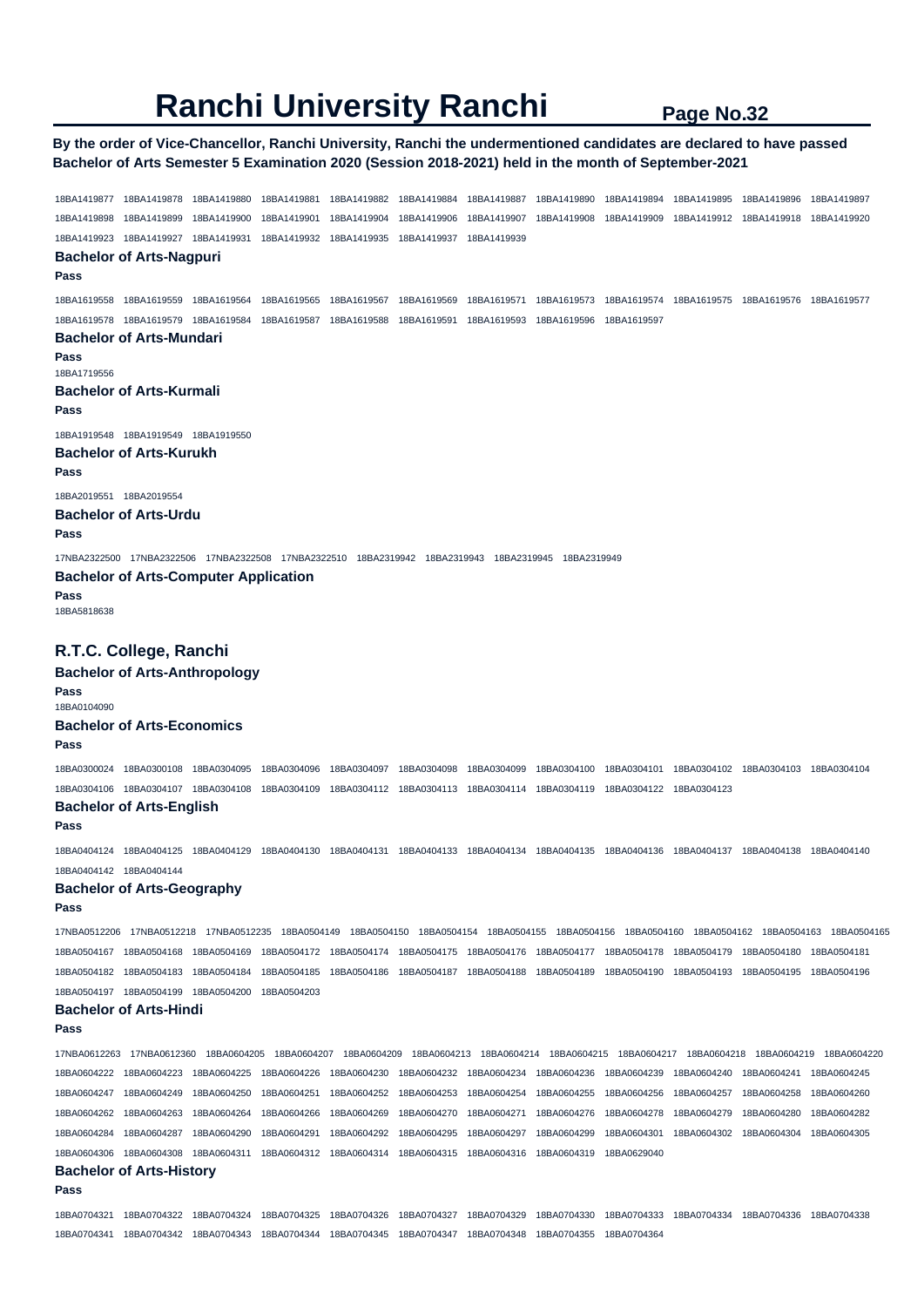**By the order of Vice-Chancellor, Ranchi University, Ranchi the undermentioned candidates are declared to have passed Bachelor of Arts Semester 5 Examination 2020 (Session 2018-2021) held in the month of September-2021** 

## **Pass**  18BA0804370 18BA0804371 18BA0804372 18BA0804373 18BA0804375 18BA0804376 18BA0804378 **Bachelor of Arts-Pol. Science Pass**  18BA1104410 18BA1104411 18BA1104412 18BA1104413 18BA1104414 18BA1104415 18BA1104416 18BA1104417 18BA1104418 18BA1104423 18BA1104424 **Bachelor of Arts-Sanskrit Pass**  18BA1304426 **Bachelor of Arts-Sociology Pass**  17NBA1412482 18BA1404432 18BA1404434 18BA1404435 18BA1404437 18BA1404438 18BA1404439 18BA1404441 18BA1404442 18BA1404443 18BA1404444 18BA1404445 18BA1404446 18BA1404450 18BA1404451 **Bachelor of Arts-Nagpuri Pass**  18BA1604396 18BA1604400 18BA1604401 18BA1604402 18BA1604403 18BA1604405 18BA1604407 18BA1604409 **Bachelor of Arts-Khortha Pass**  18BA2104385 18BA2104386 18BA2104387 18BA2104388 18BA2104389 18BA2104390 18BA2104391 18BA2104393 18BA2104394 **Bachelor of Arts-Urdu Pass**  18BA2304453 18BA2304460 18BA2304463 18BA2304471 18BA2304476 18BA2304477 **Bachelor of Arts-Santhali Pass**

18BA2604427 18BA2604428 18BA2604430

**Bachelor of Arts-Home Science** 

## **S.S.Memorial College, Ranchi**

### **Bachelor of Arts-Bengali**

**Pass**  18BA0219950

#### **Bachelor of Arts-Economics**

**Pass** 

17NBA0315192 17NBA0315197 17NBA0315223 18BA0319952 18BA0319953 18BA0319954 18BA0319959 18BA0319960 18BA0319961 18BA0319963 18BA0319964 18BA0319965 18BA0319969 18BA0319970 18BA0319971 18BA0319978 18BA0319979 18BA0319980 18BA0319981 18BA0319984 18BA0319985 18BA0319990 18BA0319994 18BA0319996 18BA0319997 18BA0320000 18BA0320001 18BA0320002 18BA0320003 18BA0320005 18BA0320006 18BA0320008 18BA0320010 18BA0320011 18BA0320013 18BA0320016 18BA0320017 18BA0320020 18BA0320022 18BA0320026 18BA0320027 18BA0320029 18BA0320036 18BA0320037 18BA0320038 18BA0320039 18BA0320042 18BA0320046 18BA0320051 18BA0320052 18BA0320056 18BA0320057 18BA0320058 18BA0320060 18BA0320062 18BA0320064 18BA0320066 18BA0320067 18BA0320331

## **Bachelor of Arts-English**

**Pass** 

17NBA0415290 17NBA0415299 18BA0420068 18BA0420069 18BA0420070 18BA0420071 18BA0420073 18BA0420075 18BA0420078 18BA0420079 18BA0420080 18BA0420081 18BA0420082 18BA0420083 18BA0420085 18BA0420086 18BA0420087 18BA0420088 18BA0420089 18BA0420090 18BA0420091 18BA0420093 18BA0420095 18BA0420097 18BA0420099 18BA0420100 18BA0420101 18BA0420102 18BA0420104 18BA0420106 18BA0420107 18BA0420108 18BA0420109 18BA0420110 18BA0420111 18BA0420112 18BA0420113 18BA0420114 18BA0420115 18BA0420116 18BA0420117 18BA0420118 18BA0420119 18BA0420120 18BA0420121 18BA0420122 18BA0420123 18BA0420126 18BA0420127 18BA0420128 18BA0420129 18BA0420130 18BA0420131 18BA0420133 18BA0420134 18BA0420135 18BA0420136 18BA0420138 18BA0420139 18BA0420140 18BA0420142 18BA0420143 18BA0420144 18BA0420145 18BA0420146 18BA0420147 18BA0420148 18BA0420149 18BA0420150 18BA0420151 18BA0420152 18BA0420153 18BA0420154 18BA0420155 18BA0420156 18BA0429046

**Bachelor of Arts-Geography**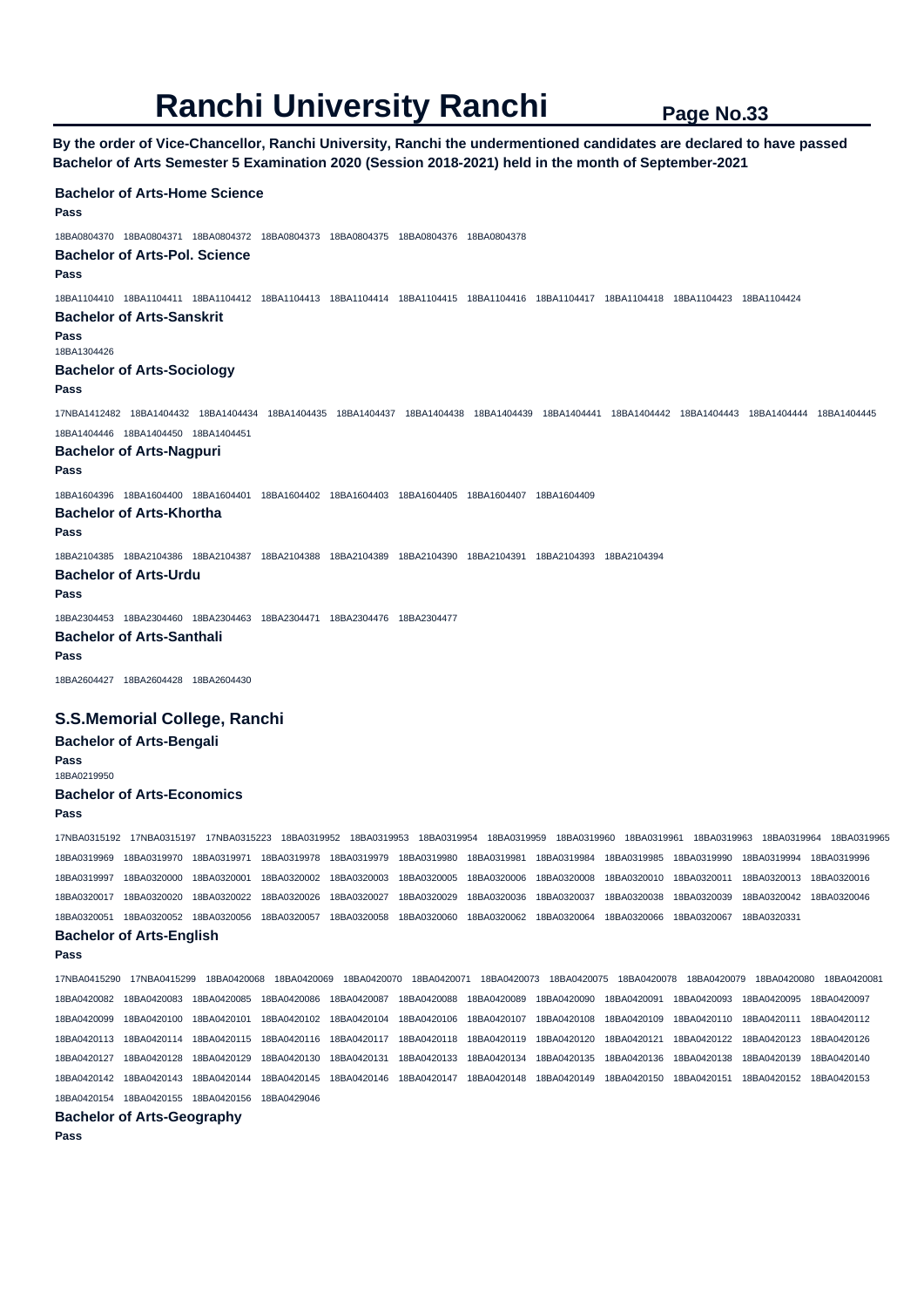## **By the order of Vice-Chancellor, Ranchi University, Ranchi the undermentioned candidates are declared to have passed Bachelor of Arts Semester 5 Examination 2020 (Session 2018-2021) held in the month of September-2021**

17NBA0515364 17NBA0515375 17NBA0515377 17NBA0515407 17NBA0515412 17NBA0515436 17NBA0515437 17NBA0515454 17NBA0515465 17NBA0515482 17NBA0515575 18BA0520158 18BA0520162 18BA0520163 18BA0520167 18BA0520168 18BA0520171 18BA0520172 18BA0520173 18BA0520174 18BA0520177 18BA0520179 18BA0520181 18BA0520182 18BA0520184 18BA0520185 18BA0520186 18BA0520187 18BA0520189 18BA0520190 18BA0520191 18BA0520193 18BA0520194 18BA0520196 18BA0520198 18BA0520199 18BA0520201 18BA0520202 18BA0520203 18BA0520204 18BA0520206 18BA0520207 18BA0520208 18BA0520210 18BA0520212 18BA0520214 18BA0520215 18BA0520217 18BA0520218 18BA0520220 18BA0520221 18BA0520222 18BA0520224 18BA0520225 18BA0520227 18BA0520228 18BA0520229 18BA0520232 18BA0520234 18BA0520235 18BA0520236 18BA0520237 18BA0520238 18BA0520239 18BA0520240 18BA0520241 18BA0520242 18BA0520243 18BA0520246 18BA0520247 18BA0520248 18BA0520249 18BA0520250 18BA0520252 18BA0520254 18BA0520255 18BA0520256 18BA0520261 18BA0520262 18BA0520263 18BA0520265 18BA0520266 18BA0520267 18BA0520269 18BA0520271 18BA0520272 18BA0520274 18BA0520276 18BA0520278 18BA0520279 18BA0520280 18BA0520287 18BA0520288 18BA0520290 18BA0520292 18BA0520293 18BA0520294 18BA0529041 **Bachelor of Arts-Hindi** 

#### **Pass**

17NBA0615483 17NBA0615495 17NBA0615496 17NBA0615503 17NBA0615509 17NBA0615521 17NBA0615524 17NBA0615561 17NBA0615572 17NBA0615594 17NBA0615613 17NBA0615617 17NBA0615630 17NBA0615653 17NBA0615654 17NBA0615660 17NBA0615680 17NBA0615683 17NBA0615711 17NBA0615712 17NBA0615713 17NBA0615720 17NBA0615739 17NBA0615740 17NBA0615741 17NBA0615743 17NBA0615765 17NBA0615767 17NBA0615797 18BA0620297 18BA0620303 18BA0620304 18BA0620307 18BA0620309 18BA0620310 18BA0620312 18BA0620314 18BA0620315 18BA0620317 18BA0620319 18BA0620321 18BA0620324 18BA0620326 18BA0620327 18BA0620329 18BA0620334 18BA0620336 18BA0620338 18BA0620341 18BA0620344 18BA0620347 18BA0620348 18BA0620349 18BA0620350 18BA0620351 18BA0620354 18BA0620355 18BA0620356 18BA0620357 18BA0620362 18BA0620365 18BA0620367 18BA0620368 18BA0620369 18BA0620371 18BA0620372 18BA0620373 18BA0620374 18BA0620375 18BA0620377 18BA0620379 18BA0620381 18BA0620383 18BA0620385 18BA0620387 18BA0620388 18BA0620389 18BA0620390 18BA0620391 18BA0620392 18BA0620394 18BA0620395 18BA0620397 18BA0620400 18BA0620402 18BA0620408 18BA0620409 18BA0620410 18BA0620411 18BA0620414 18BA0620416 18BA0620422 18BA0620424 18BA0620427 18BA0620430 18BA0620433 18BA0620434 18BA0620435 18BA0620439 18BA0620440 18BA0620442 18BA0620443 18BA0620444 18BA0620445 18BA0620446 18BA0620449 18BA0620451 18BA0620452 18BA0620453 18BA0620456 18BA0620457 18BA0620459 18BA0620460 18BA0620461 18BA0620462 18BA0620464 18BA0620466 18BA0620467 18BA0620468 18BA0620469 18BA0620470 18BA0620471 18BA0620472 18BA0620475 18BA0620476 18BA0620477 18BA0620481 18BA0620482 18BA0620484 18BA0620485 18BA0620486 18BA0620488 18BA0620489 18BA0620490 18BA0620494 18BA0620495 18BA0620498 18BA0620499 18BA0620503 18BA0620506 18BA0620508 18BA0620512 18BA0620514 18BA0620515 18BA0620516 18BA0620518 18BA0620522 18BA0620524 18BA0620528 18BA0620529 18BA0620530 18BA0620531 18BA0620532 18BA0620533 18BA0620537 18BA0620541 18BA0620542 18BA0620545 18BA0620546 18BA0620549 18BA0620550 18BA0620551 18BA0620552 18BA0620556 18BA0620557 18BA0620558 18BA0620559 18BA0620560 18BA0620561 18BA0620562 18BA0620565 18BA0620566 18BA0620567 18BA0620569 18BA0620571 18BA0620572

## **Bachelor of Arts-History**

**Pass** 

| 17NBA0715825            | 17NBA0715860 | 17NBA0715876 | 17NBA0715882 | 17NBA0715930 |             | 17NBA0715967 | 17NBA0715999 | 17NBA0716031 | 17NBA0716042 | 18BA0720577 | 18BA0720581 |
|-------------------------|--------------|--------------|--------------|--------------|-------------|--------------|--------------|--------------|--------------|-------------|-------------|
| 18BA0720582             | 18BA0720583  | 18BA0720584  | 18BA0720585  | 18BA0720587  | 18BA0720588 | 18BA0720590  | 18BA0720591  | 18BA0720592  | 18BA0720593  | 18BA0720594 | 18BA0720595 |
| 18BA0720596             | 18BA0720601  | 18BA0720602  | 18BA0720603  | 18BA0720605  | 18BA0720606 | 18BA0720608  | 18BA0720610  | 18BA0720612  | 18BA0720613  | 18BA0720615 | 18BA0720616 |
| 18BA0720617             | 18BA0720621  | 18BA0720622  | 18BA0720623  | 18BA0720624  | 18BA0720627 | 18BA0720631  | 18BA0720632  | 18BA0720633  | 18BA0720634  | 18BA0720637 | 18BA0720638 |
| 18BA0720639             | 18BA0720642  | 18BA0720643  | 18BA0720645  | 18BA0720647  | 18BA0720648 | 18BA0720650  | 18BA0720652  | 18BA0720654  | 18BA0720655  | 18BA0720656 | 18BA0720657 |
| 18BA0720660             | 18BA0720661  | 18BA0720663  | 18BA0720664  | 18BA0720665  | 18BA0720666 | 18BA0720671  | 18BA0720673  | 18BA0720674  | 18BA0720675  | 18BA0720677 | 18BA0720679 |
| 18BA0720680             | 18BA0720681  | 18BA0720682  | 18BA0720683  | 18BA0720684  | 18BA0720685 | 18BA0720687  | 18BA0720688  | 18BA0720693  | 18BA0720698  | 18BA0720699 | 18BA0720700 |
| 18BA0720702             | 18BA0720709  | 18BA0720710  | 18BA0720711  | 18BA0720712  | 18BA0720713 | 18BA0720714  | 18BA0720715  | 18BA0720716  | 18BA0720719  | 18BA0720720 | 18BA0720721 |
| 18BA0720724             | 18BA0720725  | 18BA0720726  | 18BA0720728  | 18BA0720731  | 18BA0720734 | 18BA0720735  | 18BA0720738  | 18BA0720739  | 18BA0720740  | 18BA0720741 | 18BA0720742 |
| 18BA0720743             | 18BA0720745  | 18BA0720747  | 18BA0720748  | 18BA0720751  | 18BA0720752 | 18BA0720754  | 18BA0720755  | 18BA0720756  | 18BA0720757  | 18BA0720759 | 18BA0720761 |
| 18BA0720762             | 18BA0720763  | 18BA0720766  | 18BA0720768  | 18BA0720769  | 18BA0720770 | 18BA0720771  | 18BA0720772  | 18BA0720776  | 18BA0720778  | 18BA0720780 | 18BA0720781 |
| 18BA0720784             | 18BA0720785  | 18BA0720790  | 18BA0720791  | 18BA0720792  | 18BA0720793 | 18BA0720797  | 18BA0720801  | 18BA0720802  | 18BA0720804  | 18BA0720805 | 18BA0720806 |
| 18BA0720807             | 18BA0720812  | 18BA0720813  | 18BA0720815  | 18BA0720816  | 18BA0720820 | 18BA0720823  | 18BA0720824  | 18BA0720825  | 18BA0720826  | 18BA0720828 | 18BA0720829 |
| 18BA0720830             | 18BA0720831  | 18BA0720837  | 18BA0720838  | 18BA0720841  | 18BA0720842 | 18BA0720843  | 18BA0720844  | 18BA0720847  | 18BA0720850  | 18BA0720852 | 18BA0720853 |
| 18BA0720854             | 18BA0720855  | 18BA0720857  | 18BA0720858  | 18BA0720859  | 18BA0720862 | 18BA0720863  | 18BA0720864  | 18BA0720865  | 18BA0720867  | 18BA0720868 | 18BA0720870 |
| 18BA0720872             | 18BA0720874  | 18BA0720876  | 18BA0720878  | 18BA0720879  | 18BA0720881 | 18BA0720883  | 18BA0720886  | 18BA0720887  | 18BA0720888  | 18BA0720890 | 18BA0720891 |
| 18BA0720892             | 18BA0720894  | 18BA0720895  | 18BA0720896  | 18BA0720897  | 18BA0720898 | 18BA0720899  | 18BA0720900  | 18BA0720901  | 18BA0720902  | 18BA0720903 | 18BA0720905 |
| 18BA0720908 18BA0720909 |              | 18BA0720911  | 18BA0720912  | 18BA0729042  | 18BA0729052 |              |              |              |              |             |             |

**Bachelor of Arts-Pol. Science**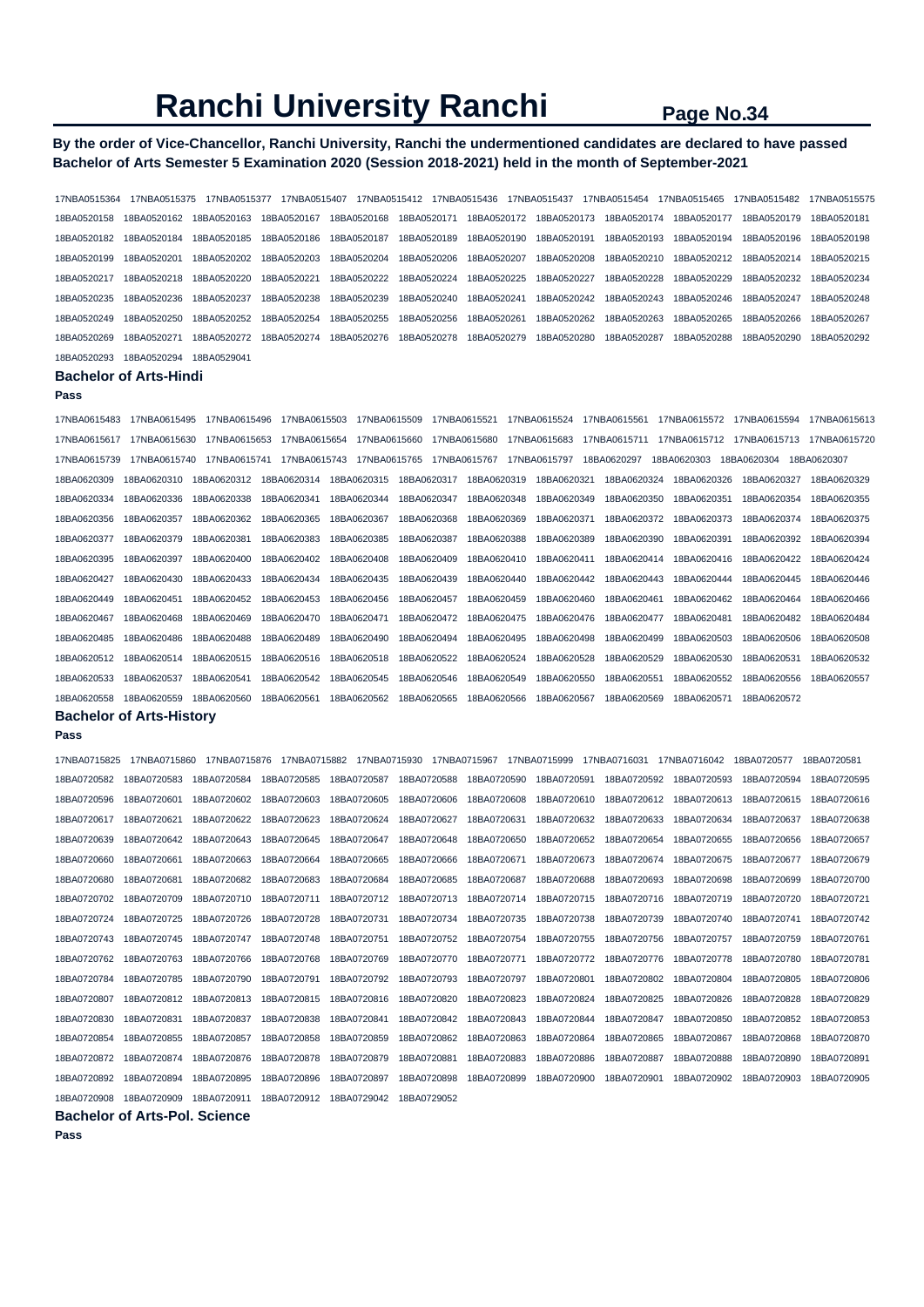## **By the order of Vice-Chancellor, Ranchi University, Ranchi the undermentioned candidates are declared to have passed Bachelor of Arts Semester 5 Examination 2020 (Session 2018-2021) held in the month of September-2021**

17NBA1116148 17NBA1116153 17NBA1116165 17NBA1116201 17NBA1116202 17NBA1116206 17NBA1116247 17NBA1116254 17NBA1116259 17NBA1116296 17NBA1116318 17NBA1116321 17NBA1116333 17NBA1116376 17NBA1116402 17NBA1116415 17NBA1116427 17NBA1116435 17NBA1116447 17NBA1116451 17NBA1116459 17NBA1116530 17NBA1116544 17NBA1116588 17NBA1116614 18BA1120981 18BA1120982 18BA1120983 18BA1120984 18BA1120985 18BA1120986 18BA1120987 18BA1120988 18BA1120991 18BA1120993 18BA1120995 18BA1120997 18BA1120999 18BA1121000 18BA1121001 18BA1121002 18BA1121004 18BA1121005 18BA1121006 18BA1121007 18BA1121008 18BA1121009 18BA1121010 18BA1121011 18BA1121012 18BA1121013 18BA1121014 18BA1121015 18BA1121016 18BA1121018 18BA1121019 18BA1121020 18BA1121021 18BA1121022 18BA1121023 18BA1121024 18BA1121025 18BA1121027 18BA1121028 18BA1121030 18BA1121031 18BA1121032 18BA1121033 18BA1121034 18BA1121036 18BA1121037 18BA1121038 18BA1121039 18BA1121040 18BA1121041 18BA1121042 18BA1121043 18BA1121044 18BA1121047 18BA1121048 18BA1121049 18BA1121050 18BA1121054 18BA1121056 18BA1121057 18BA1121059 18BA1121061 18BA1121062 18BA1121063 18BA1121064 18BA1121065 18BA1121066 18BA1121068 18BA1121069 18BA1121071 18BA1121072 18BA1121073 18BA1121074 18BA1121076 18BA1121077 18BA1121078 18BA1121079 18BA1121080 18BA1121082 18BA1121083 18BA1121084 18BA1121085 18BA1121086 18BA1121087 18BA1121089 18BA1121090 18BA1121092 18BA1121093 18BA1121095 18BA1121096 18BA1121097 18BA1121098 18BA1121099 18BA1121100 18BA1121103 18BA1121107 18BA1121109 18BA1121110 18BA1121114 18BA1121115 18BA1121117 18BA1121119 18BA1121120 18BA1121122 18BA1121123 18BA1121125 18BA1121126 18BA1121127 18BA1121128 18BA1121129 18BA1121133 18BA1121134 18BA1121135 18BA1121136 18BA1121137 18BA1121139 18BA1121140 18BA1121142 18BA1121143 18BA1121145 18BA1121146 18BA1121147 18BA1121148 18BA1121149 18BA1121150 18BA1121151 18BA1121153 18BA1121154 18BA1121156 18BA1121158 18BA1121159 18BA1121160 18BA1121161 18BA1121164 18BA1121168 18BA1121170 18BA1121171 18BA1121174 18BA1121176 18BA1121177 18BA1121178 18BA1121179 18BA1121180 18BA1121181 18BA1121182 18BA1121183 18BA1121184 18BA1121185 18BA1121186 18BA1121187 18BA1121193 18BA1121194 18BA1121195 18BA1121196 18BA1121197 18BA1121199 18BA1121200 18BA1121205 18BA1121206 18BA1121208 18BA1121210 18BA1121215 18BA1121217 18BA1121218 18BA1121220 18BA1121221 18BA1121222 18BA1121223 18BA1121224 18BA1121226 18BA1121227 18BA1121228 18BA1121229 18BA1121231 18BA1121233 18BA1121234 18BA1121235 18BA1121236 18BA1121237

#### **Bachelor of Arts-Psychology**

**Pass** 

17NBA1216639 17NBA1216643 17NBA1216647 17NBA1216649 18BA1221242 18BA1221243 18BA1221244 18BA1221246 18BA1221247 18BA1221249 18BA1221250 18BA1221254 18BA1221256 18BA1221258 18BA1221260 18BA1221264 18BA1221266 18BA1221267 18BA1221268 18BA1221272 18BA1221276 18BA1221279 18BA1221280

## **Bachelor of Arts-Sanskrit**

#### **Pass**

17NBA1316656 17NBA1316660 17NBA1316661 17NBA1316662 18BA1321282 18BA1321283 18BA1321284 18BA1321286 18BA1321288 18BA1321290

#### **Bachelor of Arts-Sociology**

#### **Pass**

18BA1421291 18BA1421294 18BA1421295 18BA1421296 18BA1421297 18BA1421299 18BA1421302 18BA1421303 18BA1421304 18BA1421305 18BA1421306 18BA1421308 18BA1421309 18BA1421310 18BA1421311 18BA1421312 18BA1421313 18BA1421314 18BA1421315 18BA1421321 18BA1421322 18BA1421326 18BA1421329 18BA1421330 18BA1421331 18BA1421333 18BA1421334 18BA1421335 18BA1421337 18BA1421340 18BA1421341 18BA1421342 18BA1421343 18BA1421344 18BA1421345 18BA1421346 18BA1421350 18BA1421351 18BA1421352 18BA1421354 18BA1421355 18BA1421357 18BA1421358 18BA1421359 18BA1421360 18BA1421362 18BA1421363 18BA1421364 18BA1421365 18BA1421366 18BA1421368 18BA1421372 18BA1421373 18BA1421374 18BA1421375 18BA1421376 18BA1421380 18BA1421381 18BA1421383 18BA1421385 18BA1421386 18BA1421388 18BA1421389 18BA1421390 18BA1421391 18BA1421392 18BA1421395 18BA1421396 18BA1421398 18BA1421399 18BA1421400 18BA1421401 18BA1421402

#### **Bachelor of Arts-Nagpuri**

**Pass** 

17NBA1616094 17NBA1616113 17NBA1616121 18BA1620943 18BA1620944 18BA1620946 18BA1620953 18BA1620954 18BA1620957 18BA1620961 18BA1620962 18BA1620963 18BA1620964 18BA1620967 18BA1620969 18BA1620971 18BA1620973 18BA1620976 18BA1620977 18BA1620978 18BA1620979

#### **Bachelor of Arts-Mundari**

**Pass** 

18BA1720941

#### **Bachelor of Arts-Kurukh**

### **Pass**

17NBA2016068 17NBA2016082 18BA2020918 18BA2020920 18BA2020921 18BA2020922 18BA2020923 18BA2020924 18BA2020926 18BA2020927 18BA2020928 18BA2020929 18BA2020931 18BA2020932 18BA2020933 18BA2020936 18BA2020937 18BA2020939 18BA2020940

#### **Bachelor of Arts-Urdu**

#### **Pass**

17NBA2316684 17NBA2316687 17NBA2316698 17NBA2316703 17NBA2316713 18BA2321403 18BA2321404 18BA2321409 18BA2321411 18BA2321416 18BA2321417 18BA2321426 18BA2321427 18BA2321428 18BA2321430 18BA2321431 18BA2329026

## **St. Xaviers College, Simdega**

**Bachelor of Arts-Economics**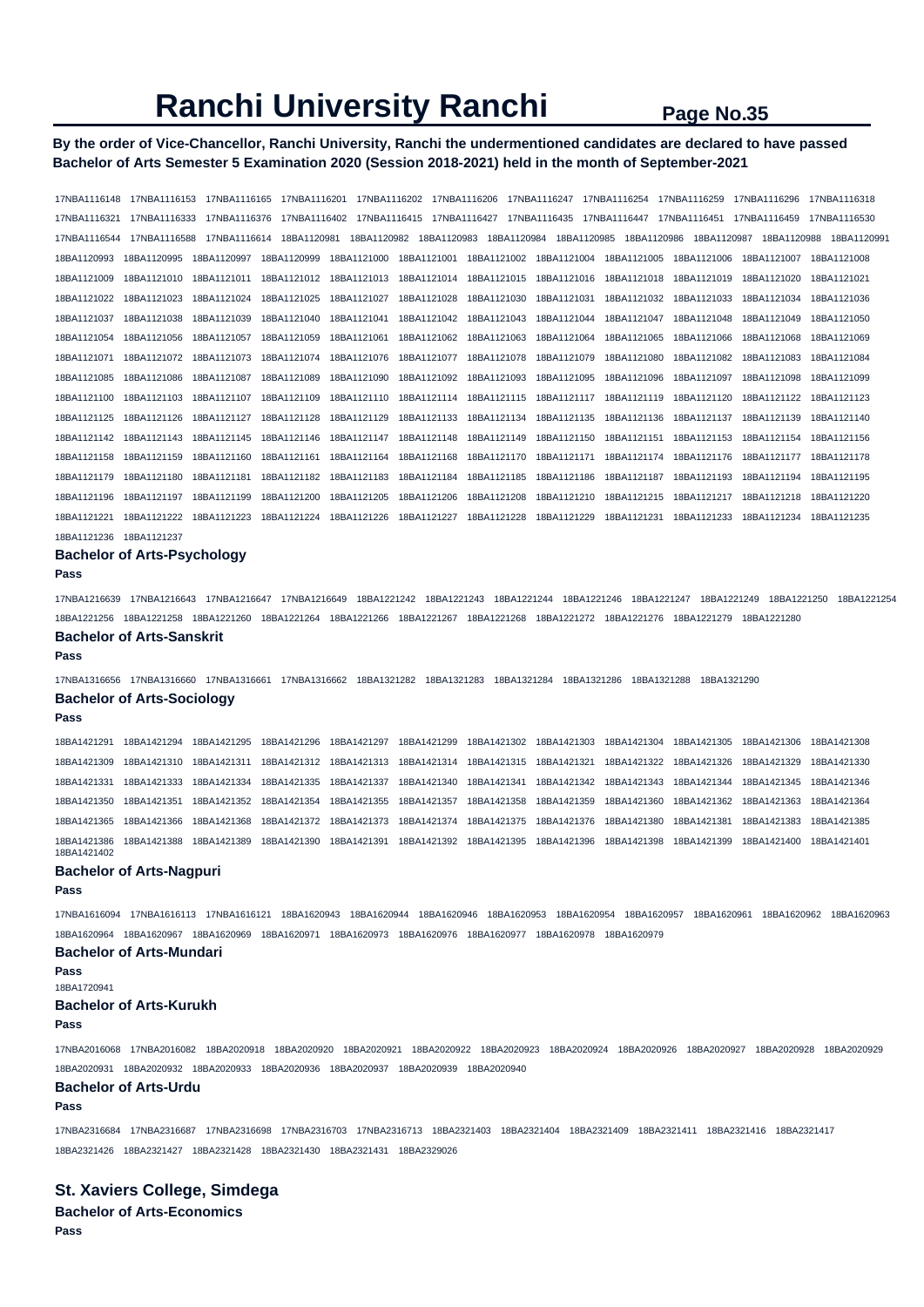## **By the order of Vice-Chancellor, Ranchi University, Ranchi the undermentioned candidates are declared to have passed Bachelor of Arts Semester 5 Examination 2020 (Session 2018-2021) held in the month of September-2021**

18BA0328574 18BA0328575 18BA0328576 18BA0328577 18BA0328578 18BA0328579 18BA0328580 18BA0328582 18BA0328583 18BA0328584 18BA0328585 18BA0328586 18BA0328587 18BA0328588 18BA0328589 18BA0328590 18BA0328591 18BA0328592 18BA0328593 18BA0328594 18BA0328595 18BA0328596 18BA0328597 18BA0328598 18BA0328599 18BA0328600 18BA0328601 18BA0328602 18BA0328603 18BA0328604 18BA0328605 18BA0328606 18BA0328609 18BA0328610 18BA0328611 18BA0328613 18BA0328614 18BA0328616 18BA0328617 18BA0328618 18BA0328619 18BA0328620 **Bachelor of Arts-English Pass**  18BA0428621 18BA0428622 18BA0428623 18BA0428625 18BA0428627 18BA0428629 18BA0428630 18BA0428631 18BA0428632 18BA0428633 18BA0428634 18BA0428635 18BA0428636 18BA0428639 18BA0428641 18BA0428642 18BA0428643 18BA0428644 18BA0428645 18BA0428646 18BA0428647 18BA0428648 18BA0428649 18BA0428651 18BA0428652 18BA0428653 18BA0428654 18BA0428655 18BA0428656 18BA0428657 18BA0428658 18BA0428659 18BA0428660 18BA0428661 18BA0428662 18BA0428663 18BA0428664 18BA0428666 18BA0428667 18BA0428668 18BA0428669 **Bachelor of Arts-Geography Pass**  17NBA0516800 17NBA0516842 17NBA0516867 17NBA0516874 17NBA0516881 17NBA0516885 18BA0528670 18BA0528671 18BA0528672 18BA0528673 18BA0528674 18BA0528676 18BA0528679 18BA0528680 18BA0528681 18BA0528683 18BA0528685 18BA0528687 18BA0528688 18BA0528690 18BA0528691 18BA0528692 18BA0528693 18BA0528694 18BA0528695 18BA0528696 18BA0528697 18BA0528698 18BA0528700 18BA0528701 18BA0528702 18BA0528703 18BA0528704 18BA0528705 18BA0528706 18BA0528707 18BA0528708 18BA0528709 18BA0528710 18BA0528711 18BA0528712 18BA0528713 18BA0528714 18BA0528715 18BA0528716 18BA0528717 18BA0528718 18BA0528719 18BA0528721 18BA0528722 18BA0528723 18BA0528724 18BA0528725 18BA0528726 18BA0528727 18BA0528728 18BA0528729 18BA0528731 18BA0528732 18BA0528734 18BA0528735 18BA0528739 18BA0528740 18BA0528741 **Bachelor of Arts-Hindi Pass**  17NBA0616890 17NBA0616915 17NBA0616917 17NBA0616928 17NBA0616946 18BA0628742 18BA0628744 18BA0628745 18BA0628746 18BA0628747 18BA0628748 18BA0628749 18BA0628750 18BA0628751 18BA0628753 18BA0628754 18BA0628755 18BA0628756 18BA0628757 18BA0628760 18BA0628761 18BA0628762 18BA0628763 18BA0628764 18BA0628765 18BA0628768 18BA0628769 18BA0628772 18BA0628774 18BA0628776 18BA0628777 18BA0628778 18BA0628779 18BA0628782 18BA0628783 18BA0628784 18BA0628785 18BA0628786 18BA0628787 18BA0628788 18BA0628789 18BA0628790 18BA0628791 18BA0628792 18BA0628795 18BA0628796 18BA0628797 18BA0628798 18BA0628799 18BA0628800 18BA0628801 18BA0628802 18BA0628803 18BA0628804 18BA0628805 18BA0628806 18BA0628807 18BA0628808 18BA0628809 18BA0628810 18BA0628812 18BA0628813 18BA0628814 18BA0628815 18BA0628816 18BA0628817 18BA0628818 18BA0628819 18BA0628820 18BA0628821 18BA0628823 18BA0628824 18BA0628825 18BA0628826 18BA0628827 18BA0628828 18BA0628830 18BA0628832 18BA0628834 18BA0628835 18BA0628836 18BA0628837 18BA0628838 18BA0628839 18BA0628840 18BA0628841 18BA0628842 18BA0628843 18BA0628844 18BA0628845 18BA0628846 18BA0628847 18BA0628848 **Bachelor of Arts-History Pass**  18BA0728849 18BA0728851 18BA0728852 18BA0728853 18BA0728854 18BA0728857 18BA0728858 18BA0728859 18BA0728860 18BA0728862 18BA0728864 18BA0728865 18BA0728866 18BA0728868 18BA0728869 18BA0728870 18BA0728871 18BA0728872 18BA0728873 18BA0728875 18BA0728876 18BA0728877 18BA0728879 18BA0728880 18BA0728881 18BA0728882 18BA0728883 18BA0728884 18BA0728885 18BA0728886 18BA0728889 18BA0728891 18BA0728892 18BA0728893 18BA0728894 18BA0728895 18BA0728898 18BA0728901 18BA0728903 18BA0728904 18BA0728905 18BA0728906 18BA0728907 18BA0728908 18BA0728909 18BA0728911 18BA0728912

#### **Bachelor of Arts-Pol. Science**

**Pass** 

17NBA1117020 18BA1128913 18BA1128914 18BA1128915 18BA1128916 18BA1128917 18BA1128919 18BA1128920 18BA1128922 18BA1128924 18BA1128926 18BA1128927 18BA1128928 18BA1128929 18BA1128930 18BA1128931 18BA1128932 18BA1128934 18BA1128936 18BA1128938 18BA1128941 18BA1128944 18BA1128945 18BA1128947 18BA1128949 18BA1128951 18BA1128952 18BA1128953 18BA1128954 18BA1128956 18BA1128957 18BA1128958

### **Tana Bhagat College, Ghaghra**

**Bachelor of Arts-Economics Pass**  18BA0327800 **Bachelor of Arts-Geography Pass** 

18BA0527805 18BA0527807 18BA0527809 18BA0527811 18BA0527812 18BA0527813 18BA0527822 18BA0527825 18BA0527826 18BA0527834 18BA0527838 18BA0527840 18BA0527842 18BA0527844 18BA0527845 18BA0527851 18BA0527858 18BA0527859 18BA0527860 18BA0527861

### **Bachelor of Arts-Hindi**

**Pass** 

17NBA0617136 17NBA0617139 18BA0627862 18BA0627865 18BA0627868 18BA0627870 18BA0627871 **Bachelor of Arts-History**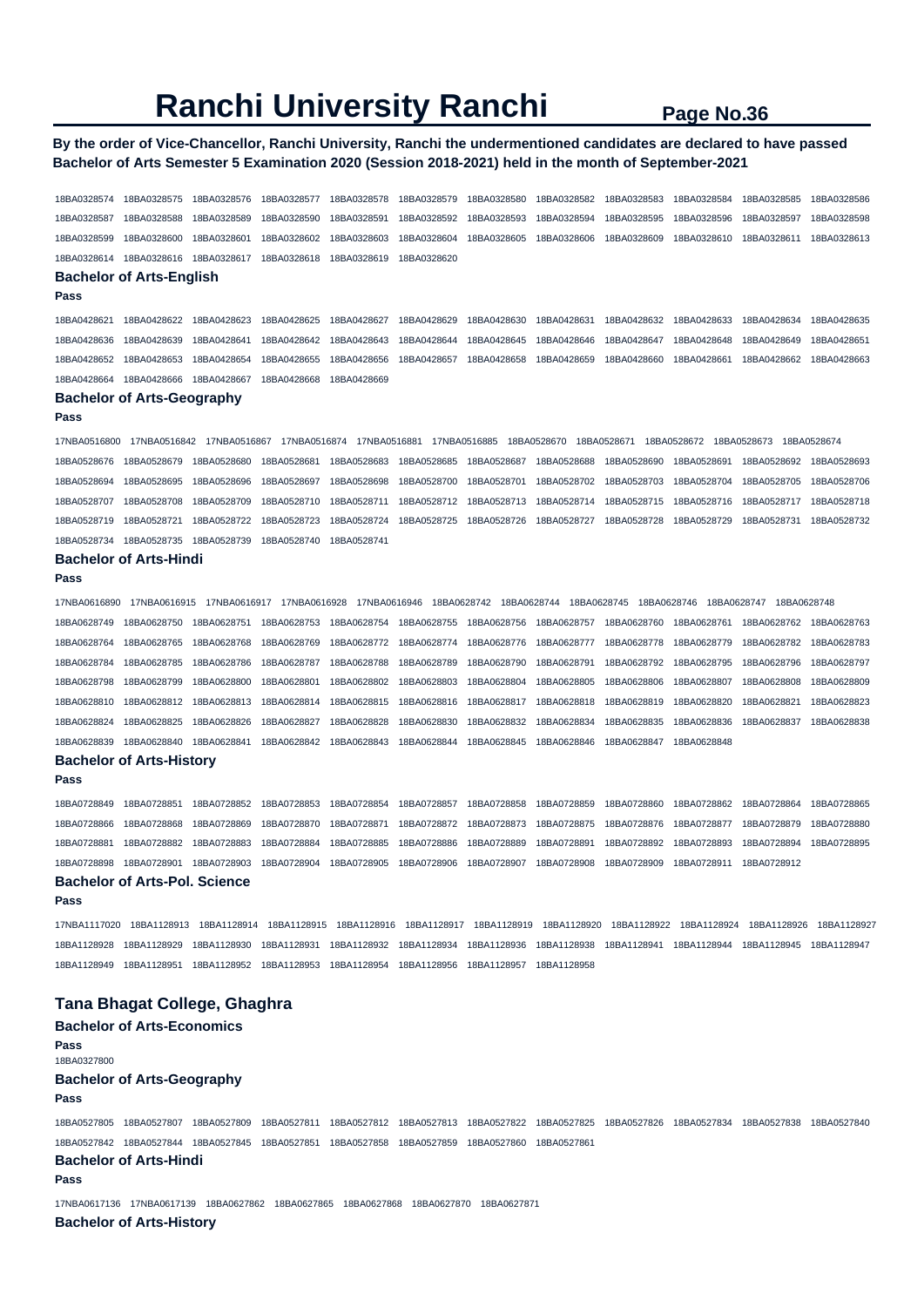## **By the order of Vice-Chancellor, Ranchi University, Ranchi the undermentioned candidates are declared to have passed Bachelor of Arts Semester 5 Examination 2020 (Session 2018-2021) held in the month of September-2021**

#### **Pass**

17NBA0717175 18BA0727872 18BA0727873 18BA0727874 18BA0727876 18BA0727878 18BA0727879 18BA0727881 18BA0727886 18BA0727889 18BA0727891 18BA0727892 18BA0727893 18BA0727894 18BA0727895 18BA0727896 18BA0727897 18BA0727900

#### **Bachelor of Arts-Pol. Science**

**Pass** 

17NBA1117216 18BA1127905 18BA1127910 18BA1127914 18BA1127916 18BA1127924 18BA1127930 18BA1127935 18BA1127940 18BA1127944 18BA1127957 18BA1127962 18BA1127964

### **Bachelor of Arts-Sanskrit Pass**  17NBA1317225

## **St. Joseph College, Torpa**

**Bachelor of Arts-Economics** 

#### **Pass**

17NBA0317250 18BA0328238 18BA0328239 18BA0328242 18BA0328243 18BA0328244 18BA0328245 18BA0328246 18BA0328247 18BA0328250 18BA0328251 18BA0328252 18BA0328253 18BA0328258 18BA0328260 18BA0328262 18BA0328263 18BA0328264 18BA0328266 18BA0328267 18BA0328268 18BA0328269 18BA0328270 18BA0328271 18BA0328272 18BA0328273 18BA0328274 18BA0328275 18BA0328276 18BA0328278 18BA0328280 18BA0328283 18BA0328284 18BA0328287 18BA0328289

## **Bachelor of Arts-Geography**

**Pass** 

17NBA0517251 17NBA0517275 18BA0528292 18BA0528293 18BA0528294 18BA0528295 18BA0528296 18BA0528297 18BA0528299 18BA0528300 18BA0528301 18BA0528304 18BA0528305 18BA0528306 18BA0528308 18BA0528309 18BA0528310 18BA0528313 18BA0528314 18BA0528315 18BA0528317 18BA0528318 18BA0528319 **Bachelor of Arts-Hindi** 

#### **Pass**

17NBA0617298 18BA0628320 18BA0628321 18BA0628322 18BA0628324 18BA0628327 18BA0628328 18BA0628329 18BA0628331 18BA0628333 18BA0628334 18BA0628335 18BA0628337 18BA0628338 18BA0628339 18BA0628340 18BA0628342 18BA0628344 18BA0628346 18BA0628347 18BA0628348 18BA0628349 18BA0628350 18BA0628351 18BA0628352 18BA0628353 18BA0628354 18BA0628355 18BA0628356 18BA0628357 18BA0628358 18BA0628359 18BA0628360 18BA0628362 18BA0628364 18BA0628365 18BA0628366 18BA0628367 18BA0628368 18BA0628369 18BA0628373 18BA0628374 18BA0628375 18BA0628378 18BA0628380 18BA0628381 18BA0628382 18BA0628384 18BA0628385 18BA0628387 18BA0628388

#### **Bachelor of Arts-History**

**Pass** 

18BA0728390 18BA0728392 18BA0728393 18BA0728394 18BA0728395 18BA0728396 18BA0728397 18BA0728400 18BA0728401 18BA0728403 18BA0728405 18BA0728406 18BA0728407 18BA0728409 18BA0728410 18BA0728411 18BA0728412 18BA0728413 18BA0728414 18BA0728415 18BA0728419 18BA0728421 18BA0728422 18BA0728423 18BA0728424 18BA0728425 18BA0728427

### **Bachelor of Arts-Pol. Science**

#### **Pass**

17NBA1117386 18BA1128459 18BA1128460 18BA1128461 18BA1128462 18BA1128463 18BA1128464 18BA1128466 18BA1128469 18BA1128470 18BA1128472 18BA1128473 18BA1128474 18BA1128475 18BA1128476 18BA1128477 18BA1128478 18BA1128479 18BA1128480 18BA1128481 18BA1128482 18BA1128485 18BA1128487 18BA1128489 18BA1128491 18BA1128494 18BA1128495 18BA1128496 18BA1128497 18BA1128498 18BA1128499 18BA1128500 18BA1128501 18BA1128502 18BA1128503 18BA1128505 18BA1128506 18BA1128507 18BA1128508 18BA1128509 18BA1128514 18BA1128515 18BA1128517 18BA1128520 18BA1128521 18BA1128522 18BA1128523 18BA1128525 18BA1128526 18BA1128527 18BA1128529 18BA1128530 18BA1128532 18BA1128538 18BA1128539 18BA1128545 18BA1128547 18BA1128548 18BA1128550 18BA1128552 18BA1128554 18BA1128555 18BA1128557 18BA1128559 18BA1128560 18BA1128562 18BA1128563 18BA1128564 18BA1128566 18BA1128567 18BA1128571 **Bachelor of Arts-Mundari** 

### **Pass**

18BA1728431 18BA1728432 18BA1728434 18BA1728436 18BA1728437 18BA1728440 18BA1728441 18BA1728444 18BA1728446 18BA1728448 18BA1728449 18BA1728452 18BA1728453 18BA1728454 18BA1728455 18BA1728456 18BA1728457

## **U.K.S.Mahavidyalaya, Dakra**

**Bachelor of Arts-Economics** 

#### **Pass**

17NBA0317816 18BA0311972 18BA0324625 18BA0324627 18BA0324628 18BA0324629 18BA0324630 **Bachelor of Arts-English**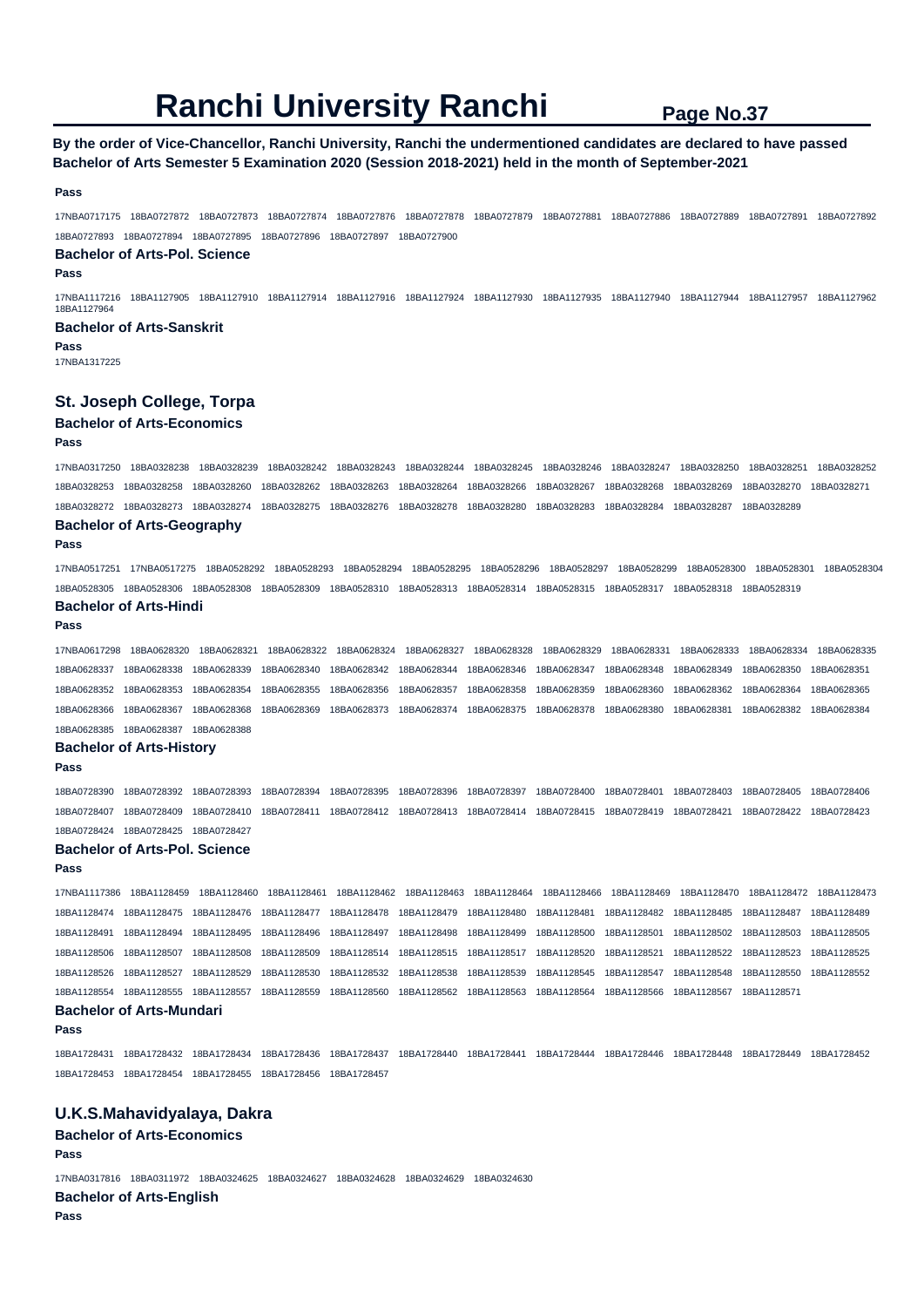## **By the order of Vice-Chancellor, Ranchi University, Ranchi the undermentioned candidates are declared to have passed Bachelor of Arts Semester 5 Examination 2020 (Session 2018-2021) held in the month of September-2021**

17NBA0417607 17NBA0417615 18BA0424634 18BA0424637 18BA0424640 18BA0424641 18BA0424643 18BA0424644 18BA0424645 18BA0424647 18BA0424648 18BA0424649 18BA0424650 18BA0424651 18BA0424652 18BA0424653 18BA0424654 18BA0424655 18BA0424658 18BA0424660 18BA0424661 18BA0424663 18BA0424664 18BA0424665 18BA0424666 18BA0424668 18BA0424670 18BA0424671 18BA0424672 18BA0424673 18BA0424675

#### **Bachelor of Arts-Geography**

#### **Pass**

17NBA0517635 17NBA0517637 17NBA0517643 17NBA0517656 18BA0524635 18BA0524689 18BA0524692 18BA0524694 18BA0524695 18BA0524696 18BA0524698 18BA0524701 18BA0524702 18BA0524703 18BA0524706 18BA0524708 18BA0524712 18BA0524716 18BA0524717 18BA0524718

#### **Bachelor of Arts-Hindi**

**Pass** 

18BA0624719 18BA0624722 18BA0624724 18BA0624725 18BA0624726 18BA0624727 18BA0624728 18BA0624735 18BA0624736 18BA0624738 18BA0624739 18BA0624740 18BA0624741 18BA0624742

#### **Bachelor of Arts-History**

#### **Pass**

18BA0724747 18BA0724748 18BA0724749 18BA0724750 18BA0724752 18BA0724753 18BA0724754 18BA0724755 18BA0724756 18BA0724757 18BA0724758 18BA0724759 18BA0724760 18BA0724761 18BA0724762 18BA0724763 18BA0724764 18BA0724765 18BA0724767 18BA0724768 18BA0724769 18BA0724770 18BA0724771 18BA0724772 18BA0724773 18BA0724774 18BA0724776 18BA0724777 18BA0724778 18BA0724779 18BA0724780 18BA0724781 18BA0724782 18BA0724783 18BA0724786 18BA0724788 18BA0724789 18BA0724790 18BA0724792 18BA0724793 18BA0724794 18BA0724795 18BA0724796 18BA0724798 18BA0724799

#### **Bachelor of Arts-Pol. Science**

#### **Pass**

17NBA1117771 17NBA1117812 18BA1124800 18BA1124801 18BA1124802 18BA1124803 18BA1124804 18BA1124805 18BA1124808 18BA1124809 18BA1124810 18BA1124814 18BA1124815 18BA1124817 18BA1124821 18BA1124822 18BA1124824 18BA1124827 18BA1124830 18BA1124831 18BA1124832 18BA1124836 18BA1124837 18BA1124838 18BA1124839 18BA1124841 18BA1124842 18BA1124843 18BA1124844 18BA1124845 18BA1124846 18BA1124849 18BA1124853 18BA1124855 18BA1124857 18BA1124858 18BA1124859 18BA1124860 18BA1124861 18BA1124863

#### **Bachelor of Arts-Sociology**

#### **Pass**

17NBA1417829 18BA1424867 18BA1424868 18BA1424869 18BA1424871 18BA1424872 18BA1424873 18BA1424874 18BA1424875 18BA1424876 18BA1424877 18BA1424878 18BA1424879 18BA1424880 18BA1424881 18BA1424882 18BA1424883 18BA1424885 18BA1424888 18BA1424889 18BA1424890 18BA1424892 18BA1424893 18BA1424894 18BA1424895 18BA1424896 18BA1424897 18BA1424899 18BA1424903 18BA1424904

### **Y. S. Mahavidyalaya,Dhurwa,Ranchi**

### **Bachelor of Arts-Economics**

#### **Pass**

17NBA0323615 17NBA0323671 17NBA0323678 18BA0322355 18BA0322356 18BA0322358 18BA0322359 18BA0322361 18BA0322362 18BA0322364 18BA0322365 18BA0322366 18BA0322367 18BA0322369 18BA0322373 18BA0322374 18BA0322376 18BA0322377 18BA0322382 18BA0322383 18BA0322387 18BA0322389 18BA0322391 18BA0322394 18BA0322395 18BA0322402 18BA0322405 18BA0322406 18BA0322412 18BA0322413 18BA0322414 18BA0322416 18BA0322419 18BA0322420 18BA0322431 18BA0322436 18BA0322439 18BA0322441 18BA0322446 18BA0322447 18BA0322449 18BA0322455 18BA0322456

## **Bachelor of Arts-English**

#### **Pass**

17NBA0423721 17NBA0423732 17NBA0423746 17NBA0423750 17NBA0423760 18BA0422457 18BA0422458 18BA0422460 18BA0422461 18BA0422463 18BA0422464 18BA0422465 18BA0422466 18BA0422467 18BA0422468 18BA0422474 18BA0422475 18BA0422476 18BA0422479 18BA0422480 18BA0422483 18BA0422485 18BA0422487 18BA0422489 18BA0422491 18BA0422493 18BA0422494 18BA0422495 18BA0422496 18BA0422497 18BA0422498 18BA0422500 18BA0422501 18BA0422502 18BA0422503 18BA0422505 18BA0422506 18BA0422507 18BA0422508 18BA0422509 18BA0422510 18BA0422512 18BA0422514 18BA0422515 18BA0422516 18BA0422517 18BA0422518 18BA0422520 18BA0422521 18BA0422522 18BA0422523 18BA0422524 18BA0422526 18BA0422527 18BA0422528 18BA0422529 18BA0422530 18BA0422531 18BA0422532 18BA0422533 18BA0422534 18BA0422536 18BA0422538 18BA0422539 18BA0422541 18BA0422542 18BA0422543 18BA0422544 18BA0422545 18BA0422546

## **Bachelor of Arts-Hindi**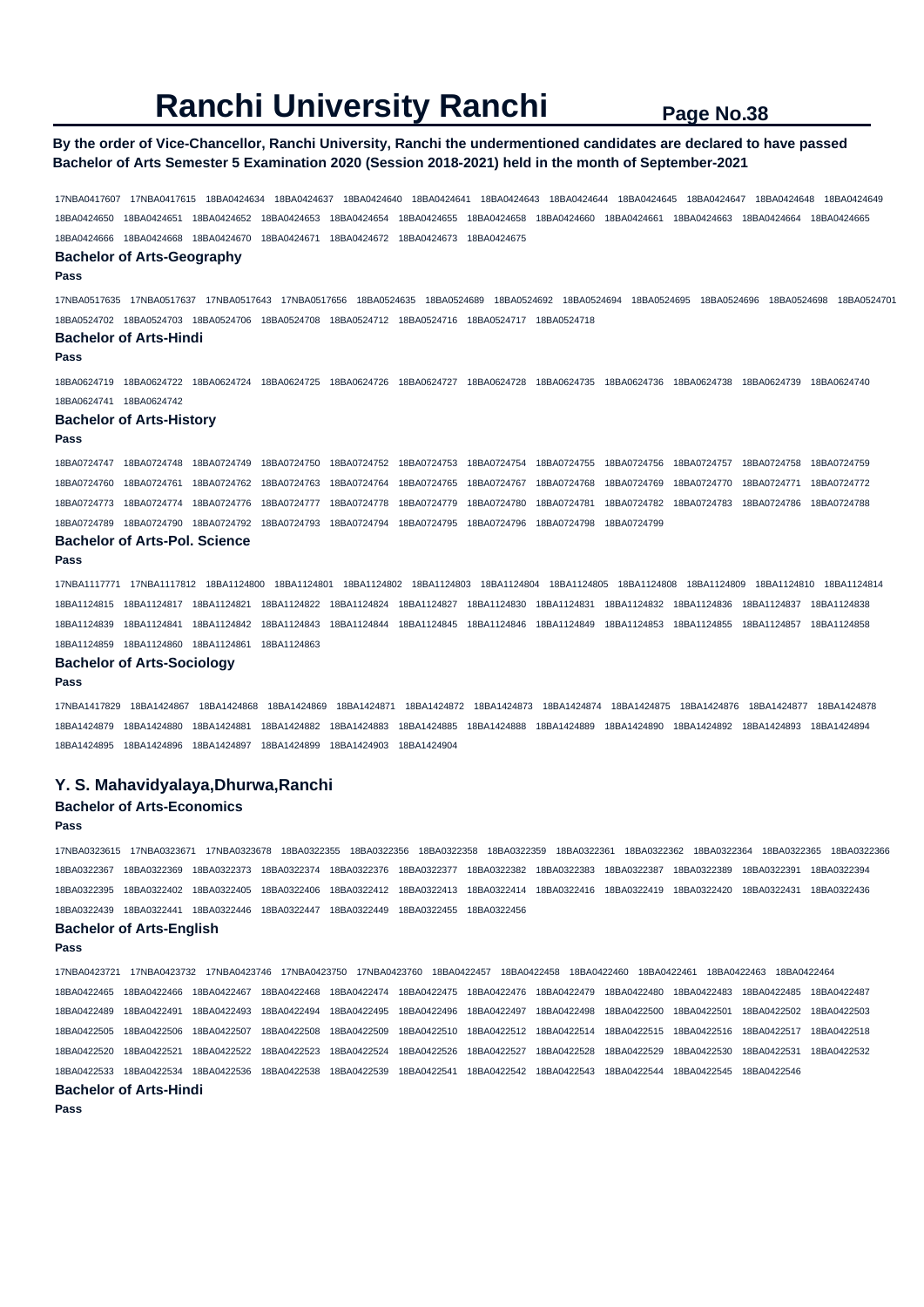## **By the order of Vice-Chancellor, Ranchi University, Ranchi the undermentioned candidates are declared to have passed Bachelor of Arts Semester 5 Examination 2020 (Session 2018-2021) held in the month of September-2021**

17NBA0623824 17NBA0623825 17NBA0623852 18BA0622547 18BA0622549 18BA0622550 18BA0622551 18BA0622552 18BA0622562 18BA0622563 18BA0622564 18BA0622566 18BA0622569 18BA0622570 18BA0622574 18BA0622580 18BA0622584 18BA0622588 18BA0622589 18BA0622590 18BA0622592 18BA0622593 18BA0622594 18BA0622597 18BA0622598 18BA0622599 18BA0622600 18BA0622601 18BA0622602 18BA0622603 18BA0622604 18BA0622605 18BA0622607 18BA0622608 18BA0622610 18BA0622612 18BA0622615 18BA0622616 18BA0622617 18BA0622618 18BA0622619 18BA0622620 18BA0622621 18BA0622624 18BA0622628 18BA0622629 18BA0622630 18BA0622635 18BA0622637 18BA0622639 18BA0622641 18BA0622644 18BA0622645 18BA0622646 18BA0622647 18BA0622648 18BA0622651 18BA0622652 18BA0622653 18BA0622654 18BA0622655 18BA0622656 18BA0622658 18BA0622659 18BA0622660 18BA0622661 18BA0622662 18BA0622668 18BA0622671 18BA0622672 18BA0622674 18BA0622676 18BA0622680 18BA0622684 18BA0622689 18BA0622690 18BA0622692 18BA0622695 18BA0622699 18BA0622703 18BA0622704 18BA0622711 18BA0622715 18BA0622716 18BA0622720 18BA0622721 18BA0622722 18BA0622724 18BA0622726 18BA0622728 18BA0622730 18BA0622731 18BA0622734 18BA0622735 18BA0622736 18BA0622738 **Bachelor of Arts-History Pass** 

17NBA0723931 17NBA0723954 18BA0722741 18BA0722744 18BA0722749 18BA0722754 18BA0722752 18BA0722753 18BA0722758 18BA0722752 18BA0722753 18BA0722753 18BA0722753 18BA0722753 18BA0722758 18BA0722758 18BA0722763 18BA0722763 18BA 18BA0722765 18BA0722767 18BA0722770 18BA0722772 18BA0722773 18BA0722776 18BA0722777 18BA0722778 18BA0722779 18BA0722781 18BA0722782 18BA0722784 18BA0722786 18BA0722789 18BA0722791 18BA0722792 18BA0722793 18BA0722794 18BA0722795 18BA0722796 18BA0722799 18BA0722800 18BA0722803 18BA0722805 18BA0722806 18BA0722807 18BA0722810 18BA0722812 18BA0722815 18BA0722827 18BA0722831 18BA0722833 18BA0722834 18BA0722835 18BA0722837 18BA0722838 18BA0722840 18BA0722842 18BA0722844 18BA0722845 18BA0722848 18BA0722849 18BA0722851 18BA0722852 18BA0722853 18BA0722854 18BA0722855 18BA0722856 18BA0722861 18BA0722863 18BA0722864 18BA0722865 18BA0722867 18BA0722868 18BA0722870 18BA0722871 18BA0722872 18BA0722873 18BA0722875 18BA0722876 18BA0722878 18BA0722879 18BA0722881 18BA0722882 18BA0722883 18BA0722884 18BA0722885 18BA0722887 18BA0722890 18BA0722891 18BA0722893

## **Bachelor of Arts-Pol. Science**

**Pass** 

17NBA1124149 17NBA1124199 17NBA1124280 17NBA1124307 17NBA1124315 17NBA1124371 17NBA1124394 17NBA1124403 17NBA1124411 18BA1122895 18BA1122897 18BA1122898 18BA1122899 18BA1122901 18BA1122904 18BA1122905 18BA1122906 18BA1122907 18BA1122909 18BA1122910 18BA1122911 18BA1122912 18BA1122915 18BA1122916 18BA1122917 18BA1122918 18BA1122919 18BA1122920 18BA1122921 18BA1122922 18BA1122924 18BA1122925 18BA1122926 18BA1122927 18BA1122929 18BA1122930 18BA1122931 18BA1122932 18BA1122935 18BA1122936 18BA1122938 18BA1122939 18BA1122940 18BA1122941 18BA1122942 18BA1122943 18BA1122944 18BA1122945 18BA1122946 18BA1122947 18BA1122948 18BA1122950 18BA1122951 18BA1122952 18BA1122953 18BA1122954 18BA1122955 18BA1122957 18BA1122958 18BA1122960 18BA1122963 18BA1122966 18BA1122968 18BA1122969 18BA1122972 18BA1122973 18BA1122975 18BA1122976 18BA1122978 18BA1122980 18BA1122982 18BA1122983 18BA1122984 18BA1122985 18BA1122988 18BA1122989 18BA1122993 18BA1122995 18BA1122996 18BA1122998 18BA1122999 18BA1123000 18BA1123001 18BA1123002 18BA1123003 18BA1123004 18BA1123006 18BA1123007 18BA1123008 18BA1123010 18BA1123012 18BA1123013 18BA1123014 18BA1123015 18BA1123016 18BA1123017 18BA1123018 18BA1123020 18BA1123021 18BA1123023 18BA1123024 18BA1123028 18BA1123029 18BA1123030 18BA1123031 18BA1123032 18BA1123033 18BA1123034 18BA1123035 18BA1123036 18BA1123037 18BA1123038 18BA1123039 18BA1123041 18BA1123042 18BA1123043 18BA1123044 18BA1123045 18BA1123047 18BA1123048 18BA1123049 18BA1123050 18BA1123051 18BA1123052 18BA1123053 18BA1123054 18BA1123056 18BA1123057 18BA1123059 18BA1123060 18BA1123061 18BA1123062 18BA1123063 18BA1123064 18BA1123065 18BA1123068 18BA1123069 18BA1123071 18BA1123073 18BA1123075 18BA1123076 18BA1123077 18BA1123078 18BA1123079 18BA1123080 18BA1123081 18BA1123082 18BA1123083 18BA1123084 18BA1123085 18BA1123090 18BA1123091 18BA1123092 18BA1123093 18BA1123095 18BA1123098 18BA1123099 18BA1123100 18BA1123103 18BA1123105 18BA1123106 18BA1123107 18BA1123109 18BA1123110 18BA1123113 18BA1123116 18BA1123119 18BA1123120 18BA1123121 18BA1123123 18BA1123124 18BA1123125 18BA1123126 18BA1123127 18BA1123128 18BA1123129 18BA1123131 18BA1123132 18BA1123133 18BA1123135 18BA1123136 18BA1123137 18BA1123138 18BA1123140 18BA1123141 18BA1123142 18BA1123144 18BA1123145 18BA1123147 18BA1123148 18BA1123149 18BA1123150 18BA1123153 18BA1123154 18BA1123155 18BA1123156 18BA1123157 18BA1123158 18BA1123160 18BA1123163 18BA1123165 18BA1123166 18BA1123167 18BA1123168 18BA1123169 18BA1123172 18BA1123173 18BA1123174 18BA1123175 18BA1123177 18BA1123179 18BA1123181 18BA1123182 18BA1123184 18BA1123186 18BA1123187 18BA1123188 18BA1123190 18BA1123191 18BA1123193 18BA1123194 18BA1123195 18BA1123197 18BA1123199 18BA1123201 18BA1123202 18BA1123203 18BA1123206 18BA1123209 18BA1123211 18BA1123212 18BA1123213 18BA1123214 18BA1123215 18BA1123216 18BA1123217 18BA1123218 18BA1123219 18BA1123220 18BA1123223 18BA1123224 18BA1123225 18BA1123226 18BA1123227 18BA1123228 18BA1123230 18BA1123232 18BA1123233 18BA1123234 18BA1123235 18BA1123236 18BA1123237 18BA1123238

## **Simdega College, Simdega Bachelor of Arts-Anthropology**

#### **Pass**

17NBA0114210 17NBA0114223 17NBA0114233 17NBA0114244 17NBA0114251 17NBA0114252 17NBA0114253 17NBA0114256 17NBA0114266 17NBA0114286 17NBA0114287 17NBA0114290 17NBA0114293 17NBA0114302 17NBA0114312 17NBA0114327 17NBA0114338 18BA0111096 18BA0111099 18BA0111107 18BA0111108 18BA0111111 18BA0111112 18BA0111113 18BA0111114 18BA0111120 18BA0111122 18BA0111125 18BA0111127 18BA0111129 18BA0111131 18BA0111134 18BA0111136 18BA0111137 18BA0111138 18BA0111140 18BA0111141 18BA0111142 18BA0111143 18BA0111148 18BA0111149 18BA0111150 18BA0111151 18BA0111154 18BA0111156

```
Bachelor of Arts-Economics
```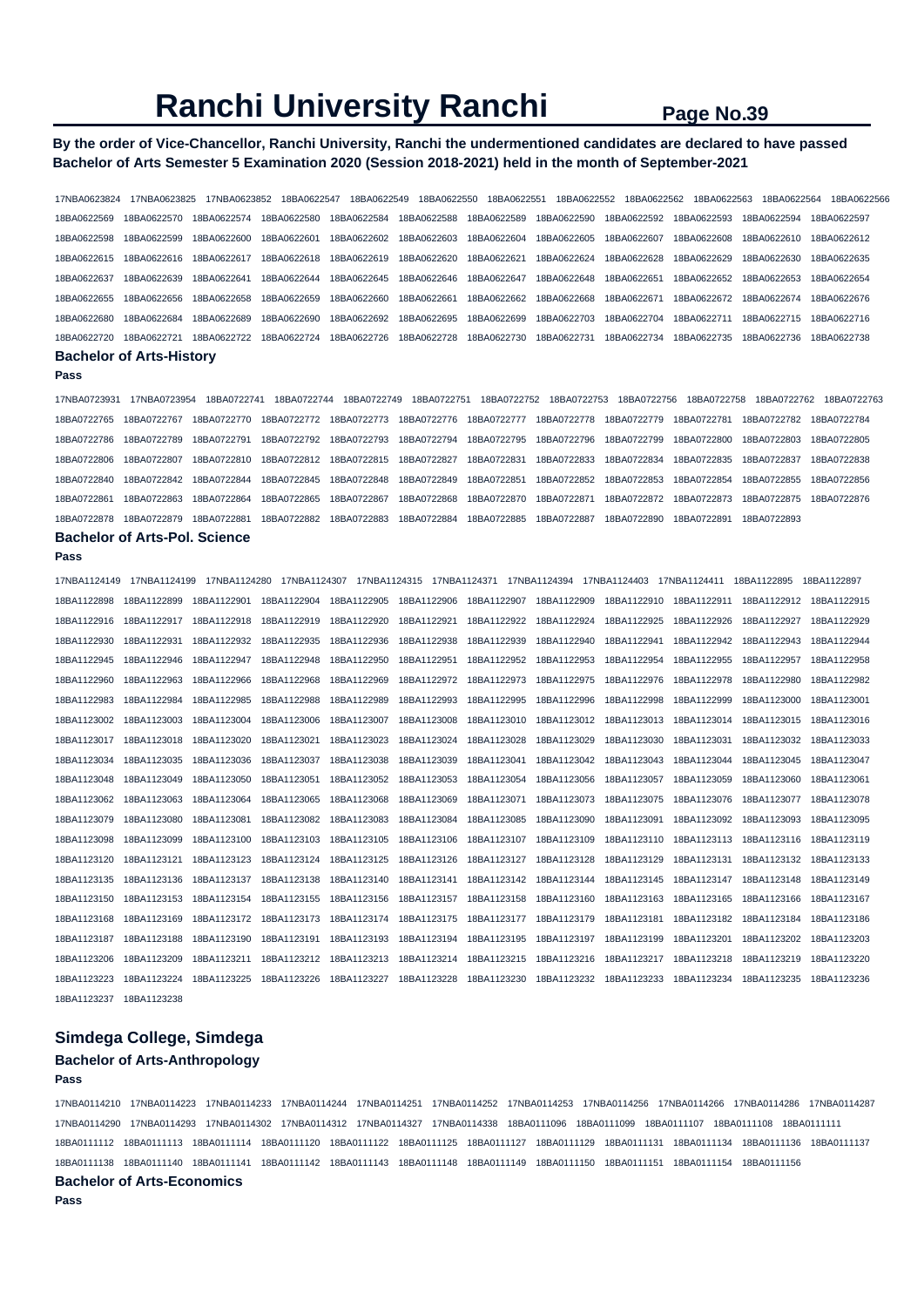## **By the order of Vice-Chancellor, Ranchi University, Ranchi the undermentioned candidates are declared to have passed Bachelor of Arts Semester 5 Examination 2020 (Session 2018-2021) held in the month of September-2021**

17NBA0314409 18BA0311169 18BA0311170 18BA0311172 18BA0311177 18BA0311178 18BA0311179 18BA0311181 18BA0311182 18BA0311183 18BA0311186 18BA0311189 18BA0311191 18BA0311192 18BA0311193 18BA0311194 18BA0311195 18BA0311196 18BA0311197 18BA0311199 18BA0311200 18BA0311201 18BA0311204 18BA0311205 18BA0311208 18BA0311212 18BA0311213 18BA0311215 18BA0311217 18BA0311218 18BA0311219 18BA0311220

#### **Bachelor of Arts-English**

**Pass** 

18BA0411224 18BA0411226 18BA0411234 18BA0411235 18BA0411238 **Bachelor of Arts-Geography** 

#### **Pass**

17NBA0514472 17NBA0514473 17NBA0514504 17NBA0514527 18BA0511240 18BA0511243 18BA0511245 18BA0511247 18BA0511249 18BA0511251 18BA0511252 18BA0511253 18BA0511254 18BA0511255 18BA0511256 18BA0511257 18BA0511261 18BA0511262 18BA0511263 18BA0511266 18BA0511267 18BA0511270 18BA0511272 18BA0511273 18BA0511276 18BA0511277 18BA0511279 18BA0511280 18BA0511282 18BA0511283 18BA0511284 18BA0511285 18BA0511286 18BA0511287 18BA0511289 18BA0511291 18BA0511292 18BA0511293 18BA0511294 18BA0511297 18BA0511299 18BA0511301 18BA0511302 18BA0511303 18BA0511305 18BA0511308 18BA0511309 18BA0511314 18BA0511315 18BA0511316 18BA0511322 18BA0511323 18BA0511324 18BA0511325 18BA0511329 18BA0511330 18BA0511333 18BA0511334 18BA0511335 18BA0511336 18BA0511337 18BA0511340 18BA0511342 18BA0511344 18BA0511346 18BA0511347 18BA0511350 18BA0511352 18BA0511356 18BA0511358 18BA0511359 18BA0511360 18BA0529036

#### **Bachelor of Arts-Hindi**

#### **Pass**

| 17NBA0614544 | 17NBA0614554 | 17NBA0614558 | 17NBA0614569 | 17NBA0614572 |             | 17NBA0614593 | 17NBA0614610 | 17NBA0614614 | 17NBA0614638 | 17NBA0614641 | 17NBA0614648 |
|--------------|--------------|--------------|--------------|--------------|-------------|--------------|--------------|--------------|--------------|--------------|--------------|
| 17NBA0614656 | 17NBA0614664 | 17NBA0614675 | 17NBA0614684 | 17NBA0614693 |             | 17NBA0614723 | 17NBA0614725 | 17NBA0614738 | 17NBA0614756 | 17NBA0614757 | 17NBA0614761 |
| 18BA0611368  | 18BA0611369  | 18BA0611370  | 18BA0611371  | 18BA0611373  | 18BA0611374 | 18BA0611375  | 18BA0611378  | 18BA0611381  | 18BA0611382  | 18BA0611383  | 18BA0611384  |
| 18BA0611387  | 18BA0611388  | 18BA0611389  | 18BA0611390  | 18BA0611393  | 18BA0611395 | 18BA0611396  | 18BA0611397  | 18BA0611398  | 18BA0611399  | 18BA0611400  | 18BA0611403  |
| 18BA0611404  | 18BA0611406  | 18BA0611407  | 18BA0611408  | 18BA0611409  | 18BA0611411 | 18BA0611412  | 18BA0611413  | 18BA0611414  | 18BA0611416  | 18BA0611417  | 18BA0611419  |
| 18BA0611421  | 18BA0611422  | 18BA0611425  | 18BA0611427  | 18BA0611428  | 18BA0611429 | 18BA0611430  | 18BA0611431  | 18BA0611432  | 18BA0611435  | 18BA0611437  | 18BA0611439  |
| 18BA0611441  | 18BA0611442  | 18BA0611443  | 18BA0611445  | 18BA0611447  | 18BA0611450 | 18BA0611451  | 18BA0611452  | 18BA0611453  | 18BA0611455  | 18BA0611456  | 18BA0611458  |
| 18BA0611461  | 18BA0611462  | 18BA0611464  | 18BA0611465  | 18BA0611468  | 18BA0611469 | 18BA0611470  | 18BA0611473  | 18BA0611474  | 18BA0611475  | 18BA0611476  | 18BA0611478  |
| 18BA0611484  | 18BA0611485  | 18BA0611486  | 18BA0611487  | 18BA0611490  | 18BA0611492 | 18BA0611493  | 18BA0611494  | 18BA0611495  | 18BA0611496  | 18BA0611497  | 18BA0611498  |
| 18BA0611499  | 18BA0611500  | 18BA0611501  | 18BA0611502  | 18BA0611503  | 18BA0611504 | 18BA0611505  | 18BA0611506  | 18BA0611507  | 18BA0611510  | 18BA0611511  | 18BA0611512  |
| 18BA0611513  | 18BA0611514  | 18BA0611516  | 18BA0611518  | 18BA0611521  | 18BA0611523 | 18BA0611524  | 18BA0611525  | 18BA0611527  | 18BA0611528  | 18BA0611529  | 18BA0611530  |
| 18BA0611532  | 18BA0611533  | 18BA0611534  | 18BA0611535  | 18BA0611538  | 18BA0611540 | 18BA0611543  | 18BA0611544  | 18BA0611549  | 18BA0611550  | 18BA0611551  | 18BA0611552  |
| 18BA0611553  | 18BA0611554  | 18BA0611557  | 18BA0611558  | 18BA0611559  | 18BA0611560 | 18BA0611561  | 18BA0611562  | 18BA0611564  | 18BA0611565  | 18BA0611566  | 18BA0611567  |
| 18BA0611568  | 18BA0611569  | 18BA0611573  | 18BA0611575  | 18BA0611577  | 18BA0611578 | 18BA0611580  | 18BA0611583  | 18BA0611584  | 18BA0611585  | 18BA0611586  | 18BA0611590  |
| 18BA0611591  | 18BA0611594  | 18BA0611595  | 18BA0611596  | 18BA0611599  | 18BA0611600 | 18BA0611601  | 18BA0611602  | 18BA0611603  | 18BA0611604  |              |              |

#### **Bachelor of Arts-History**

**Pass** 

17NBA0714780 17NBA0714809 17NBA0714823 17NBA0714889 18BA0711608 18BA0711610 18BA0711611 18BA0711612 18BA0711615 18BA0711617 18BA0711618 18BA0711619 18BA0711621 18BA0711625 18BA0711633 18BA0711634 18BA0711636 18BA0711639 18BA0711641 18BA0711643 18BA0711647 18BA0711648 18BA0711649 18BA0711650 18BA0711653 18BA0711654 18BA0711656 18BA0711657 18BA0711658 18BA0711659 18BA0711661 18BA0711663 18BA0711665 18BA0711669 18BA0711670 18BA0711671 18BA0711673 18BA0711677 18BA0711680 18BA0711681 18BA0711682 18BA0711683 18BA0711684 18BA0711688 18BA0711689 18BA0711690 18BA0711693 18BA0711696 18BA0711704 18BA0711705 18BA0711706 18BA0711708 18BA0711709 18BA0711712 18BA0711713 18BA0711714 18BA0711715 18BA0711719 18BA0711720 18BA0711721 18BA0711722 18BA0711723 18BA0711724 18BA0711725 18BA0711726 18BA0711727 18BA0711729 18BA0711730 18BA0711732 18BA0711736 18BA0711737 18BA0711738 18BA0711739

#### **Bachelor of Arts-Philosophy**

**Pass** 

18BA1011763 18BA1011764 18BA1011765 18BA1011767 18BA1011768 18BA1011769 18BA1011771 18BA1011775 18BA1011776 18BA1011777 18BA1011778 18BA1011779 **Bachelor of Arts-Pol. Science**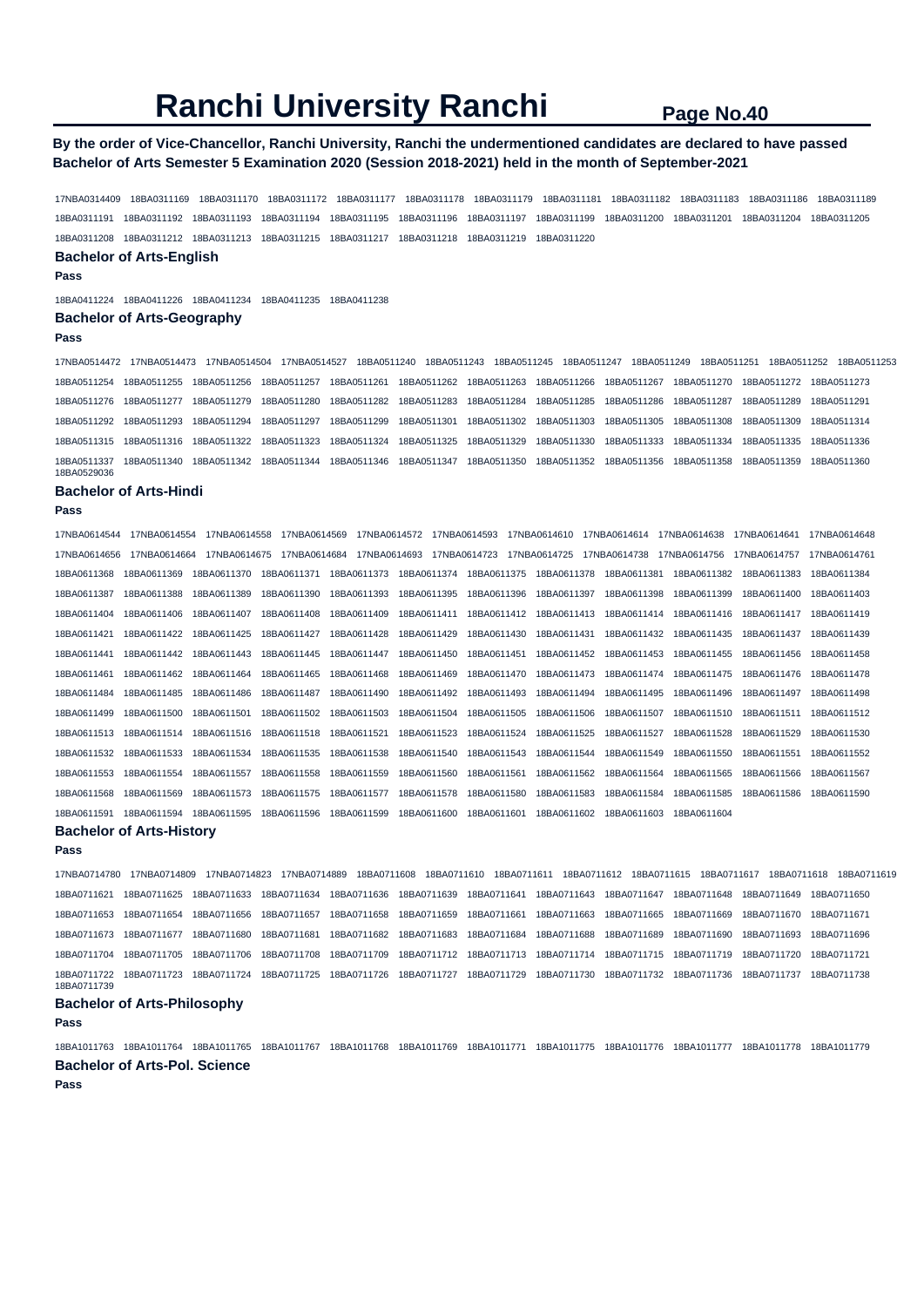## **By the order of Vice-Chancellor, Ranchi University, Ranchi the undermentioned candidates are declared to have passed Bachelor of Arts Semester 5 Examination 2020 (Session 2018-2021) held in the month of September-2021**

17NBA1114948 17NBA1114967 17NBA1114977 17NBA1114979 17NBA1115041 17NBA1115047 17NBA1115059 18BA1111780 18BA1111781 18BA1111782 18BA1111783 18BA1111784 18BA1111785 18BA1111786 18BA1111792 18BA1111794 18BA1111795 18BA1111796 18BA1111797 18BA1111798 18BA1111799 18BA1111802 18BA1111803 18BA1111807 18BA1111809 18BA1111811 18BA1111812 18BA1111814 18BA1111815 18BA1111817 18BA1111818 18BA1111819 18BA1111822 18BA1111823 18BA1111824 18BA1111825 18BA1111826 18BA1111827 18BA1111829 18BA1111830 18BA1111831 18BA1111832 18BA1111835 18BA1111836 18BA1111839 18BA1111840 18BA1111842 18BA1111843 18BA1111844 18BA1111846 18BA1111847 18BA1111848 18BA1111850 18BA1111851 18BA1111852 18BA1111853 18BA1111854 18BA1111856 18BA1111861 18BA1111862 18BA1111863 18BA1111868 18BA1111869 18BA1111871 18BA1111873 18BA1111877 18BA1111878 18BA1111879 18BA1111880 18BA1111881 18BA1111883 18BA1111885 18BA1111886 18BA1111887 18BA1111890 18BA1111892 18BA1111895 18BA1111897 18BA1111899 18BA1111900 18BA1111901 18BA1111902 18BA1111903 18BA1111904 18BA1111905 18BA1111906 18BA1111907 18BA1111908 18BA1111910 18BA1111911 18BA1111913 18BA1111914 18BA1111915 18BA1111921 18BA1111922 18BA1111923 18BA1111924 18BA1111925 **Bachelor of Arts-Psychology Pass**  17NBA1215072 18BA1211926 18BA1211927 18BA1211928 18BA1211929 18BA1211931 18BA1211934 **Bachelor of Arts-Sanskrit Pass**  17NBA1315111 18BA1311935 18BA1311936 18BA1311938 18BA1311939 18BA1311940 18BA1311943 18BA1311944 **Bachelor of Arts-Sociology Pass**  18BA1411946 18BA1411947 18BA1411949 18BA1411951 18BA1411952 18BA1411955 18BA1411956 18BA1411958 **Bachelor of Arts-Nagpuri Pass**  18BA1611751 18BA1611752 18BA1611754 18BA1611756 18BA1611758 **Bachelor of Arts-Kharia Pass**  18BA1811741 18BA1811742 18BA1811744 18BA1811745 18BA1811746 **Bachelor of Arts-Computer Application Pass**  18BA5811157 18BA5811158 18BA5811160 18BA5811161 18BA5811163 18BA5811164 18BA5811166 18BA5852037 **Silli College, Silli** 

### **Bachelor of Arts-Bengali**

### **Pass**

17NBA0212664 17NBA0212688 17NBA0212760 17NBA0212774 17NBA0212807 17NBA0212812 17NBA0212837 17NBA0212850 17NBA0212882 17NBA0212931 17NBA0212947 18BA0225946 18BA0225948 18BA0225949 18BA0225951 18BA0225952 18BA0225953 18BA0225957 18BA0225958 18BA0225959 18BA0225960 18BA0225961 18BA0225962 18BA0225965 18BA0225968 18BA0225969 18BA0225974 18BA0225975 18BA0225976 18BA0225982 18BA0225984 18BA0225985 18BA0225987 18BA0225988 18BA0225990 18BA0225996 18BA0225997 18BA0225999 18BA0226001 18BA0226002 18BA0226004 18BA0226007 18BA0226011 18BA0226012 18BA0226015 18BA0226018 18BA0226019 18BA0226022 18BA0226023 18BA0226024 18BA0226025 18BA0226027 18BA0226028 18BA0226029 18BA0226032 18BA0226034 18BA0226035 18BA0226039 18BA0226040 18BA0226041 18BA0226042 18BA0226043 18BA0226044 18BA0226045 18BA0226047 18BA0226048 18BA0226050 18BA0226051 18BA0226054 18BA0226055 18BA0226058 18BA0226059 18BA0226061 18BA0226062 18BA0226064 18BA0226065 18BA0226070 18BA0226073 18BA0226074 18BA0226075 18BA0226076 18BA0226077 18BA0226078 18BA0226079 18BA0226080 18BA0226081 18BA0226082 18BA0226083 18BA0226085 18BA0226086 18BA0226087 18BA0226088 18BA0226091 18BA0226093 18BA0226096 18BA0226097 18BA0226098 18BA0226099 18BA0226100 18BA0226102 18BA0226103 18BA0226106 18BA0226110 18BA0226111 18BA0226112 18BA0226113 18BA0226114 18BA0226116 18BA0226126 18BA0226127 18BA0226128 18BA0226129 18BA0226131 18BA0226132 18BA0226133 18BA0226134 18BA0226136 18BA0226138 18BA0226139 18BA0226140 18BA0226141 18BA0226142 18BA0226143 18BA0226145 18BA0226146 18BA0226147 18BA0226148 18BA0226150 18BA0226151 18BA0226152 18BA0226155 18BA0226156 18BA0226160 18BA0226163 18BA0226164

#### **Bachelor of Arts-Economics**

#### **Pass**

**Pass** 

17NBA0312989 18BA0326166 18BA0326167 18BA0326168 18BA0326169 18BA0326170 18BA0326171 18BA0326172 18BA0326173 18BA0326174 18BA0326175 18BA0326176 18BA0326178 18BA0326180 18BA0326181 18BA0326183 18BA0326186 18BA0326187 18BA0326188 18BA0326189 18BA0326193 18BA0326194 18BA0326195 18BA0326196 18BA0326197 18BA0326198 18BA0326199 18BA0326200 18BA0326202 18BA0326203 18BA0326204 18BA0326206 18BA0326207 18BA0326208 18BA0326209 18BA0326210 18BA0326211 18BA0326212 18BA0326213 18BA0326214 18BA0326215 18BA0326216 18BA0326217 18BA0326218 18BA0326219 18BA0326220 18BA0326221 18BA0326222

**Bachelor of Arts-English**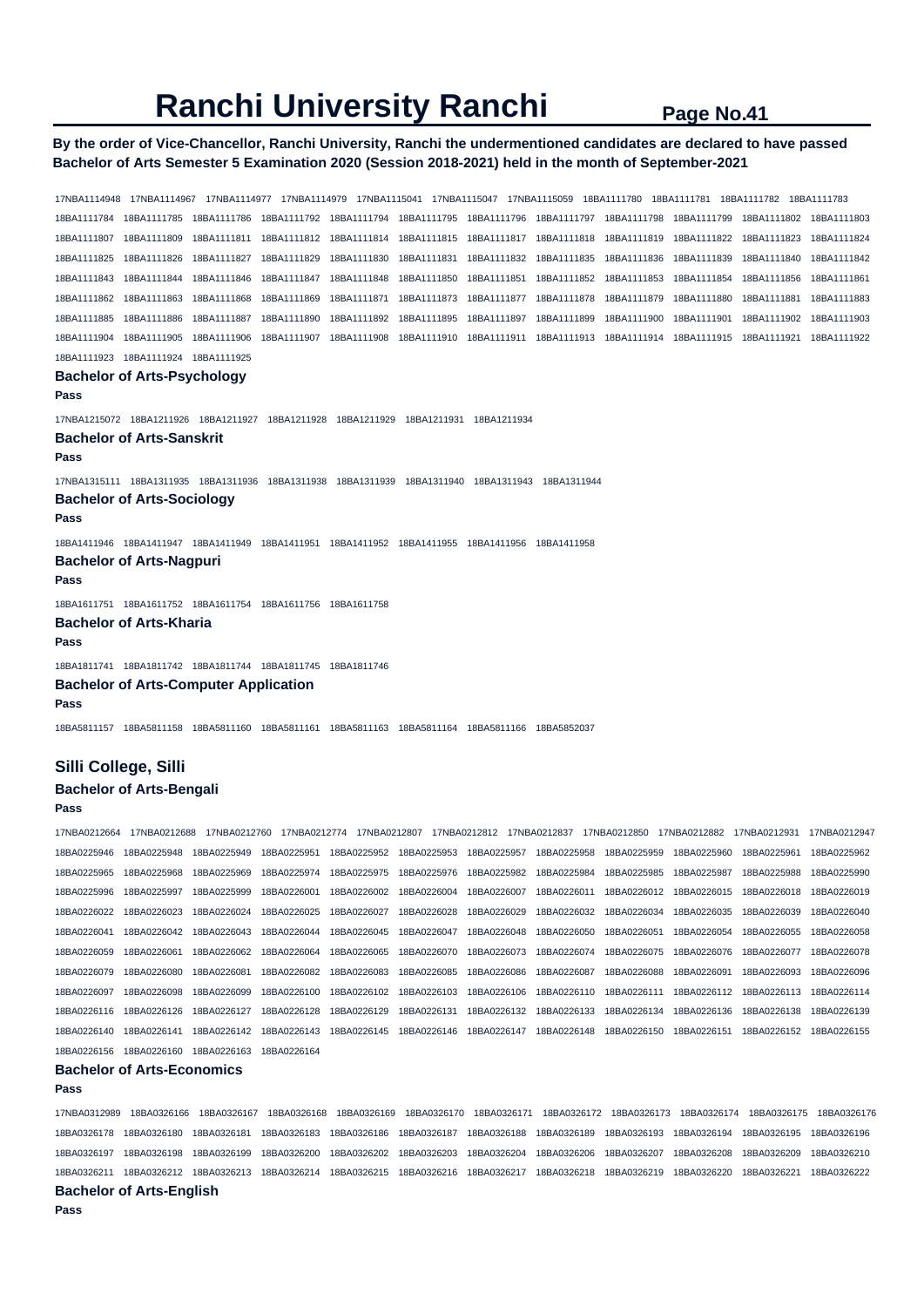## **By the order of Vice-Chancellor, Ranchi University, Ranchi the undermentioned candidates are declared to have passed Bachelor of Arts Semester 5 Examination 2020 (Session 2018-2021) held in the month of September-2021**

17NBA0413067 17NBA0413084 18BA0426226 18BA0426228 18BA0426229 18BA0426232 18BA0426235 18BA0426236 18BA0426237 18BA0426238 18BA0426240 18BA0426241 18BA0426243 18BA0426244 18BA0426245 18BA0426246 18BA0426248 18BA0426250 18BA0426251 18BA0426252 18BA0426255 18BA0426256 18BA0426259 18BA0426262 18BA0426266 18BA0426267 18BA0426268 18BA0426269 18BA0426270 18BA0426271 18BA0426272 18BA0426274 18BA0426275 18BA0426276 18BA0426278 18BA0426280 18BA0426285 18BA0426287 18BA0426288 18BA0426290 18BA0426292 18BA0426293 18BA0426294 18BA0426295 18BA0426296 18BA0426297 18BA0426299 18BA0426300 18BA0426303 18BA0426304 18BA0426305 18BA0426307 18BA0426309 18BA0426310 18BA0426312 18BA0426314 18BA0426315 18BA0426316 18BA0426317 18BA0426319 18BA0426320 18BA0426321 18BA0426322 18BA0426323 18BA0426324 18BA0426325 18BA0426327 18BA0426328 18BA0426329 18BA0426330 18BA0426331 18BA0426332 18BA0426335 18BA0426336 18BA0426337 18BA0426338 18BA0426339 18BA0426340 18BA0426342 18BA0426343 18BA0426348 18BA0426349 18BA0426350 **Bachelor of Arts-Geography Pass**  17NBA0513171 17NBA0513190 17NBA0513227 17NBA0513251 17NBA0513268 17NBA0513271 17NBA0513305 17NBA0513356 18BA0526436 18BA0526437 18BA0526443 18BA0526444 18BA0526445 18BA0526446 18BA0526449 18BA0526450 18BA0526451 18BA0526455 18BA0526456 18BA0526457 18BA0526459 18BA0526460 18BA0526461 18BA0526463 18BA0526465 18BA0526467 18BA0526468 18BA0526469 18BA0526472 18BA0526473 18BA0526474 18BA0526475 18BA0526478 18BA0526479 18BA0526480 18BA0526481 18BA0526484 18BA0526485 18BA0526486 18BA0526488 18BA0526489 18BA0526490 18BA0526491 18BA0526492 18BA0526494 18BA0526497 18BA0526498 18BA0526499 18BA0526501 18BA0526502 18BA0526505 18BA0526507 18BA0526508 18BA0526510 18BA0526512 18BA0526515 18BA0526516 18BA0526517 18BA0526520 18BA0526521 18BA0526522 18BA0526523 18BA0526525 18BA0526526 18BA0526528 18BA0526529 18BA0526530 18BA0526531 18BA0526532 18BA0526533 18BA0526534 18BA0526537 18BA0526538 18BA0526540 18BA0526541 18BA0526542 18BA0526543 18BA0526544 18BA0526545 18BA0526546 18BA0526547 18BA0526549 18BA0526550 18BA0526553 18BA0526555 18BA0526556 18BA0526558 18BA0526564 18BA0526565 18BA0526566 18BA0526568 18BA0526569 18BA0526571 18BA0526572 18BA0526573 18BA0526574 18BA0526577 18BA0526579 18BA0526580 18BA0526581 18BA0526582 **Bachelor of Arts-Hindi Pass**  17NBA0613407 17NBA0613435 17NBA0613483 17NBA0613492 17NBA0613519 17NBA0613539 18BA0626583 18BA0626584 18BA0626586 18BA0626591 18BA0626592 18BA0626594 18BA0626595 18BA0626596 18BA0626597 18BA0626599 18BA0626600 18BA0626601 18BA0626604 18BA0626607 18BA0626609 18BA0626610 18BA0626611 18BA0626612 18BA0626613 18BA0626616 18BA0626617 18BA0626618 18BA0626622 18BA0626623 18BA0626626 18BA0626627 18BA0626628 18BA0626629 18BA0626630

18BA0626631 18BA0626633 18BA0626634 18BA0626636 18BA0626637 18BA0626638 18BA0626639 18BA0626640 18BA0626644 18BA0626645 18BA0626647 18BA0626648 18BA0626653 18BA0626655 18BA0626656 18BA0626657 18BA0626658 18BA0626660 18BA0626661 18BA0626663 18BA0626664 18BA0626665 18BA0626667 18BA0626668 18BA0626669 18BA0626670 18BA0626671 18BA0626672 18BA0626674 18BA0626676 18BA0626677 18BA0626679 18BA0626680 18BA0626681 18BA0626684 18BA0626688 18BA0626689 18BA0626691 18BA0626692 18BA0626695 18BA0626696 18BA0626698 18BA0626701 18BA0626702 18BA0626703 18BA0626704 18BA0626705 18BA0626706 18BA0626708 18BA0626709 18BA0626710 18BA0626711 18BA0626712 18BA0626714 18BA0626715 18BA0626716 18BA0626717 18BA0626718 18BA0626721 18BA0626722 18BA0626723 18BA0626724 18BA0626725 18BA0626728 18BA0626729 18BA0626730 18BA0626731 18BA0626732 18BA0626733 18BA0626736 18BA0626737 18BA0626738 18BA0626740 18BA0626741 18BA0626742

## **Bachelor of Arts-History**

**Pass** 

17NBA0713602 17NBA0713618 17NBA0713624 17NBA0713642 17NBA0713664 17NBA0713723 17NBA0713759 17NBA0713802 17NBA0713833 17NBA0713844 18BA0726748 18BA0726751 18BA0726755 18BA0726758 18BA0726761 18BA0726764 18BA0726765 18BA0726767 18BA0726768 18BA0726772 18BA0726775 18BA0726777 18BA0726778 18BA0726779 18BA0726781 18BA0726783 18BA0726785 18BA0726786 18BA0726790 18BA0726792 18BA0726793 18BA0726798 18BA0726799 18BA0726801 18BA0726802 18BA0726803 18BA0726806 18BA0726807 18BA0726809 18BA0726812 18BA0726813 18BA0726815 18BA0726819 18BA0726820 18BA0726821 18BA0726826 18BA0726829 18BA0726833 18BA0726834 18BA0726839 18BA0726841 18BA0726843 18BA0726844 18BA0726845 18BA0726851 18BA0726854 18BA0726855 18BA0726856 18BA0726857 18BA0726858 18BA0726859 18BA0726863 18BA0726864 18BA0726865 18BA0726867 18BA0726868 18BA0726870 18BA0726871 18BA0726872 18BA0726873 18BA0726880 18BA0726881 18BA0726882 18BA0726884 18BA0726885 18BA0726888 18BA0726890 18BA0726891 18BA0726893 18BA0726896 18BA0726897 18BA0726898 18BA0726900 18BA0726904 18BA0726906 18BA0726908 18BA0726909 18BA0726910 18BA0726913 18BA0726914 18BA0726916 18BA0726917 18BA0726918 18BA0726919 18BA0726922 18BA0726924 18BA0726927 18BA0726929 18BA0726931 18BA0726933 18BA0726934 18BA0726935 18BA0726936 18BA0726940 18BA0726942 18BA0726943 18BA0726945 18BA0726950 18BA0726951 18BA0726953 18BA0726954 18BA0726955 18BA0726957 18BA0726958 18BA0726959 18BA0726960 18BA0726961 18BA0726964 18BA0726965 18BA0726967 18BA0726970 18BA0726973 18BA0726975 18BA0726977

#### **Bachelor of Arts-Philosophy**

**Pass** 

18BA1027018 18BA1027023 18BA1027024 18BA1027028 18BA1027029 18BA1027036 18BA1027038 18BA1027043

**Bachelor of Arts-Pol. Science**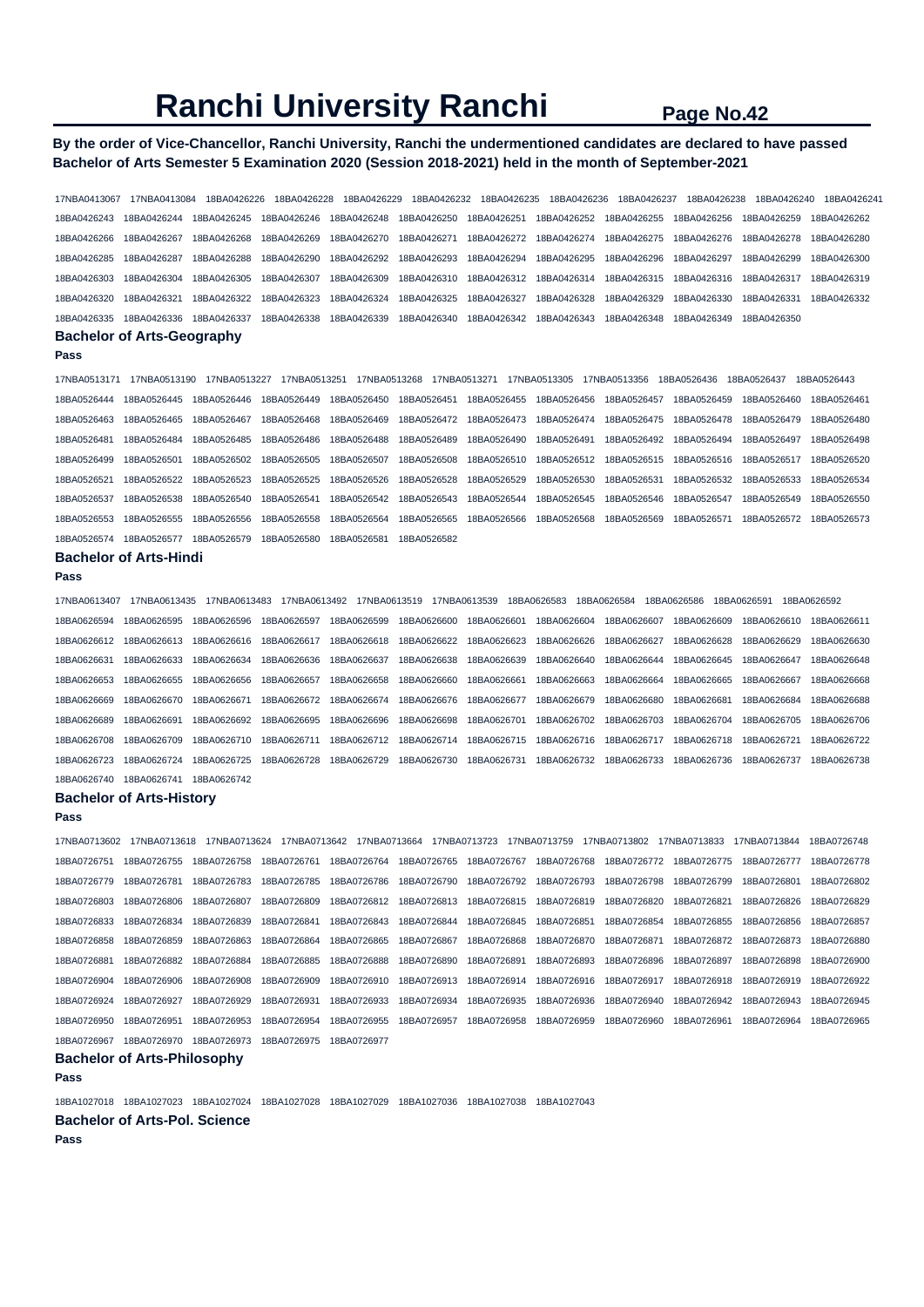## **By the order of Vice-Chancellor, Ranchi University, Ranchi the undermentioned candidates are declared to have passed Bachelor of Arts Semester 5 Examination 2020 (Session 2018-2021) held in the month of September-2021**

17NBA1113938 17NBA1113941 17NBA1114008 17NBA1114013 17NBA1114079 18BA1127045 18BA1127050 18BA1127053 18BA1127057 18BA1127059 18BA1127061 18BA1127069 18BA1127070 18BA1127071 18BA1127074 18BA1127075 18BA1127078 18BA1127091 18BA1127092 18BA1127093 18BA1127097 18BA1127098 18BA1127104 18BA1127106 18BA1127109 18BA1127112 18BA1127114 18BA1127121 18BA1127122 18BA1127125 18BA1127126 18BA1127129 18BA1127133 18BA1127134 18BA1127136 18BA1127138 18BA1127140 18BA1127141 18BA1127145 18BA1127146 18BA1127148 18BA1127149 18BA1127152 18BA1127157 18BA1127158 18BA1127159 18BA1127166 18BA1127167 18BA1127168 18BA1127170 18BA1127171 18BA1127173 18BA1127179 18BA1127180 18BA1127181 18BA1127187 18BA1127188 18BA1127190 18BA1127193 18BA1127194 18BA1127196 18BA1127198 18BA1127200 18BA1127201 18BA1127205 18BA1127206 18BA1127209 18BA1127211 18BA1127212 18BA1127215 18BA1127216 18BA1127218 18BA1127219 18BA1127222 18BA1127224 18BA1127225 18BA1127226 18BA1127227 18BA1127230 18BA1127232 **Bachelor of Arts-Sociology** 

#### **Pass**

17NBA1414144 17NBA1414148 17NBA1414162 17NBA1414175 17NBA1414186 18BA1427233 18BA1427235 18BA1427236 18BA1427237 18BA1427238 18BA1427240 18BA1427241 18BA1427243 18BA1427247 18BA1427248 18BA1427249 18BA1427250 18BA1427253 18BA1427254 18BA1427255 18BA1427257 18BA1427258 18BA1427260 18BA1427262 18BA1427265 18BA1427267 18BA1427268 18BA1427271 18BA1427274 18BA1427275 18BA1427277 18BA1427278 18BA1427279 18BA1427281 18BA1427282 18BA1427285 18BA1427286 18BA1427287 18BA1427293 18BA1427294 18BA1427298 18BA1427299 18BA1427300 18BA1427302

**Bachelor of Arts-Kurmali** 

#### **Pass**

17NBA1913859 18BA1926979 18BA1926980 18BA1926981 18BA1926983 18BA1926985 18BA1926987 18BA1926989 18BA1926990 18BA1926991 18BA1926992 18BA1926993 18BA1926994 18BA1926995 18BA1926997 18BA1926998 18BA1927000 18BA1927001 18BA1927002 18BA1927003 18BA1927004

#### **Bachelor of Arts-PanchPargania**

**Pass** 

18BA2727005 18BA2727006 18BA2727007 18BA2727010 **Bachelor of Arts-General Pass** 

17NBA0012514 17NBA0012591 18BA0026365 18BA0026366 18BA0026369 18BA0026370 18BA0026373 18BA0026384 18BA0026385 18BA0026387 18BA0026388 18BA0026389 18BA0026396 18BA0026401 18BA0026402 18BA0026410 18BA0026416 18BA0026418 18BA0026421 18BA0026423 18BA0026427 18BA0026428 18BA0026429 18BA0026431

## **S.G.M.College, Ranchi**

## **Bachelor of Arts-Anthropology**

**Pass** 

17NBA0122538 17NBA0122539 18BA0124910 18BA0124912 18BA0124914 **Bachelor of Arts-Economics** 

#### **Pass**

17NBA0322551 17NBA0322557 17NBA0322595 17NBA0322596 17NBA0322598 18BA0324922 18BA0324924 18BA0324927 18BA0324928 18BA0324929 18BA0324930 18BA0324931 18BA0324933 18BA0324936 18BA0324937 18BA0324939 18BA0324941 18BA0324942 18BA0324943 18BA0324944 18BA0324945 18BA0324946 18BA0324947 18BA0324949 18BA0324951 18BA0324953 18BA0324954 18BA0324956 18BA0324957 18BA0324958 18BA0324959 18BA0324960 18BA0324961

### **Bachelor of Arts-English**

**Pass** 

17NBA0422615 17NBA0422649 17NBA0422651 17NBA0422674 17NBA0422677 17NBA0422690 18BA0424966 18BA0424967 18BA0424970 18BA0424971 18BA0424972 18BA0424973 18BA0424974 18BA0424976 18BA0424978 18BA0424979 18BA0424980 18BA0424981 18BA0424983 18BA0424984 18BA0424986 18BA0424989 18BA0424990 18BA0424991 18BA0424993 18BA0424996 18BA0425000 18BA0425001 18BA0425002 18BA0425003 18BA0425005 18BA0425006 18BA0425009 18BA0425010 18BA0425014 18BA0425015 18BA0425017 18BA0425019 18BA0425022 18BA0425023 18BA0425024 18BA0425025 18BA0425026 18BA0425027 18BA0425028 18BA0425029 18BA0425030 18BA0425031 18BA0425033 18BA0425034 18BA0425035 18BA0425037 18BA0425038 18BA0425039 18BA0425040 18BA0425041 18BA0425042 18BA0425044 18BA0425045 18BA0425046 18BA0425047 18BA0425751

#### **Bachelor of Arts-Geography**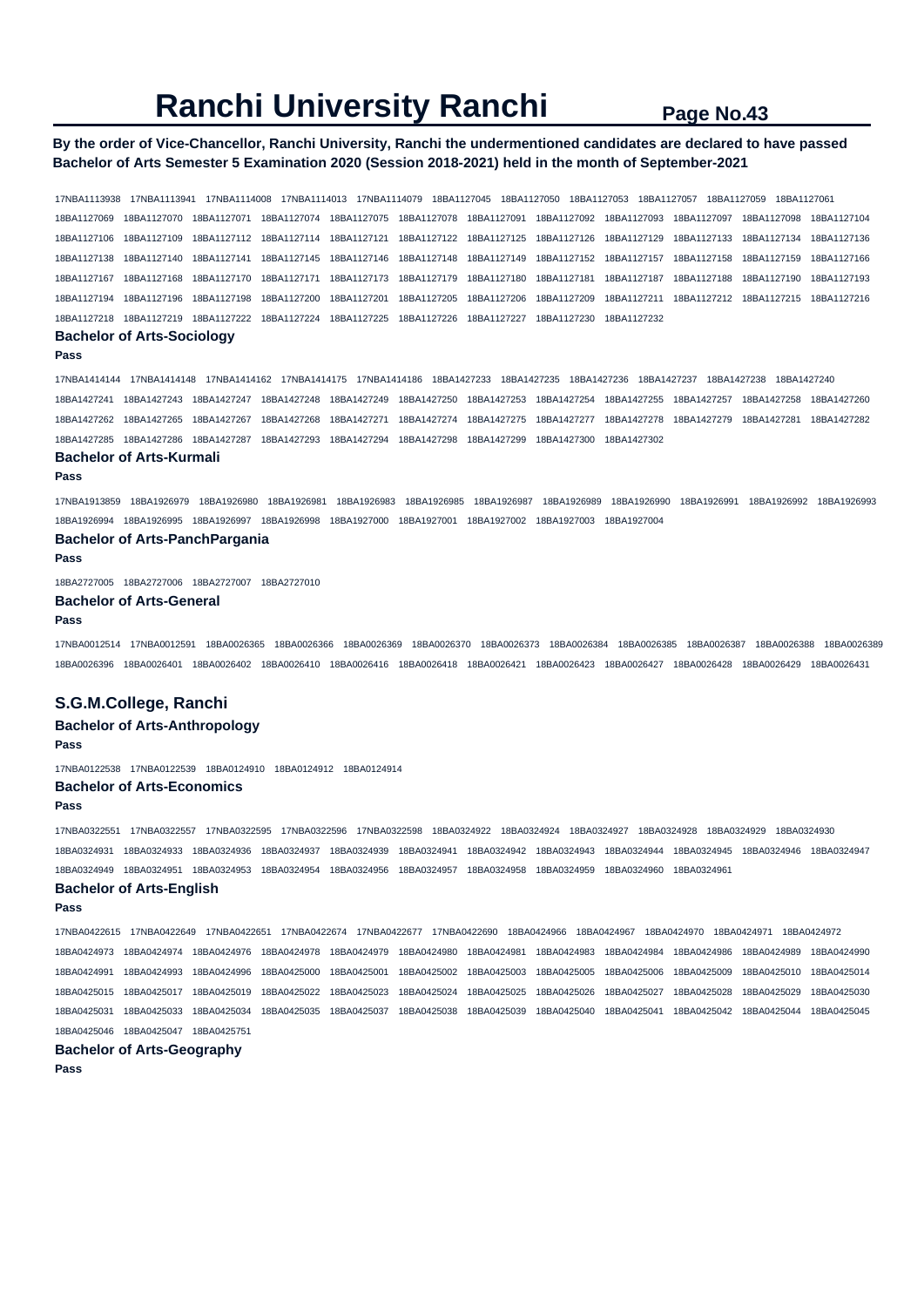## **By the order of Vice-Chancellor, Ranchi University, Ranchi the undermentioned candidates are declared to have passed Bachelor of Arts Semester 5 Examination 2020 (Session 2018-2021) held in the month of September-2021**

17NBA0522705 17NBA0522710 17NBA0522714 17NBA0522718 17NBA0522719 17NBA0522721 17NBA0522732 17NBA0522733 17NBA0522735 17NBA0522750 17NBA0522771 17NBA0522783 17NBA0522787 17NBA0522816 17NBA0522824 17NBA0522836 18BA0525055 18BA0525057 18BA0525059 18BA0525060 18BA0525061 18BA0525065 18BA0525066 18BA0525067 18BA0525068 18BA0525069 18BA0525070 18BA0525071 18BA0525073 18BA0525074 18BA0525075 18BA0525078 18BA0525081 18BA0525083 18BA0525084 18BA0525086 18BA0525087 18BA0525088 18BA0525090 18BA0525091 18BA0525092 18BA0525095 18BA0525096 18BA0525097 18BA0525098 18BA0525099 18BA0525100 18BA0525101 18BA0525103 18BA0525105 18BA0525109 18BA0525111 18BA0525114 18BA0525116 18BA0525119 18BA0525120 18BA0525121 18BA0525122 18BA0525124 18BA0525125 18BA0525126 18BA0525128 18BA0525129 18BA0525130 18BA0525131 18BA0525136 18BA0525137 18BA0525138 18BA0525139 18BA0525141 18BA0525144 18BA0525148 18BA0525150 18BA0525152 18BA0525155 18BA0525157 18BA0525158 18BA0525159 18BA0525160 18BA0525162 18BA0525166 18BA0525168 18BA0525169 18BA0525170 18BA0525171 18BA0525173 18BA0525174 18BA0525175 18BA0525176 18BA0525177 18BA0525179 18BA0525180 18BA0525181 18BA0525182 18BA0525184 18BA0525186 18BA0525187 18BA0525189 18BA0525190 18BA0525191 18BA0525192 18BA0525193 18BA0525195

## **Bachelor of Arts-Hindi**

#### **Pass**

17NBA0622860 17NBA0622871 17NBA0622887 17NBA0622889 17NBA0622894 17NBA0622898 17NBA0622958 17NBA0622974 17NBA0622981 18BA0625200 18BA0625201 18BA0625203 18BA0625205 18BA0625207 18BA0625209 18BA0625211 18BA0625217 18BA0625225 18BA0625226 18BA0625227 18BA0625228 18BA0625230 18BA0625233 18BA0625242 18BA0625244 18BA0625245 18BA0625247 18BA0625248 18BA0625249 18BA0625251 18BA0625258 18BA0625267 18BA0625272 18BA0625273 18BA0625275 18BA0625276 18BA0625280 18BA0625292 18BA0625297 18BA0625300 18BA0625305 18BA0625307 18BA0625309 18BA0625310 18BA0625311 18BA0625313 18BA0625314 18BA0625316 18BA0625321 18BA0625323 18BA0625324 18BA0625325 18BA0625327 18BA0625328 18BA0625331 18BA0625335 18BA0625338 18BA0625339 18BA0625340 18BA0625341 18BA0625343 18BA0625344 18BA0625345 18BA0625348 18BA0625350 18BA0625351 18BA0625352 18BA0625354 18BA0625361 18BA0625364 18BA0625365 18BA0625366 18BA0625372 18BA0625373 18BA0625380

#### **Bachelor of Arts-History**

**Pass** 

17NBA0722999 17NBA0723000 17NBA0723006 17NBA0723023 17NBA0723031 17NBA0723067 17NBA0723091 17NBA0723104 17NBA0723115 17NBA0723154 17NBA0723157 17NBA0723159 18BA0725381 18BA0725382 18BA0725384 18BA0725385 18BA0725386 18BA0725387 18BA0725390 18BA0725393 18BA0725396 18BA0725397 18BA0725399 18BA0725400 18BA0725401 18BA0725403 18BA0725404 18BA0725405 18BA0725409 18BA0725410 18BA0725413 18BA0725414 18BA0725417 18BA0725420 18BA0725421 18BA0725423 18BA0725424 18BA0725426 18BA0725427 18BA0725429 18BA0725434 18BA0725436 18BA0725437 18BA0725438 18BA0725439 18BA0725445 18BA0725448 18BA0725450 18BA0725451 18BA0725452 18BA0725453 18BA0725460 18BA0725464 18BA0725465 18BA0725466 18BA0725470 18BA0725471 18BA0725475 18BA0725479 18BA0725481 18BA0725482 18BA0725485 18BA0725488 18BA0725490 18BA0725491 18BA0725492 18BA0725493 18BA0725497 18BA0725498 18BA0725499 18BA0725505 18BA0725507 18BA0725509 18BA0725510 18BA0725512 18BA0725514 18BA0725515 18BA0725516 18BA0725517 18BA0725519 18BA0725520 18BA0725521 18BA0725522 18BA0725533 18BA0725535 18BA0725536 18BA0725537 18BA0725538 18BA0725539 18BA0725540 18BA0725541

#### **Bachelor of Arts-Home Science**

**Pass** 

17NBA0823167 18BA0825543 18BA0825544 18BA0825553 **Bachelor of Arts-Philosophy** 

#### **Pass**

18BA1025634 18BA1025637 18BA1025638 18BA1025639 18BA1025640 18BA1025645

## **Bachelor of Arts-Pol. Science**

**Pass** 

17NBA1123251 17NBA1123272 17NBA1123284 17NBA1123291 17NBA1123300 17NBA1123315 17NBA1123368 17NBA1123370 17NBA1123379 17NBA1123386 17NBA1123390 17NBA1123419 17NBA1123431 17NBA1123442 17NBA1123468 17NBA1123471 17NBA1123487 17NBA1123528 18BA1125648 18BA1125649 18BA1125650 18BA1125651 18BA1125652 18BA1125654 18BA1125656 18BA1125657 18BA1125658 18BA1125661 18BA1125664 18BA1125667 18BA1125668 18BA1125669 18BA1125671 18BA1125673 18BA1125674 18BA1125675 18BA1125678 18BA1125679 18BA1125680 18BA1125681 18BA1125683 18BA1125685 18BA1125686 18BA1125687 18BA1125688 18BA1125689 18BA1125692 18BA1125695 18BA1125699 18BA1125700 18BA1125703 18BA1125705 18BA1125709 18BA1125710 18BA1125711 18BA1125714 18BA1125717 18BA1125718 18BA1125719 18BA1125721 18BA1125723 18BA1125724 18BA1125725 18BA1125726 18BA1125729 18BA1125730 18BA1125731 18BA1125737 18BA1125739 18BA1125740 18BA1125742 18BA1125743 18BA1125744 18BA1125745 18BA1125746 18BA1125747 18BA1125748 18BA1125749 18BA1125756 18BA1125757 18BA1125758 18BA1125759 18BA1125761 18BA1125763 18BA1125764 18BA1125765 18BA1125767 18BA1125768 18BA1125769 18BA1125771 18BA1125772 18BA1125773 18BA1125774 18BA1125776 18BA1125779 18BA1125781 18BA1125784 18BA1125785 18BA1125786 18BA1125787 18BA1125788 18BA1125789 18BA1125791 18BA1125792 18BA1125793 18BA1125794 18BA1125795 18BA1125797 18BA1125799 18BA1125801 18BA1125803 18BA1125804 18BA1125805 18BA1125806 18BA1125808 18BA1125809 18BA1125810 18BA1125811 18BA1125812 18BA1125813 18BA1125815 18BA1125816 18BA1125817 18BA1125820 18BA1125821 18BA1125824 18BA1125827 18BA1125828 18BA1125830 18BA1125831 18BA1125832 18BA1125833 18BA1125834 18BA1125835 18BA1125837 18BA1125839

### **Bachelor of Arts-Psychology**

**Pass**  17NBA1223531

**Bachelor of Arts-Sanskrit**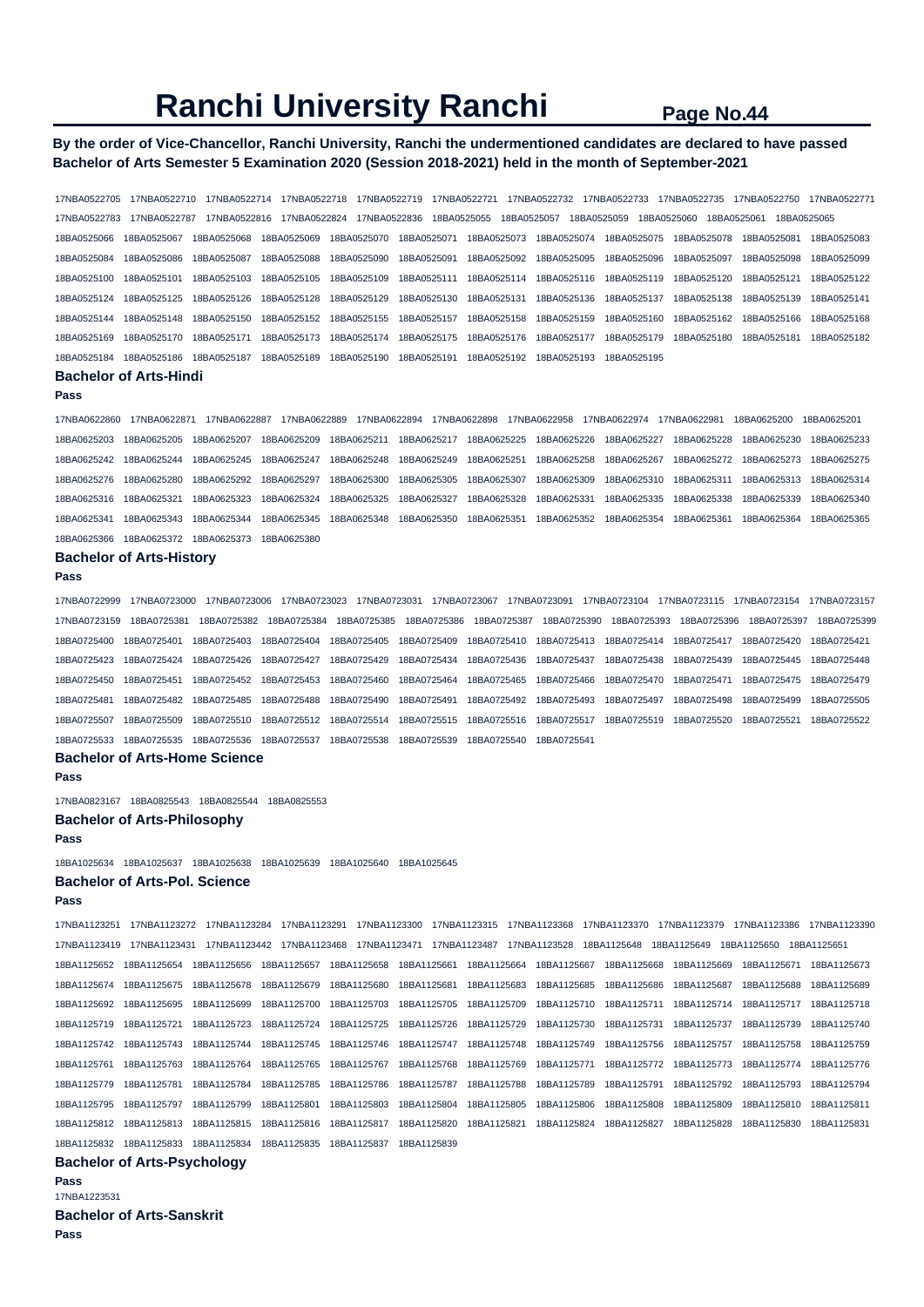**By the order of Vice-Chancellor, Ranchi University, Ranchi the undermentioned candidates are declared to have passed Bachelor of Arts Semester 5 Examination 2020 (Session 2018-2021) held in the month of September-2021** 

### 18BA1325845 18BA1325848 18BA1325851 **Bachelor of Arts-Sociology**

## **Pass**

17NBA1423572 17NBA1423580 18BA1425852 18BA1425855 18BA1425857 18BA1425859 18BA1425860 18BA1425861 18BA1425865 18BA1425867 18BA1425868 18BA1425870 18BA1425875 18BA1425876 18BA1425878 18BA1425881 18BA1425883 18BA1425885 18BA1425889 18BA1425890 18BA1425891 18BA1425896 18BA1425900 18BA1425901 18BA1425902 18BA1425904 18BA1425906 18BA1425908 18BA1425909 18BA1425911 18BA1425912 18BA1425913 18BA1425916 18BA1425918 18BA1425919 18BA1425920 18BA1425921 18BA1425922 18BA1425925 18BA1425929 18BA1425932 18BA1425933 18BA1425934 18BA1425935 18BA1425936 18BA1425937 18BA1425938 18BA1425939 18BA1425940

#### **Bachelor of Arts-Nagpuri**

**Pass** 

17NBA1623193 17NBA1623206 17NBA1623211 17NBA1623226 18BA1625589 18BA1625590 18BA1625591 18BA1625593 18BA1625596 18BA1625602 18BA1625603 18BA1625609 18BA1625610 18BA1625611 18BA1625612 18BA1625617 18BA1625618 18BA1625620 18BA1625621 18BA1625626 18BA1625627 18BA1625629 18BA1625630 18BA1625631 **Bachelor of Arts-Kurukh** 

#### **Pass**

18BA2025554 18BA2025555 18BA2025556 18BA2025559 18BA2025561 18BA2025565 18BA2025568 18BA2025569 18BA2025571 18BA2025572 18BA2025580 18BA2025582 18BA2025586

### **St. Paul College, Ranchi**

#### **Bachelor of Arts-Anthropology**

#### **Pass**

17NBA0117843 17NBA0117852 17NBA0117864 17NBA0117865 18BA0123239 18BA0123240 18BA0123242 18BA0123244 18BA0123246 18BA0123247 18BA0123249 18BA0123250 18BA0123251 18BA0123253 18BA0123254 18BA0123255 18BA0123258 18BA0123259 18BA0123261 18BA0123263 18BA0123265 18BA0123266 18BA0123267 18BA0123268 18BA0123269 18BA0123270 18BA0123272 18BA0123274 18BA0123275 18BA0123277 18BA0123278 18BA0123279 18BA0123281 18BA0123283 18BA0123285 18BA0123286 18BA0123288 18BA0123289 18BA0123290 18BA0123292 18BA0123296 18BA0123298 18BA0123300 18BA0123302 18BA0123303

#### **Bachelor of Arts-Economics**

#### **Pass**

17NBA0317882 17NBA0317887 17NBA0317892 17NBA0317902 17NBA0317909 17NBA0317917 17NBA0317953 17NBA0317960 17NBA0317969 17NBA0329804 18BA0323307 18BA0323308 18BA0323310 18BA0323311 18BA0323312 18BA0323313 18BA0323314 18BA0323315 18BA0323316 18BA0323317 18BA0323319 18BA0323320 18BA0323322 18BA0323323 18BA0323324 18BA0323325 18BA0323326 18BA0323328 18BA0323332 18BA032333 18BA0323333 18BA032334 18BA032335 18BA032337 18BA032333 18BA0323339 18BA0323341 18BA0323342 18BA0323344 18BA0323345 18BA0323346 18BA0323347 18BA0323348 18BA0323349 18BA0323350 18BA0323352 18BA0323354 18BA0323356 18BA0323357 18BA0323358 18BA0323359 18BA0323360 18BA0323361 18BA0323362 18BA0323363 18BA0323364 18BA0323365 18BA0323367 18BA0323368 18BA0323369 18BA0323370 18BA0323371 18BA0323372 18BA0323374 18BA0323375 18BA0323376 18BA0323377 18BA0323382 18BA0323383 18BA0323384 18BA0323385 18BA0323386 18BA0323388 18BA0323390 18BA0323391 18BA0323392 18BA0323393 18BA0323395 18BA0323396 18BA0323397 18BA0323398 18BA0323399 18BA0323403 18BA0323404 18BA0323405 18BA0323409 18BA0323410 18BA0323411 18BA0323412 18BA0323413 18BA0323414 18BA0323416 18BA0323420 18BA0323422 18BA0323424 18BA0323425 18BA0323426 18BA0323427 18BA0323431 18BA0323432 18BA0323433 18BA0323434 18BA0323435 18BA0323436 18BA0323438 18BA0323439 18BA0323441 18BA0323443 18BA0323444 18BA0323445 18BA0323446 18BA0323450 18BA0323451 18BA0323453 18BA0323454 18BA0323455 18BA0323456 18BA0323457 18BA0323459 18BA0323460

### **Bachelor of Arts-English**

### **Pass**

17NBA0418013 17NBA0418037 17NBA0418163 18BA0423462 18BA0423463 18BA0423465 18BA0423466 18BA0423467 18BA0423468 18BA0423469 18BA0423470 18BA0423472 18BA0423473 18BA0423475 18BA0423476 18BA0423478 18BA0423479 18BA0423480 18BA0423481 18BA0423483 18BA0423484 18BA0423485 18BA0423486 18BA0423488 18BA0423490 18BA0423491 18BA0423492 18BA0423494 18BA0423495 18BA0423496 18BA0423497 18BA0423499 18BA0423500 18BA0423501 18BA0423502 18BA0423503 18BA0423506 18BA0423507 18BA0423508 18BA0423509 18BA0423510 18BA0423512 18BA0423514 18BA0423515 18BA0423516 18BA0423517 18BA0423518 18BA0423519 18BA0423521 18BA0423522 18BA0423523 18BA0423524 18BA0423525 18BA0423526 18BA0423527 18BA0423528 18BA0423529 18BA0423530 18BA0423531 18BA0423534 18BA0423535 18BA0423536 18BA0423537 18BA0423538 18BA0423539 18BA0423540 18BA0423541 18BA0423542 18BA0423543 18BA0423544 18BA0423545 18BA0423546 18BA0423547 18BA0423550 18BA0423551 18BA0423552 18BA0423553 18BA0423554 18BA0423555 18BA0423556 18BA0423557 18BA0423558 18BA0423559 18BA0423560 18BA0423561 18BA0423562 18BA0423563 18BA0423564 18BA0423565 18BA0423566 18BA0423568 18BA0423569 18BA0423570 18BA0423571 18BA0423572 18BA0423573 18BA0423574 18BA0423575 18BA0423576 18BA0423577 18BA0423578 18BA0423579 18BA0423580 18BA0423582 18BA0423584 18BA0423586 18BA0423587 18BA0423588 18BA0423589 18BA0423591 18BA0423592 18BA0423593 18BA0423594 18BA0423595 18BA0423596 18BA0423597 18BA0423598 18BA0423599 18BA0423600 18BA0423602 18BA0423603 18BA0423604 18BA0423605 18BA0423606 18BA0423607 18BA0423609 18BA0423611 18BA0423612 18BA0423613 18BA0423614 18BA0423615 18BA0423616 18BA0423617 18BA0423618 18BA0423620

**Bachelor of Arts-Geography** 

```
Pass
```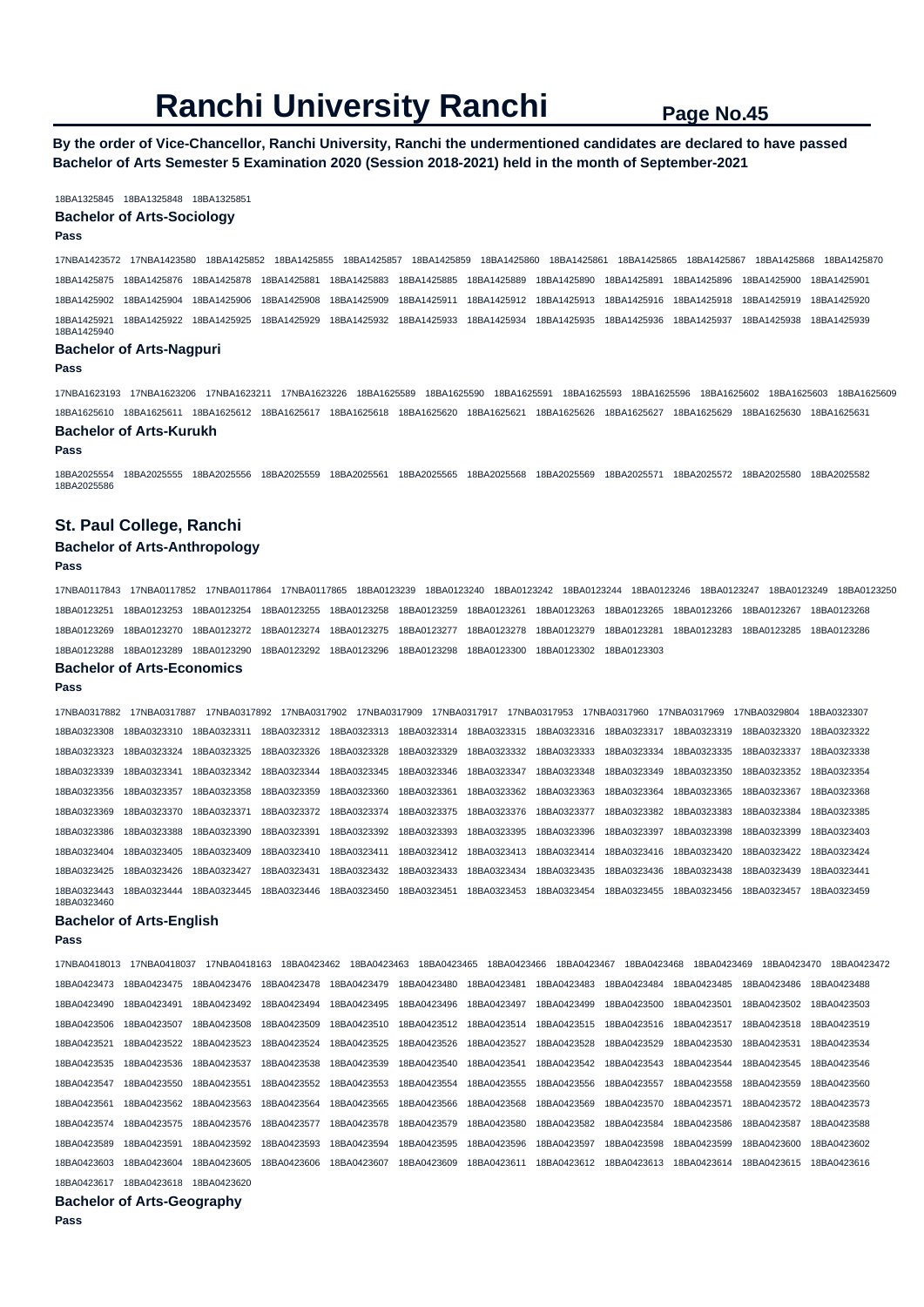## **By the order of Vice-Chancellor, Ranchi University, Ranchi the undermentioned candidates are declared to have passed Bachelor of Arts Semester 5 Examination 2020 (Session 2018-2021) held in the month of September-2021**

| 17NBA0518214 | 17NBA0518229 | 17NBA0518253 | 17NBA0518255 | 17NBA0518256 |             | 17NBA0518266 | 17NBA0518288 | 17NBA0518320 | 18BA0523625 | 18BA0523627 | 18BA0523628 |
|--------------|--------------|--------------|--------------|--------------|-------------|--------------|--------------|--------------|-------------|-------------|-------------|
| 18BA0523630  | 18BA0523631  | 18BA0523632  | 18BA0523633  | 18BA0523635  | 18BA0523636 | 18BA0523637  | 18BA0523638  | 18BA0523639  | 18BA0523640 | 18BA0523641 | 18BA0523642 |
| 18BA0523643  | 18BA0523644  | 18BA0523645  | 18BA0523646  | 18BA0523649  | 18BA0523650 | 18BA0523651  | 18BA0523652  | 18BA0523653  | 18BA0523656 | 18BA0523658 | 18BA0523659 |
| 18BA0523660  | 18BA0523661  | 18BA0523662  | 18BA0523663  | 18BA0523665  | 18BA0523666 | 18BA0523667  | 18BA0523668  | 18BA0523669  | 18BA0523670 | 18BA0523671 | 18BA0523672 |
| 18BA0523674  | 18BA0523675  | 18BA0523676  | 18BA0523678  | 18BA0523680  | 18BA0523682 | 18BA0523683  | 18BA0523684  | 18BA0523685  | 18BA0523686 | 18BA0523687 | 18BA0523688 |
| 18BA0523689  | 18BA0523690  | 18BA0523691  | 18BA0523692  | 18BA0523693  | 18BA0523694 | 18BA0523696  | 18BA0523697  | 18BA0523698  | 18BA0523699 | 18BA0523700 | 18BA0523701 |
| 18BA0523703  | 18BA0523704  | 18BA0523706  | 18BA0523707  | 18BA0523708  | 18BA0523709 | 18BA0523710  | 18BA0523711  | 18BA0523712  | 18BA0523714 | 18BA0523716 | 18BA0523717 |
| 18BA0523718  | 18BA0523720  | 18BA0523721  | 18BA0523723  | 18BA0523724  | 18BA0523725 | 18BA0523726  | 18BA0523727  | 18BA0523728  | 18BA0523729 | 18BA0523730 | 18BA0523731 |
| 18BA0523732  | 18BA0523733  | 18BA0523734  | 18BA0523735  | 18BA0523736  | 18BA0523737 | 18BA0523738  | 18BA0523739  | 18BA0523740  | 18BA0523741 | 18BA0523743 | 18BA0523744 |
| 18BA0523745  | 18BA0523747  | 18BA0523749  | 18BA0523750  | 18BA0523751  | 18BA0523752 | 18BA0523755  | 18BA0523757  | 18BA0523758  | 18BA0523759 | 18BA0523761 | 18BA0523762 |
| 18BA0523763  | 18BA0523764  | 18BA0523765  | 18BA0523766  | 18BA0523767  | 18BA0523768 | 18BA0523771  | 18BA0523773  | 18BA0523774  | 18BA0523776 | 18BA0523778 | 18BA0523779 |
| 18BA0523780  | 18BA0523781  |              |              |              |             |              |              |              |             |             |             |
| .            | .            |              |              |              |             |              |              |              |             |             |             |

## **Bachelor of Arts-Hindi**

**Pass** 

| 17NBA0618330 | 17NBA0618342                    | 17NBA0618358 | 17NBA0618388 | 17NBA0618392 |             | 17NBA0618393 | 17NBA0618395 | 17NBA0618396 | 17NBA0618428 | 17NBA0618435 | 17NBA0618442 |
|--------------|---------------------------------|--------------|--------------|--------------|-------------|--------------|--------------|--------------|--------------|--------------|--------------|
| 17NBA0618444 | 17NBA0618445                    | 17NBA0618449 | 17NBA0618469 | 17NBA0618486 |             | 17NBA0618487 | 17NBA0618489 | 17NBA0618517 | 18BA0623782  | 18BA0623785  | 18BA0623786  |
| 18BA0623787  | 18BA0623790                     | 18BA0623791  | 18BA0623792  | 18BA0623793  | 18BA0623794 | 18BA0623795  | 18BA0623797  | 18BA0623798  | 18BA0623800  | 18BA0623801  | 18BA0623803  |
| 18BA0623807  | 18BA0623810                     | 18BA0623811  | 18BA0623812  | 18BA0623813  | 18BA0623814 | 18BA0623815  | 18BA0623816  | 18BA0623817  | 18BA0623818  | 18BA0623819  | 18BA0623820  |
| 18BA0623821  | 18BA0623822                     | 18BA0623823  | 18BA0623824  | 18BA0623826  | 18BA0623827 | 18BA0623828  | 18BA0623829  | 18BA0623831  | 18BA0623833  | 18BA0623835  | 18BA0623836  |
| 18BA0623839  | 18BA0623840                     | 18BA0623841  | 18BA0623842  | 18BA0623843  | 18BA0623844 | 18BA0623847  | 18BA0623850  | 18BA0623851  | 18BA0623852  | 18BA0623853  | 18BA0623854  |
| 18BA0623855  | 18BA0623856                     | 18BA0623857  | 18BA0623861  | 18BA0623862  | 18BA0623864 | 18BA0623865  | 18BA0623866  | 18BA0623868  | 18BA0623870  | 18BA0623873  | 18BA0623874  |
| 18BA0623875  | 18BA0623876                     | 18BA0623878  | 18BA0623879  | 18BA0623880  | 18BA0623882 | 18BA0623883  | 18BA0623885  | 18BA0623888  | 18BA0623889  | 18BA0623892  | 18BA0623894  |
| 18BA0623895  | 18BA0623898                     | 18BA0623899  | 18BA0623901  | 18BA0623902  | 18BA0623907 | 18BA0623909  | 18BA0623910  | 18BA0623911  | 18BA0623912  | 18BA0623914  | 18BA0623915  |
| 18BA0623917  | 18BA0623918                     | 18BA0623920  | 18BA0623922  | 18BA0623923  | 18BA0623924 | 18BA0623925  | 18BA0623926  | 18BA0623927  | 18BA0623928  | 18BA0623929  | 18BA0623930  |
| 18BA0623932  | 18BA0623933                     | 18BA0623935  | 18BA0623936  | 18BA0623937  | 18BA0623938 | 18BA0623939  | 18BA0623940  | 18BA0623942  | 18BA0623943  | 18BA0623944  | 18BA0623945  |
| 18BA0623946  | 18BA0623948                     | 18BA0623949  | 18BA0623950  | 18BA0623951  | 18BA0623952 | 18BA0623953  | 18BA0623954  | 18BA0623955  | 18BA0623957  | 18BA0623959  | 18BA0623961  |
| 18BA0623962  | 18BA0623963                     | 18BA0623966  | 18BA0623967  | 18BA0623968  | 18BA0623969 | 18BA0623970  | 18BA0623971  | 18BA0623973  | 18BA0623974  | 18BA0623975  | 18BA0623976  |
| 18BA0623977  | 18BA0623978                     | 18BA0623979  | 18BA0623980  | 18BA0623982  | 18BA0623983 | 18BA0623984  | 18BA0623985  | 18BA0623988  | 18BA0623990  | 18BA0623992  | 18BA0623993  |
| 18BA0623994  | 18BA0623995                     | 18BA0623997  | 18BA0623999  | 18BA0624001  | 18BA0624002 | 18BA0624004  | 18BA0624005  | 18BA0624006  | 18BA0624007  | 18BA0624008  | 18BA0624009  |
| 18BA0624010  | 18BA0624011                     | 18BA0624015  | 18BA0624016  | 18BA0624019  | 18BA0624020 | 18BA0624021  | 18BA0624024  | 18BA0624025  | 18BA0624026  | 18BA0624027  | 18BA0624028  |
| 18BA0624029  | 18BA0624030                     | 18BA0624032  | 18BA0624035  | 18BA0624036  | 18BA0624037 | 18BA0624038  | 18BA0624040  | 18BA0624041  | 18BA0624042  | 18BA0624043  | 18BA0624044  |
| 18BA0624048  | 18BA0624049                     | 18BA0624052  | 18BA0624055  | 18BA0624056  | 18BA0624057 | 18BA0624058  | 18BA0624059  | 18BA0624061  | 18BA0624063  | 18BA0624065  | 18BA0624066  |
| 18BA0624068  | 18BA0624069                     | 18BA0624070  | 18BA0624071  | 18BA0624075  | 18BA0624076 | 18BA0624077  | 18BA0624078  | 18BA0624081  |              |              |              |
|              | <b>Bachelor of Arts-History</b> |              |              |              |             |              |              |              |              |              |              |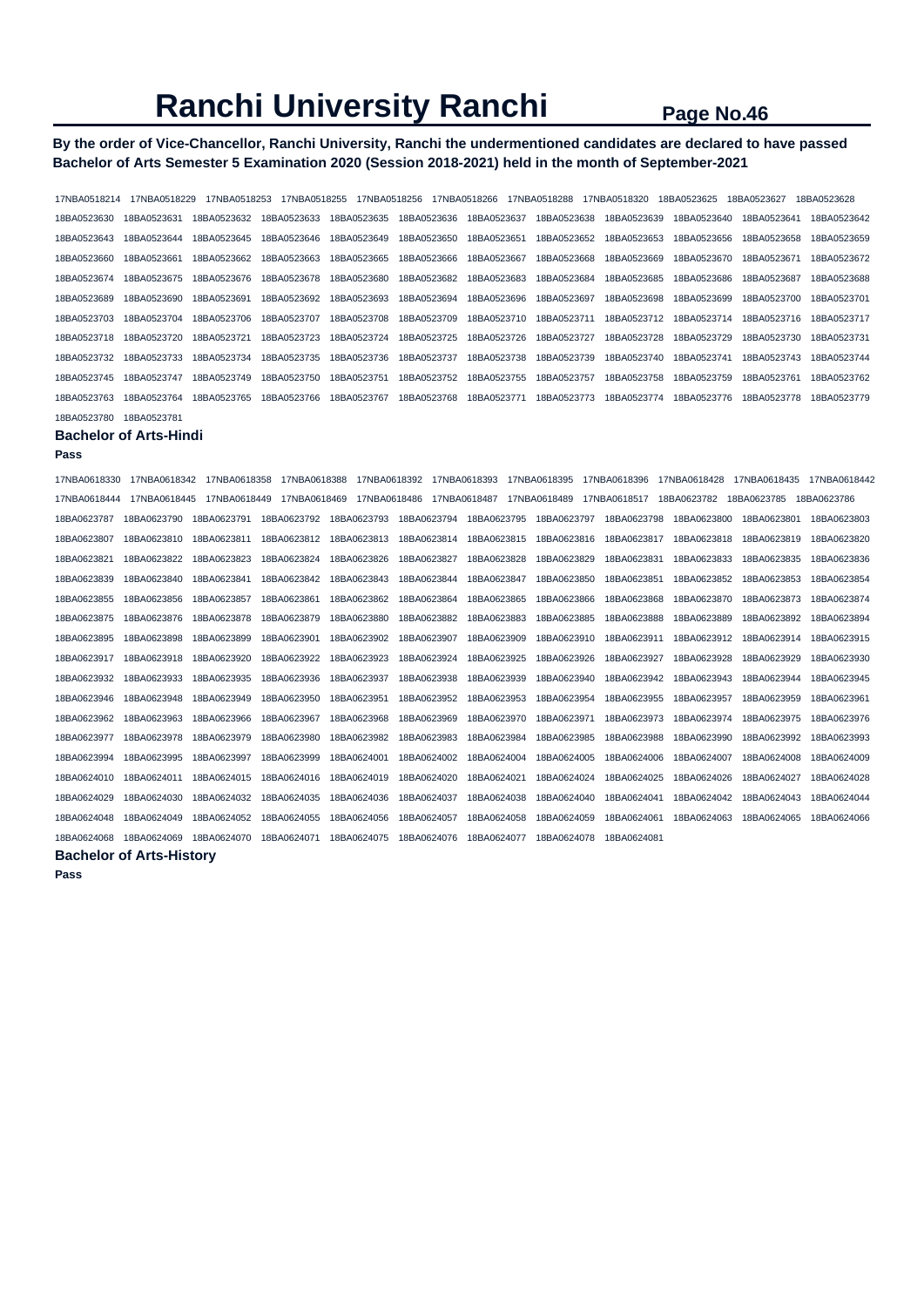## **By the order of Vice-Chancellor, Ranchi University, Ranchi the undermentioned candidates are declared to have passed Bachelor of Arts Semester 5 Examination 2020 (Session 2018-2021) held in the month of September-2021**

| 17NBA0718566            | 17NBA0718578 | 17NBA0718601 | 17NBA0718606                                                            |                                       | 17NBA0718612 17NBA0718626 |             | 17NBA0718631 | 17NBA0718640            | 17NBA0718654                                       | 17NBA0718666 | 17NBA0718678 |
|-------------------------|--------------|--------------|-------------------------------------------------------------------------|---------------------------------------|---------------------------|-------------|--------------|-------------------------|----------------------------------------------------|--------------|--------------|
| 17NBA0718697            | 17NBA0718702 | 17NBA0718704 | 17NBA0718707                                                            | 17NBA0718736                          |                           |             |              |                         | 18BA0724085                                        | 18BA0724086  | 18BA0724087  |
| 18BA0724089             | 18BA0724090  | 18BA0724091  | 18BA0724093                                                             | 18BA0724094                           |                           |             |              |                         |                                                    | 18BA0724102  | 18BA0724103  |
| 18BA0724105             | 18BA0724106  | 18BA0724108  | 18BA0724111                                                             | 18BA0724112  18BA0724114  18BA0724116 |                           |             |              |                         |                                                    | 18BA0724120  | 18BA0724121  |
| 18BA0724123             | 18BA0724124  | 18BA0724128  | 18BA0724129 18BA0724131 18BA0724132 18BA0724133 18BA0724134 18BA0724136 |                                       |                           |             |              |                         | 18BA0724137                                        | 18BA0724138  | 18BA0724139  |
| 18BA0724140             | 18BA0724141  | 18BA0724142  | 18BA0724144 18BA0724145                                                 |                                       | 18BA0724146 18BA0724148   |             |              |                         |                                                    |              | 18BA0724156  |
| 18BA0724158             | 18BA0724159  | 18BA0724160  | 18BA0724161                                                             | 18BA0724162                           | 18BA0724164               | 18BA0724167 |              | 18BA0724168 18BA0724169 | 18BA0724170                                        | 18BA0724172  | 18BA0724173  |
| 18BA0724175             | 18BA0724176  | 18BA0724177  | 18BA0724178                                                             | 18BA0724179                           | 18BA0724180               | 18BA0724181 | 18BA0724184  | 18BA0724185             | 18BA0724187                                        | 18BA0724188  | 18BA0724189  |
| 18BA0724190             | 18BA0724191  | 18BA0724193  | 18BA0724194                                                             | 18BA0724195                           | 18BA0724197               | 18BA0724198 | 18BA0724199  | 18BA0724200             | 18BA0724201                                        | 18BA0724202  | 18BA0724204  |
| 18BA0724205             | 18BA0724206  | 18BA0724207  | 18BA0724209                                                             | 18BA0724210                           | 18BA0724211               | 18BA0724213 |              | 18BA0724214 18BA0724215 | 18BA0724216                                        | 18BA0724218  | 18BA0724220  |
| 18BA0724222             | 18BA0724223  | 18BA0724224  | 18BA0724226                                                             | 18BA0724227                           | 18BA0724228               | 18BA0724229 |              |                         | 18BA0724235                                        | 18BA0724237  | 18BA0724239  |
| 18BA0724240             | 18BA0724242  | 18BA0724243  | 18BA0724244                                                             | 18BA0724245                           | 18BA0724247               | 18BA0724249 |              | 18BA0724250 18BA0724251 | 18BA0724252                                        | 18BA0724253  | 18BA0724254  |
| 18BA0724256             | 18BA0724257  | 18BA0724258  | 18BA0724259                                                             | 18BA0724260                           | 18BA0724261               | 18BA0724262 | 18BA0724263  | 18BA0724264             | 18BA0724265                                        | 18BA0724267  | 18BA0724270  |
| 18BA0724271             | 18BA0724272  | 18BA0724273  | 18BA0724274                                                             | 18BA0724275                           | 18BA0724276               | 18BA0724277 |              | 18BA0724278 18BA0724279 | 18BA0724280                                        | 18BA0724281  | 18BA0724282  |
| 18BA0724285             | 18BA0724286  | 18BA0724287  | 18BA0724288                                                             | 18BA0724289                           | 18BA0724291               | 18BA0724292 | 18BA0724293  | 18BA0724294             | 18BA0724295                                        | 18BA0724298  | 18BA0724299  |
| 18BA0724301             | 18BA0724303  | 18BA0724304  | 18BA0724306                                                             | 18BA0724308                           | 18BA0724309               |             |              |                         | 18BA0724310  18BA0724311  18BA0724312  18BA0724314 | 18BA0724316  | 18BA0724317  |
| 18BA0724318             | 18BA0724319  | 18BA0724322  | 18BA0724323                                                             | 18BA0724324                           | 18BA0724325               | 18BA0724326 |              | 18BA0724327 18BA0724328 | 18BA0724329                                        | 18BA0724330  | 18BA0724331  |
| 18BA0724333             | 18BA0724334  | 18BA0724335  | 18BA0724336                                                             | 18BA0724337                           | 18BA0724338               | 18BA0724339 |              | 18BA0724340 18BA0724342 | 18BA0724343                                        | 18BA0724344  | 18BA0724345  |
| 18BA0724346             | 18BA0724347  | 18BA0724349  | 18BA0724350                                                             | 18BA0724351                           | 18BA0724353               | 18BA0724354 | 18BA0724355  | 18BA0724356             | 18BA0724357                                        | 18BA0724358  | 18BA0724360  |
| 18BA0724362             | 18BA0724363  | 18BA0724364  | 18BA0724365                                                             | 18BA0724366                           | 18BA0724368               | 18BA0724369 |              |                         |                                                    | 18BA0724374  | 18BA0724376  |
| 18BA0724377 18BA0724378 |              | 18BA0724379  |                                                                         |                                       |                           |             |              |                         |                                                    |              |              |

#### **Bachelor of Arts-Pol. Science**

**Pass** 

17NBA1118777 17NBA1118787 17NBA1118791 17NBA1118798 17NBA1118800 17NBA1118801 17NBA1118812 17NBA1118813 17NBA1118819 17NBA1118827 17NBA1118831 17NBA1118836 17NBA1118837 17NBA1118843 17NBA1118849 17NBA1118851 17NBA1118859 17NBA1118905 17NBA1118906 17NBA1118921 17NBA1118923 17NBA1118939 17NBA1118943 17NBA1118946 17NBA1118954 17NBA1118960 17NBA1118964 17NBA1118978 17NBA1118981 17NBA1118985 17NBA1119000 17NBA1119006 17NBA1119011 18BA1124380 18BA1124381 18BA1124382 18BA1124383 18BA1124385 18BA1124387 18BA1124388 18BA1124389 18BA1124391 18BA1124393 18BA1124395 18BA1124396 18BA1124397 18BA1124400 18BA1124402 18BA1124403 18BA1124404 18BA1124405 18BA1124406 18BA1124408 18BA1124409 18BA1124412 18BA1124414 18BA1124415 18BA1124416 18BA1124417 18BA1124418 18BA1124419 18BA1124420 18BA1124421 18BA1124422 18BA1124423 18BA1124424 18BA1124425 18BA1124426 18BA1124427 18BA1124428 18BA1124429 18BA1124430 18BA1124431 18BA1124432 18BA1124433 18BA1124438 18BA1124439 18BA1124442 18BA1124443 18BA1124444 18BA1124445 18BA1124447 18BA1124448 18BA1124450 18BA1124452 18BA1124455 18BA1124456 18BA1124458 18BA1124459 18BA1124460 18BA1124464 18BA1124465 18BA1124466 18BA1124467 18BA1124468 18BA1124469 18BA1124470 18BA1124471 18BA1124472 18BA1124476 18BA1124477 18BA1124478 18BA1124479 18BA1124480 18BA1124481 18BA1124482 18BA1124485 18BA1124487 18BA1124488 18BA1124489 18BA1124490 18BA1124492 18BA1124493 18BA1124494 18BA1124495 18BA1124497 18BA1124498 18BA1124499 18BA1124500 18BA1124502 18BA1124503 18BA1124504 18BA1124506 18BA1124507 18BA1124509 18BA1124510 18BA1124511 18BA1124512 18BA1124514 18BA1124515 18BA1124516 18BA1124519 18BA1124520 18BA1124522 18BA1124523 18BA1124524 18BA1124526 18BA1124527 18BA1124528 18BA1124529 18BA1124531 18BA1124532 18BA1124535 18BA1124536 18BA1124537 18BA1124538 18BA1124539 18BA1124540 18BA1124541 18BA1124542 18BA1124545 18BA1124547 18BA1124550 18BA1124558 18BA1124561 18BA1124562 18BA1124566 18BA1124567 18BA1124569 18BA1124574 18BA1124577 18BA1124579 18BA1124580 18BA1124581 18BA1124586 18BA1124587 18BA1124588 18BA1124592 18BA1124593 18BA1124599 18BA1124600 18BA1124601 18BA1124602 18BA1124604 18BA1124605 18BA1124607 18BA1124612 18BA1124614 18BA1124617 18BA1124618 18BA1124619 18BA1124622

## **J.N.College Dhurwa, Ranchi**

**Bachelor of Arts-Anthropology Pass** 

18BA0115757 18BA0115758 18BA0115764

**Bachelor of Arts-Economics** 

#### **Pass**

17NBA0302414 18BA0315767 18BA0315768 18BA0315772 18BA0315774 18BA0315777 18BA0315780 18BA0315783 18BA0315784 18BA0315787 18BA0315788 18BA0315789 18BA0315793 18BA0315794 18BA0315795 18BA0315796 18BA0315797 18BA0315799 18BA0315801

#### **Bachelor of Arts-English**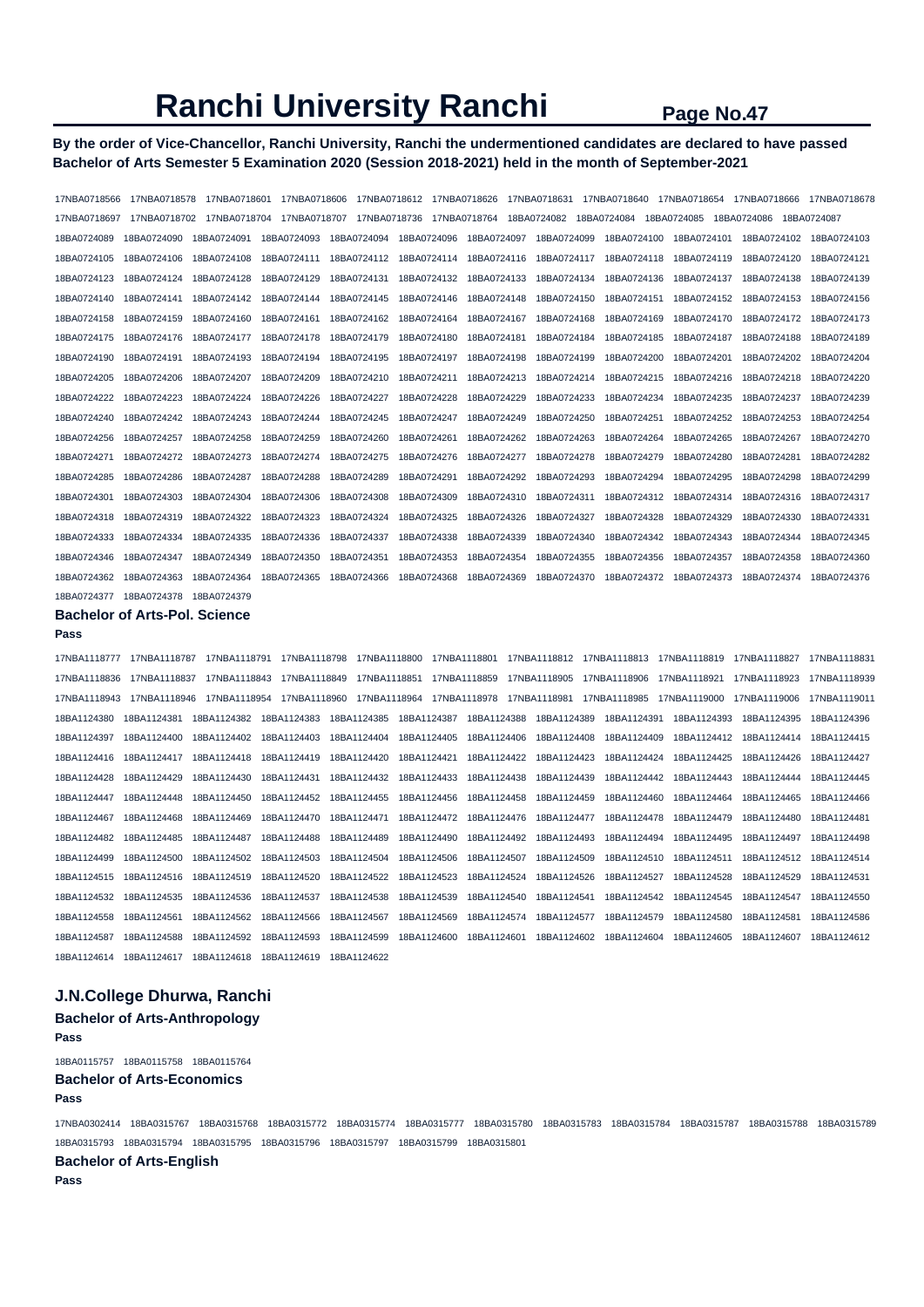## **By the order of Vice-Chancellor, Ranchi University, Ranchi the undermentioned candidates are declared to have passed Bachelor of Arts Semester 5 Examination 2020 (Session 2018-2021) held in the month of September-2021**

17NBA0402475 18BA0400364 18BA0415806 18BA0415809 18BA0415810 18BA0415812 18BA0415815 18BA0415816 18BA0415817 18BA0415820 18BA0415821 18BA0415822 18BA0415824 18BA0415830 18BA0415831 18BA0415833 18BA0415834 18BA0415836 18BA0415838 18BA0415839 18BA0415841 18BA0415842 18BA0415843 18BA0415845 18BA0415846 18BA0415847 18BA0415849 18BA0415852 18BA0415853 18BA0415854 18BA0415855 18BA0415856 18BA0415857 18BA0415859 18BA0415860 18BA0415861 18BA0415862

#### **Bachelor of Arts-Geography**

#### **Pass**

17NBA0502490 17NBA0502524 17NBA0502528 17NBA0502538 17NBA0502548 18BA0515913 18BA0515914 18BA0515917 18BA0515919 18BA0515920 18BA0515921 18BA0515924 18BA0515927 18BA0515929 18BA0515933 18BA0515934 18BA0515936 18BA0515938 18BA0515939 18BA0515942 18BA0515943 18BA0515945 18BA0515952 18BA0515956 18BA0515957

#### **Bachelor of Arts-Hindi**

#### **Pass**

17NBA0602584 17NBA0602586 17NBA0602636 17NBA0602656 18BA0615960 18BA0615962 18BA0615963 18BA0615966 18BA0615967 18BA0615969 18BA0615970 18BA0615971 18BA0615973 18BA0615974 18BA0615980 18BA0615981 18BA0615982 18BA0615983 18BA0615989 18BA0615992 18BA0615994 18BA0615997 18BA0615998 18BA0616000 18BA0616002 18BA0616007 18BA0616011 18BA0616021 18BA0616022 18BA0616023 18BA0616024 18BA0616025 18BA0616029 18BA0616030 18BA0616032 18BA0616034 18BA0616038 18BA0616040 18BA0616041 18BA0616043 18BA0616047 18BA0616048 18BA0616049 18BA0616053 18BA0616054 18BA0616055 18BA0616057 18BA0616060 18BA0616061 18BA0616064 18BA0616070 18BA0616071 18BA0616072 18BA0616073 18BA0616076 18BA0616077 18BA0616078

#### **Bachelor of Arts-History**

#### **Pass**

17NBA0702777 17NBA0702804 18BA0701417 18BA0715779 18BA0716081 18BA0716083 18BA0716084 18BA0716085 18BA0716087 18BA0716090 18BA0716094 18BA0716095 18BA0716098 18BA0716099 18BA0716101 18BA0716102 18BA0716106 18BA0716107 18BA0716108 18BA0716110 18BA0716111 18BA0716112 18BA0716114 18BA0716115 18BA0716118 18BA0716119 18BA0716120 18BA0716121 18BA0716122 18BA0716123 18BA0716126 18BA0716129 18BA0716130 18BA0716131 18BA0716132 18BA0716134 18BA0716135 18BA0716137 18BA0716139 18BA0716140 18BA0716146 18BA0716147 18BA0716148 18BA0716150 18BA0716154 18BA0716156 18BA0716158 18BA0716159 18BA0716162 18BA0716166 18BA0716168 18BA0716170 18BA0716171 18BA0716176 18BA0716179 18BA0716182 18BA0716183 18BA0716185 18BA0716187 18BA0716190 18BA0716191 18BA0716193 18BA0716194 18BA0716197 18BA0716198 18BA0716199 18BA0716204 18BA0716205 18BA0716208 18BA0716210 18BA0716211 18BA0716212

## **Bachelor of Arts-Philosophy**

**Pass** 

17NBA1002885 17NBA1002896 17NBA1002899 18BA1016248 18BA1016249 18BA1016251 18BA1016256 18BA1016258 18BA1016260 18BA1016266 18BA1016267 18BA1016270 18BA1016271 18BA1016272 18BA1016274

#### **Bachelor of Arts-Pol. Science**

#### **Pass**

17NBA1102972 17NBA1103039 17NBA1103045 18BA1102041 18BA1102212 18BA1116275 18BA1116276 18BA1116277 18BA1116278 18BA1116280 18BA1116281 18BA1116282 18BA1116283 18BA1116284 18BA1116285 18BA1116288 18BA1116289 18BA1116293 18BA1116296 18BA1116297 18BA1116298 18BA1116300 18BA1116302 18BA1116304 18BA1116307 18BA1116312 18BA1116315 18BA1116316 18BA1116317 18BA1116318 18BA1116319 18BA1116320 18BA1116321 18BA1116322 18BA1116324 18BA1116325 18BA1116327 18BA1116328 18BA1116329 18BA1116330 18BA1116331 18BA1116332 18BA1116334 18BA1116335 18BA1116339 18BA1116340 18BA1116342 18BA1116344 18BA1116346 18BA1116347 18BA1116351 18BA1116353 18BA1116358 18BA1116359 18BA1116361 18BA1116362 18BA1116364 18BA1116365 18BA1116367 18BA1116368 18BA1116370 18BA1116371 18BA1116374 18BA1116375 18BA1116376 18BA1116377 18BA1116378 18BA1116381 18BA1116382 18BA1116385 18BA1116386 18BA1116389 18BA1116392 18BA1116393 18BA1116394 18BA1116395 18BA1116398 18BA1116401 18BA1116403 18BA1116409 18BA1116410 18BA1116414 18BA1116416 18BA1116417 18BA1116418 18BA1116419 18BA1116421 18BA1116423 18BA1116424 18BA1116426 18BA1116427 18BA1116429 18BA1116435 18BA1116436 18BA1116437 18BA1116438 18BA1116439 18BA1116440 18BA1116441 18BA1116442 18BA1116444 18BA1116446 18BA1116447 18BA1116448 18BA1116451 18BA1116452

#### **Bachelor of Arts-Psychology**

#### **Pass**

17NBA1203057 17NBA1203062 18BA1216462 18BA1216464 18BA1216466 18BA1216467 18BA1216468

### **Bachelor of Arts-Sanskrit**

### **Pass**

17NBA1303069 18BA1316472

## **Bachelor of Arts-Sociology**

**Pass** 

18BA1416473 18BA1416474 18BA1416475 18BA1416476 18BA1416477 18BA1416478 18BA1416479 18BA1416480 18BA1416481 18BA1416482 18BA1416484 18BA1416486 18BA1416488 18BA1416489 18BA1416490

## **Bachelor of Arts-Nagpuri**

**Pass** 

18BA1616223 18BA1616224 18BA1616228 18BA1616229 18BA1616231 18BA1616232 18BA1616233 18BA1616236 18BA1616238 18BA1616242 18BA1616243 18BA1616244 18BA1616246